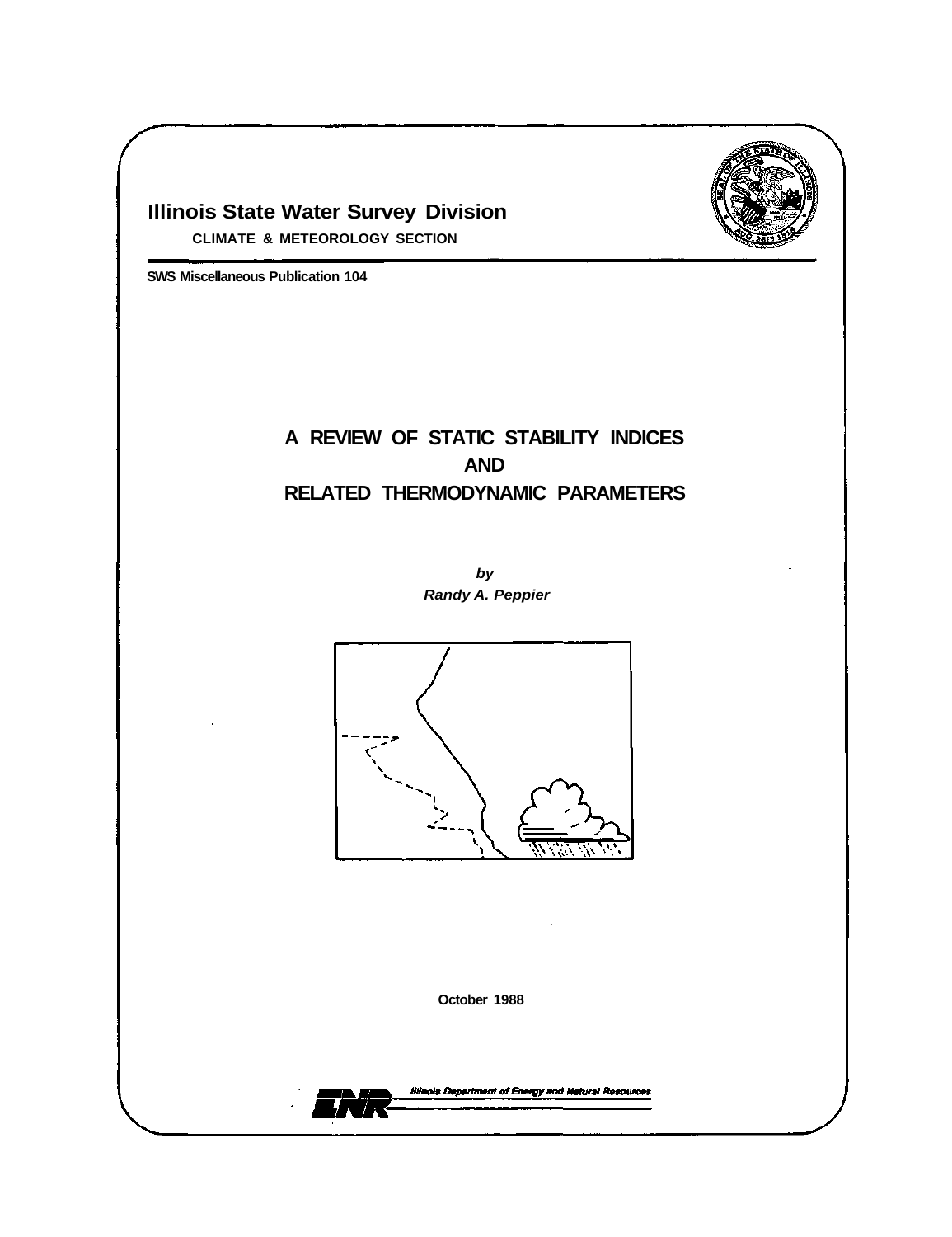**A REVIEW OF STATIC STABILITY INDICES AND RELATED THERMODYNAMIC PARAMETERS** 

**BY** 

**RANDY A. PEPPLER** 

**CLIMATE AND METEOROLOGY SECTION ILLINOIS STATE WATER SURVEY CHAMPAIGN, IL 61820** 

**OCTOBER 1988**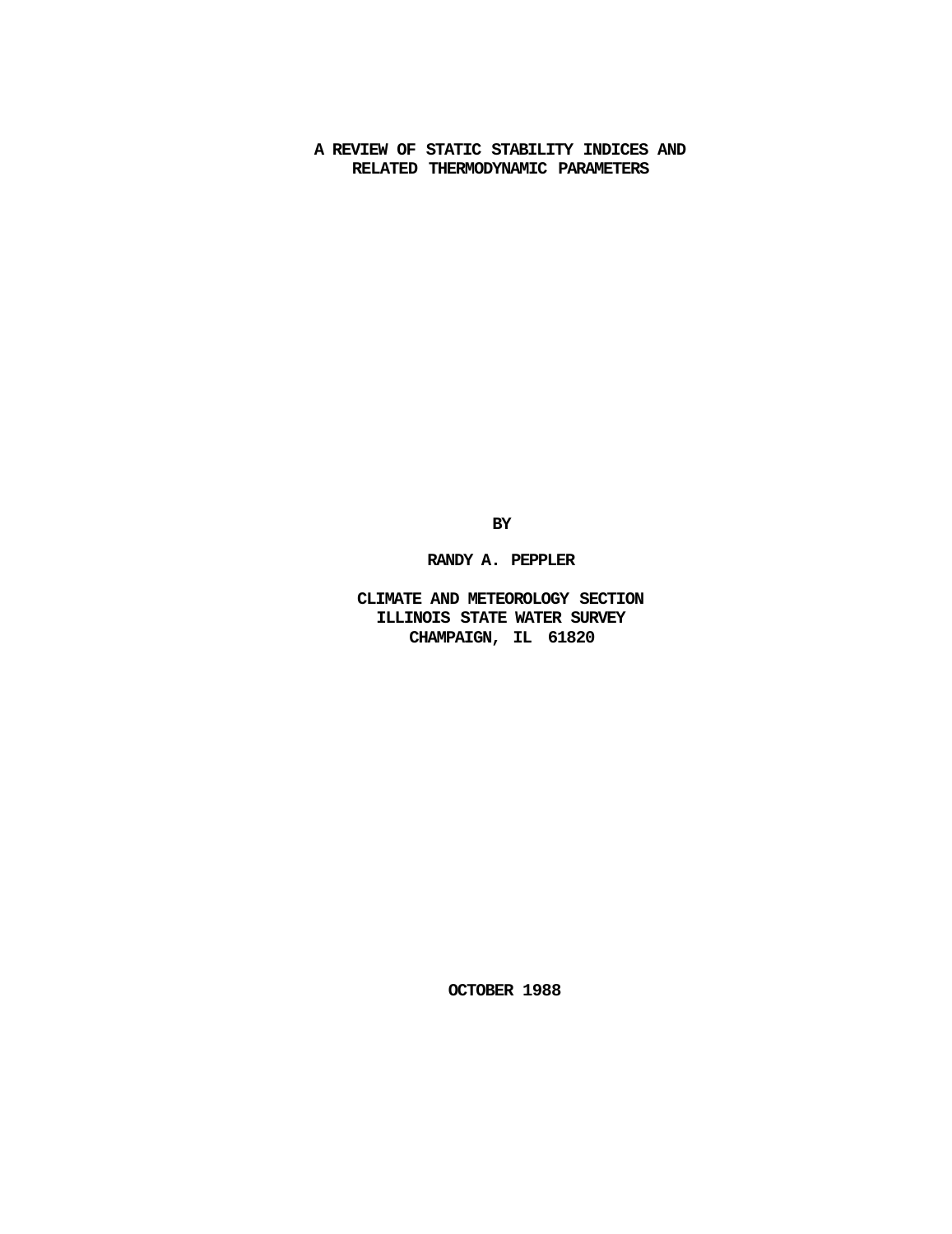#### **ACKNOWLEDGMENTS**

The author gratefully acknowledges Peter J. Lamb for providing the framework with which to conduct this study and for his constant encouragement and editorial expertise during its completion. Discussions with Gary Achtemeier, Bernice Ackerman, Bob Scott, Diane Portis, and Mike Richman were most helpful, as was the technical assistance of Becky Runge and Linda Riggin. This work was supported by NSF Grants ATM 83-12653 and 85-20877.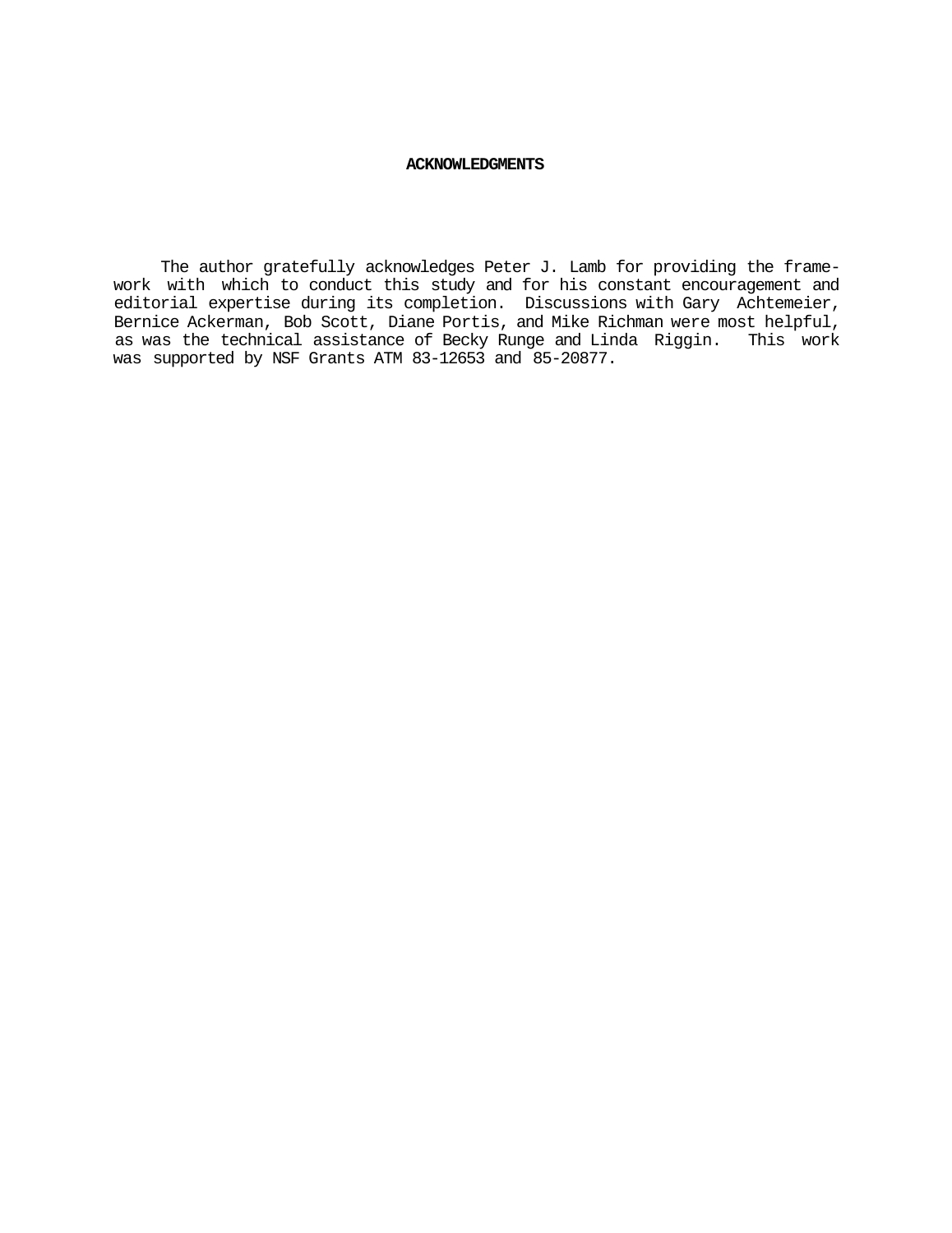## **CONTENTS**

|    |                                 |                                  | Page                                                                                                                     |  |
|----|---------------------------------|----------------------------------|--------------------------------------------------------------------------------------------------------------------------|--|
|    |                                 |                                  |                                                                                                                          |  |
|    |                                 |                                  |                                                                                                                          |  |
|    |                                 |                                  |                                                                                                                          |  |
| 1. |                                 |                                  |                                                                                                                          |  |
| 2. |                                 |                                  |                                                                                                                          |  |
| 3. |                                 |                                  | STATIC STABILITY INDICES AND THERMODYNAMIC PARAMETERS (SSITPs) 5                                                         |  |
|    | 3.1                             |                                  | SSITPs for Forecasting Non-Severe Convective Showers                                                                     |  |
|    | 3.2<br>3.3                      |                                  | SSITPs for Forecasting Severe Thunderstorms and Tornadoes. 10<br>SSITPs for Parameterizing Static Stability in Numerical |  |
|    | 3.4                             |                                  | SSITPs for Estimating Cloud Base Heights and Critical                                                                    |  |
|    |                                 |                                  |                                                                                                                          |  |
| 4. |                                 |                                  | PAST APPLICATIONS OF STATIC STABILITY INDICES AND                                                                        |  |
|    | 4.1                             | 4.1.a<br>4.1.b                   | Rainfall 20<br>"Model Output Statistics" (MOS) Precipitation                                                             |  |
|    |                                 | 4.1.c<br>4.1.d<br>4.1.e          | Non-Severe Thunderstorms/Convection 32<br>MOS Non-Severe Thunderstorm Forecast Modeling 38                               |  |
|    |                                 | 4.1.f<br>4.1.9<br>4.1.h<br>4.1.1 | MOS Severe Local Storm Forecast Modeling 54                                                                              |  |
|    | 4.2<br>4.3<br>4.4<br>4.5<br>4.6 |                                  | 69. Instralia 69                                                                                                         |  |
| 5. |                                 |                                  |                                                                                                                          |  |
|    |                                 |                                  |                                                                                                                          |  |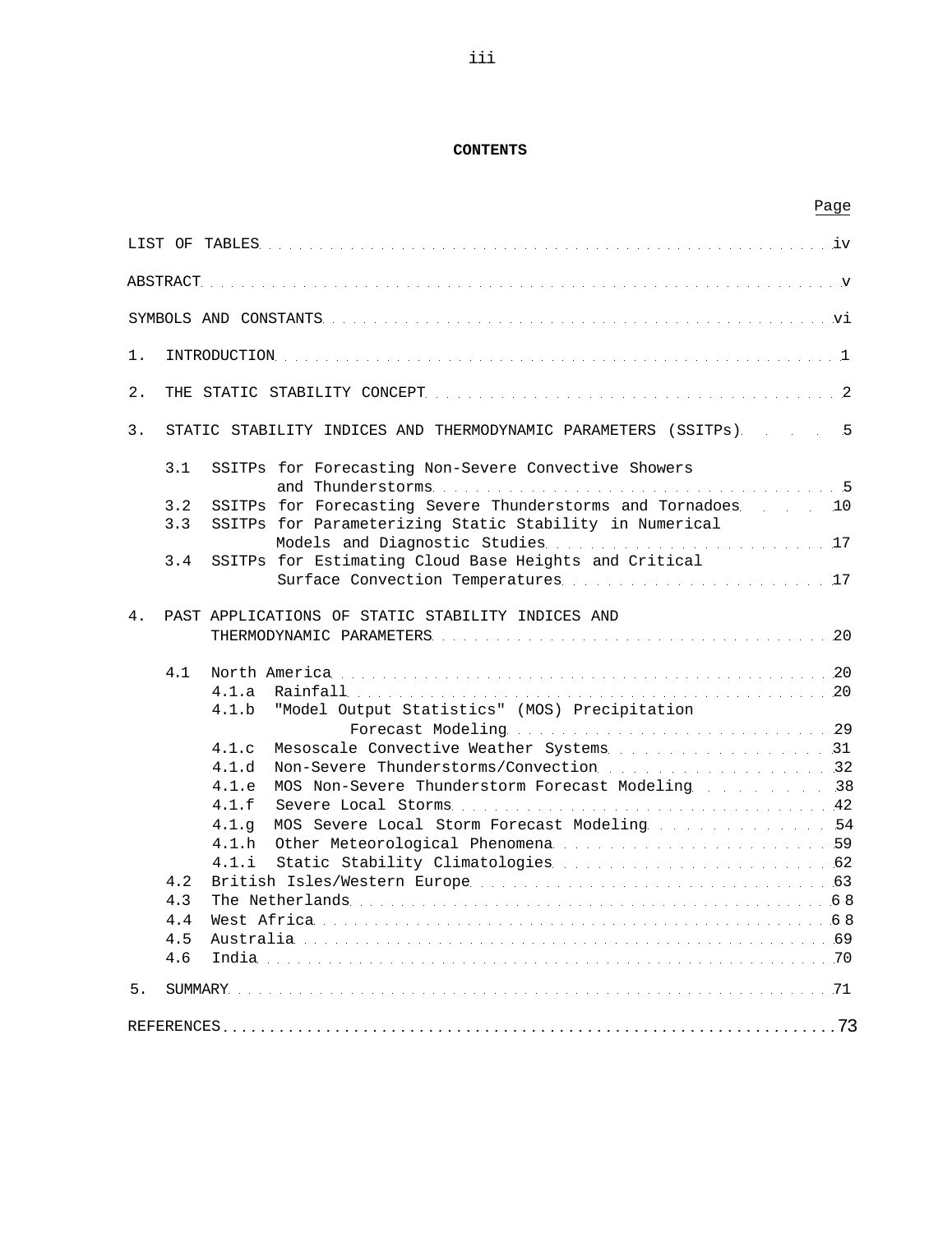#### **TABLES**

| Table 1  Static stability indices and thermodynamic parameters - |
|------------------------------------------------------------------|
| SSITPs. They are categorized according to their originally-      |
| intended or traditional use. Number in parentheses refers to     |
| the number of variants of that particular SSITP evaluated in     |
| Lamb and Peppier (1985) and Peppier and Lamb (1988) [1988]       |
|                                                                  |

Table 2 Compilation of HIPLEX correlation coefficient values for various SSITPs and rainfall stratifications. Region of study was a square 17 5 km on a side centered at Dodge City, Kansas. All station rainfall was area-averaged within the square. "CCL" and "CNVT" were computed from an initial parcel having the surface temperature and a surface layer average (below 820 mb) mixing ratio with 2 g kg<sup>-1</sup> added. "LCL" is the same as the Lamb and Peppier (1985) and Peppier and Lamb (1988) "LCLSFC" 2 5-26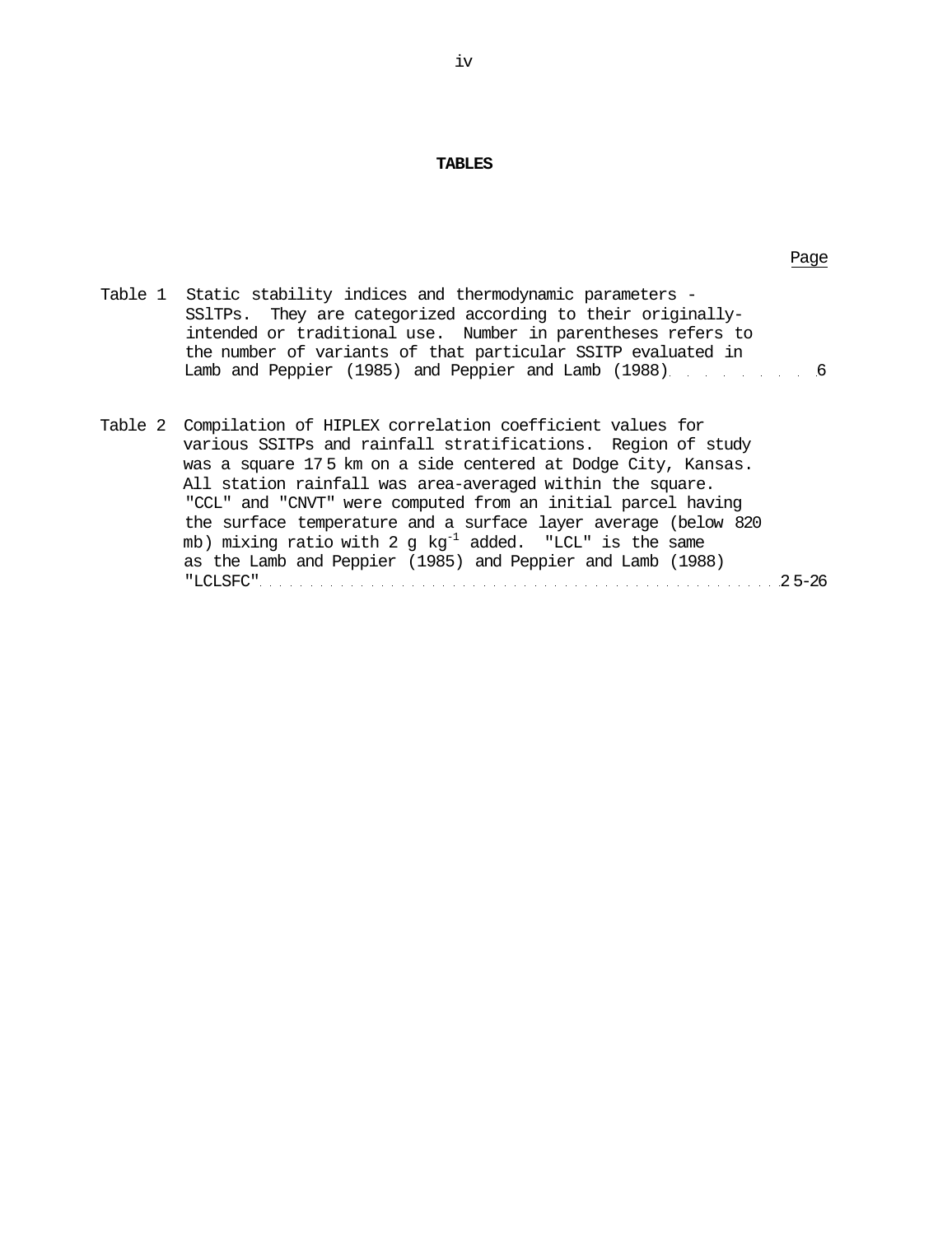#### **ABSTRACT**

This report describee the findings of a comprehensive literature review concerning the development and application of static stability indices and related thermodynamic parameters (SSITPs). The review was done in support of an effort to determine how to "best" characterize static stability and quantify its importance in relation to growing season (May-August) rainfall affecting central North America (Lamb and Peppier, 1985; Peppier and Lamb, 1988).

Many SSITPs have been developed to estimate the troposphere's state of static stability for forecasting and/or diagnostic purposes, most often in relation to severe weather in the United States. They assimilate various thermal and moisture properties of the lower and middle troposphere into values which then rate the atmosphere's ability to spawn convective phenomena. As will be shown, most SSITPs were developed for specific atmospheric phenomena and/or localized geographic regions. They have been applied, though, to a wide variety of situations and locations, often being chosen for study on the basis of their traditional use rather than on a demonstrated effectiveness for the particular phenomenon or region being examined. In contrast to the climate-oriented studies of Lamb and Peppier (1985) and Peppier and Lamb (1988), many studies concentrated on a limited number of SSITPs, localized geographic regions, and/or relatively short time periods. Certain indices have been found to be especially useful for predicting or diagnosing particular atmospheric phenomena. As specific examples, the K-index and its variants have been useful predictors of precipitation occurrence/amount and non-severe thunderstorm occurrence, while the Total Totals, Lifted, and SWEAT indices (and variants thereof) have been valuable severe weather predictors.

This report first outlines the definitions of tropospheric static stability and describes most of the methods available (i.e., the SSITPs) for its estimation. The document then reviews the past applications of the methods, with particalar emphasis on those which examined summertime, North American rainfall and severe weather.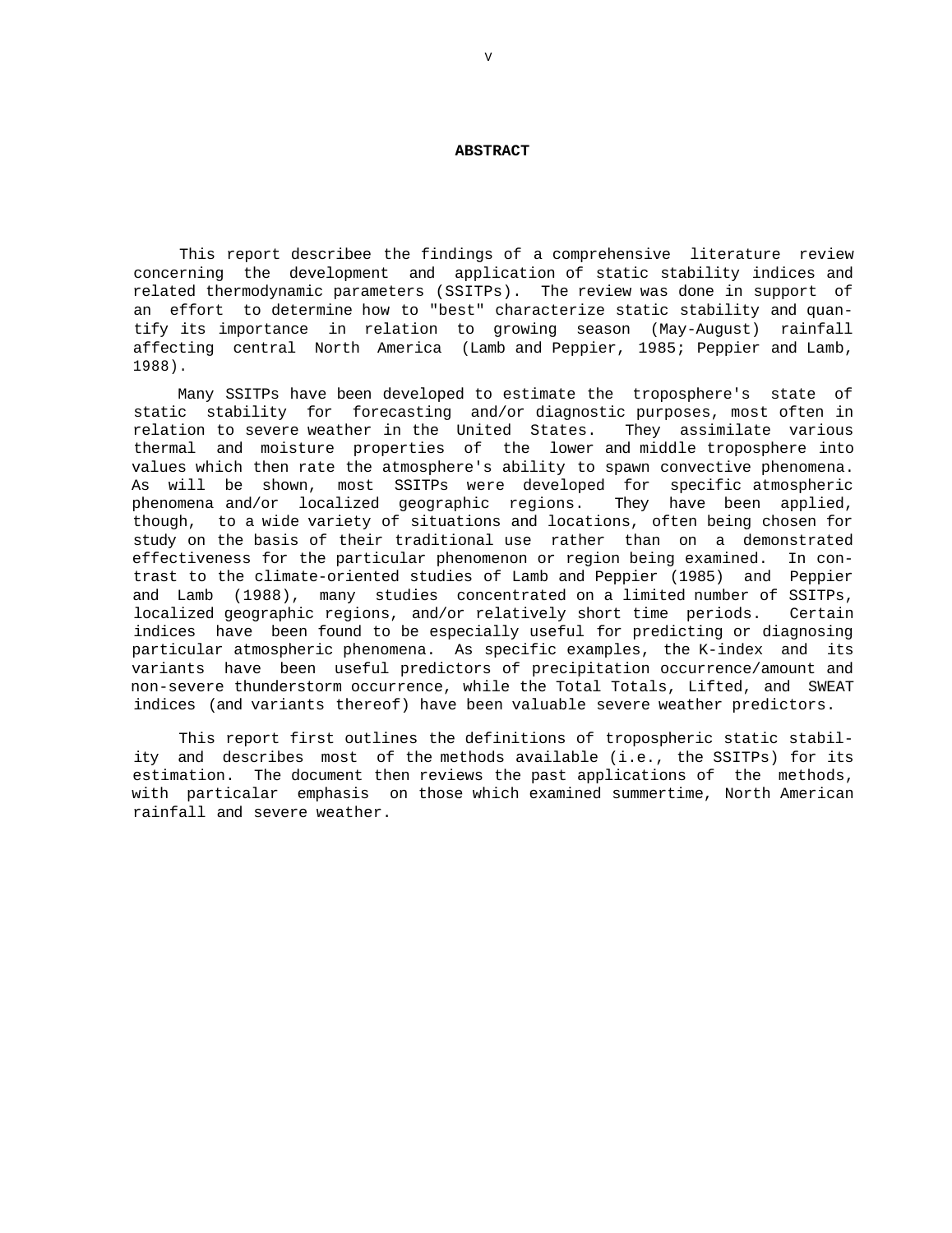# **SYMBOLS AND CONSTANTS**

| T                                                                                                                                                                                                                              |              | $=$ temperature ( $^{\circ}$ C)                                                       |
|--------------------------------------------------------------------------------------------------------------------------------------------------------------------------------------------------------------------------------|--------------|---------------------------------------------------------------------------------------|
| T and the state of the state of the state of the state of the state of the state of the state of the state of the state of the state of the state of the state of the state of the state of the state of the state of the stat |              | $=$ temperature ( $^{\circ}$ K)                                                       |
| $T_A$                                                                                                                                                                                                                          |              | = dewpoint temperature (°C)                                                           |
| $\rm T_p$                                                                                                                                                                                                                      |              | = parcel temperature after dry- and/or moist-<br>adiabatic vertical displacement (°C) |
|                                                                                                                                                                                                                                |              | = potential temperature (°K)                                                          |
| w                                                                                                                                                                                                                              |              | = wet-bulb potential temperature (°K or °C)                                           |
| e                                                                                                                                                                                                                              |              | $=$ equivalent potential temperature ( $(X)$ )                                        |
| $p_{\perp}$                                                                                                                                                                                                                    |              | = pressure (mb)                                                                       |
| z                                                                                                                                                                                                                              |              | $=$ height $(m)$                                                                      |
| $p \rightarrow$                                                                                                                                                                                                                |              | = density ( $kq$ $m^{-3}$ )                                                           |
| а                                                                                                                                                                                                                              |              | = specific volume $(m^3 k g^{-1})$                                                    |
| q                                                                                                                                                                                                                              | $=$          | specific humidity (dimensionless)                                                     |
| $C_{\rm p}$                                                                                                                                                                                                                    | $=$ $\qquad$ | specific heat for dry air (.240 cal $g^{-1}$ deg <sup>-1</sup> )                      |
| q                                                                                                                                                                                                                              |              | = acceleration of gravity $(9.8 \text{ m s}^{-2})$                                    |
| L                                                                                                                                                                                                                              | $=$          | latent heat of vaporization (597.3 cal $g^{-1}$ )                                     |

Subscripted numbers refer to a constant pressure level (mb), with the abbreviation "sfc" indicating the surface pressure.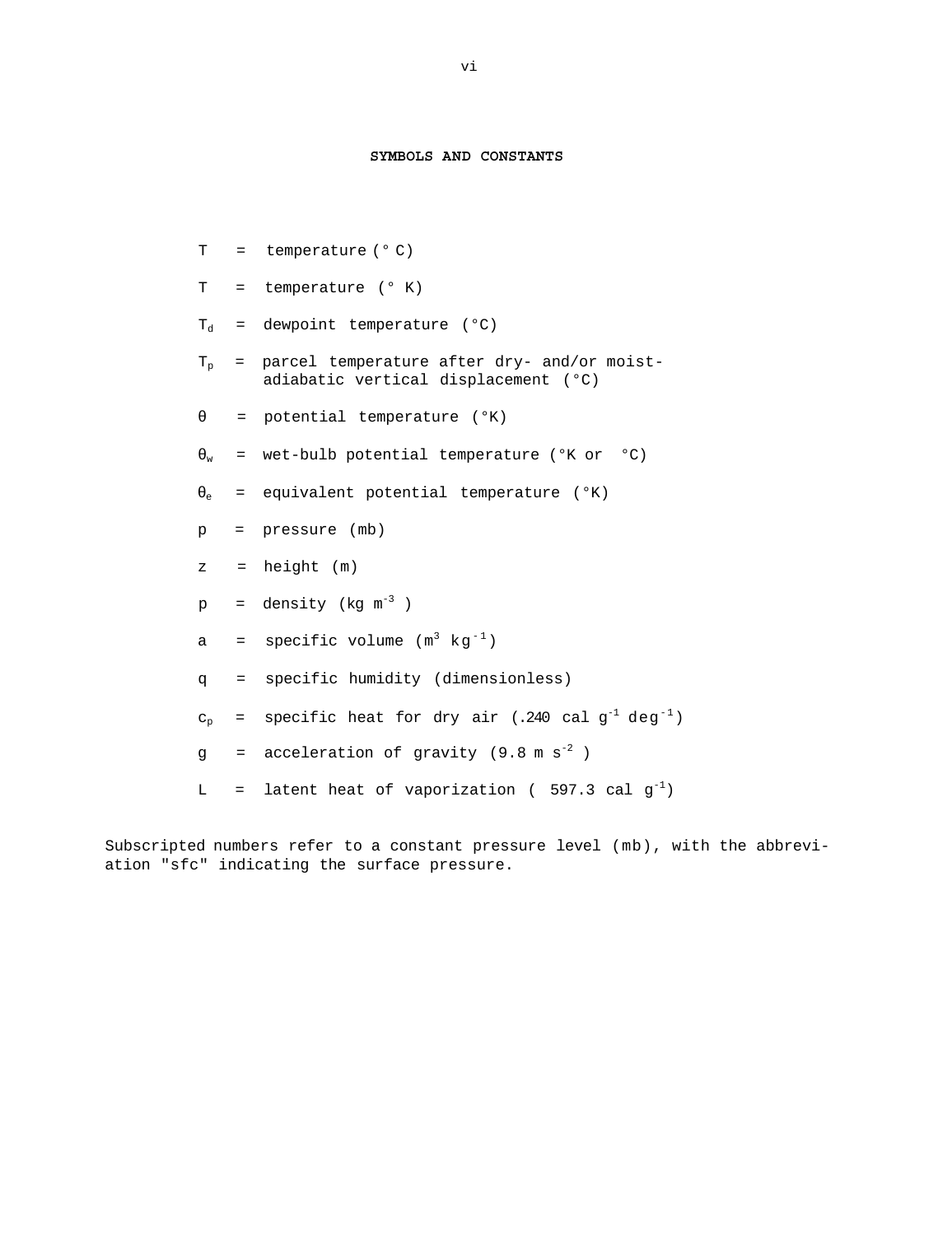#### **1. INTRODUCTION**

The occurrence, rate and duration of precipitation in a continental region are a function of the existence and strength of several of the atmosphere's physical conditions and processes, and, in particular, the degree to which they are simultaneously favorable. In very general terms, such conditions/processes include the local presence and external supply of water vapor, and the troposphere's predisposition to provide the vertical motion necessary to produce the required condensation rates. One particularly important condition is the troposphere's state of static stability. This is a steady state property of the atmospheric system such that vertical displacements or disturbances introduced into the steady state will be damped, enhanced, or persist unchanged. As part of a comprehensive endeavor to increase our understanding of the conditions/processes contributing to the intraseasonal and interannual variations in growing season (May through August) rainfall that affect central North America (e.g., Richman and Lamb, 1985, 1987; Lamb and Portis, 1986; Portis and Lamb, 1988), an effort was undertaken to determine how to "best" characterize fields of tropospheric static stability in relation to accumulated amounts of rainfall ranging from zero to the maximum recorded (Lamb and Peppier, 1985; Peppier and Lamb, 1988). The information obtained from that study should permit the assessment of the role of this tropospheric condition for central North American summer rainfall on a climatic scale.

Many "indices" for quantitatively estimating tropospheric static stability have been proposed in the literature or applied in weather forecasting schemes during the past 40 years as aids for diagnosing or forecasting convective weather. Most combine measures of the thermal and moisture properties of the low- to mid-troposphere and are purported to rate the atmosphere's ability to produce convective phenomena. Many of the indices were developed to aid in the forecasting of thunderstorms or severe weather (e.g., Showalter, 1953; Galway, 1956; George, 1960; Miller, 1967; Miller et. al., 1971). Some applications, though, have related static stability indices to summertime rainfall (e.g., Curtis and Panofsky, 1958) and to the "yes/no" occurrence of measurable precipitation in the statistical "Model Output Statistics Probability of Precipitation" (MOS PoP) forecasting models of the United States National Weather Service (e.g., Lowry and Glahn, 1976).

In the process of conducting the Lamb and Peppier (1985) and Peppier and Lamb (1988) studies mentioned above, it was found necessary to undertake a comprehensive literature review of the past uses of static stability indices and related thermodynamic parameters, hereafter referred to by the acronym "SSITP". This report summarizes the findings of that survey, which we believe may be of interest and value to other atmospheric scientists. First, definitions of tropospheric static stability and descriptions of many of the SSITPs available for estimating it (those used in Lamb and Peppier, 1985, and Peppier and Lamb, 1988) are given. The report then documents the past applications of these methods in the literature, with particular emphasis on those which have examined summertime, continental rainfall. A brief summary follows.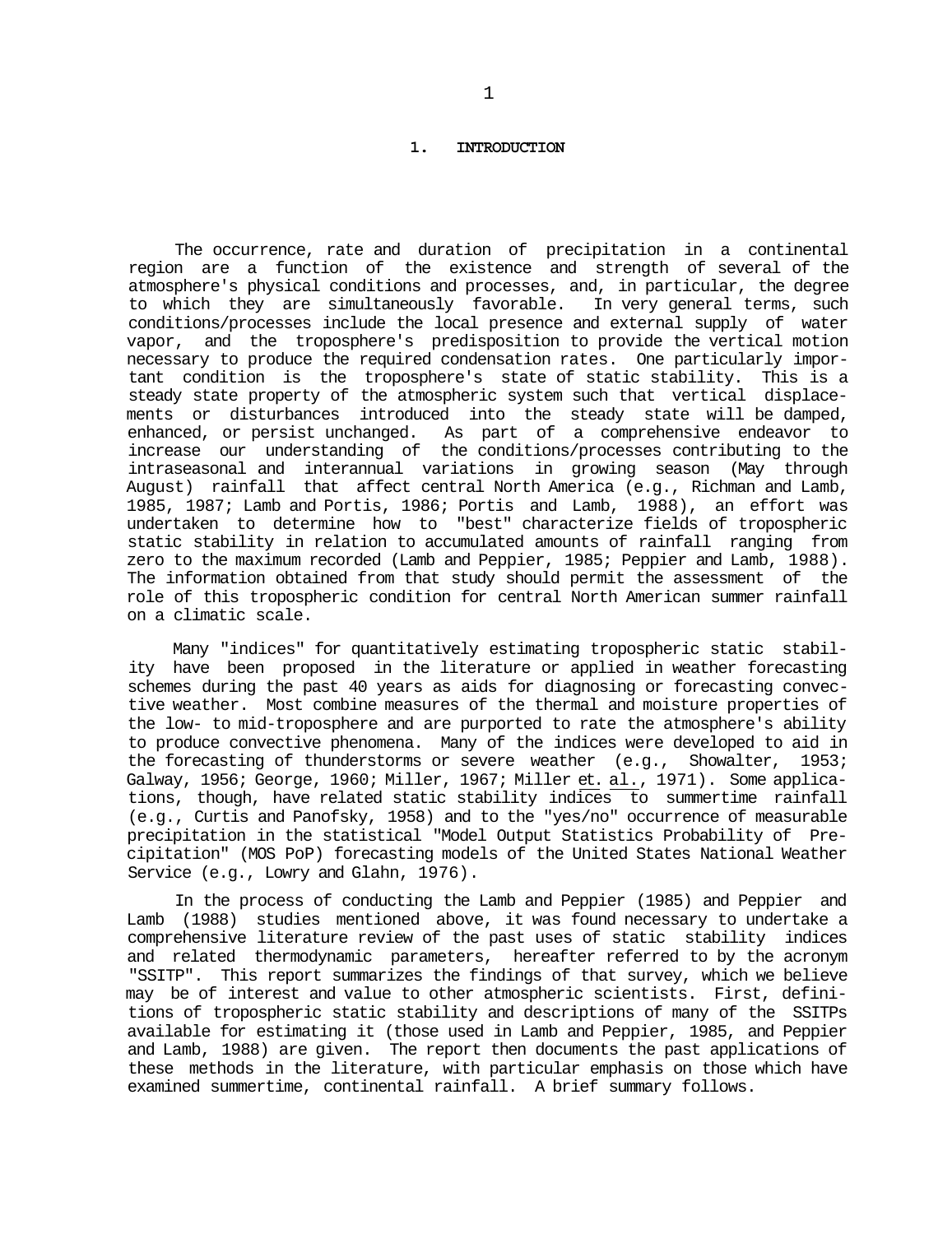#### **2. THE STATIC STABILITY CONCEPT**

Static stability is one of the dimensions of the large-scale atmospheric environment within which rain-producing systems develop. If the atmosphere is unstable with abundant low-level moisture, and a triggering mechanism exists to lift and set the air in motion (thereby releasing instability). convective weather and rainfall can develop. Key air mass characteristics which contribute to such instability are warm. moist low-level air and cool, dry air aloft. For example, Beebe and Bates (1955) hypothesized that low-level moisture, instability and convergence, in conjunction with upper-level divergence, could produce severe weather. Curtis and Panofsky (1958) found the probability of convective precipitation at night over the eastern half of the United States during the first 20 days of July 1955 to be a function of large-scale stability and vertical motion considerations. Wilson and Scoggins (1976), studying a similar region for two days in May 1974. discovered convective activity "to exist in areas where the low and middle troposphere is moist and the air is potentially and convectively unstable and has upward motion, in combination with positive moisture advection, at either the surface or within the boundary layer".

The indices developed to assess the degree of static stability present in the atmosphere have been defined in terms of the concepts of conditional, absolute, latent, and potential/convective instability (definitions not exclusive) and were based on the vertical displacement of a) a hypothetical air "parcel" of very small dimension, and/or b) an entire atmospheric layer of some prescribed isobaric thickness.

The general term static stability is defined (all definitions from Huschke, 1959) as "the stability of an atmosphere in hydrostatic equilibrium with respect to vertical displacements, usually considered by the parcel method". The parcel method is based on displacements introduced to a steady state "under the assumption that only the parcel or parcels displaced are affected, the environment remaining unchanged". The displaced parcel is assumed to undergo adiabatic temperature changes, meaning that it is thermally insulated from its environment, and stability, or lack of it. is determined by a comparison of the parcel's density/temperature with that of the unchanged environment at some new level. For example, an upwardly-displaced air parcel, if lighter (i.e., generally warmer) than its environment at its new level, is said to be "unstable" and will rise freely on its own, while if heavier (cooler) than its environment, it is said to be "stable" and will settle back towards its initial position. However, the parcel method does not allow for compensatory downdrafts or entrainment (the mixing of environmental air into a pre-existing, organized air current), so it oversimplifies this complicated atmospheric process. Adiabatic ascents typically give values of updraft speed, water vapor content, and temperature which are overestimates of those observed, but since these departures are largely systematic, the parcel method can serve as a useful approximation for the vertical displacement of air (USAF, 1969).

Conditional instability (sometimes referred to as the "conditional state") is an application of the above concept which considers both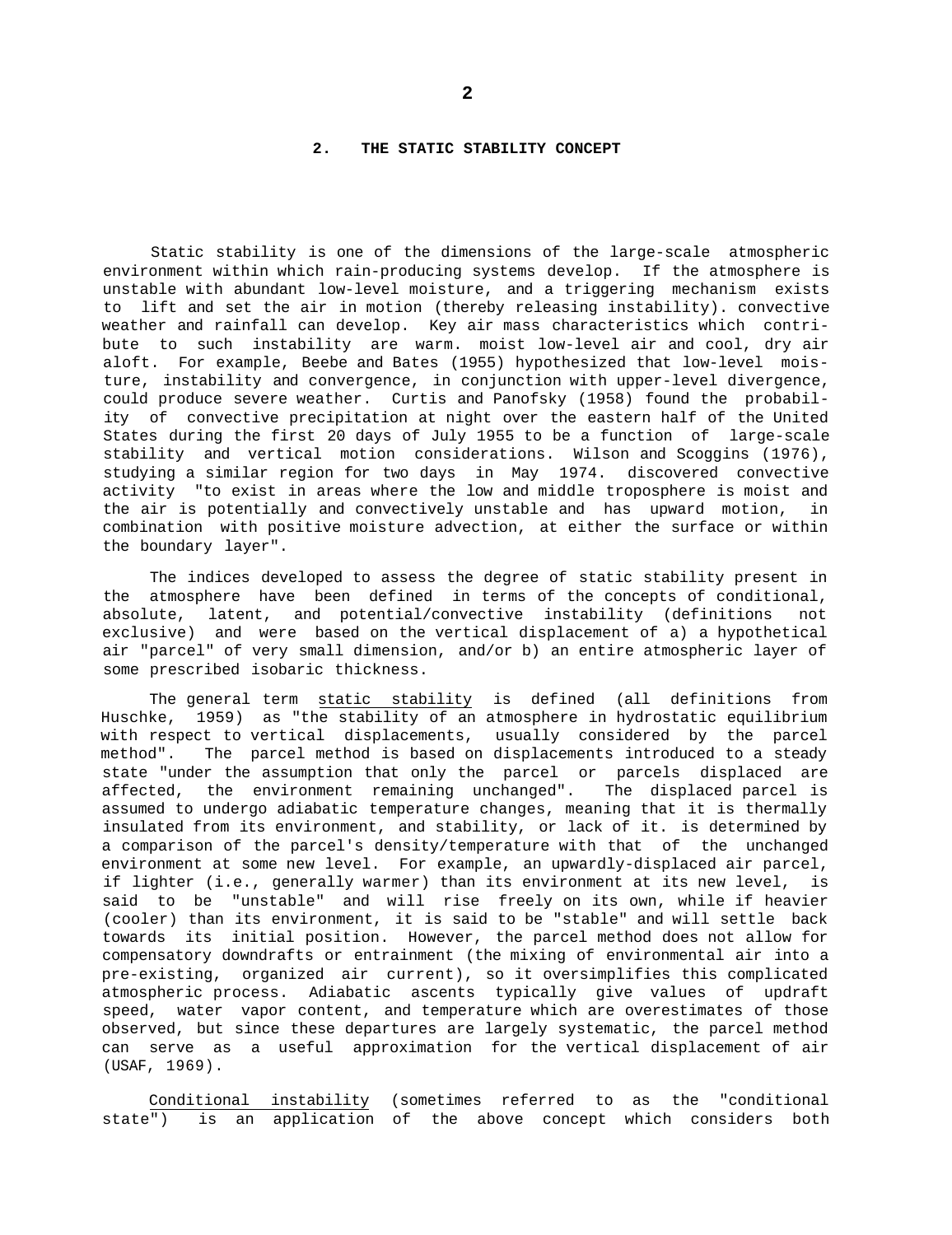unsaturated and saturated air parcels. It is defined as "the state of a column of air in the atmosphere when its lapse rate of temperature is less than the dry-adiabatic lapse rate but greater than the saturation-adiabatic lapse rate". With respect to an upward-displacement, a parcel is said to be unstable and will rise if saturated but is stable and will return to its initial position if unsaturated. Similarly, absolute instability refers to an environmental lapse rate which is superadiabatic (greater than dry-adiabatic), so that all displaced parcels (saturated or unsaturated) will be unstable, and absolute stability denotes a lapse rate which is less than moist-adiabatic, so that all displaced parcels will be stable.

Latent instability is defined as "the state of that portion of a conditionally unstable air column lying above the level of free convection" (LFC the point above which a saturated parcel is lighter/warmer than its environment, develops positive buoyancy, and rises freely). "The latent instability is released only if an initial impulse on a parcel gives it sufficient kinetic energy to carry it through the layer below the level of free convection, within which the environment is warmer than the parcel" (i.e., where the parcel is negatively buoyant). The parcel's states of negative and positive buoyancy can be represented on an atmospheric sounding by the negative and positive energy "areas" bounded by the environmental temperature curve and the parcel's adiabatic ascent curve (see further discussion in Section 3.2, pp.  $15-16$ ).

Potential or convective instability is defined as "the state of an unsaturated layer or column of air in the atmosphere whose wet-bulb potential temperature ( $\psi$ ) or equivalent potential temperature ( $\phi$ ) decreases with elevation. If such a column is lifted bodily until completely saturated, it will become unstable (i.e., its temperature lapse rate will exceed the saturationadiabatic lapse rate) regardless of its initial stratification". Palmen and Newton  $(1969, p. 395)$  defined potential instability as a combined state of convective instability ( $\psi$  decreasing with elevation) and conditional instability when a deep layer is considered, and noted that the terms potential and convective are sometimes used synonymously. Miller (1967, 1972, 1975) used the term potential to "describe all forms of instability that require an activating mechanism for realization", including conditional, latent, and convective instability. Thus, representing the "potential" for a layer to destabilize if lifted as a whole, potential instability is favored when the lower portion of the layer is warm and moist and the remainder of the layer rapidly dries out above.

The modeled-lifting of an entire layer (dynamically-forced by low-level convergence, an approaching weather front, etc. - see Heideman and Fritsch, 1984, for a description of 12 warm-season forcing mechanisms for significant rainfall events in eastern two-thirds of the United States) is based on assumptions similar to those of the parcel method, but with the additional restriction that the vertical pressure difference between the bottom and top of the layer remains constant. On a sounding, this lifting involves the upward displacement of air parcels representative of the thermal and moisture characteristics of key points in the layer (e.g., the bottom and top) to their respective condensation levels, creating a new lapse rate within the layer. Invariably, one of the layer's parcels reaches saturation before the others due to the vertical variation of the layer's moisture content, so that this parcel will begin to cool at the moist-adiabatic lapse rate before the others,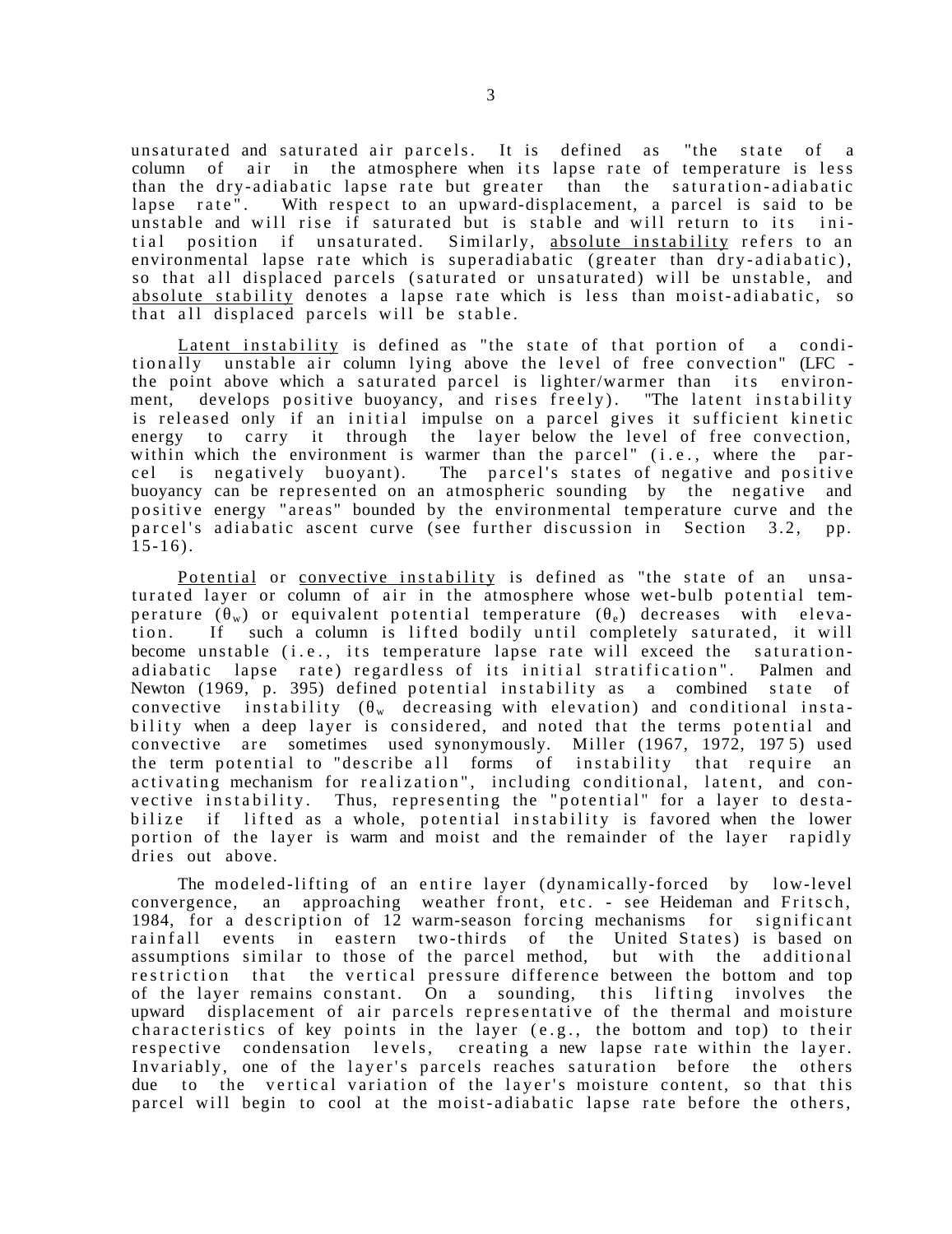altering the thermal structure of the layer. If the lower portion of the layer is moister than the upper portion, lifting and the resultant differential cooling will produce destabilization, and perhaps enhanced convective development. The criterion for the lifted layer becoming unstable (i.e., the original layer being potentially unstable) is that its new lapse rate be greater than moist-adiabatic. This is the same as  $\sqrt{ }$  or  $\frac{1}{e}$  decreasing with height within the original layer, since each is defined by the condensation level temperatures and pressures of the various rising parcels in the layer. Similarly, a potentially stable layer is one in which  $\sqrt{ }$  or  $_e$  increases with height, while a potentially neutral layer is one in which  $\psi$  or  $\phi$  remains constant with height.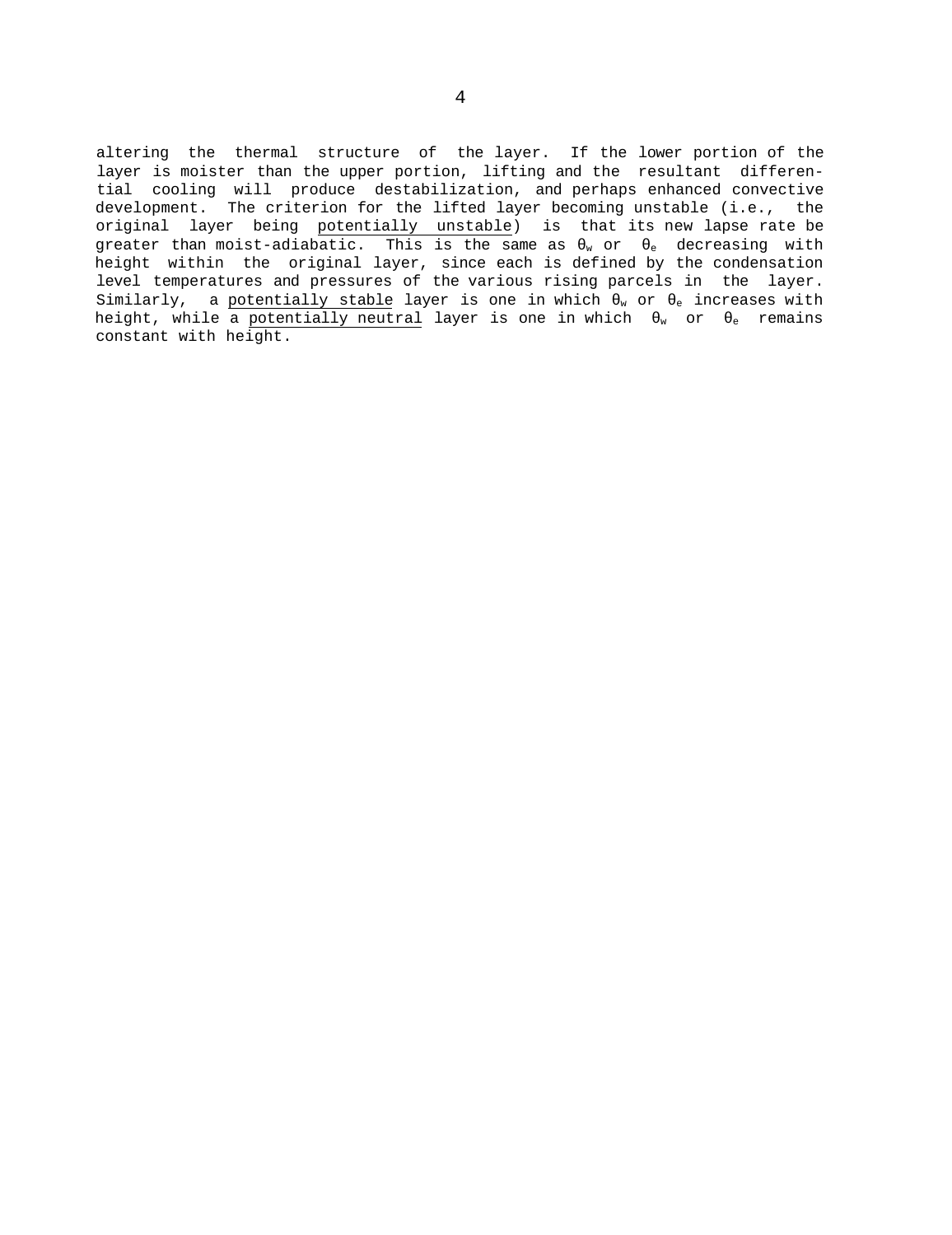#### **3. STATIC STABILITY INDICES AND THERMODYNAMIC PARAMETERS (SSITPs)**

The SSITPs described below and evaluated by computer in Lamb and Peppier (1985) and Peppier and Lamb (1988) are categorized and listed in Table 1, and an overview of each follows. Each overview contains at least one key reference, a defining equation (if applicable), and a brief discussion of the meteorological motivation behind the development of the SSITP and its application. A condensed version of this survey appears in the Appendix of Peppier and Lamb (1988). Refer to ?age iv of this report for the standard symbols and constants which are used.

# **3.1 SSITPs for Forecasting Non-Severe Convective Showers and Thunderstorms**

1. Showalter index (Showalter, 1953)

 $SI = T_{500} - T_{P_{500}}$ 

where  $\mathbf{T}_{\mathbf{D}_{\text{max}}}$  is the 500 mb temperature which a parcel will achieve if it is lifted dry-adiabatically from 850 mb to its condensation level and then moist-adiabatically to 500 mb.

The Showalter index, designed originally for thunderstorm forecasting in the southwestern United States, estimates the potential instability of the 850 to 500 mb layer by measuring the buoyancy at 500 mb of an air parcel lifted to that level. The index is a function only of the 850 and 500 mb levels. It also provides an estimate of the latent instability of the layer, in that a negative value reveals the existence of positive buoyant energy above the LFC and the possibility of subsequent free convection. Showalter (1953) found values of SI +3 to be indicative of showers and possible thunderstorm activity, while values  $-3$  were associated with severe convective activity.<br>David and Smith (1971) found SI  $+2$  to be a threshold for severe thunder-David and Smith (1971) found SI storms for the eastern two-thirds of the United States during 1966-1969, while Ellrod and Field  $(1984)$  also used SI  $+2$  as one guideline for forecasting Gulf Stream area thunderstorms. The Showalter index, as will be shown throughout Section 4, has been one of the most frequently-applied stability indices.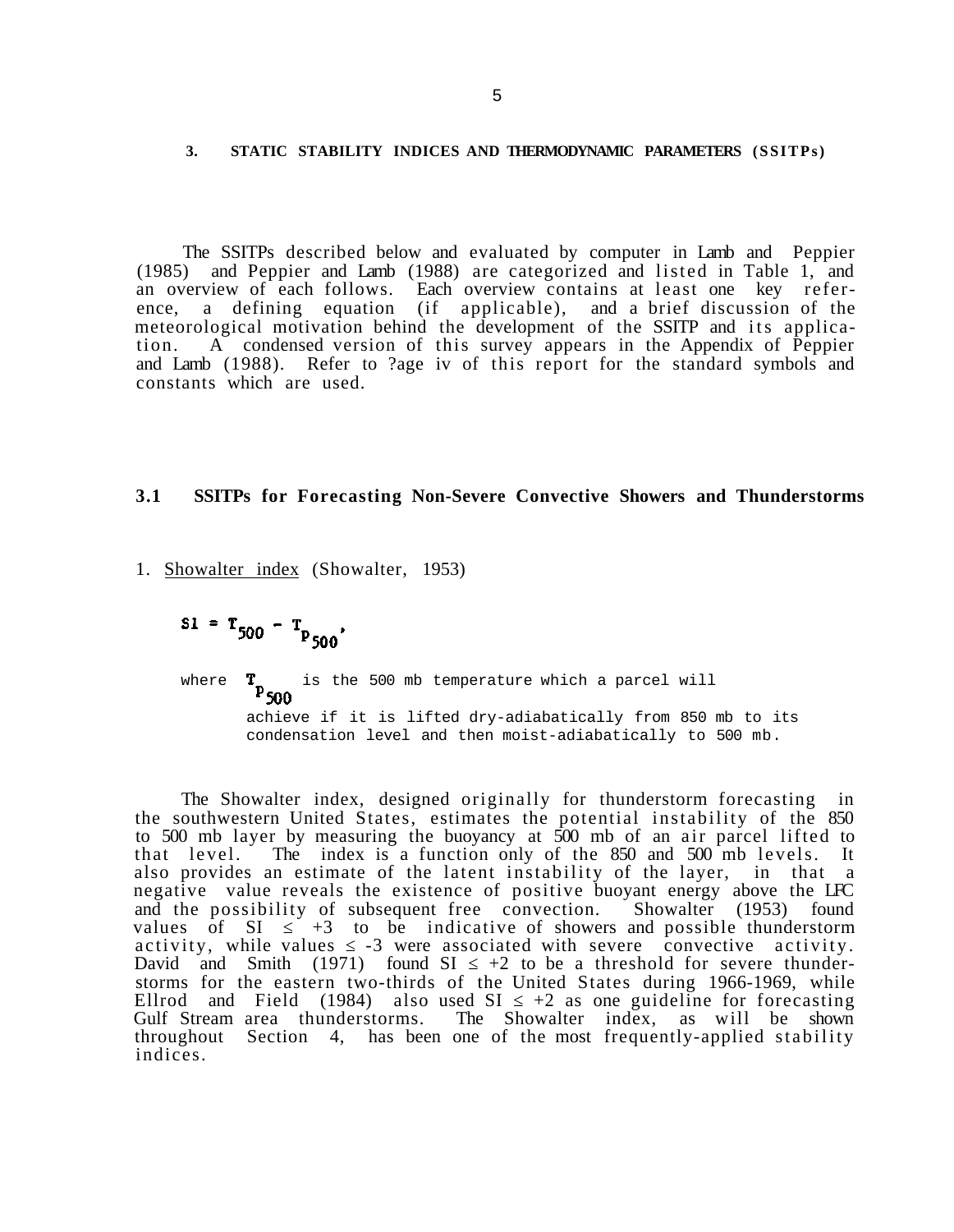Table 1. Static stability indices and thermodynamic parameters (SSITFs). They are categorized according to their originally-intended or traditional use. Number in parentheses refers to the number of variants of that particular SSITP evaluated in Lamb and Peppier (1985) and Peppier and Lamb (1988).

- A. For forecasting non-severe convective showers and thunderstorms:
	- 1. Showalter index
	- 2. Modified Showalter index of Curtis and Panofsky
	- 3. Modified Showalter index of Hovanec and Horn
	- 4. K-index
	- 5. Modified K-index of Charba
	- 6. Rackliff index
	- 7. Jefferson index
	- 8. Adedokun indices (2)
- B. For forecasting severe thunderstorms and tornadoes:
	- 1. Lifted index
	- 2. Vertical, Cross, and Total Totals indices
	- 3. Modified Total Totals index of Charba
	- 4. Total Energy index
	- 5. Potential Wet-Bulb index
	- 6. Severe Weather Threat (SWEAT) index
	- 7. Convective Instability index of Reap
	- 8. Convective Instability index of Barber
	- 9. Measures of Parcel Buoyant Energy:
		- a. Dynamically-induced lifting of surface air parcels (3)
		- b. Heating-induced lifting of surface air parcels (3)
- C. For parameterizing static stability in numerical models and diagnostic studies:
	- 1. Thermal measures of static stability (6)
- D. For estimating cloud base heights and critical surface convection temperatures:
	- 1. Lifting Condensation Level (3)
	- 2. Convective Condensation Level (3)
	- 3. Convective Temperature (3)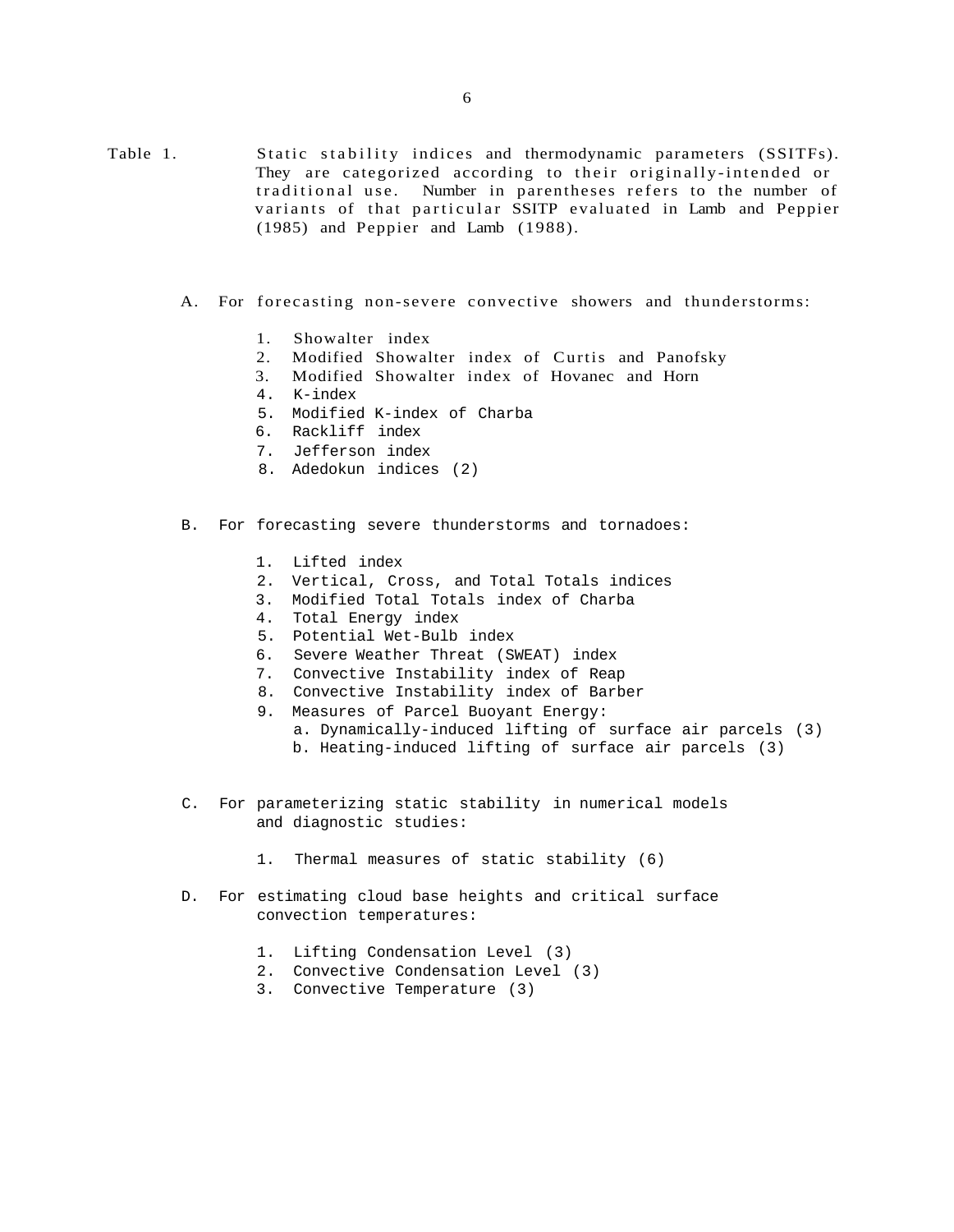# 2. Modified Showalter index (Curtis and Panofsky, 1958)

# $SICP = T_{500} - T_{P_{500}}$

Because the Showalter index depends only on moisture at the 850 mb level and since "moisture in a thick layer might be important in the formation of convective precipitation", Curtis and Panofsky developed a modified Showalter index in which the mean moisture (mixing ratio) of the 850-500 mb layer is assigned to the initial parcel. Intended for summertime convective precipitation, SICP was a better indicator of the occurrence and intensity of convection than was the Showalter index during 1-6 and 8-15 July 1955 over the eastern two-thirds of the United States. Values of  $SICP$  +5 were found to be indicative of thunderstorms, with convective precipitation uncommon for values above  $+11$ . SICP also was a better indicator of convective precipitation at night (0300 GMT sounding values related to 0330-0930 GMT weather) than during the day (1500 GMT values and 1530-2130 GMT weather).

## 3. Modified Showalter index (Hovanec and Horn, 197 5)

$$
SIHH = T_{300} - T_{P_{300}}.
$$

Hovanec and Horn also developed a slightly modified form of the Showalter index for rawinsonde stations at high elevations in their study of Colorado cyclogenesis. This index, for the 800-300 mb layer, is computed in a manner similar to the Showalter index, and likewise indicates increasing instability as it's values decrease. From their analyses over the conterminous United States for April-May 1964-71, values of this index generally appear to be more positive than those of the Showalter index.

4. K-index (George, 1960)

$$
K = (T_{850} - T_{500}) + T_{d} - (T_{700} - T_{d} - 1).
$$

The K-index arithmetically combines the 850-500 mb temperature difference, the 850 mb dewpoint (a direct measure of low-level moisture content), and the 700 mb dewpoint depression (an indirect measure of the vertical extent of the moist layer) to help forecast continental summertime air mass thunderstorm potential. Air mass thunderstorms were defined by George as "those developing in areas of weak winds without apparent frontal or cyclonic influence". The index was developed from rawinsonde data covering the eastern two-thirds of the United States and portions of extreme southern Canada. The inclusion of the dewpoint depression term reflects the unique emphasis of K on assessing the vertical penetration of low-level moisture, thought to be essential for the formation of air mass storms. Using charts with isoplethed Kindex fields and superimposed thunderstorm reports, values of  $K + 20$  were found to indicate an increasing frequency in air mass thunderstorm activity. Hambridge (1967), for the western United States, developed thunderstorm occurrence probabilities for values of the K-index, finding  $+15$  K  $+20$ indicative of a less than 20 percent chance of occurrence, with  $K > +40$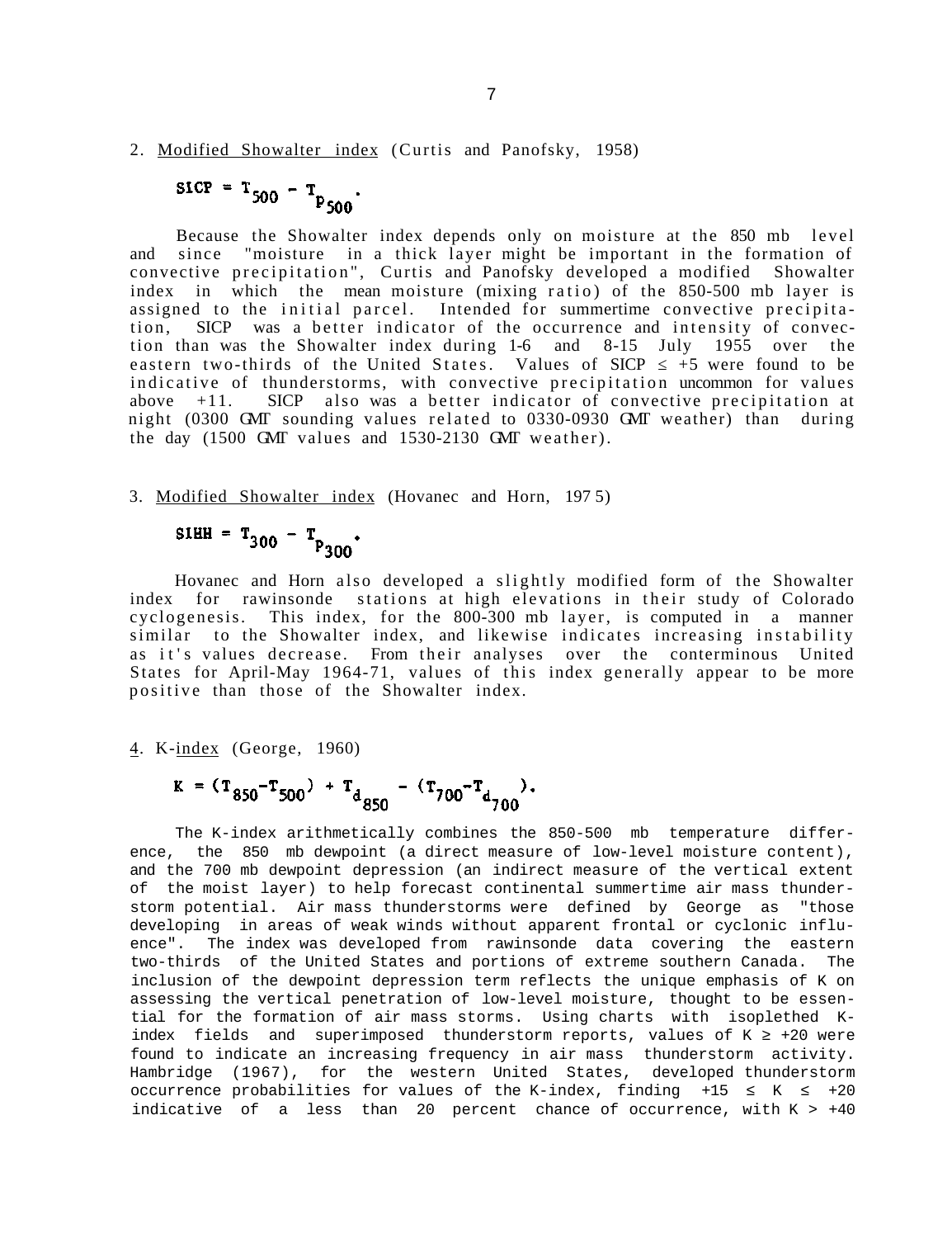indicative of a nearly 100 percent probability of occurrence. David and Smith  $(1971)$  found the index to be a relatively poor indicator of severe thunderstorm activity over the the eastern two-thirds of the United States during 1966-1969, but it has been found to be the best or nearly best individual predictor of various characterizations of rainfall and/or non-severe summertime convective activity  $(e.g., MOS Pop - Lowry and Glahn, 1976; MOS 12-36)$ hour probability forecasts of thunderstorms - Reap, 1974; Reap and Foster, 1979; Kitzmiller, 1985). Rodgers et al.  $(1984)$  applied K-index values +30 as one tool for forecasting the development of Mesoscale Convective Complexes (MCCs).

5. Modified K-index (Charba, 1977a)

$$
KMD = (T - T_{500}) + T_d - (T_{700} - T_{d_{700}}),
$$

where  $T = (T_{sfc} + T_{850})/2$ .

and  $T_d = (T_{d_{\text{sf}}} + T_{d_{\text{850}}})/2$ .

This modification of the K-index, developed for and evaluated as a candidate predictor in the MOS scheme for operational forecasts of two-to-six hour probabilities of thunderstorms and severe local storms in the United States, was devised as an improvement on the K-index by inclusion of the thermal and moisture characteristics of the surface. The index used by Charba (see Section  $4.1.e$ , pp.  $40-41$ , and Section  $4.1.g$ , pp. 57-59) is slightly different than the purely observational data version of Lamb and Peppier (1985) and Peppier and Lamb (1988), since it averages observed surface data with LFM output forecast 850 mb values. Values of this index indicative of thunderstorm potential should be somewhat larger than those of the K-index unless the surface to 850 mb layer is isothermal or inverted with respect to temperature and/or moisture. The index was found to be the best single predictor for thunderstorms among more than 40 predictor variables for seasons including spring (mid-March to mid-June) and summer (mid-June to mid-September), for forecast periods spanning 1700-0300 GMT, and data grids covering the eastern two-thirds of the United States (Charba, 1977a, 1984).

6. Rackliff index (Rackliff, 1962)

$$
RACK = \theta_{w_{\text{max}}} -
$$

 $T_{500}$ <sup>W</sup>900

where  $\psi$ , the wet-bulb potential temperature, is obtained by raising a parcel dry-adiabatically from its initial level to its Lifting Condensation Level (LCL - defined later), then lowering it moist-adiabatically to 1000 mb.  $_{\rm w}$  is conserved with respect to both dry- and moist-adiabatic processes.

This index, a measure of latent instability, was introduced as a means for forecasting air mass summer thunderstorms over the British Isles and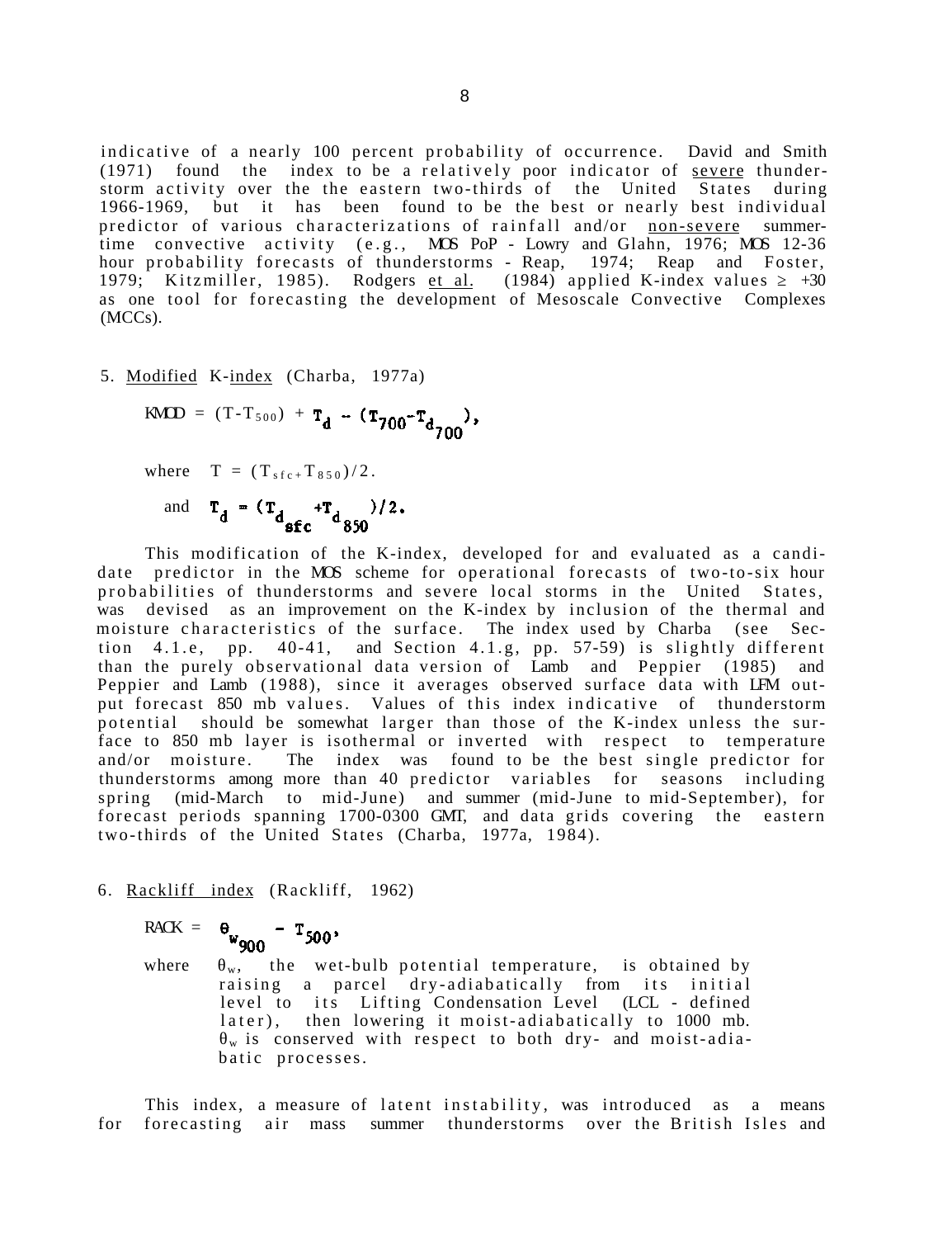nearby continental areas in western Europe. It combines 900 mb thermal and moisture considerations with 500 mb temperature. 900 mb was selected as the level at which to evaluate  $\sqrt{ }$  because it was thought to represent air at low levels that "would not be affected to any degree at night by outgoing terrestrial radiation", while 500 mb was selected not only as "indicative of the thermal structure in the middle troposphere" but also to make the index consistent "physically" with other indices (e.g., Showalter index) that assess instability up to the 500 mb level. For data from May-August 1959. Rackliff found that some showers occurred at values as low as  $+25$ , while values  $+30$ were related to the occurrence of significant showers accompanied by thunderstorms.

7. Jefferson index (Jefferson, 1963a, b, 1966)

$$
JEEFE = 1.6 \Theta_{W_{850}} - T_{500} - 0.5(T_{700}T_{d_{700}}) - 8.
$$

Jefferson empirically-amended Rackliff's index to obtain a value "which is independent of temperature and which will still give the same threshold value for thunderstorms over a wide range of temperature". The first variant (Jefferson, 1963a) came in response to the discovery that the Rackliff index gave a higher threshold value for thunderstorms in cold air than in warm air. However, when this variant was tested over the European and Mediterranean regions, it was found to overforecast thunderstorms over the Mediterranean when the 900-500 mb layer was dry. Thus, a second variant (Jefferson, 1963b) evolved which included a weighted measure of the depth of the moist layer (700 mb dewpoint depression - same as the K-index), and the third (Jefferson, 1966 - described by equation above) came about by substituting routinely-reported 850 mb data for those at 900 mb to provide a quicker opearational calculation. This index is quite similar to the K-index, but is less known. Values  $+28$ of the final version of the index were found to identify areas where thunderstorms occurred.

8. Adedokun indices (Adedokun. 1981, 1982)

 $\theta_{s}$ <sub>500</sub> ADED1 =  $\theta$  850 ADED2 =  $\theta$  sfc  $\theta_{s}$ <sub>500</sub>'

where  $s$  (°K) is obtained by lowering a 500 mb parcel moist-adiabatically to 1000 mb.

Adedokun developed his indices for indicating potential instability within an intertropical discontinuity (ITD) environment (Adedokun, 1981) and for forecasting precipitation over West Africa (Adedokun, 1982). For the ITD ennvironment, the first index (ADED1) was found to be a better indicator of stability conditions/precipitation non-occurrence, while the second index (ADED2) was better related to instability conditions/precipitation occurrence (Adedokun, 1981). For forecasting precipitation, the second index was again found to be more closely related to precipitation occurrence, but both had a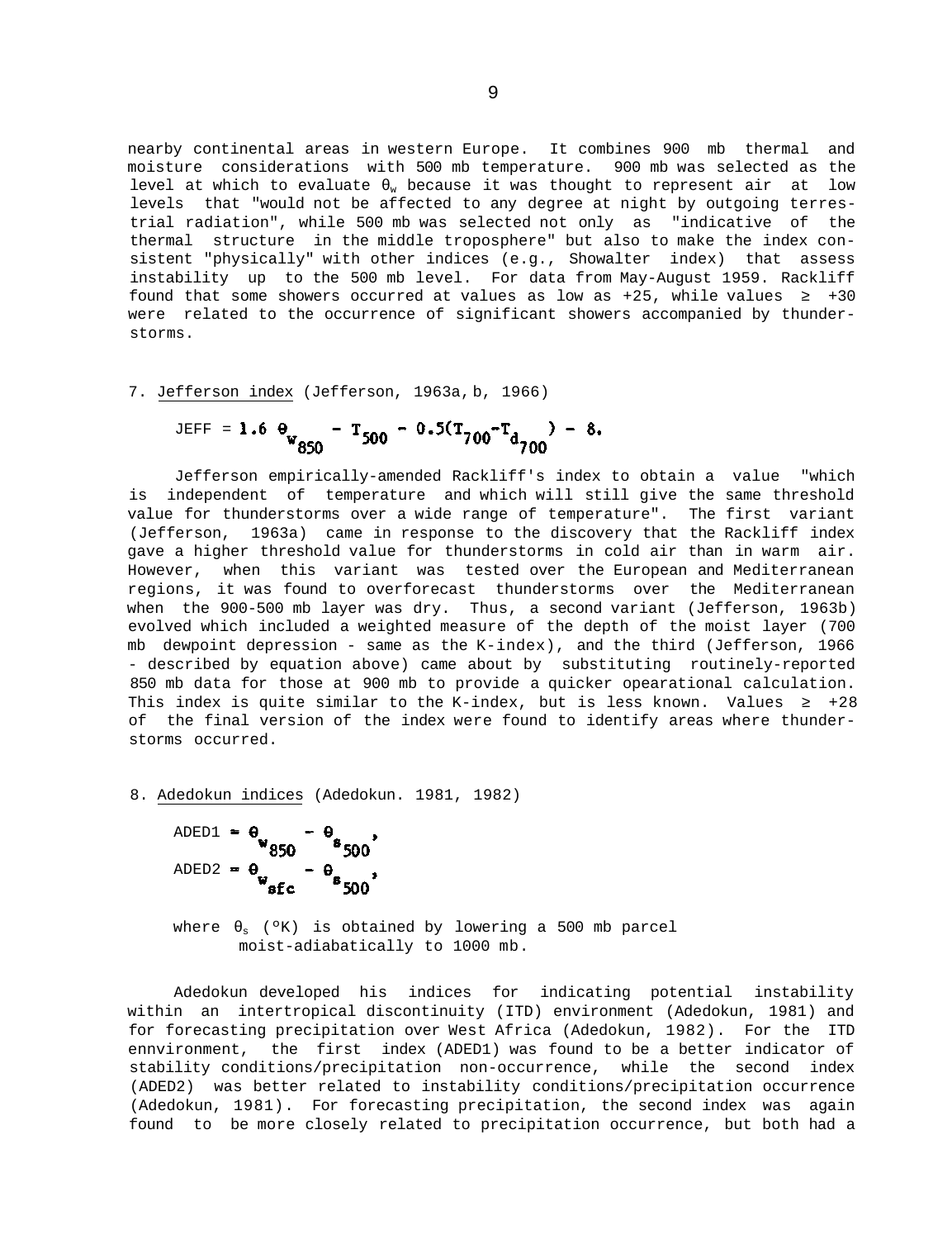lower percentage of correct forecasts than did the Showalter index (Adedokun, 1982). Values of the indices -1 were defined to be indicative of precipitation occurrence while values < -1 were defined to indicate non-occurrence. The first index was thought to be similar to the Showalter index.

#### **3.2 SSITPs for Forecasting Severe Thunderstorms and Tornadoes**

#### 1. Lifted index

(Galway, 1956; Prosser and Foster, 1966; Sadowski and Rieck, 1977)

$$
LL = T_{500} - T_{P_{500}}.
$$

As the original modification of the Showalter index, the Lifted index was developed as a predictor of latent instability to aid in the forecasting of severe local storms over the United States. It has been one of the more frequently-used indices for the analysis and prediction of severe weather (for examples, see Sections 4.1.f and 4.1.g). Stating that "the Lifted Index is similar to the Showlter stability index except for the determination of the level from which the parcel is lifted and the fact that the Lifted Index is a forecast index whereas the Showalter Index is an observed static index", Galway (1956) assigned to the parcel the observed mean mixing ratio of the lowest 3000 ft and the potential temperature corresponding to the dry-adiabat passing through a predicted afternoon maximum temperature. The index was then defined by lifting the parcel adiabatically from the midpoint of the surface layer to 500 mb, where its temperature  $(T_p$  at 500 mb), considered the updraft temperature within a developing cloud, was compared to that of the environment. Various other thicknesses have been defined for establishing a surface layer e.g., Prosser and Foster (1966) and Moore and Elkins (1985) utilized the lowest 100 mb, while Sadowski and Rieck (1977), Lamb and Peppier (1985), and Peppier and Lamb (1988) examined the lowest 50 mb. The predictive form of the index, often applied to morning soundings, has been used for forecasting afternoon thunderstorms (e.g., Galway, 1956; Prosser and Foster, 1966), while the static form, which utilizes just the average potential temperature of the surface layer instead of the forecast maximum, has been used by Sadowski and Rieck (1977), Lamb and Peppier (1985), and Peppier and Lamb (1988). Although no specific LI thresholds were developed, the value -2 was used as an upper bound for severe storm formation in the well-known Miller forecasting scheme (Miller, 1967, 1972, 1975), while David and Smith (1971) found values 0 of a predictive form to be associated with severe thunderstorms and tornadoes over the eastern two-thirds of the United States during 1966-1969. Ellrod and Field  $(1984)$  used values of model-output Lifted index of  $+2$  as one guideline for Gulf Stream area thunderstorm forecasting. The Lifted index also has been found useful for the synoptic diagnosis of tornado outbreaks (e.g., Ferguson et al., 1983, 1985).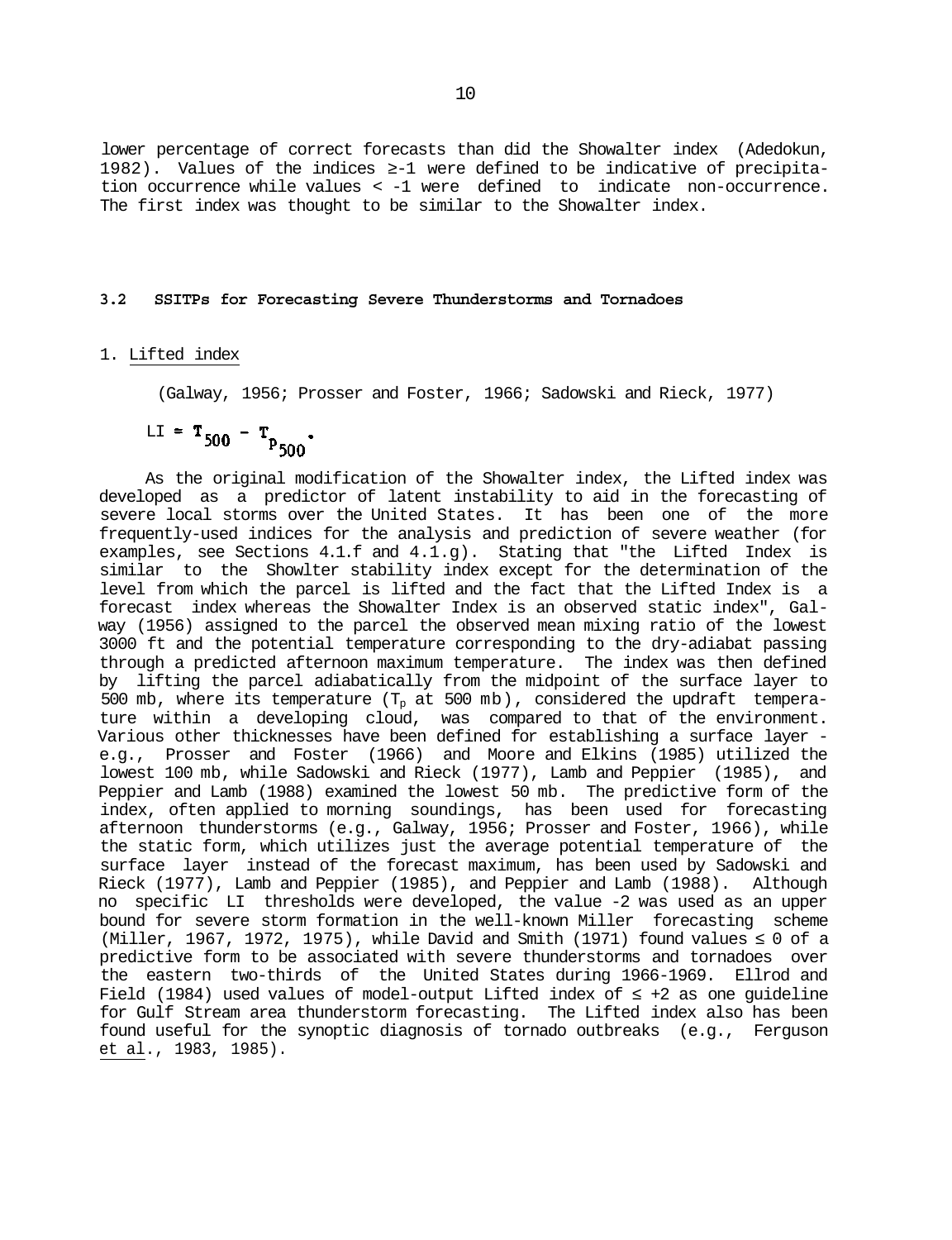$$
VT = T_{850} - T_{500}
$$
  
\n
$$
CT = T_{d} - T_{500}
$$
  
\n
$$
TT = VT + CT = T_{850} + T_{d} - 2T_{500}
$$

The Vertical Totals (VT: 850-500 mb temperature difference), Cross Totals (CT: the difference between 850 mb dew point and 500 mb temperature), and Total Totals (TT: the arithmetic combination of VT and CT) indices were devised to operationally define a first-guess area for locating potential severe weather development in the United States. Although threshold values were found to vary slightly by geographic location during evaluation studies for the eastern two-thirds of the United States, the values VT =  $+26$ , CT =  $+18$ , and TT = +44 were found to be the boundaries of the first-guess area, and when related to storm intensity, the lower thresholds for isolated to few lighter thunderstorms (Miller, 1967, 1972, 1975). At the extreme, values of VT  $+30$ ,  $CT$   $+30$ , and  $TT$   $+60$  were found to be indicative of numerous moderate thunderstorms and scattered severe thunderstorms and tornadoes (Miller, 197 5). The Total Totals index was among the parameters used in constructing Miller's composite severe storm forecast parameter chart (see Maddox and Doswell, 1982b, for a recent evaluation of this scheme). In the forecasting scheme, TT is considered a to be weak indicator of severe storm development if  $+50$ , moderate if > +50 but  $+55$ , and strong if > +55. TT values  $+40$  have been applied as one general guideline for Gulf Stream area thunderstorm forecasting (Ellrod and Field, 1984), and TT +50 have been used in a scheme for forecasting mesoscale convective complexes (MCCs) (Rodgers et al., 1984). The index also has been found to be an important predictor during spring and summer for 12-36 hour probability forecasts of thunderstorms and an even better predictor for conditional probability forecasts of severe local storms (e.g., Reap and Foster, 1979). Since VT and TT can take on large values due to the existence of a strong thermal lapse rate when little supporting low-level moisture is present (small CT), care must be taken when applying the two indices as they may overestimate the potential for convective weather development (Miller, 1967, 1972, 197 5).

#### 3. Modified Total Totals index (Charba, 1977a)

 $TTMOD = T + T_d - 2T_{500}$ 

where T and  $T_d$  are defined in the same manner as for KMOD.

Charba (1977a) devised this modification of the Total Totals index (along the same lines as his previously-described modified K-index - see discussion above) to be a candidate predictor in the MOS scheme for two-to-six hour probability forecasts of thunderstorms and severe local storms in the United States. Values indicative of thunderstorms and severe weather should be somewhat higher than comparable values of the Total Totals index (again, see discussion of modified K-index). During MOS equation development, TTMOD was found to be one of the best predictors of spring and summer thunderstorms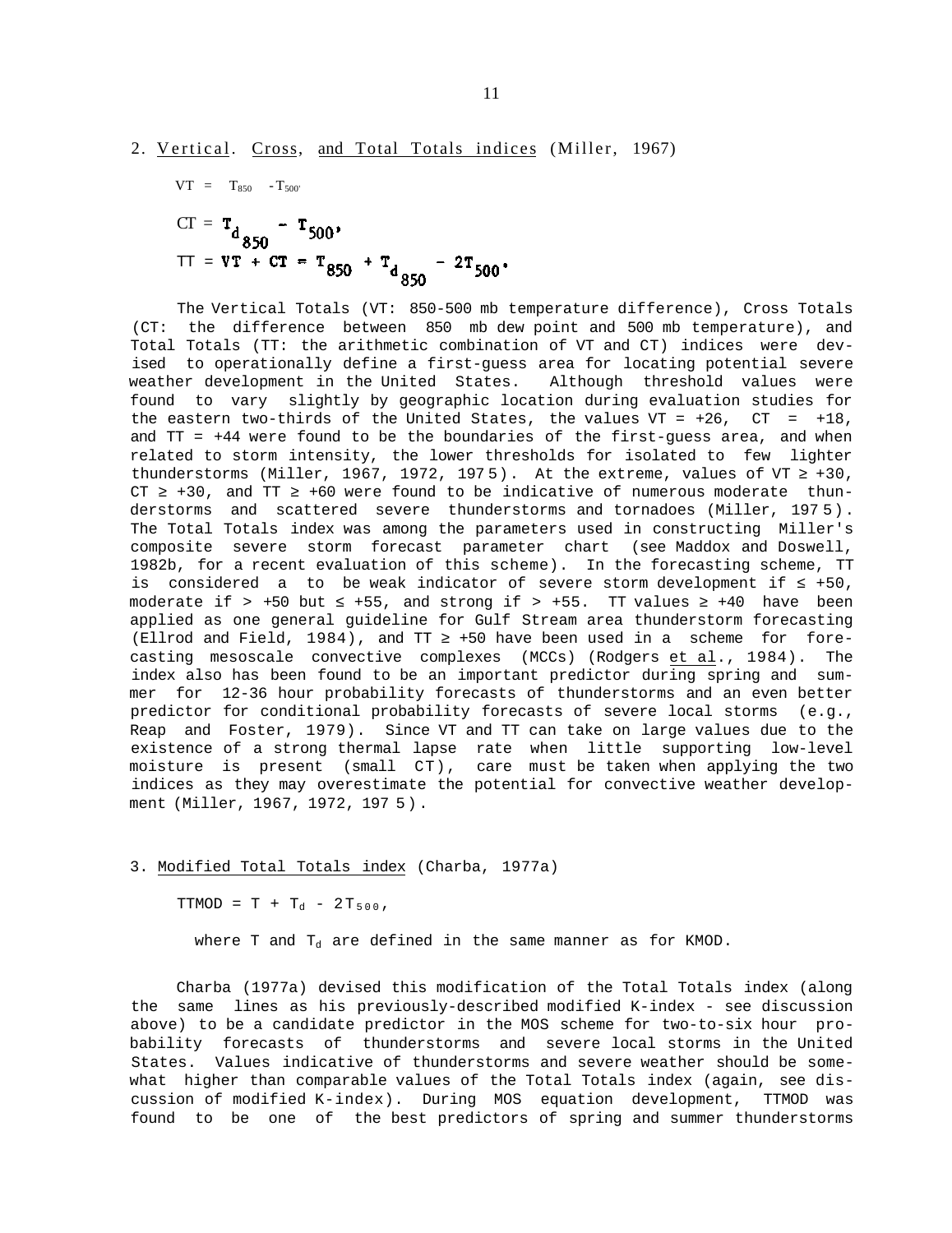(Charba, 1977a, 1984) and the best single predictor of severe local storms (Charba, 1977b, 197 9, 1984).

4. Total Energy index (Darkow, 196 8)

$$
TEI = E_{T_{500}} - E_{T_{850}}.
$$

where  $E_T$  = static energy = specific enthalpy + potential energy + latent energy

 $= c_p T^* + gz + Lq$  (cal  $g^{-1}$  or J  $kg^{-1}$ )

Darkow (196 8) approximated total specific energy by neglecting the kinetic energy term, and used the subsequently-formed static energy as the basis for his Total Energy index, which measures the potential instability of the 850-500 mb layer. Static energy is conserved with respect to both dry- and moist-adiabatic processes. Intended for severe storm and tornado forecasting in the United States, this index indicates instability when static energy decreases with height (i.e., TEI 0). From severe storm data over the United States for October 1966 to April 1967, Darkow found the values  $0$  TEI < -1 to be indicative of non-severe thunderstorms, while the values -1 TEI -2 were associated with isolated severe thunderstorm activity. Values < -2 indicated a high probability for severe thunderstorms and associated tornado activity. Spatial patterns of the index were shown to provide a "good first indicator of areas of potential severe storm outbreak" (Darkow, 196 8). Unlike indices such as the Showalter and Lifted, "the Energy Index indicates not only the energy release associated with the ascending, potentially warm air but also the possible contribution of the saturated descent of the evaporatively cooled, potentially cold mid-tropospheric air to the total energy release of the storm" (Darkow, 196 8).

#### 5. Potential Wet-Bulb index

(David and Smith, 1971; Bradbury, 1977; Pickup, 1982)

$$
PWBI = \theta_{w} - \theta_{w} 850
$$

Independently developed as a predictor of severe thunderstorms and tornadoes in the eastern two-thirds of the United States (David and Smith, 1971) and of summer thunderstorms over the British Isles and Europe (Bradbury, 1977; Pickup, 1982), this index estimates the potential instability of the 850-500 mb layer. David and Smith (1971) found that values 0 were associated with severe thunderstorms during 1966-1969, while Pickup (1982) observed that thunderstorm intensity increased as the index value decreased to zero or below during April-September 1980 and that +3 was an upper limit for thunderstorm formation. Bradbury (1977), for 544 thunderstorm day soundings for the British Isles and Europe during 1973-1976, found that the value above which summer thunderstorms were rarely (5 percent chance or less) observed varied as a function of 850 mb 9, ranging from +6 to -1 as  $\psi$  increased from 0° to +20°C.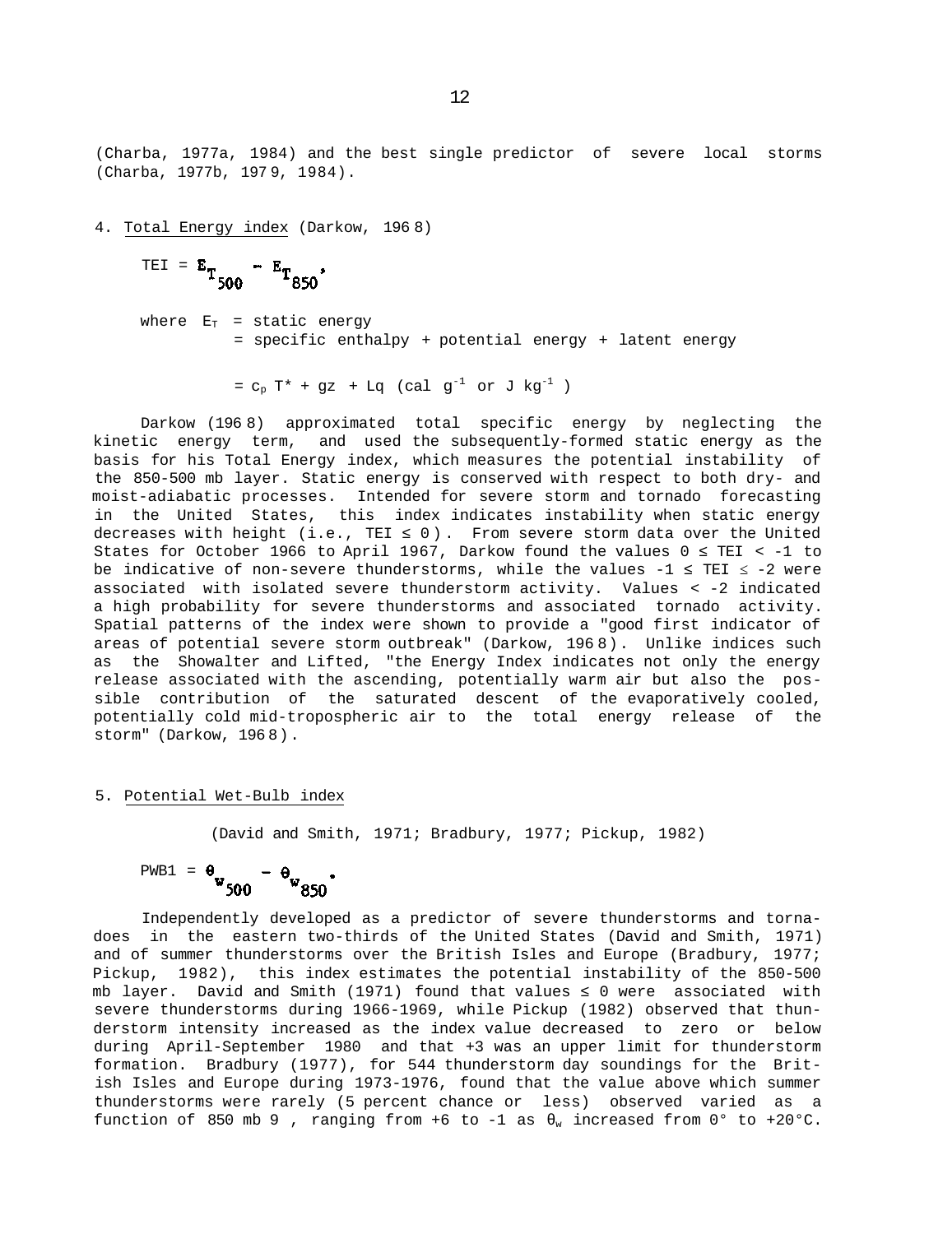When only non-thunderstorm rainfall was considered, these values ranged from +10 to approximately zero over the same span of 850 mb  $\mu$ . The upper thresholds of -2 and +3 were suggested for the formation of summer and winter thunderstorms, respectively. Cool, dry air at mid-levels overlaying warm, moisture-laden air at low-levels will yield negative/unstable values of PWB1; that is,  $\psi$  decreasing with height.

#### 6. Severe Weather Threat (SWEAT) index

(Bidner, 1970; Miller, et al., 1971, 1972)

SWEAT =  $12T_{d}$  + 20(TT-49) + 2f<sub>850</sub> + f<sub>500</sub> + 125(S+0.2),

- where the first term is set to zero if the 850 mb dewpoint temperature (°C) is negative,
	- TT = Total Totals index (if TT is less than 49, the second term is set to zero),
	- $f_{850}$  = 850 mb wind speed (knots),
	- $f_{500}$  = 500 mb wind speed (knots),
	- and S = sin (500 mb wind direction 850 mb wind direction). The entire shear term, 125(S+0.2), is set to zero if any of the following conditions are not met: (1) 850 mb wind direction in the range 130-250 degrees, (2) 500 mb wind direction in the range 210-310 degrees, (3) 500 mb wind direction - 850 mb wind direction greater than zero, and (4) both the 850 mb and 500 mb wind speeds greater than or equal to 15 knots.

Realizing the need for a completely objective operational forecast index for specifying and predicting areas with the potential for developing severe weather in the United States, the SWEAT index was created. The version of SWEAT described above (Miller, et al., 1971, 1972) is the second of three that were developed, and is perhaps the most widely known and used. In the first version (Bidner, 1970) no shear term was included, while in the third version (Miller and Maddox, 197 5), 900 meter values of dewpoint temperature and wind speed replaced those at 850 mb, and the shear term was replaced by a step function of the veering of the wind direction in the 900 meter to 500 mb layer. The second version of SWEAT, henceforth described, evaluates the thermodynamic and wind structures of the 850-500 mb layer for the sole purpose of evaluating severe storm potential. Using data from 328 case studies of tornadic weather events, plus daily weather forecasting experience, important storm indicators and their relative weights were identified and subsequently combined to form the index. Then, from distributions of SWEAT values for 102 observed severe thunderstorm occurrences and, separately, 57 tornado cases, the value 300 was found to be the lower threshold for the occurrence of severe thunderstorms and the value 400 was found to be the lower threshold for tornadoes. David and Smith (1971) independently found a lower threshold of 250 for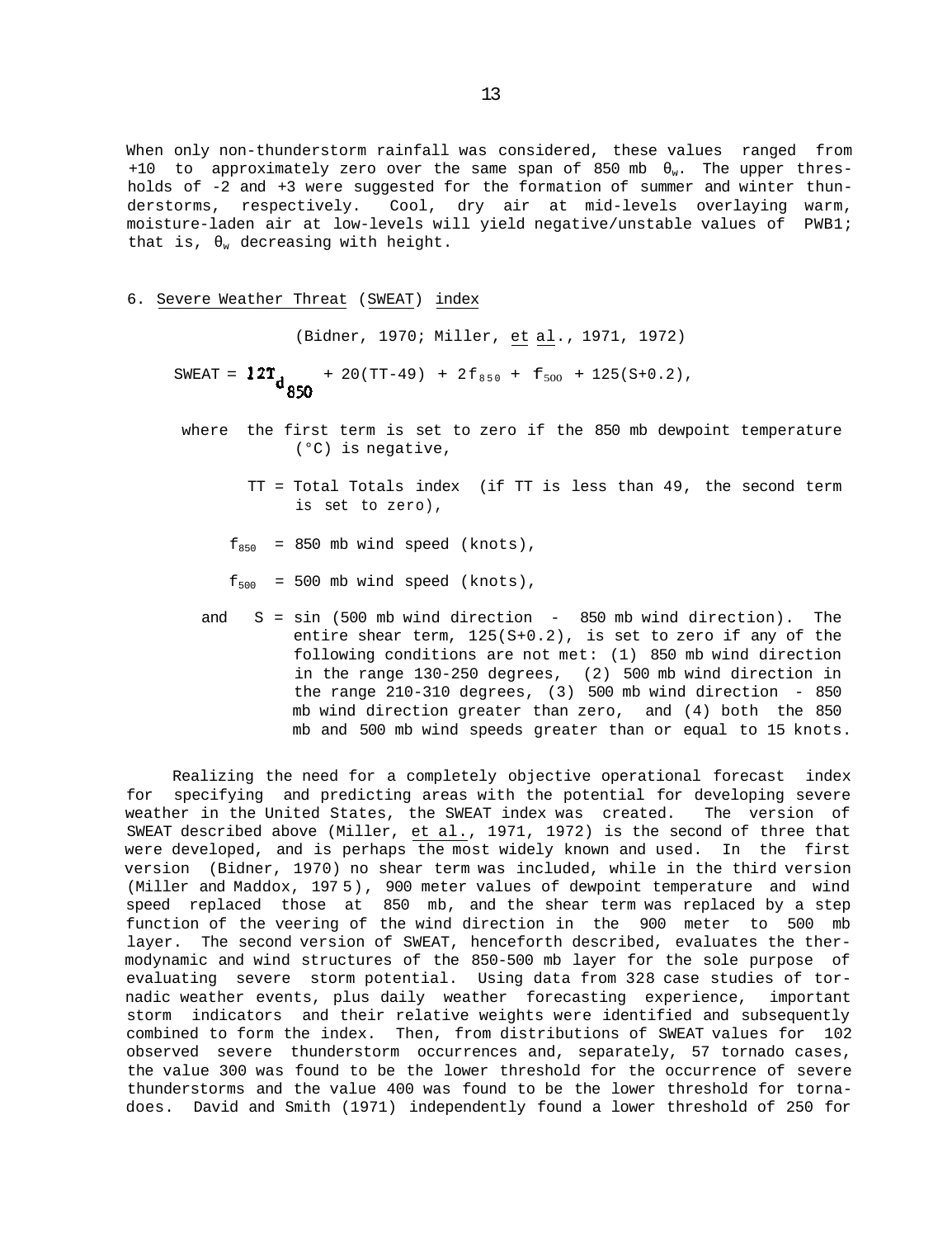the occurrence of severe thunderstorms and for tornadoes in the eastern twothirds of the United States. Reap and Foster (197 9) found SWEAT to be a valuable predictor in the MOS scheme for 12-36 hour forecasts of family tornado outbreaks in the United States. Miller et al., (1972) stated that "The SWEAT index should not be used in the prediction of ordinary thunderstorms", since its inclusion of the wind shear term and minimum values for stability and wind speed were intended to discriminate between non-severe and severe thunderstorms. They also noted that the index was intended only as an indicator of the potential for severe weather development, since a triggering mechanism is necessary to lift the air andd realize the potential.

#### 7. Convective Instability index of Reap

(Reap and Alaka, 1969; Bonner et al., 1971; Reap, 1974)

C1IR = 
$$
\theta_{e_{700}} - (\theta_{e_{sfc}} + \theta_{e_{850}})/2
$$
,

where 0, the equivalent potential temperature, is obtained by raising a parcel dry-adiabatically from its initial level to its LCL, then raising it moist-adiabatically until the moist and dry adiabats become parallel (that is, until all moisture has been condensed out of the parcel), then compressing it dry- adiabatically down to 1000 mb.  $e$ , like  $w$ , is conservative with respect to both dryand moist- adiabatic processes.

Numerically,

$$
\theta_{e} = T^{*}(1000/p)^{*286} * \exp(Lw/c_{p}T^{*}_{c}) (^0K),
$$

where T\*, p and w are the temperature, pressure and mixing ratio (g kg<sup>-1</sup>) at the initial parcel level,  $T^*$  is the parcel's condensation level temperature ( K) , L is the latent heat of condensation, and c is the specific heat of dry air.

A forerunner of this measure of convective instability was developed by Reap and Alaka (1969), which was then modified by Bonner et al. (1971) to the form above, and subsequently applied by Reap (1974), Reap and Foster (1975) and others, often in combination with a measure of 700 mb 12-hour vertical parcel displacement, as a MOS predictor of thunderstorms and severe weather outbreaks in the eastern two-thirds of the United States. Values of the index 0 (e decreasing with height), likely caused by cooler, drier air at 700 mb above warmer, moister low-level air, are indicative of convective instability and perhaps potential storm development. When combined with the parcel vertical displacement term, it was found to be the second-leading predictor of April-September severe local storms (Reap, 1974), and by itself was found to be highly related to 15 March-15 September thunderstorms (Reap and Foster, 1979).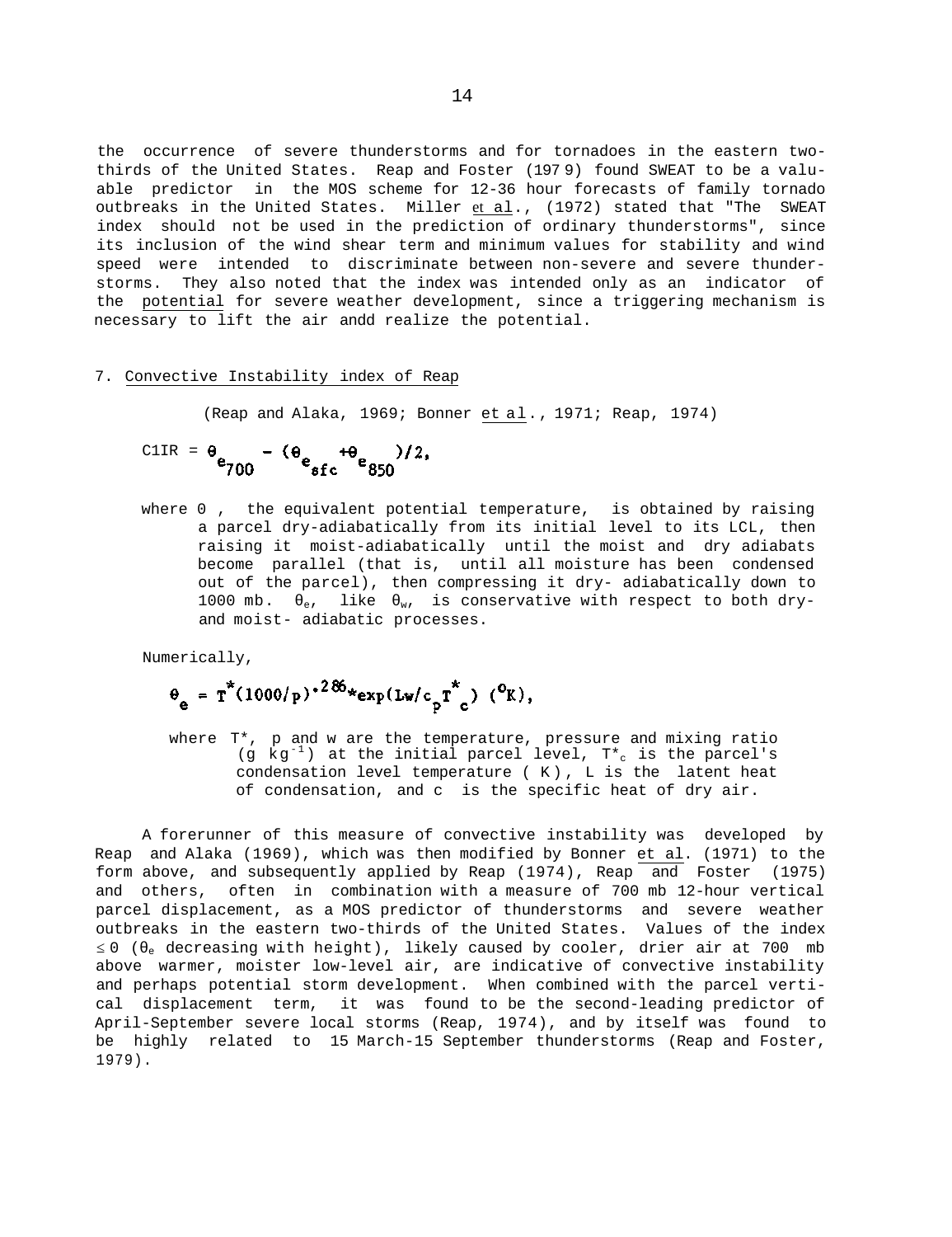#### 8. Convective Instability index of Barber (Barber, 1975)

$$
CUB = \theta \qquad - \theta \qquad -500 \text{ mb}
$$

This index, developed for use in a statistical study relating the distributions of several meteorological parameters to severe storm occurrence in the United States during March-June 1971-1973, is estimated by subtracting the 600-500 mb mean equivalent potential temperature from that of the lowest 100 mb. Values  $0$  (again,  $_e$  decreasing with height) indicate the existence of convective instability and perhaps the potential for convective development.

#### 9. Measures of Parcel Buoyant Energy

(e.g., Saucier, 1955; Stackpole, 1967; USAF, 196 9)

On thermodynamic charts such as the Skew T-Log p, the areas lying between the environmental temperature sounding curve and an air parcel's hypothetical adiabatic ascent curve are proportional to the amount of energy required by the parcel to force it to ascend and/or the amount of energy released by the parcel during its free ascent. The magnitudes (cal  $g^{-1}$  or J kg<sup>-1</sup>) of such areas can be found using the relationship for the change in kinetic energy of a unit mass displaced some vertical distance (see Saucier, pp. 6 8-70).

#### a. Dynamically-induced lifting of surface air parcels

Suppose, for example, that the enviromental lapse rate of temperature is in the conditional state. Near the surface, an unsaturated parcel, being cooler/more dense than its surrounding environment ("negatively buoyant"), must be supplied with kinetic energy by some lifting mechanism to force it to rise dry-adiabatically towards its LCL. The lifting mechanism here refers to some type of dynamic forcing (low-level convergence, frontal or orographic lifting, etc.). When/if the parcel reaches saturation, it will ascend moistadiabatically, whether it is still negatively buoyant and being forced upward or has become "positively buoyant" and is rising freely, releasing latent energy to the environment. For the latter to occur, the parcel will have had to pass its LFC, becoming warmer/less dense than its environment. At yet some higher point during ascent, the parcel may again cool back to the environmental temperature, having reached its Equilibrium Level (EL). By this time, the cloud parcel has achieved its maximum momentum and may continue to rise for some time above the EL (representing an "overshooting" cloud top); but since the parcel has again become cooler/more dense than its environment, it is negatively buoyant and will decelerate to rest or perhaps begin sinking. The amount of low-level kinetic energy required (negative energy to be overcome) by a parcel to force it upward and the existence and strength of some dynamic process to provide the needed uplift are the critical factors for obtaining actual instability from conditional instability. The less the energy required and/or the stronger the forcing mechanism, the more easily instability is achieved. A lower value of negative energy can be caused by the existence of a moist lower layer and/or a thermal lapse rate tending toward dry-adiabatic.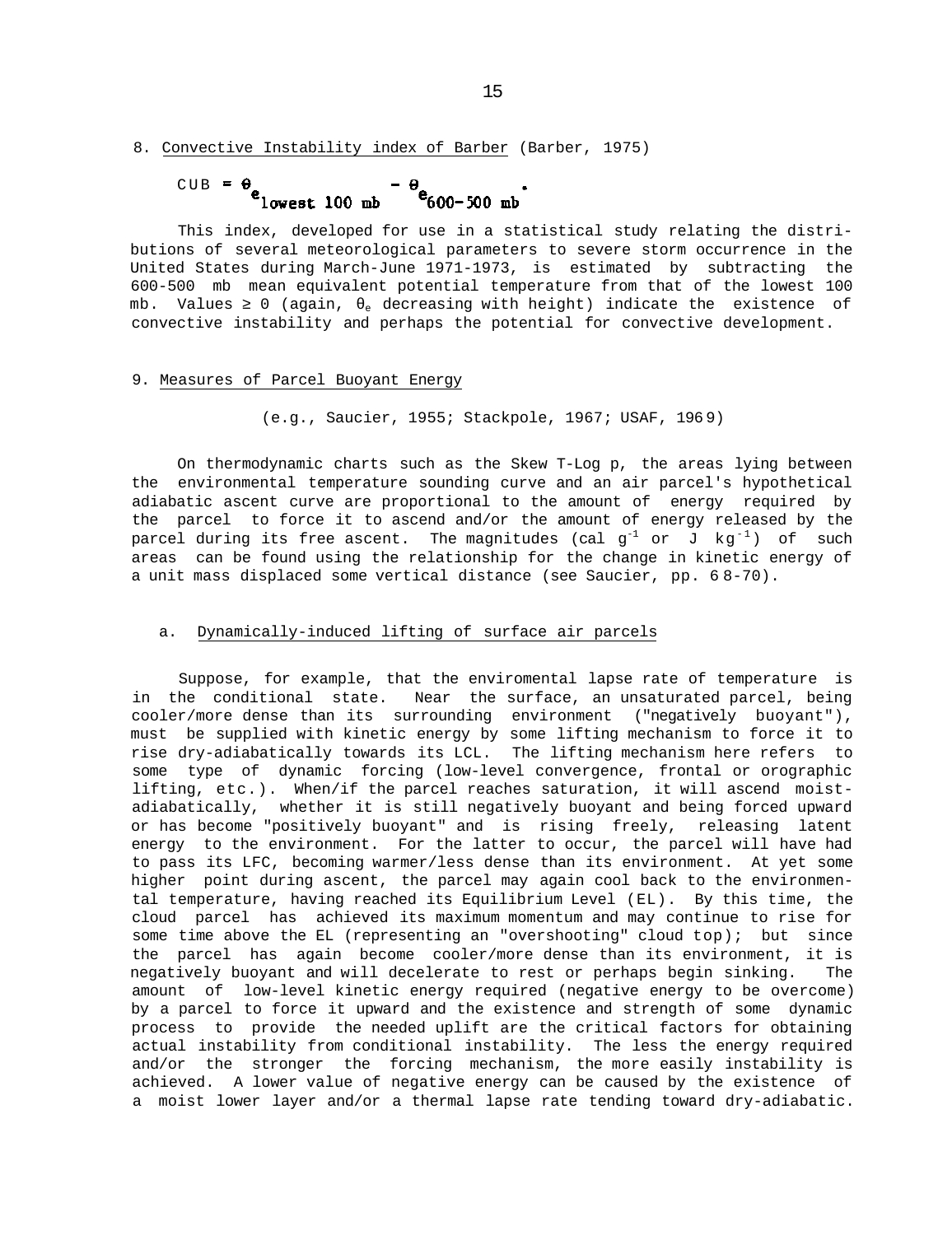When negative energy is compared with the latent energy released by the parcel during free ascent (positive energy), the degree of conditional instability present is established, allowing an estimate of the amount/strength of subsequent convective activity. This combination is often referred to as "net energy" (sum of negative and positive energies). If positive energy exceeds negative energy (net energy > 0) , "real latent instability" is said to exist, indicating the potential for stronger convective activity to form. If negative energy exceeds positive energy (net energy < 0), "pseudo-latent instability" is said to exist, indicating that weaker convective activity may form. The absence of positive energy suggests the existence of "latent stability" and the likelihood that little or no convective activity may form. Lamb and Peppier (1985) and Peppier and Lamb (1988) assessed these energies for an observed surface parcel. Recently, similar measures of negative buoyant energy and positive buoyant energy have been developed: Convective Inhibition - CIN (Colby, 1984), and Convective Available Potential Energy - CAPE (Moncrieff and Miller, 1976), respectively.

#### b. Heating-induced lifting of surface air parcels

Consider a parcel in an environment similar to the one above. If the parcel is unsaturated, it must again be supplied with kinetic energy to force it to rise dry-adiabatically. If, in this case, the energy is supplied by diurnal heating at or near the surface and is sufficient, the parcel becomes positively buoyant and begins to ascend towards its Convective Condensation Level (CCL - discussed later). The negative energy to be overcome by this parcel represents the amount of low-level heating required by the parcel to warm it to its critical Convective Temperature (CNVT - discussed later) and consequently induce convective overturning. If the parcel does achieve saturation, it buoyantly-rises past the CCL, perhaps as far as its EL. This positive energy again represents the latent energy released by the freely rising parcel. A small value of negative energy, indicative of a moist surface layer, suggests that less low-level heating is required to induce overturning and propel "thermals" past their CCLs into regions where they can rise freely and contribute to the formation of cumulus clouds and perhaps rainfall. Large values of positive energy in relation to negative energy suggest that enhanced convective activity can occur. Lamb and Peppier (1985) and Peppier and Lamb (1988) examined the negative energy component only, but utilized not only the observed surface parcel but also 50 and 100 mb surface layer mean parcels.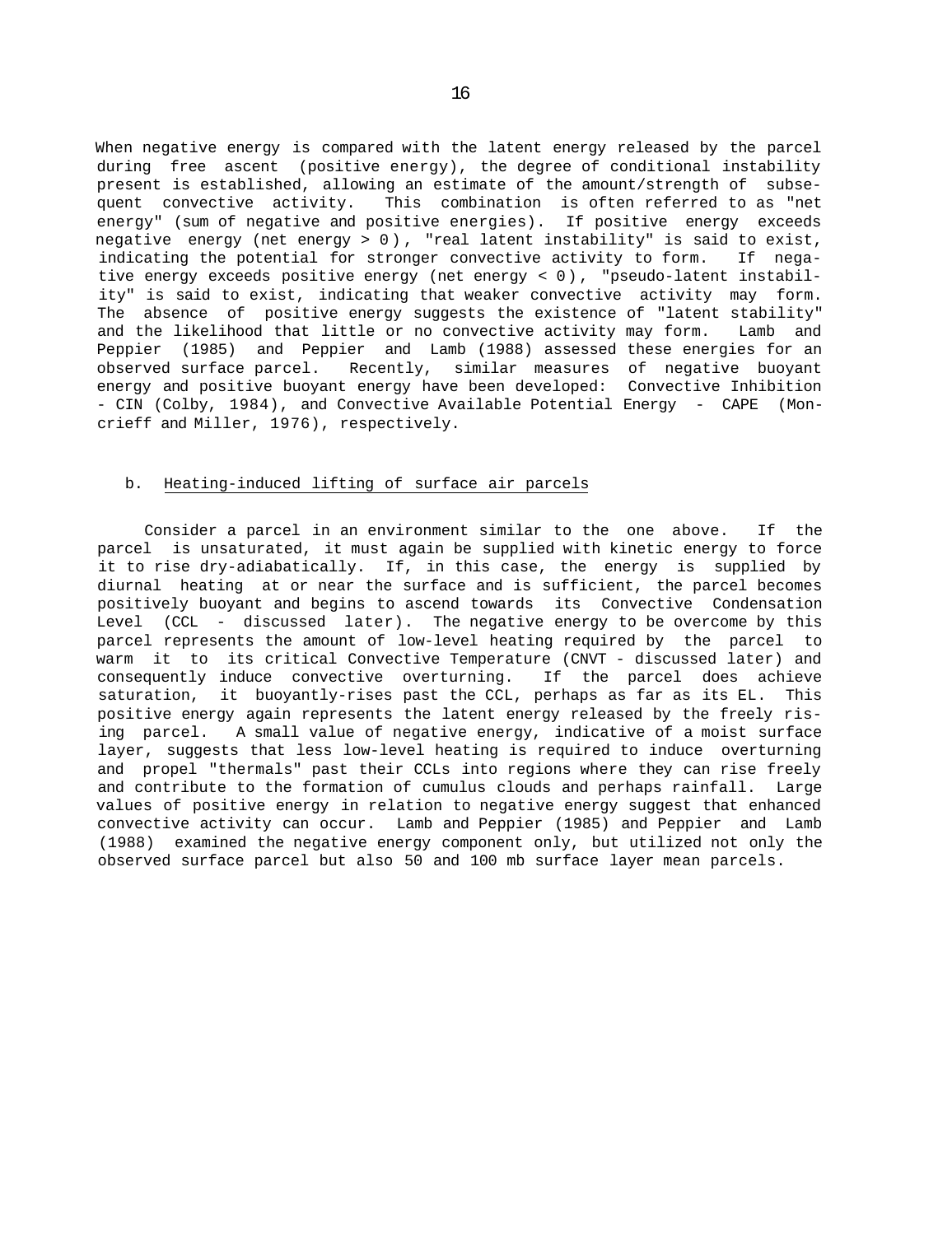# **3.3 SSITPs for Parameterizing Static Stability in Numerical Models and Diagnostic Studies**

Thermal measures of static stability (Gates, 1961)

For an atmospheric layer:

 $SS1 = -T^*/\Theta \frac{\partial \Theta}{\partial p}$  (deg db<sup>-1</sup>),

 $SS2 = -\partial \theta / \partial p$  (deg db<sup>-1</sup>),

 $SS3 = -1/\theta \frac{\partial \theta}{\partial p} (10^{-2} \text{ db}^{-1})$ ,

 $SS4 = -\alpha/\theta$   $\partial\theta/\partial p$   $(10^{-4} \text{ km}^2 \text{ s}^{-2} \text{ db}^{-2})$ ,

SS5 =  $\div$  p/ $\theta$   $\partial \theta$ / $\partial p$  (10<sup>-1</sup> dimensionless),

and SS6 =  $\div$   $\rho$ / $\theta$   $\partial \theta$ / $\partial \mathbf{p}$  (10<sup>2</sup> deg s<sup>2</sup> km<sup>-3</sup>).

Compiled by Gates (1961), these six measures of static stability, based on the expression  $q - \gamma$  , where  $q \gamma$  is the dry-adiabatic lapse rate and is the environmental lapse rate, parameterize static stability for use in numerical models. If  $\prec_d$  ( increasing with height), static stability is said to exist, while if  $\rightarrow$  <sub>d</sub> ( decreasing with height), static instability exists. Thus, values of these normalized (except SS3) lapse rates of potential temperature decrease with increasing instability. Like the Vertical and Total Totals indices, values indicative of strong thermal instability may occur when the supporting moisture necessary for the formation of convective weather is deficient. Gates (1961) used these measures to climatologically assess the mean vertical and horizontal variations of static stability over the United States. Lamb and Peppier (1985) and Peppier and Lamb (1988) computed these measures for Gates' deep 7 50-250 mb tropospheric layer.

# **3.4 SSITPs for Estimating Cloud Base Heights and Critical Surface Convection Temperatures**

#### 1. Lifting Condensation Level (LCL)

(e.g., Saucier, 1955; Huschke, 1959; Stackpole, 1967; USAF, 1969)

The Lifting Condensation Level (LCL) is the level at which a parcel of air becomes saturated after it has been dynamically-forced upward dryadiabatically. On a thermodynamic diagram. the LCL is located at the point of intersection of the saturation mixing ratio curve corresponding to the parcel's initial dewpoint temperature and the dry-adiabat representing the parcel's initial temperature. and can be interpreted as the approximate height above the surface of the base of a cumuliform cloud or cloud deck produced by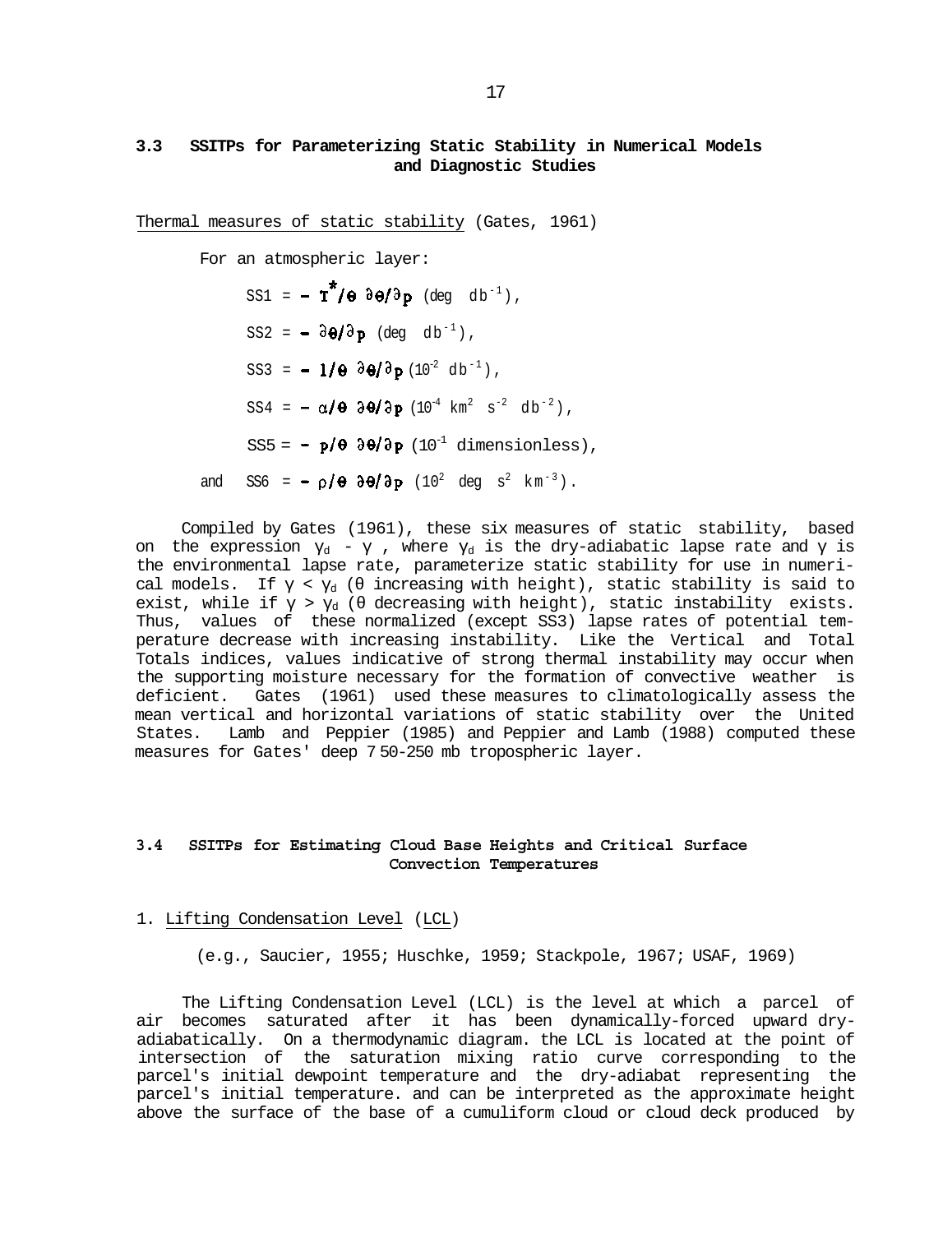forced lifting. A low LCL/cloud base, indicative of a less-thick unsaturated (subcloud) layer, is associated with air masses having abundant low-level moisture (the thickness of the unsaturated subcloud layer is inversely proportional to the amount of low-level moisture present) and, hence, greater rainfall-producing potential if a sufficient lifting mechanism exists. Parcels characteristic of the surface or of the mean properties of a specified surface layer typically are used for determining cloud base LCLs (Lamb and Peppier, 1985, and Peppier and Lamb, 1988, considered an observed surface parcel as well as 50 and 100 mb surface layer mean parcels). The geopotential height of the LCL above the local surface can be obtained using the hypsometric equation and the characteristics of the parcel at its initial position and at the LCL. This value represents the geopotential thickness or depth of the layer from the surface to the LCL. Though few studies have considered the relation between the height of the LCL and rainfall amounts (e.g., Achtemeier, et al. 1978 - see Section 4.1.a, p. 23), the LCL is a routinelyreported sounding parameter. Recently, it has been related to fair-weather cumulus clouds by Stull and Eloranta (1985) and Wilde et al. (1985). They found, using 1983 data from Oklahoma, that LCL estimates of cloud base height tended to vary in the horizontal, with deviations from the horizontal average of 15-30 percent occurring over distances of 20 km or more, likely due to local variations in temperature and moisture (Wilde et al., 1985). In addition, it was found that LCLs were relatively low in the morning, rose rapidly during the late morning hours into the afternoon, reached a peak approximately three hours before local sunset, and then decreased rapidly into the early evening hours (Stull and Eloranta, 1985). LCLs derived from surface observations were found to provide an adequate measure of the actual local cloud base height and could be used operationally whenever direct observations or pilot reports of cloud base height were missing.

#### 2. Convective Condensation Level (CCL) and Convective Temperature (CNVT)

(e.g., Saucier, 1955; Huschke, 1959; Stackpole, 1967; USAF, 1969)

The Convective Condensation Level (CCL) is the level at which a parcel of surface air will begin to condense if it is heated sufficiently at the surface to produce dry-adiabatic ascent. On a thermodynamic diagram, the CCL is located at the point of intersection of the temperature sounding curve and the saturation mixing ratio curve corresponding to the mixing ratio of the inital parcel state. The dry-adiabat through this point extending back to the surface approximates the lowest, critical Convective Temperature to which the surface air must be heated before the parcel, or "thermal", will rise towards its CCL without ever being cooler than its environment. It also represents the ascent curve of the yet unsaturated parcel. The CCL can be interpreted as the height of the base of cumuliform clouds which can be produced by thermally-driven convection, and the convective temperature represents the critical condition for the initiation of cumulus cloud development by heating. A low CCL/cloud base, again indicative of a less-thick unsaturated subcloud layer, is associated with an air mass containing abundant low-level moisture having the potential for spawning cumulus clouds and perhaps rainfall if enough heating is provided. Again, the thickness of the unsaturated layer is inversely proportional to the amount of low-level moisture present. The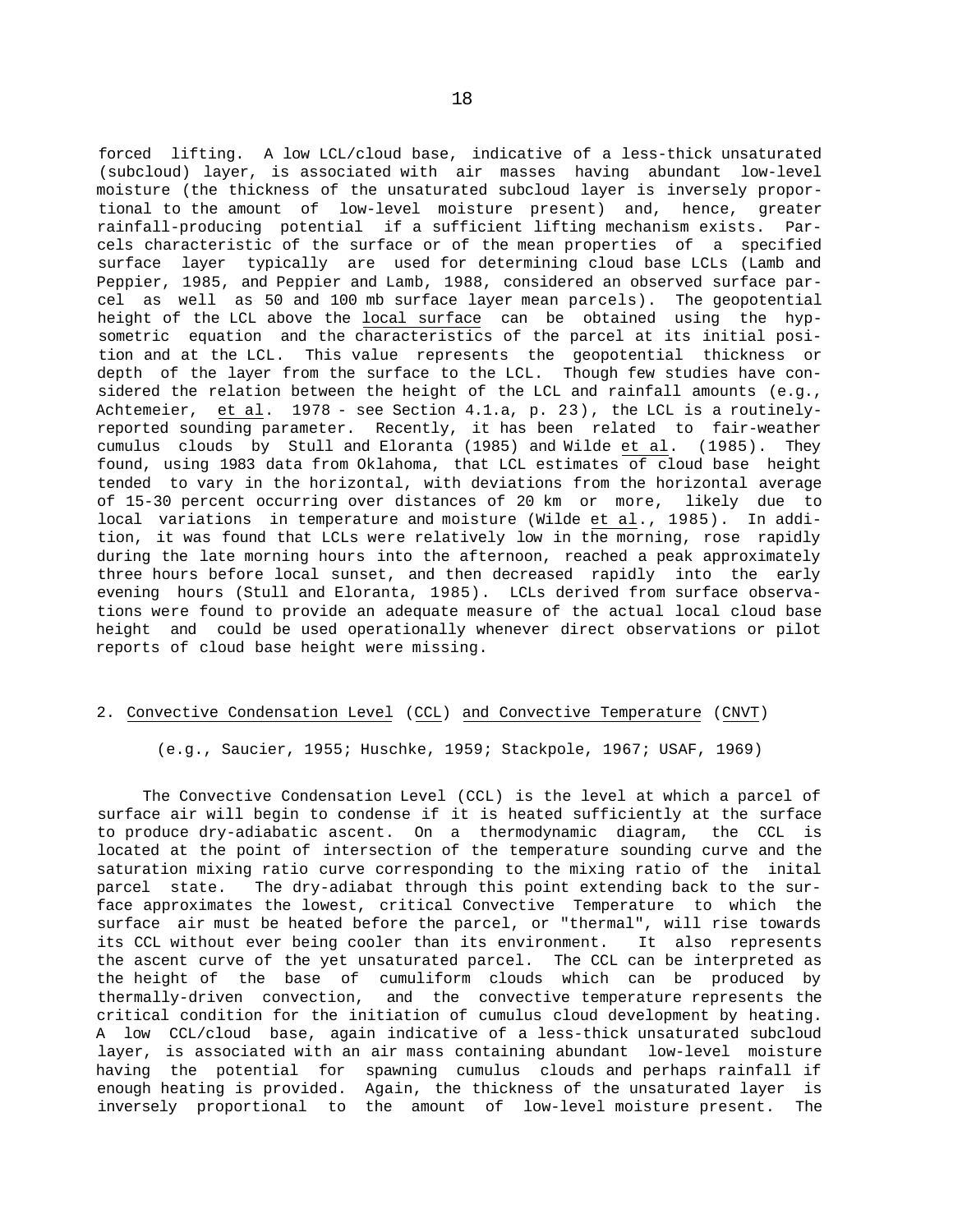spread between convective temperature and surface temperature is inversely proportional to the amount of heating that is required to induce convective overturning. The geopotential height of the CCL above the local surface is obtained using the hypsometric equation, and represents the thickness or depth of the layer from the surface to the CCL. When the observed surface temperature reaches the critical convective temperature, the CCL and the LCL are at the same height, but when it is less than this temperature (typically observed), the CCL is above than the LCL. The CCL is also identical to the LFC for a heating-induced lifted parcel. Renne and Sinclair (1969) found the height of the CCL to be related to the occurrence of hail over northeastern Colorado; specifically, a majority of hail occurrences were linked to lower than average CCLs while most non-hail occurrences were associated with higher than average CCLs, reflecting increased low-level moisture content on hail days.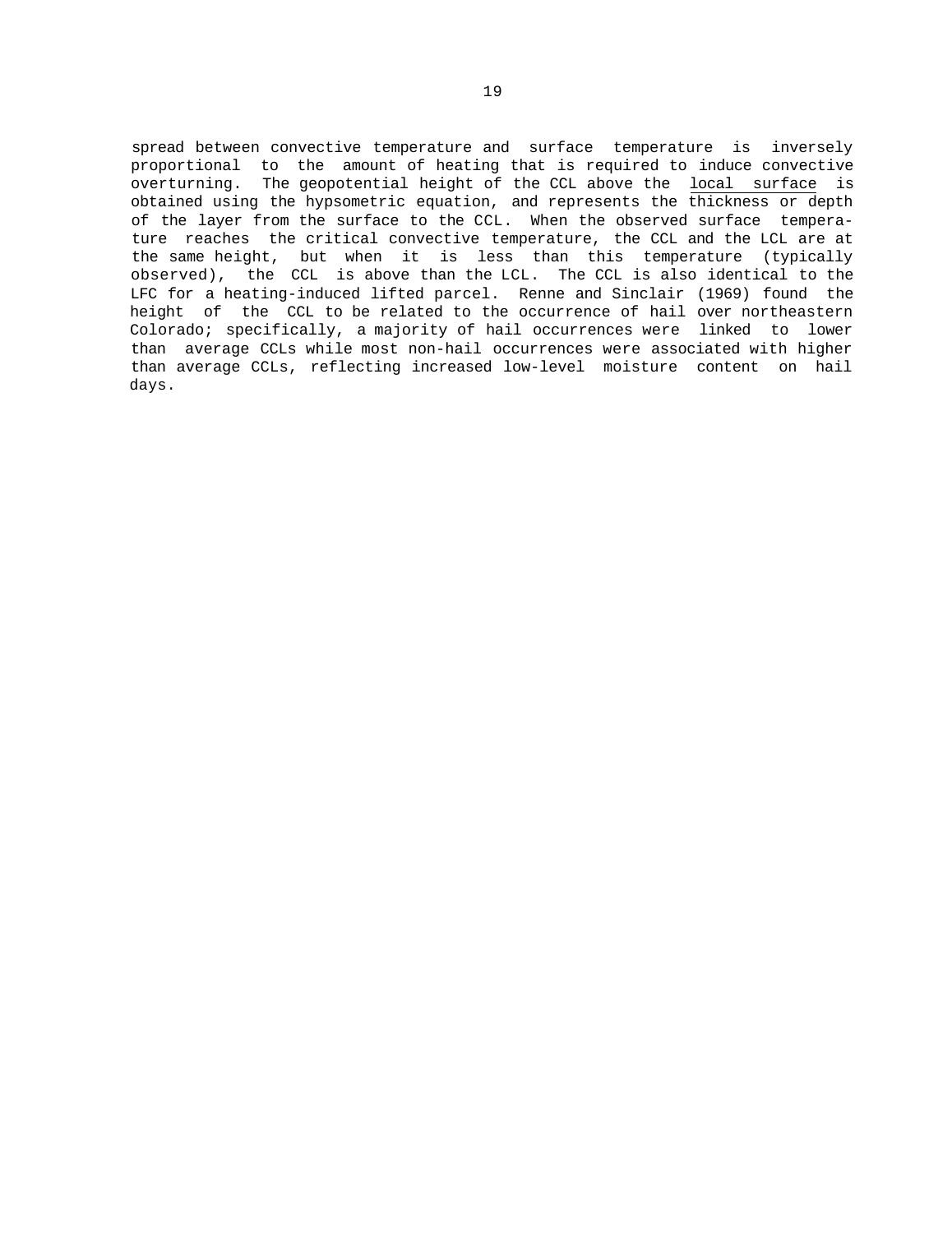## **4. PAST APPLICATIONS OF STATIC STABILITY INDICES AND THERMODYNAMIC PARAMETERS**

We now review the past uses of SSITPs that are documented in the literature. Primary emphasis is given to research which involved some facet of warm-season (e.g., March-September) rainfall or convective activity for all or part of North America. Since SSITPs have been reported on in an uncountable number of sources throughout the years, both in the literature and in operational forecasting, this review is not meant to be exhaustive. However, we have tried to capture the flavor of the past applications of SSITPs. Most of the SSITPs discussed below were defined in Section 3.

It will be shown here that, in contrast to Lamb and Peppier (1985) and Peppier and Lamb (1988), many of the investigations were confined to a limited number of SSITPs, localized geographic regions, and/or relatively short time periods. Many times, the SSITPs selected for analysis were done so on the basis of their traditional or intended use rather than on a demonstrated effectiveness for the particular region or phenomenon being studied.

Regarding the latter, the Air Weather Service (USAF, 1969) some years ago warned forecasters about the perils of haphazardly using stability indices, stating "experience has shown that an index or critical index value which is significant in one region (or season) may not be in another. Hence, the stability-index chart should be more of an experimental or investigative tool than a routine one, unless extensive correlation studies have selected an index significant for the extended general application, and the critical values for various weather conditions have been determined".

With these thoughts in mind, we now commence the literature review.

#### **4.1 North America**

#### **4.1.a. Rainfall**

In an early study, Dickey (1956b) related several atmospheric variables to the occurrence of summertime showers at Grand Junction, Colorado (a similar analysis was carried out by Tillotson (1951), for thunderstorms at Denver, Colorado - see Section 4.1.d, p. 32). Among the variables analyzed were three stability measures: the difference between an early morning surface dewpoint temperature and the previous evening's 500 mb temperature; a modified Showalter index in which the expected afternoon maximum temperature and an early morning surface dewpoint temperature were used for the initial parcel; and the pressure difference between the CCL and the freezing level. Data from July-August 1947-1950 were used to determine the degree of shower activity and the values of the various meteorological variables. A shower "day" was defined as the occurrence of at least one of the following: measured rainfall at Grand Junction, including traces; thunder heard at the station but no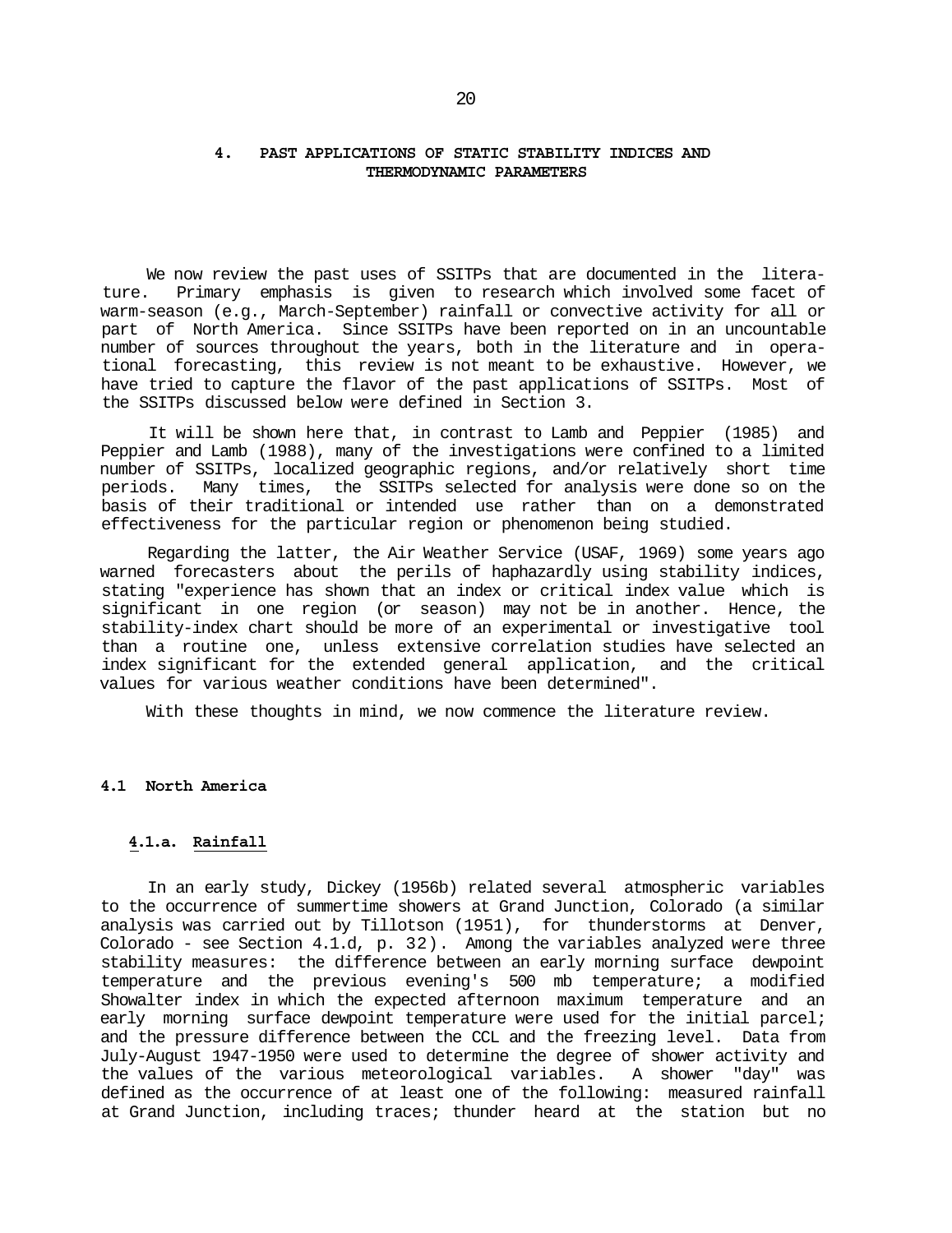rainfall measured; or showers in sight but no rainfall recorded. While a "definite" relationship (percentage frequency of occurrence of showers versus class interval values of the particular stability variable) was found between the difference in the morning 0530 MST surface dewpoint temperature and the previous evening's 2000 MST 500 mb temperature, and afternoon and evening shower activity, it was not as pronounced as when the dewpoint was considered alone. When the difference in 0530 MST surface dewpoint and a morning 0800 MST 500 mb temperature was related to the showers, little improvement was found. A somewhat weaker relationship was found between the modified Showalter index and showers. On the other hand, a "fairly strong relationship" between the CCL/freezing level pressure difference and showers was found, likely due to a previously-demonstrated association between 0530 MST surface moisture (a component in the determination of the CCL) and shower activity (the 0 530 MST surface dewpoint and 2000 MST sounding from the previous evening were used to find the CCL, while the freezing level was read from the sounding). A joint consideration of the CCL/freezing level difference and 700-500 mb dew point spread proved to be a useful component in the development of a forecasting chart. Similar results of a related study using later 1951- 1954 rainfall values were reported in Dickey (1956a).

Sullivan and Severson (1966), in a study of summer showers over the mountains of Colorado, analyzed the Showalter index among other parameters thought important for shower formation. Using data from July 1961-1964 for two triangular areas located in the western half of the state (20 precipitation stations within each triangle) to determine the areal distribution of showers, and 1700 MST facsimile data (afternoon soundings) to compute the Showalter index, more instability was found to occur on days with greater precipitation. However, the instability difference between light and heavy precipitation days was too small to be of significance for forecasting purposes.

Curtis and Panofsky (1958) showed that probabilities of night-time convective precipitation and fair weather over the eastern two-thirds of the United States for 1-6 and 8-15 July 1955 were closely related to large scale static stability, in the form of a modified Showalter index, and vertical motion considerations. Their modified index was found to be a better indicator of convective precipitation than the original Showalter index, but both were found useful for indicating the intensity of convection.

Lyons (1964, as summarized by Dennis et al., 1967), analyzed rainfall data from cloud seeding experiments in western South Dakota during 1964 and found little correlation between the Showalter index and rainfall. He also found little correlation between the Lifted index and 196 5 rainfall.

Hollis and Bryan (1965) used rainfall amounts from 74 stations in Arkansas, southeastern Missouri, western Tennessee, northeastern Louisiana, and northern Mississippi to relate areal shower coverage and average rainfall per station to the K-index during the late spring to late fall season. For rainfall during the 24 hour period following the 1200 GMT observation time, they found that for K values less than +20 about 13 percent of the study area was covered with showers and the average rainfall per station was 0.03 inches. For K in the range 20-24, these values rose to 30 percent and 0.0 8 in., for K from 25 to 29 they rose further to 44 percent and 0.18 in., and for K values of 30 and above, 61 percent of the area had showers and the average rainfall amount per station was 0.20 in. Thus, for this mid-south region of the United States, a definitive relationship was detected between increasing values of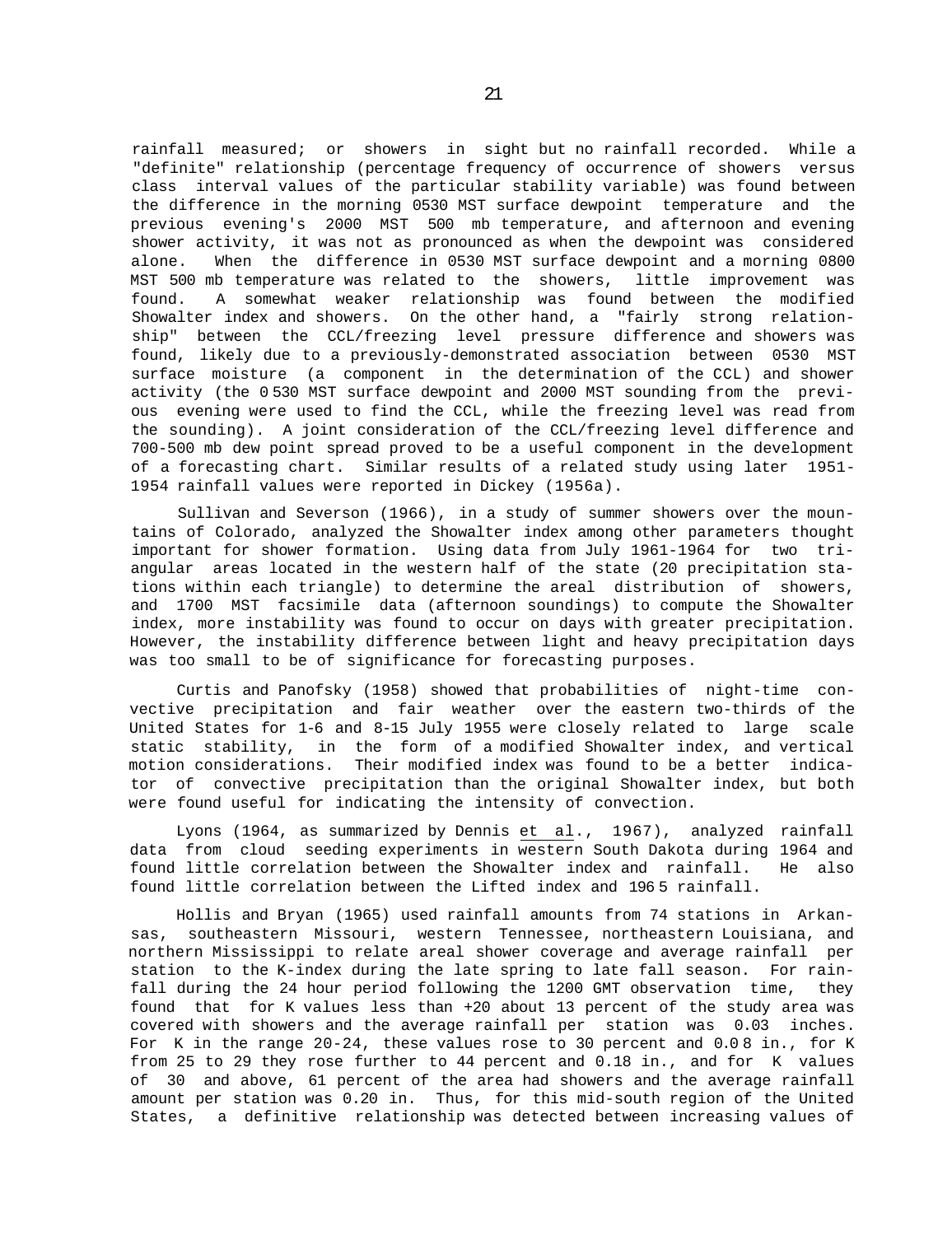the K-index and increasing rainfall amounts for the above warm season period.

Several studies have analyzed stability/rainfall relationships in the south Florida region. Carson (1954), in studying the problem of forecasting summertime air mass showers at Miami, Florida, related the Showalter index to four different categories of upper air soundings. Soundings taken at 0300 and 1500 GMT (treated separately) during July-August 1950 were categorized as either D (total rainfall of zero at Miami within the 12 hour period beginning shortly after the sounding was taken), W (trace through 0.05 in.), WW (0.06- 0.99 in.), and WWW (greater than or equal to one inch). For the evening soundings (0300 GMT), average values of the Showalter index for the four sounding types were 2.6 (D), 2.0 (W), 2.0 (WW), and 0.9 (WWW), and for the morning soundings (1500 GMT) were 4.2 (D), 2.3 (W), 2.8 (WW), and 1.6 (WWW). Both data sets thus displayed a good relationship between sounding conditions and rainfall amounts, particularly those at 0300 GMT. The Showalter index was accordingly deemed to have quantitative forecast value at Miami.

Estoque and Fernandez-Partagas (1974) also found the Showalter index taken from morning soundings at Miami to be related to radar-observed summertime convective rainfall over south Florida during July-August 1973. Showalter values less than or equal to zero were found to coincide with greater echo coverage (areal percentage) than values above zero at all times during a 24 hour period. An unspecified negative correlation also was obtained between maximum echo coverage and the index.

Burpee and Lahiff (1984) related several kinematic and thermodynamic parameters, including the K and Showalter indices, to area-averaged rainfall amounts in a study of summertime rainfall variations in south Florida. Areaaveraged midnight to midnight (EST) rainfall amounts for seven separate regions were computed from observations at 13 8 locations in the southern half of the Florida peninsula during June-September 1973-1976. Frequency distributions of the daily values of the all-region-averaged rainfall on sea-breeze days (days with relatively little early morning cloudiness) and disturbed days (days with extensive cloudiness from fronts, upper air disturbances, easterly wave troughs or weak tropical systems) were ultimately correlated to the various kinematic and thermodynamic parameters. Those parameters were evaluated using combined 0700 EST upper air data from four sites in south Florida. The K-index was found to be significantly correlated  $(r = +0.32)$  to rainfall on sea-breeze days and somewhat less correlated on disturbed days (+0.23). On the other hand, the Showalter index was poorly correlated to rainfall on both types of days (-0.0 5 and 0.02, respectively).

Watson and Blanchard (1984) analyzed the change in the correlation between total area divergence and convective rainfall in south Florida when other meteorological parameters were varied. Included among those parameters, derived from 1200 GMT Miami soundings, were the K and Showalter indices and a "net positive buoyant energy" that is similar to the net energy parameter described in Section 3.2 (pp. 15-16). Area-averaged rainfall totals were derived from radar data and adjusted using 66 raingages from the Florida Area Cumulus Experiment (FACE) network of July-August 197 5. Rain periods were coupled with the closest occurring convergence event in the correlation analysis. The Showalter index was found to be "not well suited for the south Florida environment". Higher correlation magnitudes/more rainfall occurred for convergence events with greater stability than for events with more instability (correlations of  $-0.68$  for  $SI > +2$  and  $-0.49$  for  $SI$   $+2$ ). Results were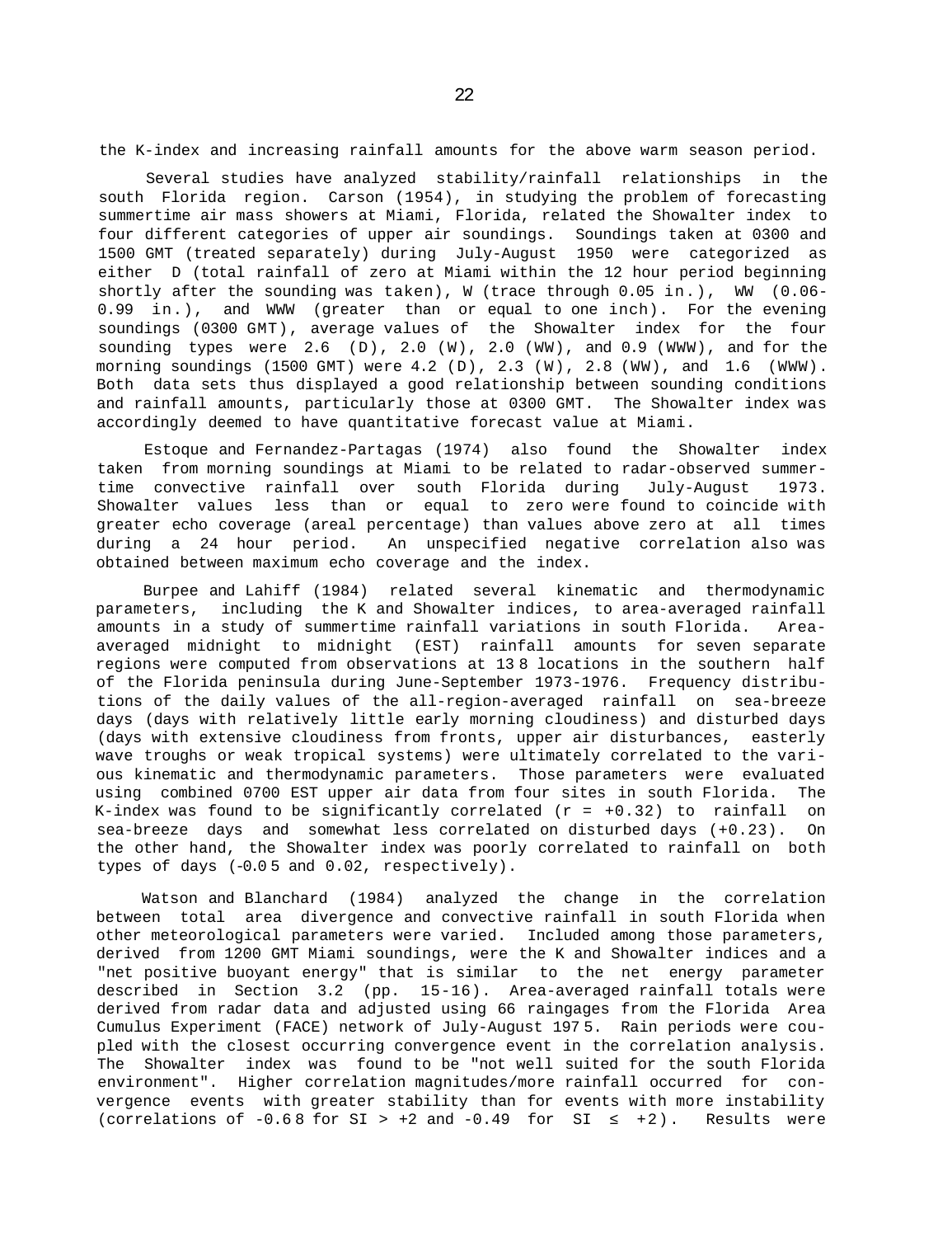somewhat similar for net positive buoyant energy, as more rainfall occurred during convergence events with less buoyant energy than for events with more energy, but correlation coefficient magnitudes were somewhat larger during the events with greater buoyant energy (-0.63 for buoyant energy > +1000 J/kg and -0.57 for buoyant energy *≤* +1000 J/kg). On the other hand, the K-index fared somewhat better. Correlations grew as the K-index increased up to a certain point (correlations of  $-0.41$  for K <  $+25$ ,  $-0.78$  for  $+25$  K  $+29$ , then only  $-0.60$  for K >  $+29$ ). In addition, the average rainfall was greater for the middle range of K than its lower and upper extremes when all convergence events were considered, but less rainfall occurred, by comparison, in that range of K values for only the events when it rained.

Flueck et al., (1986), as part of a study to assess cloud seeding treatment effects during FACE, computed correlation coefficients between the log transformation of the "total target rainfall as measured by a fixed network of rain gages and interpolated to a regular grid", collected over a fixed six hour period beginning with the time of initial seeding, and potential predictor variables, including the K-index. Nearly 100 raingages in the FACE-2 target area of south Florida during June-August 1978 and July-August 1979 were used to compile this rainfall response variable, and West Palm Beach soundings were used for the computation of the K-index. A correlation of +0.42 was found between the K-index and the rainfall variable for 26 samples, but the index was not selected by a guided linear regression modeling procedure for determining the most important predictors.

Stability/rainfall relationships have also been examined for other diverse sections of North America. In an attempt to improve forecasts of areal summertime shower coverage over the lower Rio Grande River Valley of south Texas, Cimino and Moore (197 5) computed correlation coefficients between areal shower coverage and several potential predictor variables, including the K, Showalter, and Lifted indices. Twelve hour (1200 GMT to 0000 GMT and 0000 GMT to 1200 GMT) areal shower coverage was estimated from a combination of three data sources: radar from Brownsville; 24 hour rainfall amounts from an eleven station raingage network; and six hour rainfall amounts from Brownsville and McAllen. These data spanned the period June-August 1971-1973, comprising 188 cases. 1200 GMT and 0000 GMT soundings from Brownsville were used to compute the predictor variables. Correlations of +0.40, -0.23, and +0.13 were found between the rainfall and the K, Showalter, and Lifted indices, respectively. The Showalter index was selected for testing in subsequent development of forecast graphs because the K-index, though more strongly correlated, was highly intercorrelated with mean 800-500 mb relative humidity, an important moisture predictor variable. The Lifted index had the opposite correlation sign to that expected, and had no relationship with areal shower coverage. It was hypothesized that the latter occurred because of the persistent low-level moisture that resides in the region regardless of the moisture content aloft. The Vertical, Cross, and Total Totals indices were also tested and said to give results (not shown by authors) similar to those of the Showalter.

A body of work undertaken at the Illinois State Water Survey during the 1970s addressed the relationships between "environmental covariates" and actual area-averaged convective rainfall amounts for the vicinity of Dodge City, Kansas (Ackerman et al., 1976; Achtemeier et al., 197 8; and Achtemeier and Schickedanz, 1979). It was conducted as part of the High Plains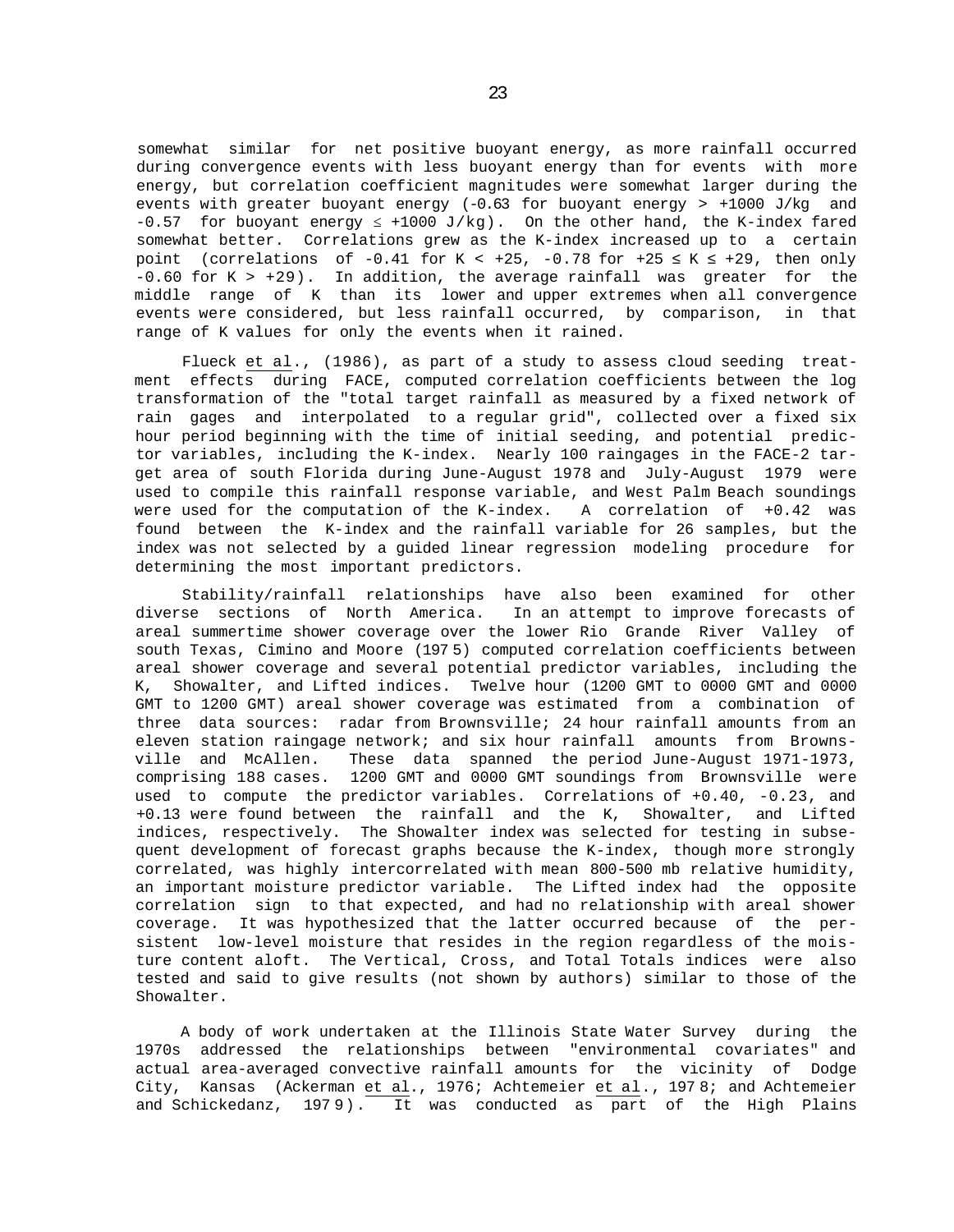Experiment (HIPLEX) that ultimately involved cloud seeding. Daily natural rainfall totals (0700-0700 CST) from a network of 22 precipitation stations within a 17 5 km radius of Dodge City were used to compile various rainfall area-averages. In addition, three-hour (0000-0300, 0300-0600, 0600-0900, 0900-1200, 1200-1500, 1500-1800, 1800-2100, and 2100-2400 CST) and six-hour rainfall amounts (1200-1800 CST) were obtained for a smaller number of stations and six-hour (1200-1800 CST) maximum radar echo percent coverages were employed as a quantification of convective activity. All rainfall and radar reports were from June 1958-1970. Covariates were computed from 1200 GMT (0600 CST) soundings for June 1958-1970, in addition to 0600, 1200, and 1500 CST surface data for June 1965-1970. Among the many covariates analyzed were the K, Showalter, Vertical Totals, Cross Totals, Total Totals, Total Energy, and Potential Wet-Bulb indices, and the LCL, CCL, and convective temperature.

No single environmental covariate was able to explain more than about 10 percent of the rainfall variance for any of the rainfall stratifications at Dodge City, with the 0600 CST surface data LCL and the 1200-1800 CST maximum radar echo percentage coverage pairing giving the largest correlation magnitude, -0.32 (Achtemeier et al., 197 8). The largest correlation magnitude (0.28) for actual rainfall amounts (24 hour totals) was yielded by the K-index (0600 CST soundings), and separately by the CCL and LCL (0600 CST soundings and 1500 surface observations; Ackerman et al., 1976). See Table 2 for a comprehensive listing of the HIPLEX correlation results. Only correlation magnitudes 0.15 were reported by Achtemeier et al. (1978) for the threehour rainfall stratifications.

Achtemeier et al. (197 8) and Achtemeier and Schickedanz (197 9) offered the following suggestions for the relatively low correlation magnitudes found during HIPLEX, and particularly for those covariates derived from morning soundings and observations:

- (1) The rainfall-producing environment may have been poorly sampled. Covariates from early morning observations may have little relationship with events that occur later when rainfall is triggered by some type of dynamic mechanism. Stability measures are sensitive to local variations of the thermal and moisture stratifications. The observations from which these covariates were derived reflect these sensitivities and may not be representative of the overall rainfallproducing environment. The Midwest and Great Plains of the United States are often characterized by shower-producing systems that occur on space scales of no larger than 100 km and time scales of a few hours. The advance of these systems may alter the thermodynamic structure of the local atmosphere so greatly that the early morning observations may have little relation to later conditions.
- (2) The low density of the raingage network at Dodge City (approximately one gage per 6 500 km ) inadequately sampled the rain which fell, producing non-representative area-averages and poor correlations.
- (3) Perhaps little or no relationship actually exists between these covariates and convective rainfall at Dodge City.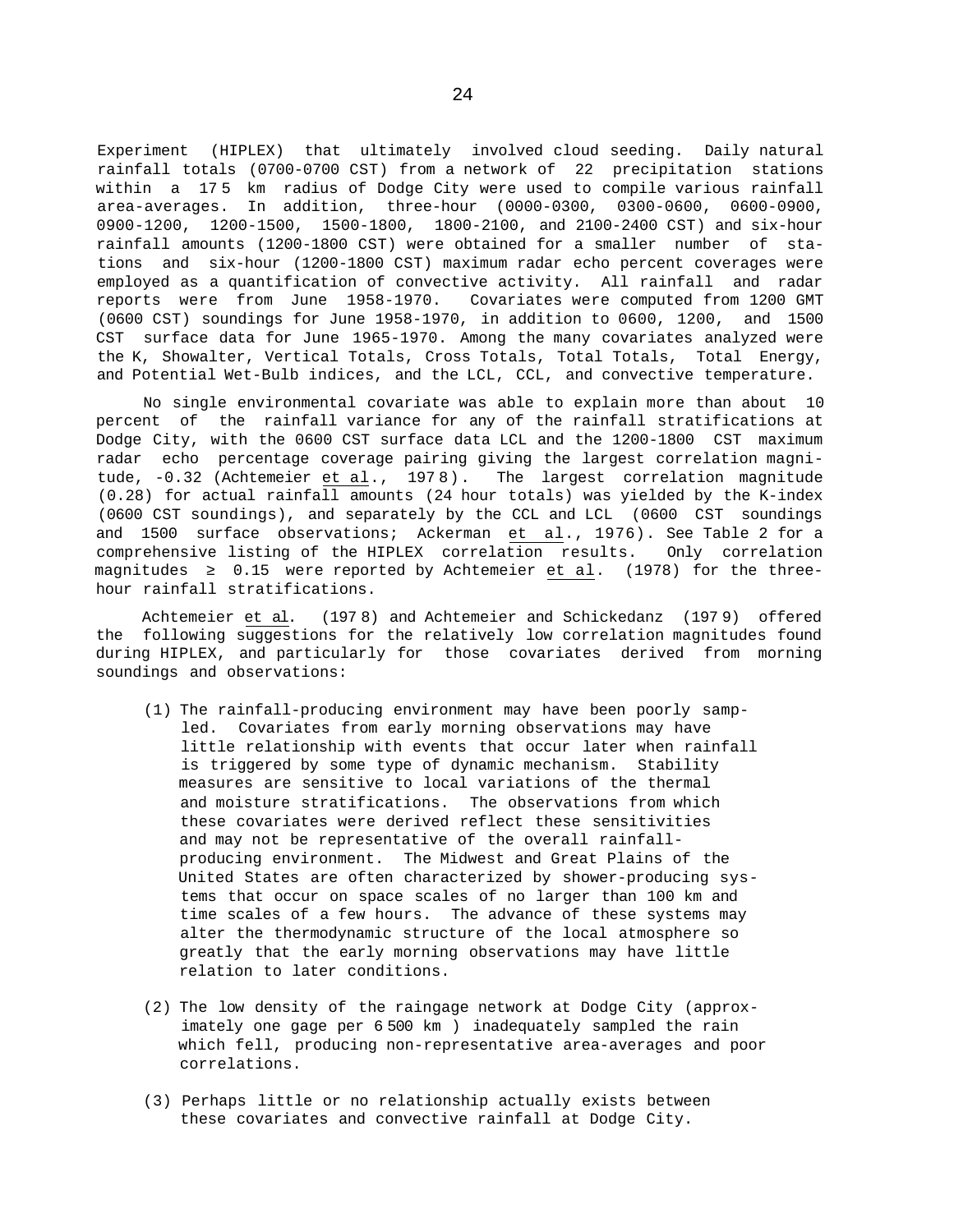Table 2. Compilation of HIPLEX correlation coefficient values for various SSlTPs and rainfall stratifications. Region of study was a square 17 5 km on a side centered at Dodge City, Kansas. All station rainfall was area-averaged within the square. "CCL" and "CNVT" were computed from an initial parcel having the surface temperature and a surface. layer average (below 820 mb) mixing ratio with 2 g kg-1 added. "LCL" is the same as the Lamb and Peppier (1985) and Peppier and Lamb (1988) "LCLSFC".

| Reference                        | Data Period        | SSITP data                          | Rainfall/Proxy                                                     | SSITP                                                                              | Correl                                                                        |
|----------------------------------|--------------------|-------------------------------------|--------------------------------------------------------------------|------------------------------------------------------------------------------------|-------------------------------------------------------------------------------|
| Ackerman<br>(1976)<br>et al.     | June 1958-70       | 0600 CST<br>(1200 GMT)<br>soundings | 24-h pre-sound-<br>ing (0700-0700<br>CST) rainfall<br>amounts      | K<br>${\tt VT}$<br>$\mathop{\rm CCL}\nolimits$<br><b>CNVT</b>                      | 0.21<br>0.27<br>$-0.28$<br>$-0.26$                                            |
| $\sf H$                          | June 1965-70       | 0600 CST<br>soundings               | 24-h post-<br>sounding (0700-<br>0700 CST) rain-<br>fall amounts   | К<br>CT                                                                            | 0.28<br>$-0.25$                                                               |
| $\pmb{\mathsf{H}}$               | $\pmb{\mathsf{H}}$ | 1500 CST<br>surface data            | 24-h (0700-<br>0700 CST) rain-<br>fa11<br>amounts                  | <b>LCL</b>                                                                         | $-0.28$                                                                       |
| Achtemeier<br>(1978)<br>$et$ al. | June 1958-70       | 0600 CST<br>soundings               | $24-h$ post-<br>sounding (0700-<br>0700 CST) rain-<br>fall amounts | $\bf K$<br>SI<br>VT<br>CT<br>TT<br>TEI<br><b>PWBI</b><br><b>CCL</b><br><b>CNVT</b> | 0.24<br>$-0.16$<br>0.05<br>$-0.23$<br>0.14<br>0.04<br>0.07<br>$-0.18$<br>0.11 |
| $\pmb{\mathsf{H}}$               | $\pmb{\mathsf{H}}$ | $\pmb{\mathsf{H}}$                  | 0000-0300 CST                                                      | K                                                                                  | 0.16                                                                          |
| $\pmb{\mathsf{H}}$               | $\mathbf{H}$       | $\pmb{\mathsf{H}}$                  | $(3-h$ amounts)<br>0300-0600 CST                                   | $_{\rm VT}$<br>$\mathbf K$                                                         | 0.22<br>0.15                                                                  |
|                                  |                    |                                     |                                                                    | <b>VT</b><br>CCL<br><b>CNVT</b>                                                    | 0.20<br>$-0.19$<br>$-0.17$                                                    |
| $\pmb{\mathsf{H}}$               | $\pmb{\mathsf{H}}$ | $\mathbf{H}$                        | 0600-0900 CST                                                      | $\ensuremath{\textup{CCL}}\xspace$<br><b>CNVT</b>                                  | $-0.20$<br>$-0.18$                                                            |
| Ħ                                | $\pmb{\mathsf{H}}$ | Ħ                                   | 0900-1200 CST                                                      | CCL<br><b>CNVT</b>                                                                 | $-0.17$<br>$-0.24$                                                            |
| "                                | $\pmb{\mathsf{H}}$ | $\pmb{\cdots}$                      | 1200-1500 CST                                                      | K<br><b>CT</b>                                                                     | 0.15<br>$-0.15$                                                               |
| 11                               | $\pmb{\mathsf{H}}$ | $\pmb{\mathsf{H}}$                  | 1500-1800 CST                                                      |                                                                                    | <b>NONE</b>                                                                   |
| $\mathbf{H}$                     | $\pmb{\mathsf{H}}$ | $\pmb{\mathsf{H}}$                  | 1800-2100 CST                                                      | SI                                                                                 | $-0.20$                                                                       |
|                                  |                    |                                     |                                                                    | <b>CT</b>                                                                          | $-0.19$                                                                       |
|                                  |                    |                                     |                                                                    | <b>TT</b>                                                                          | $-0.20$                                                                       |
|                                  |                    |                                     |                                                                    | <b>PWBI</b>                                                                        | $-0.15$                                                                       |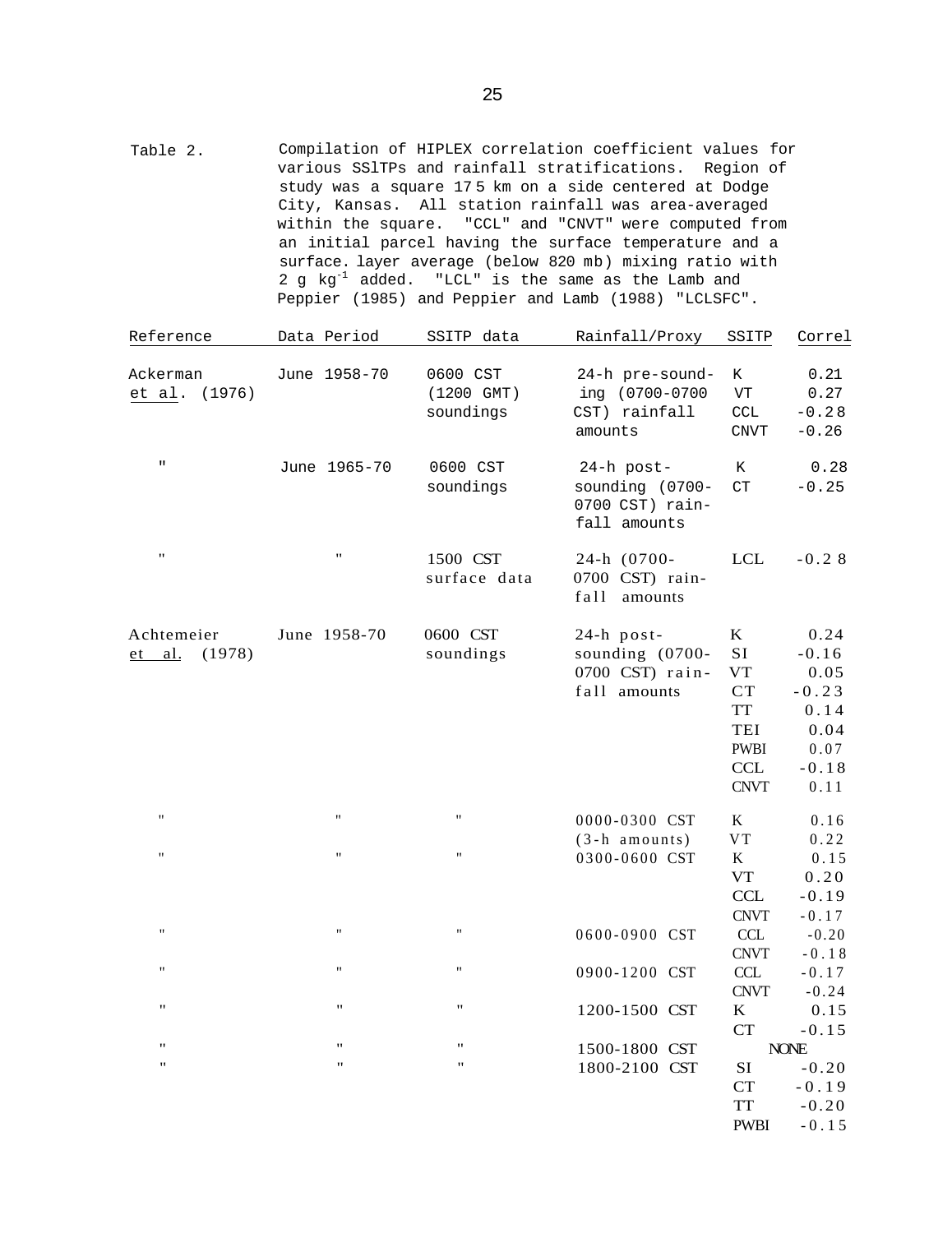Table 2 (continued)

| Reference    | Data Period       | SSITP data               | Rainfall/Proxy                                                                          | SSITP | Correl. |
|--------------|-------------------|--------------------------|-----------------------------------------------------------------------------------------|-------|---------|
| $\mathbf H$  | $\mathbf H$       | $\mathbf H$              | 2100-2400 CST                                                                           |       | NONE    |
| $\mathbf{H}$ | June 1965-70      | 0600 CST<br>surface data | 24-h (0700-<br>0700 CST) rain-<br>fall amounts                                          | LCL   | $-0.20$ |
|              | $^{\prime\prime}$ | $^{\prime\prime}$        | 6-h (1200-1800)<br>CST) rainfall<br>amounts                                             | LCL   | $-0.13$ |
|              |                   | $^{\prime\prime}$        | 6-h (1200-1800)<br>CST) maximum<br>radar echo per-<br>cent coverage of<br>sampling area | LCL   | $-0.32$ |
|              |                   | 1200 CST<br>surface data | 6-h (1200-1800)<br>CST) rainfall<br>amounts                                             | LCL   | $-0.19$ |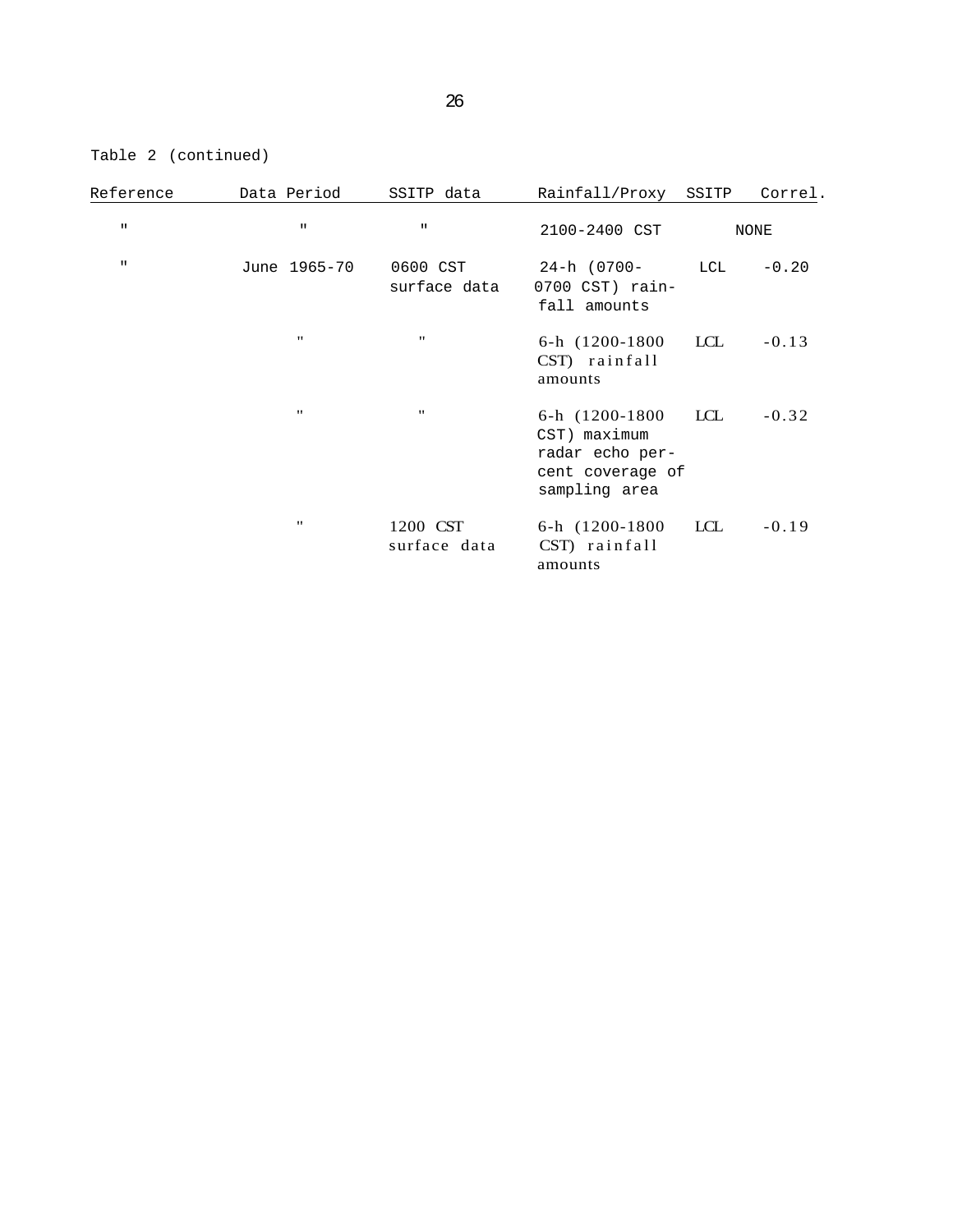Several SSITPs were evaluated as potential identifiers of precipitation anomalies at urban and rural locations in the St. Louis metropolitan area as part of METROMEX (Metropolitan Meteorological Experiment), conducted from 1971-1975 (Ackerman, et al., 1978). The SSITPs (K, Showalter, Lifted, Vertical Totals, Cross Totals, and Total Totals indices, and the LCL and CCL) were computed from afternoon (1330, 1400, 1600 CDT) soundings in and around St. Louis for the 1973 and 197 5 portions of the experiment during July and August. The Showalter index was found to be a fairly good indicator of rain conditions but overpredicted the probability of showers (30-3 5 percent of fair weather cases had SI < +4, which was used as a critical value for significant instability). The Lifted index gave results similar to those for SI, while the Kindex predicted scattered to widely scattered thundershowers which did not materialize (in 1973). The Totals indices were poor predictors of thunderstorms at both urban and rural locations. It was summarized that the stability indices examined did "not indicate any strong differences between urban and rural locations", but the "urban atmosphere might be slightly less favorable for thunderstorm development than the rural atmosphere". Concerning CCLs and LCLs, the CCLs were lower and warmer on rain days than on non-rain days, and both the CCLs and LCLs were higher and cooler over urban sites, with the CCL difference more pronounced.

Zawadzki and Ro (197 8) and Zawadzki et al. (1981) related measures of maximum buoyant parcel energy and daily mean surface parcel energy (among other variables) to (i) 5, 10, and 30 minute rain rate maxima from 14 raingages and radar, and (ii) daily mean rainfall rates from 74 gages, for May-September 1969-1970 in Quebec. Maniwaki upper air soundings both previous in time (Zawadzki and Ro, 1978) and closest in time (Zawadzki et al., 1981) to the maximum rainfall rate periods were utilized to compute the energy parameters. The correlations for 54 cases where the maximum rain rate was detected by the raingage network and the maximum energy corresponded to a parcel originating at the surface, included +0.79 (5 min. rain rate maximum), +0.74 (10  $min.$ ),  $+0.67$  (15 min.), and  $+0.62$  (30 min.), all significant at greater than the 99.5 percent level (Zawadzki and Ro, 1978). Thus, the shorter the rainfall averaging period, the larger the correlation. Zawadzki et al. (1981) similarly found a correlation of +0.7 9 between maximum parcel energy and maximum rain rate for 61 cases when the strongest instabilities again corresponded to a surface parcel, and a value of +0.77 between the daily mean surface parcel energy and daily mean rain rates from 80 storm cases when rainfall occurred in a 24 hour period.

In a related study investigating the influence of vertical wind structure on convective precipitation, Trudeau and Zawadzki (1983) correlated estimates of cloud base (LCL pressure), among other cloud structure variables, to maximum 5 min rainfall rates from storm systems over the Montreal region during the same 196 9-1970 period. Using 49 storm cases, the correlation coefficient for the pressure at cloud base was only -0.03, but the correlation for the pressure at the top of the cloud (intersection of the moist-adiabat defined by the surface 6 maximum and the environmental temperature sounding) was  $-0.67$ , and the correlation for the thickness of the cloud (natural log of the cloud base pressure divided by the cloud top pressure) was +0.76.

Ackerman, (ed., 1982) correlated total area divergence to area rainfall (similar to Watson and Blanchard, 1984, above) over ranges of other parameters such as the K and Showalter indices during the VIN (University of Virginia,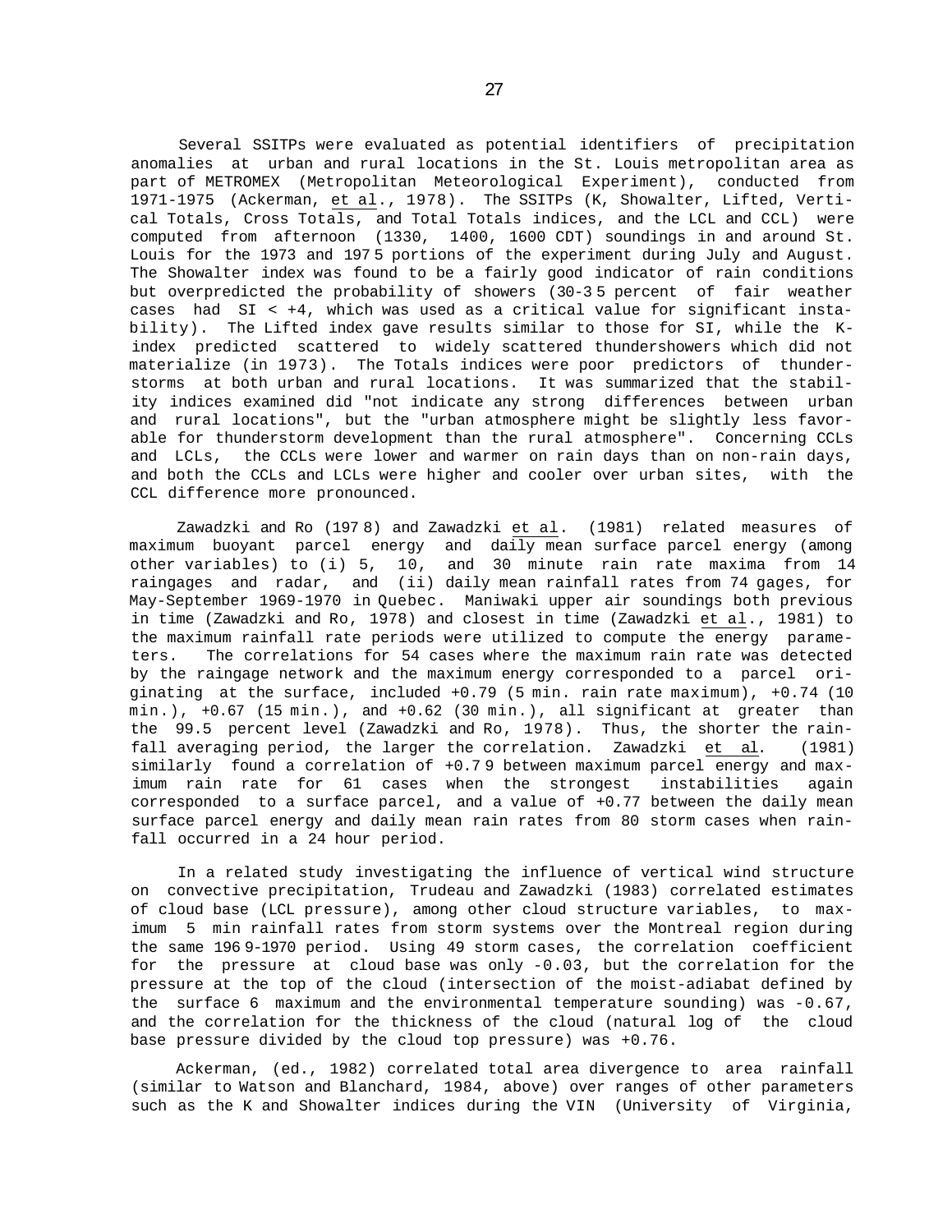Illinois State Water Survey, NOAA) field program carried out from 28 June to 28 August 1979 in central Illinois. A high density network of raingages (260) was used to determine 5 min. area depths, and routine and special rawinsonde releases at Peoria, Salem, and Champaign were used to evaluate the two indices. Correlation coefficients became more negative (-0.04, -0.47, -0.52) and rainfall amounts increased (0.3 9, 0.81, 4.92 mm) as the Showalter index decreased (SI > +2; -1 SI +2; SI -1, respectively), and likewise became more negative (+0.15, -0.11, -0.50) and rainfall amounts increased (0.02, 1.54, 2.26 mm) as the K-index increased (K < +22; +22 < K < +29; K +29, respectively). Thus, correlations between total area divergence and rainfall were stronger and rainfall was heavier when the Showalter index was moderate or low and the K-index was high, indirectly displaying a positive relationship between rainfall amounts and values of the two indices in central Illinois.

Barnston and Schickedanz (1984), as part of a study of the possible effect of irrigation on warm season (June-July) precipitation over the southern Great Plains (Texas panhandle), analyzed static stability in the form of the Lifted index. Using 1200 and 0000 GMT June soundings from Amarillo from the years 1960, 1965, and 1966, the Lifted index was. found to be 1° C lower over irrigated lands than over non-irrigated lands. It was stated that "the correlation between the lifted index and precipitation amount is not extremely high to begin with", but "the expectation from a slightly reduced lifted index is that occasionally a noticeably greater amount of rain would occur, or some rain would occur which otherwise would not", so that the slightly decreased index "occasionally could spell the difference between light showers and no showers in a synoptically marginal convergence situation".

Carleton (1986) examined the relationships between synoptic "bursts" and "breaks" of monsoon moisture for the southwestern United States summer precipitation anomaly and changes in tropospheric static stability during 1 July-15 September 1980-1982. Twice daily (0000 and 1200 GMT) soundings for five stations in Arizona, southern Nevada, and northern Mexico were used to compute SSITPs, while satellite observations, along with daily rainfall totals for 34 stations in Arizona, were used to identify burst and break situations. Four SSITPs were analyzed: surface-based LCL and CCL, convective temperature, and the K-index. 500 mb temperature was also analyzed in this context. Statistics for each of the SSITPs, stratified by sounding time, occurrence of bursts and breaks, and upper-air station, were compiled. It was found that LCLs were always lower than CCLs with differences more pronounced at 1200 GMT (morning). 0000 GMT (afternoon) condensation levels were usually higher than those in the morning. Both of these results correspond to those observed for most regions of central North America by Lamb and Peppier (1985) and Peppier and Lamb (1988), including Texas in the southwest. In addition, condensation levels were usually higher during monsoon breaks than during bursts with the exception of Empalme in northern Mexico, displaying the inverse relationship between condensation level heights and low level moisture content. The differences in these levels were statistically-significant (two-tailed ttests) at the three Arizona and Nevada stations (Tucson, Winslow, and Desert Rock). Correspondingly, convective temperatures were higher during breaks than bursts, with differences significant at the three Arizona and Nevada stations and at Chihuahua (1200 GMT) in northern Mexico. Values of the K-index were larger everywhere during bursts, reflecting greater instability, except at Empalme at 0000 GMT. These differences were significant at Winslow, Desert Rock (0000 GMT only), and Chihuahua, but not at Tucson or Empalme. K-index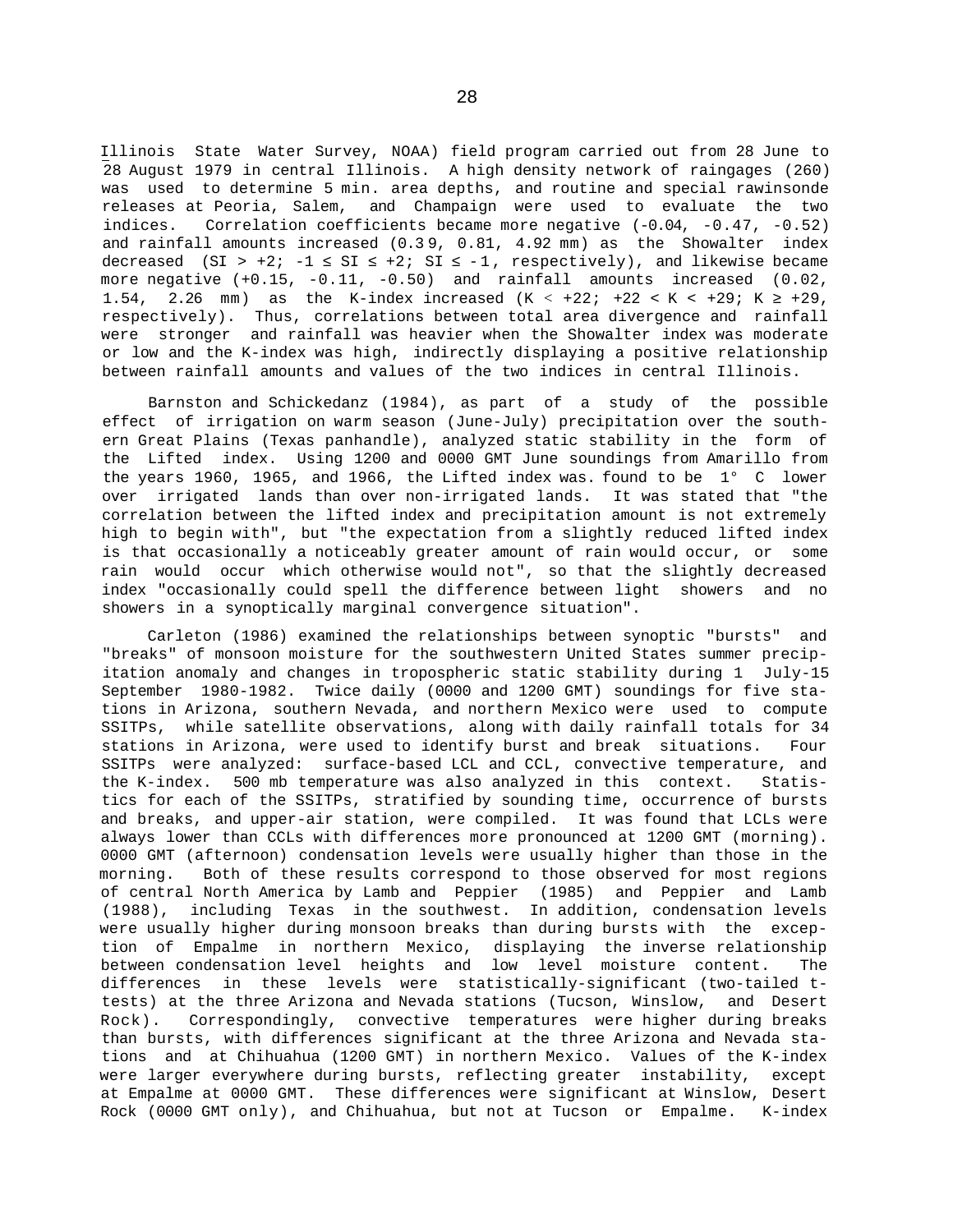values also were always larger in the afternoon, except at Empalme. This use of the SSITPs thus demonstrated that both moisture content and instability were greater during monsoon bursts than during breaks in the southwestern United States.

#### **4.1.b "Model Output Statistics" (MPS) Precipitation Forecast Modeling**

Stability indices have been included as potential predictors in operational MOS "Probability of Precipitation" (PoP) and "Probability of Precipitation Amount" (PoPA) forecasting schemes for the United States. In PoP forecasting, measurable precipitation events have been treated in a "yes/no" occurrence/non-occurrence fashion, with occurrence being a rainfall amount of 0.01 inch (e.g., Glahn and Lowry, 1972; Klein and Glahn, 1974; Glahn and

Bocchieri, 1976; Lowry and Glahn, 1976; Lowry, 1977; Zurndorfer, 1981). Conversely, in PoPA forecasting, measurable precipitation events have been categorized by amount (e.g., Klein and Glahn, 1974; Bermowitz, 197 5; Bermowitz and Zurndorfer, 1979; Arritt and Frank, 1985).

Traditionally, PoP equations have been developed for various regionalizations of the United States, with one equation valid for an entire region. Throughout the course of MOS equation development (which is ever-changing), static stability has been found to be of somewhat less importance as a predictor category than either the relative humidity or vertical motion categories (e.g., Lowry, 1977), but the K and Total Totals indices usually have been among the candidate predictors selected from the screening process (e.g., Klein and Glahn, 1974). Individually, these two indices have been valuable predictors (particularly K) in the forecast equations, especially during the warm season of April-September (e.g., Lowry and Glahn, 1976; Zurndorfer, 1981).

Specifically, Lowry and Glahn (1976) and Lowry (1977), for the eastern seaboard region and the 1972-1973 cool season (October-March), found a "binary" form of the K-index ( +5) to be the fourth predictor selected in a 12 hour forecast equation based on 0000 GMT data (i.e., model output), while a "binary" Total Totals index ( +46) was the twelfth predictor chosen. A "binary" predictor is formed by assigning a value of one to a variable if it is less than or equal to a particular threshold (e.g., K *≤* +5), and a zero otherwise. Both indices were from Primitive Equation (PE) and Trajectory (TJ) model output. Although not documented, Lowry and Glahn (1976) found stability indices to be even more valuable predictors during the warm season.

Glahn and Bocchieri (1976) evaluated PE, TJ, and Limited-area Fine Mesh (LFM) model candidate predictors for PoP equations for the 1973-1974 cold season and the 1974 warm season. The K and Total Total indices were included among the predictors, but no details were given about their performance.

In Lowry's dissertation (1977), correlation coefficients were computed between the occurrence of 12 hour measurable rainfall observed at both 1200 and 0000 GMT and values of the K and Total Totals indices, in addition to the PoP forecast equation development. The indices were derived from the PE and TJ models ("smoothed predictors at hour 24" during daytime hours using 0000 GMT initial data) for the United States during April-September 1973. From national profiles, a maximum correlation magnitude of 0.29 was found for K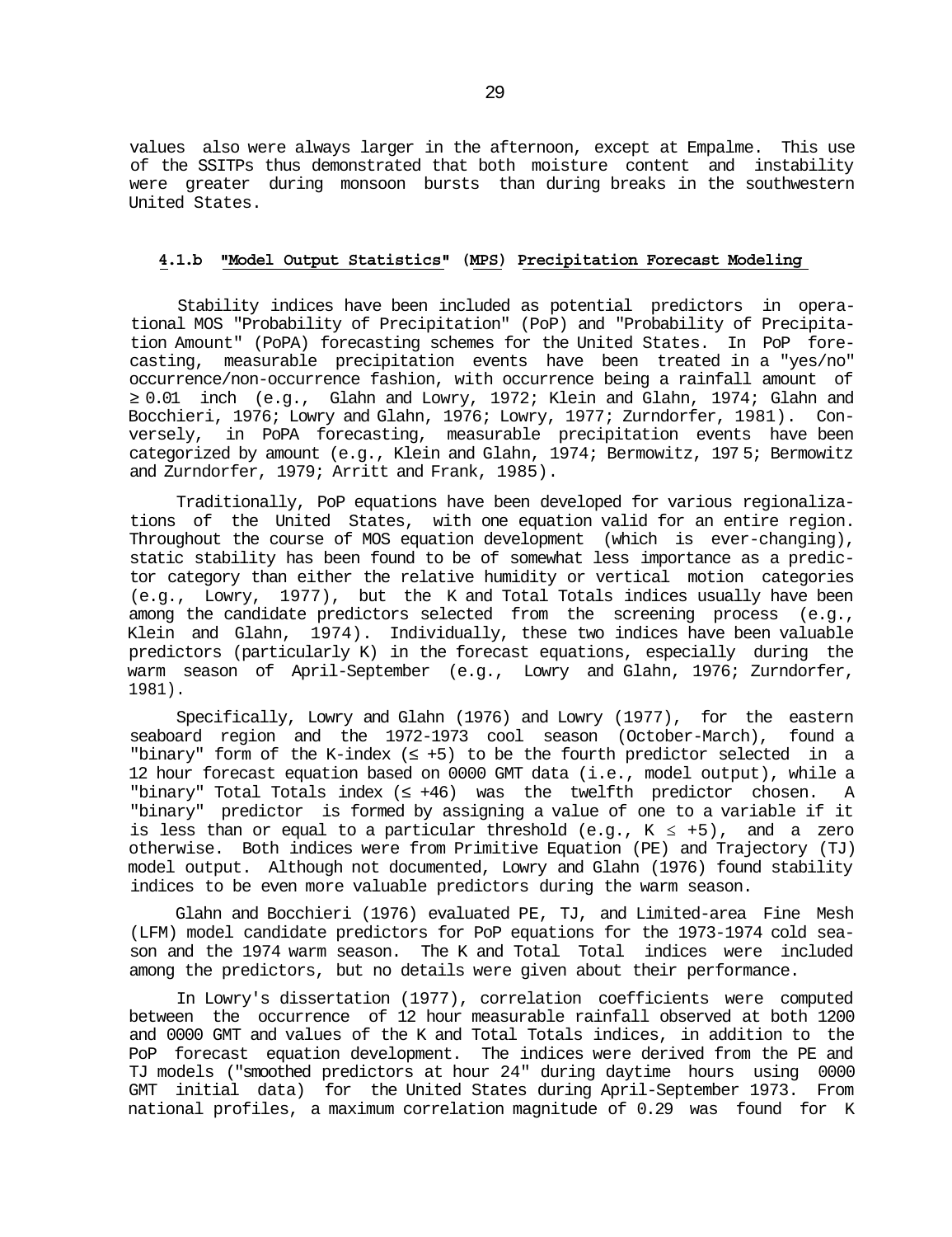values ranging from approximately +17 to +20, while a maximum of 0.23 was found for a Total Totals value of about +42. During forecast equation development for the 12-24, 24-36, and 36-48 hour projections and 14 subregions of the United States, the two indices were included as candidate predictors (among 100 total) only for the first two projections. Results for each time projection were given for each of the 14 regions defined during the 1973 warm season, using 0000 and 1200 GMT initial data. A synopsis of these results follows. For the K-index during the first forecast period (12-24 hours), 0000 GMT initial data, and all subregions combined, a binary  $K$  +15 was selected in the forecast equations seven times, K +20 was chosen four times, K +25 three times, and  $K$  +30 once. For thi6 forecast period and 1200 GMT data, selection frequencies were 2, 2, 1, and 1, respectively. For the second forecast period  $(24-36 \text{ hours})$  and 0000 GMT data (K limits of  $+5$ ,  $+10$ ,  $+15$ , and  $+20$ ) they were 1, 2, 3, and 1, respectively; for this forecast period and 1200 GMT data they were 1, 2, 2, and 0, respectively. For the Total Totals index and its limits  $+30$ ,  $+35$ ,  $+40$ ,  $+42$ ,  $+44$ ,  $+46$ , it was chosen for the first forecast period and 0000 GMT initial data 0, 0, 1, 3, 5, and 8 times, respectively. For first forecast period and 1200 GMT, the frequencies were 0, 0, 1, 5, 6, and 4. For the second forecast period and 0000 GMT they were  $0$ ,  $0$ ,  $0$ ,  $6$ ,  $3$ ,  $3$ ; and for this period and 1200 GMT they were  $0$ , 2, 2, 1, 3, 6, respectively. Thus, the middle-range K-index limits of +15 and  $+20$  were most related to the occurrence of measurable rainfall, particularly for 0000 GMT data, while the higher Total Totals limits of  $+42$ ,  $+44$ , and  $+46$  were the most related at either time. The K-index appeared in more equations for the 12-24 hour projection and 0000 GMT data than the other three projections by a factor of two, while the Total Totals index was selected uniformly over the four projections (somewhat more frequently for the two 12-24 hour projections). By region, the K-index was selected more often in the western United States (especially parts of the non-coastal Northwest), the upper Midwest, and the South Central states, while the Total Totals index was uniformly selected across the country, except for the Northeastern seaboard.

Zurndorfer (1981) developed PoP equations for the warm seasons of 1973- 1980 in the various PoP regions, valid six-to-twelve hours in advance. Selected results were given for the first six predictors picked for three of the regions in the 0000 GMT 6-12 hour equations. For the northwest Pacific coast, the LFM-based K-index was the fourth predictor selected, while in the upper Midwest a binary LFM K-index  $+35$  was the fifth selected, and no stability index appeared among the top six in the Northeastern region.

In the development of PoPA forecast schemes, model output stability indices (again, K and Total Totals) were found to be important predictors (and again, particularly K) , more so during the warm season than the cool season (Bermowitz and Zurndorfer, 197 9). The result for the K-index was in agreement with that found by Reap and Foster (1977b) for general thunderstorm forecasting (see Section 4.1.e, p. 39). Rainfall was categorized into the following amounts: 0.25, 0.50, 1.00, and 2.00 inches. Equations were developed for each of nine distinct regions for the 6 and 24 hour forecast periods beginning at 0000 and 1200 GMT, with predictors from all three (PE, TJ, LFM) models.

Arritt and Frank (1985), while exploring modifications to the then current MOS quantitative precipitation probability forecasting schemes in the eastern seaboard region of the United States, found that both the LFM-based K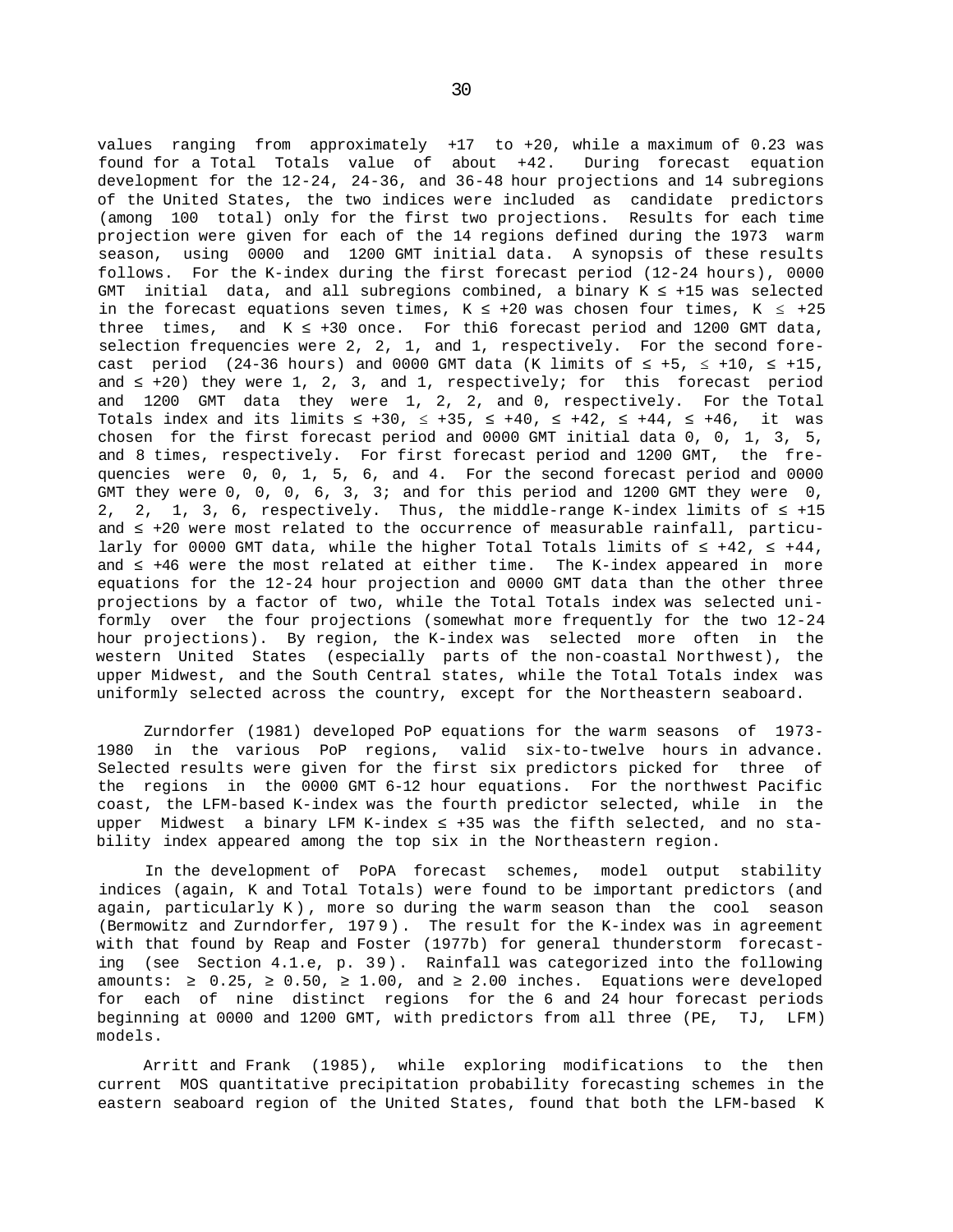and Total Totals indices were extremely valuable predictors, particularly for the two heavier rainfall amount categories (same categories as Bermowitz and Zurndorfer, 197 9), during both the warm and cool seasons. Specifically, for simultaneously-derived twelve-term equations for the cool season, the K-index was chosen twice by the regression procedure for the quarter-inch category (binary forms of the index over different thresholds), once for the half-inch category, and twice for the one inch category. The Total Totals index was chosen twice for both the quarter-inch and two inch categories. For individually-derived twelve-term equations for the cool season, and a standard set of predictors (eight categories of parameters), the K-index was among the first six terms chosen once for the quarter-inch category, twice for the half inch category, four times for the one inch category, and three times for the two inch category. It was among the last six chosen terms once, twice, once, and twice, respectively, for the four rainfall categories. The Total Totals index was among the first six terms chosen three times, two times, two times, and three times, respectively, and was among the last six terms two times, three times, zero times, and one time, respectively. Thus, stability indices turned out to be particularly valuable predictors for the heavier amount categories, as either the K-index or the Total Totals index was chosen first in three of the four equations for the two inch category. For an extended set of predictors (six more parameter categories added), the K-index was among the first six predictors once, twice, three times, and three times, respectively, and among the last six predictors three times, zero times, twice, and zero times, respectively. Similarly, the Total Totals was selected among the first six predictors twice, twice, once, and three times, respectively, and among the last six predictors once, twice, once, and once, respectively. For the warm season, little difference was found in a comparison to the cool season equations with respect to both the types of variables selected and/or the physical behavior implied by the regression coefficients.

#### **4.1.c. Mesoscale Convective Weather Systems**

The existence of a conditionally unstable environment has been found to be an important ingredient for the formation and longevity of rain-producing mesoscale systems that affect much of the eastern two-thirds of the United States - Mesoscale Convective Complexes (MCCs) and Mesoscale Convective Systems (MCSs), also defined by the combined term Mesoscale Convective Weather Systems (MCWSs) (e.g., Maddox, 1980, 1983; Fritsch and Maddox, 1981; Maddox and Fritsch, 1984; Fritsch et al., 1986; Schwartz et al., 1987; Velasco and Fritsch, 1987; Kane et al., 1987). MCWSs are large, rather circularly-shaped, long-lived convective weather systems which are capable of producing widespread areas of significant rainfall and thunderstorms (Fritsch et al. , 1986). Often initiating along the eastern slopes of the Rocky Mountains and the adjacent High Plains (shifting northward as the warm season progresses), they become larger and more organized as they drift eastward, frequently undergoing diurnal pulsations which cause them to regenerate over a period of several days, and so affect large portions of the United States (Maddox, 1980). Maddox (1980) surmised that MCCs may "dominate the precipitation and convection climatologies for the growing season over the United States wheat and corn belts". Heideman and Fritsch (1984) found that nearly half of the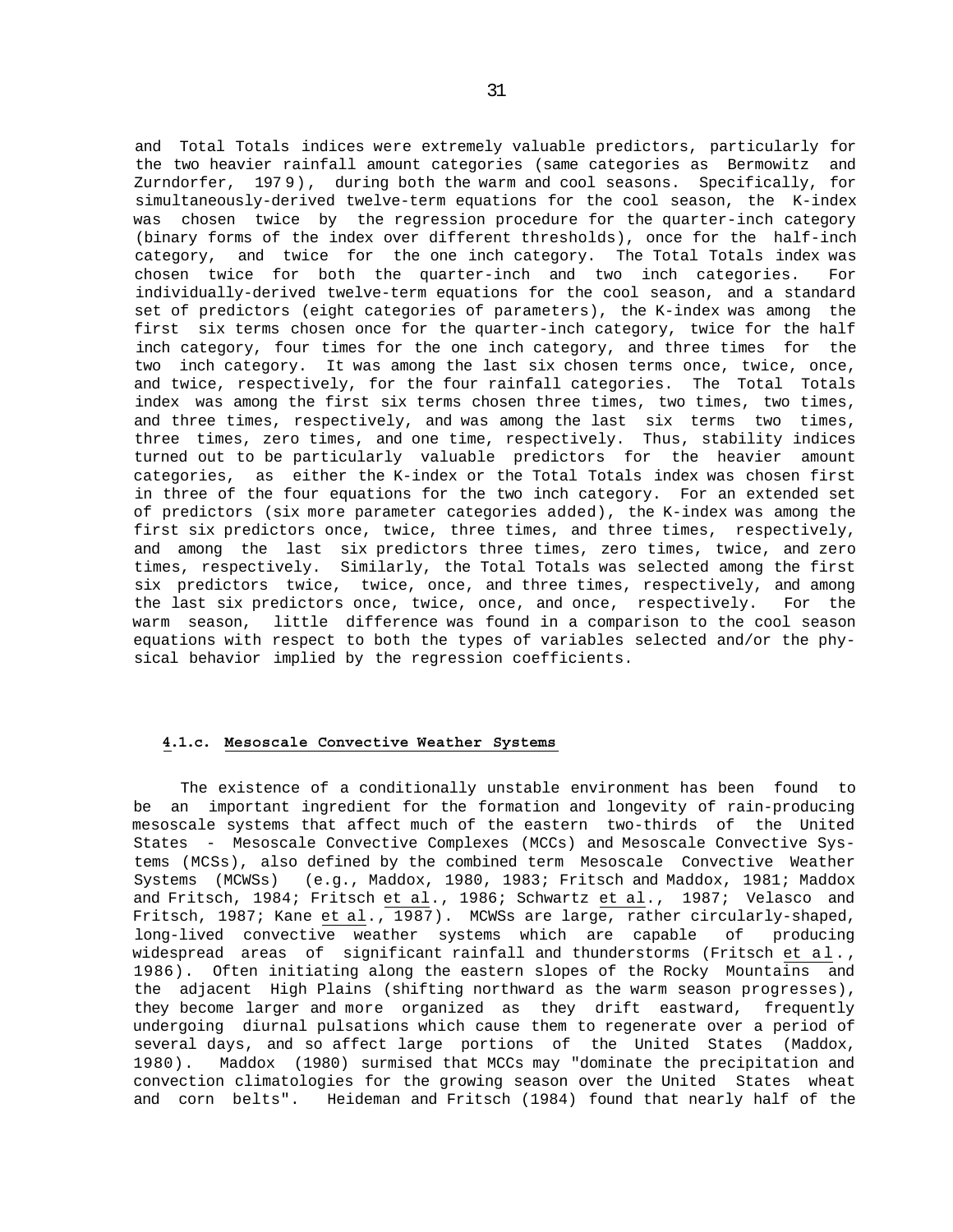warm season precipitation over the United States is produced by mesoscale phenomena, and that MCWSs were a prime contributor to the rainfall that occurs over the eastern two-thirds of the country. Fritsch et al., (1986) determined that MCWSs may account for 30-70 percent of the warm season precipitation that falls over the area bounded by the Rockies and the Mississippi River, and that this percentage is higher during the June-August period. As potential producers of widespread precipitation, these systems can be crucial deterrents to drought as well as mechanisms for enhancing midsummer crop development throughout the Midwest (Fritsch et al., 1986).

For MCCs (and presumably MCSs; Fritsch et al., 1986), Maddox (1983) suggested that "the most pronounced features within the genesis environment are the pre-existence of a moist and conditionally unstable environment over the GR (Genesis Region) and MR (MCC Region)", and that decay may begin as "the MCC weather system eventually moves into a more stable and convectively less favorable, environment, apparently initiating its demise". In that regard, the existence/lack of existence of areas of conditional instability as indicated by the Total Totals index (especially values of 50 and above to near 60) and ensuing development/dissipation of the MCC was observed (e.g., Maddox, 1983; Velasco and Fritsch, 1987). Velasco and Fritsch (1987) also noted that Lifted indices of -4 and less (sometimes as low as -7) were observed in the MCC region. Rodgers et al. (1984) used values of Total Totals of +50 and K-index values of  $+30$  as two forecast parameters in a scheme for predicting MCCs.

#### **4.1.d. Non-Severe Thunderstorms/Convection**

Tillotson (1951) related several atmospheric variables to the occurrence of September thunderstorms at Denver, Colorado. Among the stability measures considered were the change in wet-bulb temperature from 850 to 550 mb, the 800 to 500 mb temperature difference, the difference between the surface dewpoint temperature and the 500 mb temperature, and the pressure difference between the CCL and the freezing level. The analysis used 2000 MST soundings and thunderstorm occurrences the following day, for the period 1928-1947. The decrease in wet-bulb temperature from 850 to 550 mb was found to be "closely related" to thunderstorm occurrence; that is, the percentage frequency of thunderstorm occurrence increased as convective instability increased. Also, the frequency of thunderstorms increased as the 800-500 mb temperature difference increased, and as the the difference between surface, dewpoint and 500 mb temperatures increased. The relationship between the CCL-freezing level pressure difference and the frequency of thunderstorm occurrence was stronger for only the thunderstorm cases where both the surface dewpoint-500 mb temperature difference and the Denver-Boise (Idaho) 700 mb height difference were high. Both the surface dewpoint-500 mb temperature difference and the CCL-freezing level difference were used in a six-step forecasting method for afternoon and evening thunderstorms.

Means (1952) developed a thunderstorm climatology for the central third of the United States and identified typical features and synoptic patterns associated with the thunderstorm environment. Parameters found to be important were then used to develop a technique for making 24 hour thunderstorm occurrence forecasts for Chicago. The thunderstorm occurrence day data used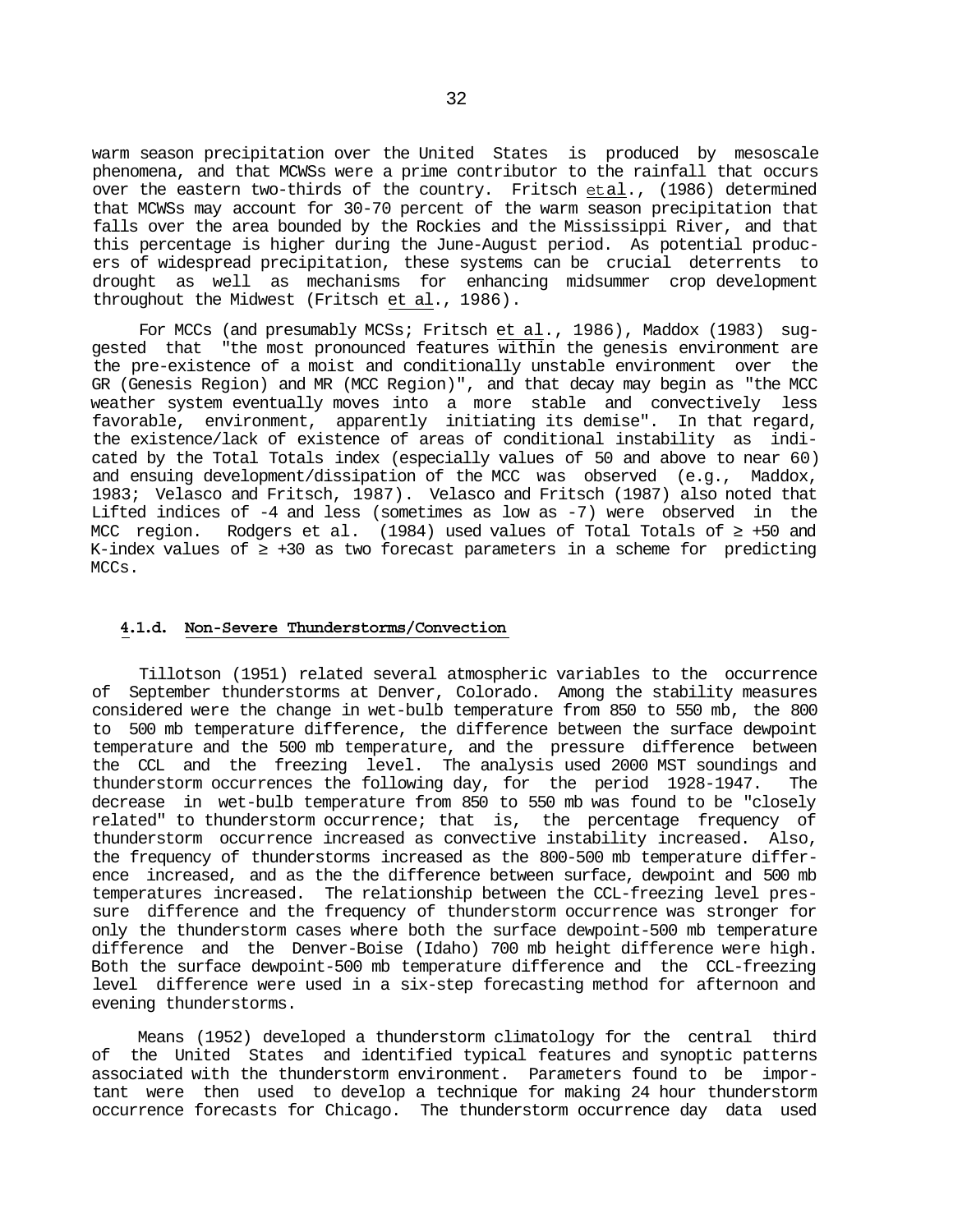to construct the climatology were from May-August 1904-1943. Among the parameters considered for forecasting purposes was the 850-500 mb temperature difference. A scatter diagram relating this temperature difference to the 850 mb mixing ratio was constucted with thunderstorm occurrence/non-occurrence information superimposed for June 1946-1947 and July-August 1945-1947. The thunderstorm information was for the 0030-1230 CST 12-hour period prior to the 1230-1230 CST 24-hour forecast period. Thunderstorm relative frequency "criterion" isopleths (40, 50, 60, and 70 percent) were also drawn. More thunderstorms occurred as both the temperature difference and mixing ratio increased, and all but one thunderstorm occurred for temperature differences and mixing ratios which were greater than or equal to those along the 40 percent relative frequency line. It was found that forecast skill was better if this 40 percent line was used instead of the 50 percent line for categorical thunderstorm forecasts. A test using data from June-August 1948 revealed that all thunderstorms occurred for temperature differences and mixing ratio values greater than or equal to those on the 40 percent line.

Showalter (1953), while developing his famous index for thunderstorm forecasting, found from experience that values of +3 or less were likely to be associated with showers and perhaps some thunderstorms. Thunderstorms were empirically found to have increasing probability as the index fell from +1 to - 2, while for values of -3 and less severe thunderstorms occurred. Values of -6 and lower were thought to be associated with tornadoes. Testing of the index at a variety of locations in the United States revealed that it was a "highly significant but not perfect forecast tool".

Madigan (1959) evaluated several potential predictors of summertime (June-August) air mass thunderstorms during the development of an objective scheme for making 6 to 24 hour forecasts of their occurrence at Fort Riley, Kansas. Among the predictors were the LCL, CCL, and two stability indices ("Wet-bulb" and "Dry instability"), all being evaluated from soundings at Dodge City, Kansas, during 1957 and 1958. It was noted that "stability indices, convective and lifting condensation levels, freezing level and wetbulb freezing level, and many other possible predictors were evaluated with little positive results". Of interest, though, was the fact that thunderstorms over the Plains were found to be mostly nocturnal, occurring between the hours of 1500-0900 CST, with a frequency peak at 0100 CST. Those that occurred during June-August were predominantly of the air mass variety, while those during April-May and September were mostly frontal or pre-frontal in origin.

George (1960) developed the K-index as a means for forecasting the occurrence of air mass thunderstorms over the eastern two-thirds of the United States and extreme southeastern Canada. Using a series of K-index charts with superimposed thunderstorm occurrence information from this region as the testing procedure, no thunderstorm activity was noted for K values less than 20, isolated thunderstorms were detected for values above 20 but less than 25, widely scattered thunderstorms were found for values above 25 but less than 30, scattered thunderstorms were detected for values above 30 but less than 3 5, and numerous thunderstorms were found for K values above 3 5. A composite chart containing isopleths of K and contours of arithmetically added 850 and 700 mb heights (the latter taken as confluence/diffluence contours) was found to be a quite useful tool for detecting air mass thunderstorm activity.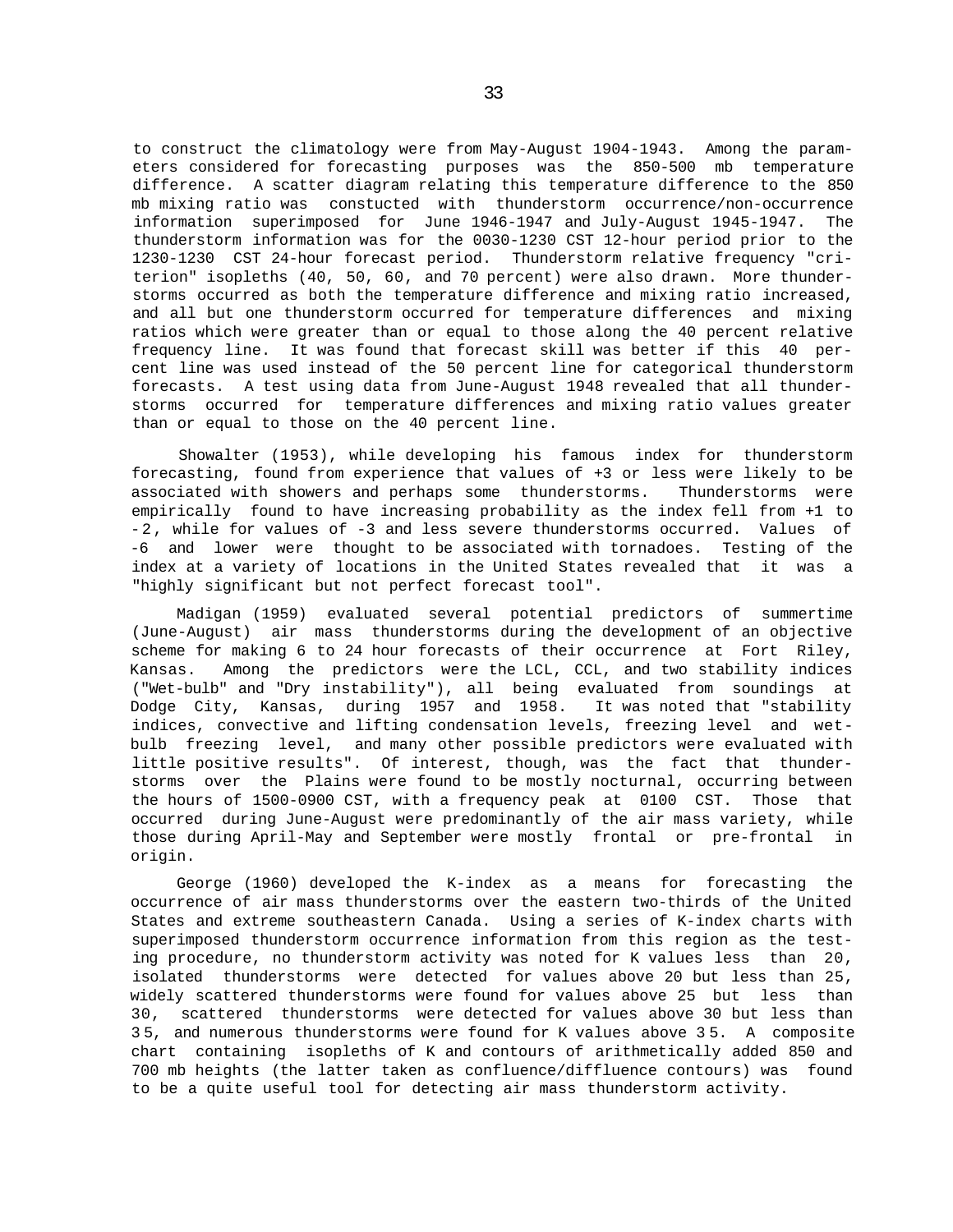Cox (1961a, b) developed a semi-objective graphical technique for forecasting the occurrence of thunderstorms and associated weather in eastern Virginia, and also made a successful attempt to use them to forecast thunderstorm severity. Four thermodynamic measures ("Severe Weather Warning Center Stability Index", the 700 mb dewpoint depression, a "C" stability index, and the surface LCL) were computed from 1200 or 0000 GMT Norfolk (Virginia) soundings (depending on when showers occurred) for June-August 1958 and May-September 1959-1960. The forecast graphs based on these four parameters showed significant skill (via skill score calculations) in detecting the occurrence/nonoccurrence of vertical cloud development and showed a high probability for detecting thunderstorm occurrence (Cox, 1961a). The graphs were also used successfully to make categorical yes/no thunderstorm forecasts (Cox, 1961b).

Ardis (1961) developed an objective method for forecasting summertime thunderstorms (mostly of the frontal or pre-frontal variety) at Truax Field (Madison, Wisconsin). The Showalter index and other predictors were evaluated from rawinsonde data collected during portions of June, July and August 1949- 1958 (Chicago and Green Bay soundings). Thunderstorm occurrence observations were made at the Madison airport. Although no explicit evaluation of the Showalter index was given, the objective technique (prediction scattergrams), which made 24 hour determinations (beginning at 1200 GMT) of the occurrence (yes/no) of thunderstorms, was found to be a quite dependable forecast tool.

Sly (1966) developed three modifications of the Jefferson index for predicting summertime cumulonimbus activity over Edmonton, Alberta. The data used in the analysis included rawinsonde soundings at 0000 GMT (near the time of maximum heating during summer) and 1200 GMT (near the time of maximum radiational cooling) from 14 May to 31 August, 1962-1964, and corresponding surface weather reports and reports of cumulonimbus during 1100-2300 local time (1800-0600 GMT). All three modifications were found to be well related to the incidence and development of cumulonimbus clouds. The second of the three modifications (using 2100 GMT dewpoint and afternoon maximum temperature to compute G , and 0000 GMT 500 mb temperature) was particularly well related; a "sharp" increase in the incidence of cumulonimbus occurred for values of this index of +31 or higher. This was documented using graphs of the percent frequency of occurrence of a trace (report of distant cumulonimbus or lightning) or more of cumulonimbus development versus values of the indices. Tests for the spring and summer of 1964 showed this modification was accurate enough to be of use in an operational mode.

According to D. Johnson (1982), Bryan (1967) found the K-index to have a high correlation with thunderstorm activity over the mid-south portion of the United States, while Hambridge (1967) detected a similar high correlation between K and thunderstorm activity over the western United States.

Booth (1970) related nine stability indices (Showalter, Lifted, Jefferson (first version), Total Energy, Vertical Totals, Cross Totals, and Total Totals indices, and the "Dry Instability" and "Dew-Point" indices) to radar-observed convective activity in Texas. The analysis used 1200 and 0000 GMT soundings from ten stations and radar data from twelve stations, along with six-hourly synoptic charts, for the period 8-13 April 1969. Three of the nine indices (Showalter, Lifted, Cross Totals) were found to be the best indicators of convective activity, with verification rates (percent forecast convective activity which actually occurred) of 36.7, 37.5, and 37.2 percent, respectively. Other stability index verification rates were: Jefferson, 30.0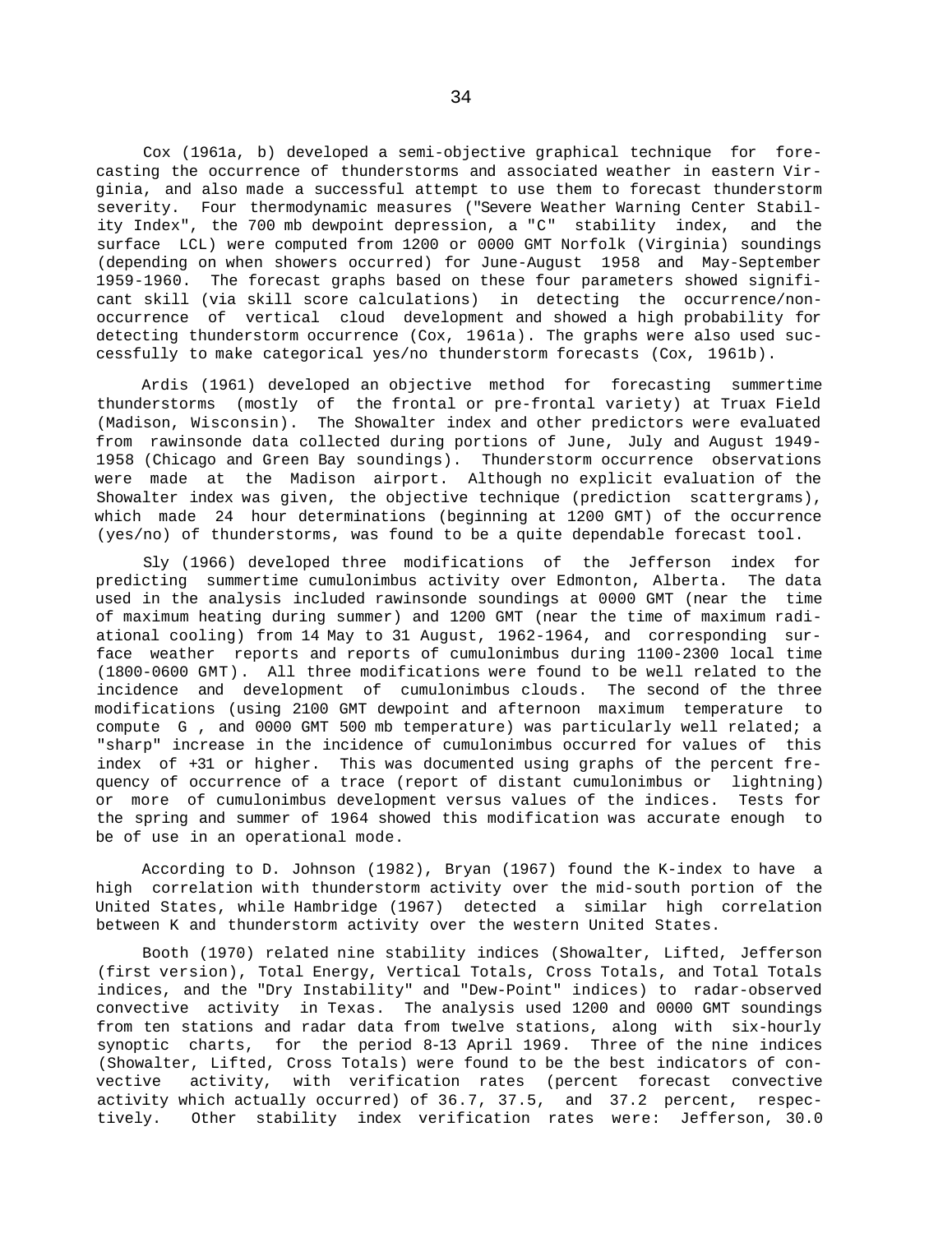percent; Total Energy, 25.8 percent; Vertical Totals, 25.5 percent; Total Totals, 31.6 percent. The following thresholds were identified as indicating the occurrence of convective activity: Showalter  $+2$ ; Lifted  $+2$ ; Jefferson +30; Total Energy +1; Vertical Totals +24; Cross Totals +18; Total Totals +44. When the sign of vertical motion was considered jointly with stability, the verification rates increased sharply to 62.1 percent (Showalter), 65.7 percent (Lifted), and 64.7 percent (Cross Totals). In addition, Booth found the following average stability index values for convective activity: Showalter, +1.14; Lifted, +0.67; Jefferson, +29.5; Total Energy, +0.11.

Scoggins and Wood (1971) analyzed three parameters "essential for the formation of convective clouds and thunderstorms" over the eastern two-thirds of the United States - moisture, conditional instability, and vertical motion. Conditional instability was determined from the 850-500 mb temperature difference; if it existed, convective instability was then assessed from the 850 mb dewpoint depression. Using 1969 data for months representative of the four seasons (March, June, September, December), conditional and convective instability were found to exist in most regions of the United States east of the Rockies where radar echoes were observed. Thus, instability was found to not have been a deterrent to the formation of convection.

Neumann (1971) described methods of forecasting May-September thunderstorm activity at the Kennedy Space Center, Florida. In one technique based on forecast equations derived by non-linear multiple regression, an initial list of 2 50 sounding predictors (1200 GMT) was reduced to nine siginificant predictors of thunderstorm occurrence (using binomial probabilities), among which was the Showalter index.

Townsend and Younkin (1972) developed an objective method for forecasting summertime (June-September) thunderstorms at Washington, D.C. The method, in the form of a summertime thunderstorm index, which used numerical weather prediction output values comprised of a 24-hour forecast of 1000-500 mb thickness valid at 0000 GMT, an afternoon maximum temperature forecast, and a dewpoint temperature forecast at the time of the temperature maximum, was compared to the K and Lifted indices through use of a skill score based on the number of correct thunderstorm forecasts. Their index, based on independent data tests from 1 June-15 September 1971, was found to have greater skill in detecting thunderstorms than either observed or forecast values of the K and Lifted indices.

Lee (1973) used K-index values and 850 mb temperatures to develop an objective aid for fire weather forecasters. It gave probabilities for the occurrence of afternoon and evening lightning and thunderstorms in Oregon and Washington. Using 1200 GMT soundings from six stations and observations of lightning or thunderstorm occurrence for the period 1 June-30 September 1970- 1972, linear and nonlinear (parabolic) regression equations and scatter diagrams were developed for the two predictor variables. Results were evaluated by a series of skill scores. It was found that use of the K-index with the 850 mb temperature was able to produce useful first-guess, shortrange, thunderstorm probability forecasts.

Sanders and Garrett (197 5) applied a convective plume model to the prediction of summer thunderstorms at Tampa, Florida, and compared it to another model based on a combination of Showalter index values and surface-500 mb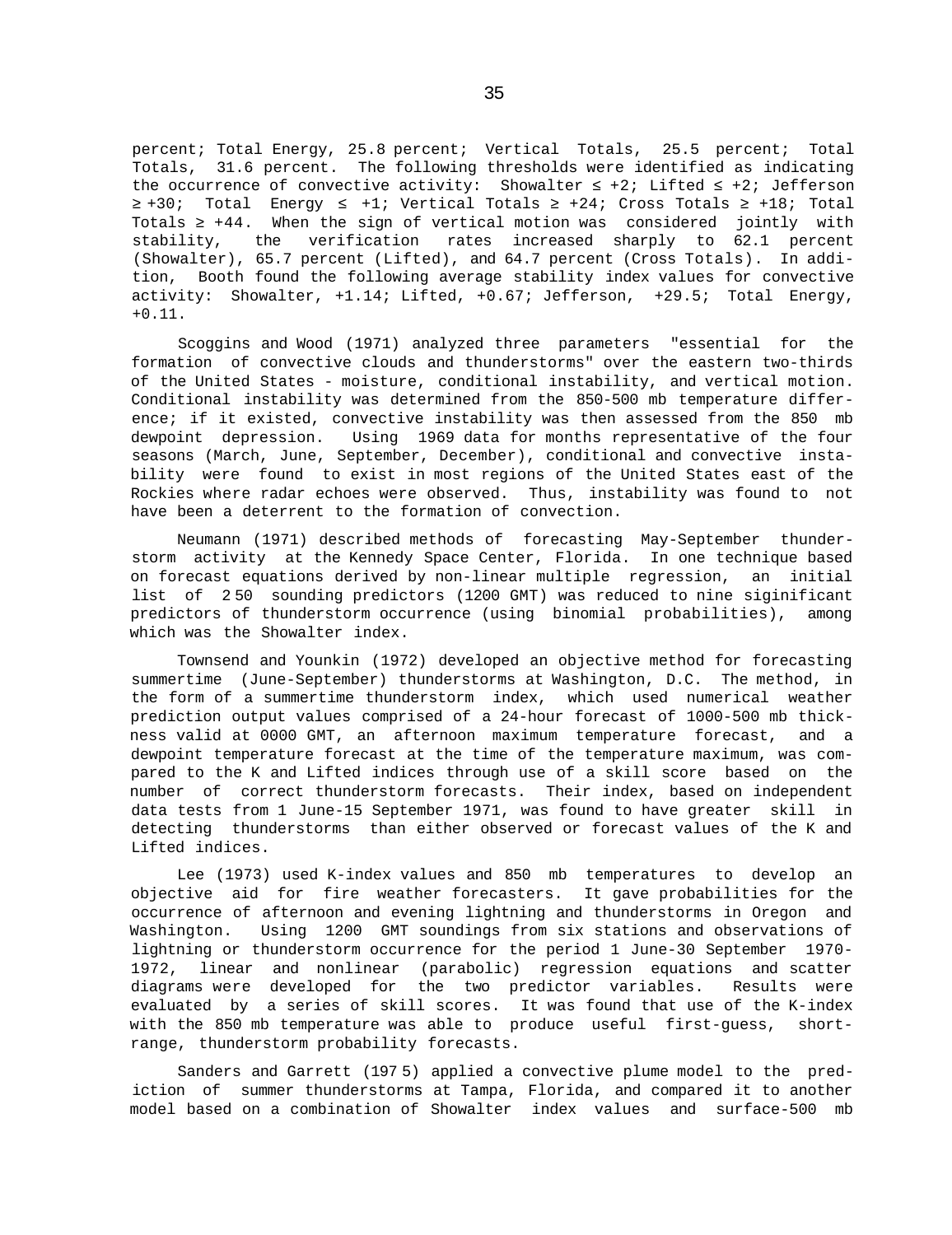precipitable water depth. Regression equations were developed for June-August 1970-1972 for each model using 1200 GMT Tampa soundings and the occurrence of thunder at that station during six hour periods beginning at 1800 GMT. The convective plume model was found to have more skill (via two skill scores) for forecasting thunderstorm occurrence than the Showalter index model, though skill concerned was "modest". The forecast skill was enhanced when a measure of zonal geostrophic flow was included.

Randerson (1977a, b) developed the "Z-index" (derived from discriminant analysis selection of the most significant of various sounding predictors) to determine the relative frequency of occurrence and the spatial variability of summertime (June-September) cumulonimbus and radar echo activity in the Yucca Flat, Nevada, area. Among the sounding parameters considered were the K, Total Totals, and SWEAT indices, though none were among the nine predictors ultimately selected by the discriminant process. A comparison of the forecast skill of the Z-index to the K-index was made (Randerson, 1977a), and the relationship of each to echo occurrence was assessed (Randerson, 1977b). The data used in the studies consisted of 1200 GMT soundings and observations of thunderstorm and cumulonimbus activity for June-September 1962-1971 (dependent sample) and 1972-1973 (independent sample) (Randerson, 1977a), and radar echo data for June-September 1971-1972 (Randerson, 1977b). Randerson (1977a) found that the Z-index explained more of the cumulonimbus activity variance (43 percent) than did the K-index (34 percent) for the dependent sample, and it had somewhat more predictive skill (via a skill score) for the independent sample. Randerson (1977b) found the relative frequency of occurrence of radar echo activity (echo days) to be related to the values of both indices, so that the frequency of occurrence of echo days could be determined from various categories of the indices.

Quiring (1977a, b) also investigated the prediction of cumulonimbus activity in the Yucca Flat, Nevada, area using the Z and K indices. Similar data were used in the two studies - for June-September 1962-1971 in the first and January-December 1962-1975 in the second. Quiring (1977a) found the Kindex (via a probabilistic prediction curve) to be a useful guide for predicting the probability of occurrence/non-occurrence of cumulonimbus activity, though again the Z-index had somewhat more skill as a predictor variable. Quiring (1977b) determined that the reliability of the two indices was essentially the same when making cumulonimbus probability forecasts, but both failed to predict occurrence often enough within the higher probability categories.

McNulty (1979, 1981) used multiple discriminant analysis to develop short-term (12 hour) prediction functions for general and severe thunderstorm activity over the eastern two-thirds of the United States during April and July. Four predictors (K and Lifted indices, and mean low-level mixing ratio and mean 200-300 mb divergence) were used to develop and test the prediction equations, using data from 1977 (dependent sample) and 197 8 (independent sample). These parameters were selected through experience as to their importance for thunderstorm occurrence. For general thunderstorms (see Section 4.1.f, p. 48, for severe thunderstorm results), the technique was found to be "fairly reliable" for probability of occurrence prediction.

Klazura and Pritchard (1980) analyzed potential predictors of the intensity and coverage of May-July Montana convective activity as estimated by radar. H1FLEX data collected during 1976 (digital radar data and rawinsonde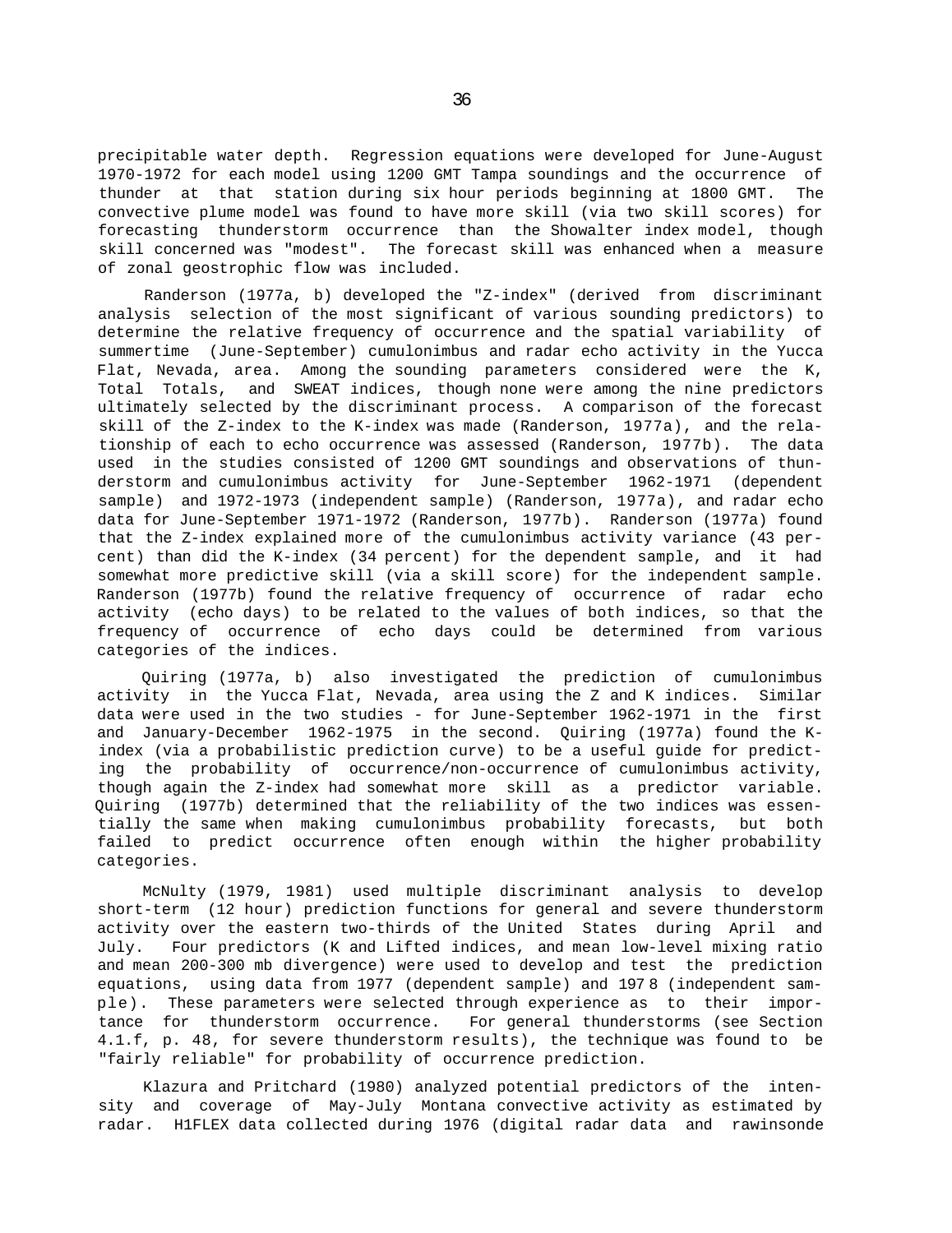soundings from Miles City, Montana) were used in the analysis to determine ten radar echo characteristic variables and 23 sounding predictor variables, among which were the K, Lifted, and Total Totals indices. The dominant predictor variables were those within the water vapor/stability category, with the Lifted index (from a 100 mb surface layer parcel) and the Total Totals index being among the first three variables selected by a multiple regression procedure for nine of the ten radar echo dependent variables. Individual correlation coefficient magnitudes for the Lifted index ranged from 0.23 to 0.66 for the six radar echo variables for which it was selected, while for the Total Totals they ranged from 0.45 to 0.54 for the three echo variables for which it was selected.

Ellrod and Field (1984), in a detailed analysis of Gulf Stream area thunderstorms, found that most thunderstorm events occurred in areas where the Showalter index was  $+2$  and the Total Totals index was  $+40$ . Those thresholds, along with specific values of several other variables, were then compiled into a set of guidelines for Gulf Stream area thunderstorm forecasting. 377 convective events (as identified by satellite) were analyzed during the period August 1982 through July 1983 over the Gulf Stream region stretching from south Florida to past Cape Hatteras, North Carolina, along with 160 corresponding soundings from four stations along the Atlantic coast.

Stone (1984) developed a stability index based on the expression for the change in kinetic energy per unit mass of a vertically-moving parcel. Using two "commonplace" 1200 GMT soundings, this index was compared to the K, Showalter, Lifted, and Total Totals indices for its capacity to detect instability. Only Stone's index, via comparison of computed index values, was able to indicate more instability for the unstable sounding than the stable one, as the K and Showalter indices indicated more stability and the Lifted and Total Totals indices showed no difference. The shortcomings of the standard indices were explained by the relatively limited amount of sounding information that each uses in comparison to the energy index. Subjective comparisons between the indices for many soundings during 1983 also indicated that the energy index more correctly characterized stability fields (as represented by radar echo patterns) over the eastern half of the United States.

Bluestein  $et a1.$  (1987), in an analysis of non-severe mesoscale lines of precipitation in Oklahoma during spring, computed CAPE and CIN, among other parameters, to diagnose the properties of the environment containing the squall lines. Using cases from April 1971 to May 197 9, CAPE for non-severe squall lines was significantly smaller than for severe squall lines, while CIN was larger. It was suggested that "the difference between most severe and nonsevere squall lines is that the former are born in an environment of greater CAPE and therefore probably have stronger updrafts".

Djuric (1987), in a study of satellite-detected cloud arches as possible indicators of later thunderstorm development, found that nocturnal thunderstorms in Nebraska on 6 May 1983 formed in an area of instability as indicated by low values of the Lifted index and high values of the K-index.

Colquhoun (1987) devised a decision tree approach to forecasting thunderstorms (and severe thunderstorms and tornadoes - see Section 4.1.f, p. 54), applicable throughout the world, which included several thermodynamic considerations: the state of convective instability via assessment of either the e lapse rate or the Lifted index; whether or not a parcel would be lifted to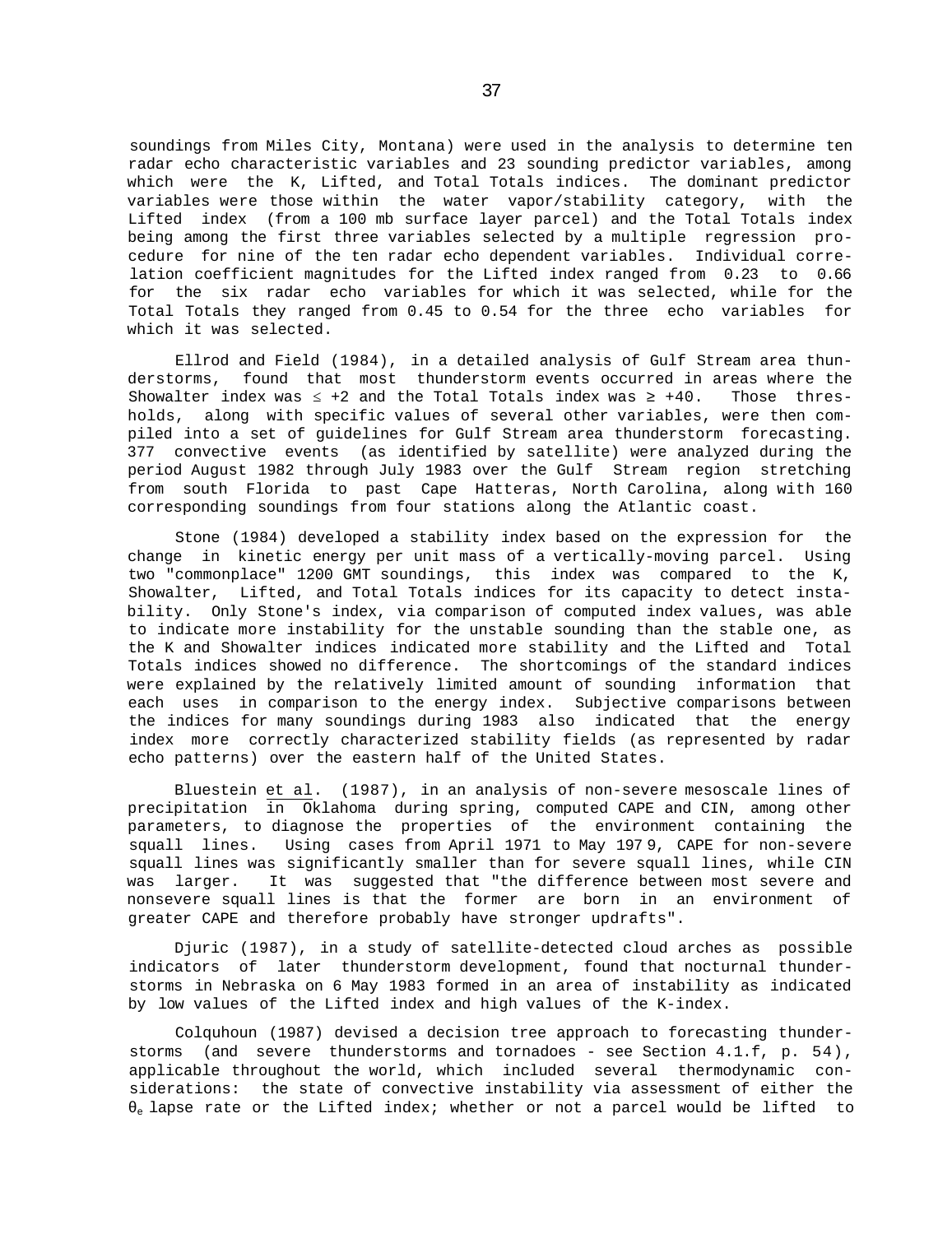i ts LFC; an evaluation of midtropospheric (600-500 mb) moisture content; and "the presence of a deep, dry layer of near dry adiabatic lapse rate air beneath cloud base". Testing of an early version of this decision tree method by forecasters in eastern Australia found it to be a "helpful" guide.

# **4.1.e MOS Non-Severe Thunderstorm Forecast Modeling**

The development of MOS forecast equations for the prediction of "general" (non-severe) thunderstorm probabilities, mostly for the eastern two-thirds of the United States, has involved the substantial use of stability indices. This work can be stratified into two groups, one for somewhat longer-range (e.g., 12-36 hours) forecasting (e.g., Bonner et al., 1971; Derouin and Reap, 1973; Reap, 1974; Reap and Foster, 197 5, 1977a, 1977b, 1979; Kitzmiller, 1985), and another for shorter-range  $(e.g., 2-6$  hours) forecasting  $(e.g.,$ Alaka et al., 1975. 1977; Charba, 1977a, 1981, 1984; Reap, 1986). Also, in a related MOS endeavor, Carter (197 9) developed a convective wind gust potential forecasting scheme.

In this work, the potential MOS predictors, which have included the K, Total Totals, Showalter. Lifted, and SWEAT indices, along with Reap's (1974) Convective Instability index and Charba's (1977a) modified K and Total Totals indices, were related to radar-observed convection via linear correlation analysis and/or multiple linear regression.

Within the first of the above groups, Bonner  $et$  al. (1971), using PE and TJ model output, found the K-index to be best predictor (from a list of 23 derived MOS predictors) of general convection (echo/no echo) over the eastern two-thirds of the United States for 53 days with widespread thunderstorm activity during summer of 1969 and the spring-summer of 1970. The K-index yielded a correlation magnitude of 0.42, while the SWEAT, Showalter, Total Totals, Lifted, and Convective Instability indices had correlation magnitudes of approximately 0.32, 0.32, 0.30, 0.22, and 0.14, respectively. In a ranking of the derived predictors and 39 basic data field MOS predictors, the K-index was first, while the SWEAT index was fifth, the Showalter index seventh, and the Total Totals index ninth, indicating the importance of instability for general thunderstorm occurrence. In a regression forecast equation for the entire study region, the K-index was the leading predictor.

Derouin and Reap (1973) and Reap (1974), for April-September 1970-1971 and the eastern two-thirds of the United States, found a linear correlation of +0.57 between values of a "truncated" K-index  $(i.e., +5 K +32)$  and the occurrence/non-occurrence of radar echo activity. This index, derived from PE and TJ model output, was also selected as the leading predictor in a general thunderstorm probability equation for the entire region (referred to a "generalized operator" equation).

Reap and Foster (197 5) developed a new six hour probability equation for the same study region and the occurrence of general thunderstorm activity using manually-digitized radar (MDR) data values 4 to identify thunderstorm occurrence. The MR grid area also covered the eastern two-thirds of the United States. Data, and PE and TJ model output from 1 April to 30 September 1974 were used to develop the equation, with the K, Total Totals, and Showalter indices, and Reap's Convective Instability index among the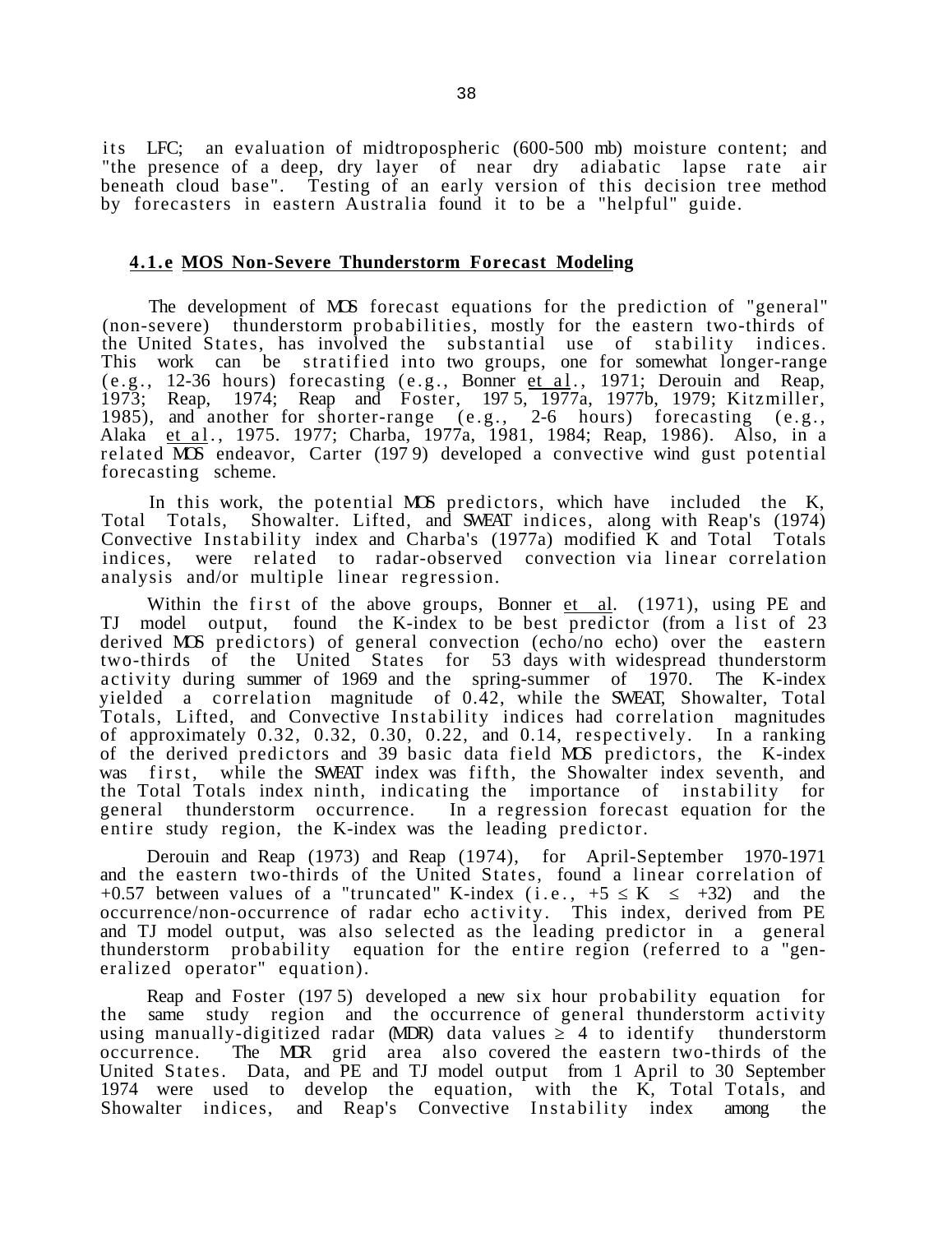predictors considered. Again, the truncated K-index was the leading predictor in the forecast equation, while the Convective Instability index was third and its combination with the 700 mb 12 hour net vertical displacement (CINVD) sixth. Thus, the existence of a convectively unstable atmosphere below 10,000 ft. (3048 m.) was postulated to be a key ingredient for the occurrence of general thunderstorm activity.

Reap and Foster (1977a) developed six and 24 hour forecast equations for thunderstorm probabilities over the same region for the 1976 warm season, using MDR values 4 for thunderstorm occurrence and PE and TJ model output for April-September of 1974 and 197 5. The truncated K-index was again the leading predictor in both forecast equations, while Reap's Convective Instability index was second in the six hour equation, and a combination of a modified Showalter index (Charba, 1977a) and 700 mb 12-hour net vertical displacement was second in the 24 hour equation. It was summarized that the key predictors for non-severe thunderstorms were the stability and vertical motion fields below 700 mb and the boundary-layer winds. The probability forecasts generated were found to verify quite well for the June-September convective season except for the states bordering the Gulf of Mexico, where the forecast probabilities were too low.

Reap and Foster (1977b, 1979) developed medium-range (12-36 hour) forecast equations for the 1977 season using PE and TJ model output from a three year period (1974-1976) for 15 March to 15 September, again for the eastern two-thirds of the United States. One addition at this stage was the development of an interactive measure (KF) which was to simulate seasonal variations in thunderstorm occurrence. It was computed by multiplying the K-index, previously demonstrated to be the top predictor for general thunderstorms, by daily thunderstorm relative frequencies as obtained from the MDR data. Then, a linear regression predictor  $(Y_{i,j})$  was formed by a combination of regression constants representative of a particular MDR grid square and a third-order polynomial linearization of KF. Values of this regression predictor were then treated as a new candidate predictor. In all, 173 predictors (24-hour forecasts based on 0000 GMT initial data) were considered, which also included the full K-index, the Convective Instability index, the Total Totals index, the Showalter index, a modified Showalter index, and the SWEAT index . The new  $Y_{i,j}$  predictor produced the largest linear correlation (+0.54) to observed thunderstorm occurrence (MDR  $\,$  4 within  $\pm$  12 hours of 0000 GMT), while the Kindex had the second largest (+0.41), the Showalter index the fourth largest (+0.40), the Total Totals index the sixth largest (+0.33), and the Convective Instability index the seventh largest (+0.33). The forecast equation for 24 hour probabilities (valid 12-36 hours after the 0000 GMT initial time) and the entire study region had as its leading predictor  $Y_{i,j}$ , while the Total Totals was selected second and the K-index sixth. Verification during the 1977 and 1978 convective seasons indicated that the probability forecasts were reliable for all probability categories (0.00-0.09, 0.10-0.19, etc.) with a slight tendency towards overforecasting. The forecasts were better than any that had been obtained in the past.  $Y_{i,j}$  was found to be the key thunderstorm predictor, as it captured "most of the widespread general convective activity associated with deep moist layers in the atmosphere" (Reap and Foster, 1977b).

Kitzmiller (1985) added experimental cumulus model predictors to the list of previously-used operational predictors for MOS convective weather forecasts. All predictors were from 24 hour forecasts based on 0000 GMT initial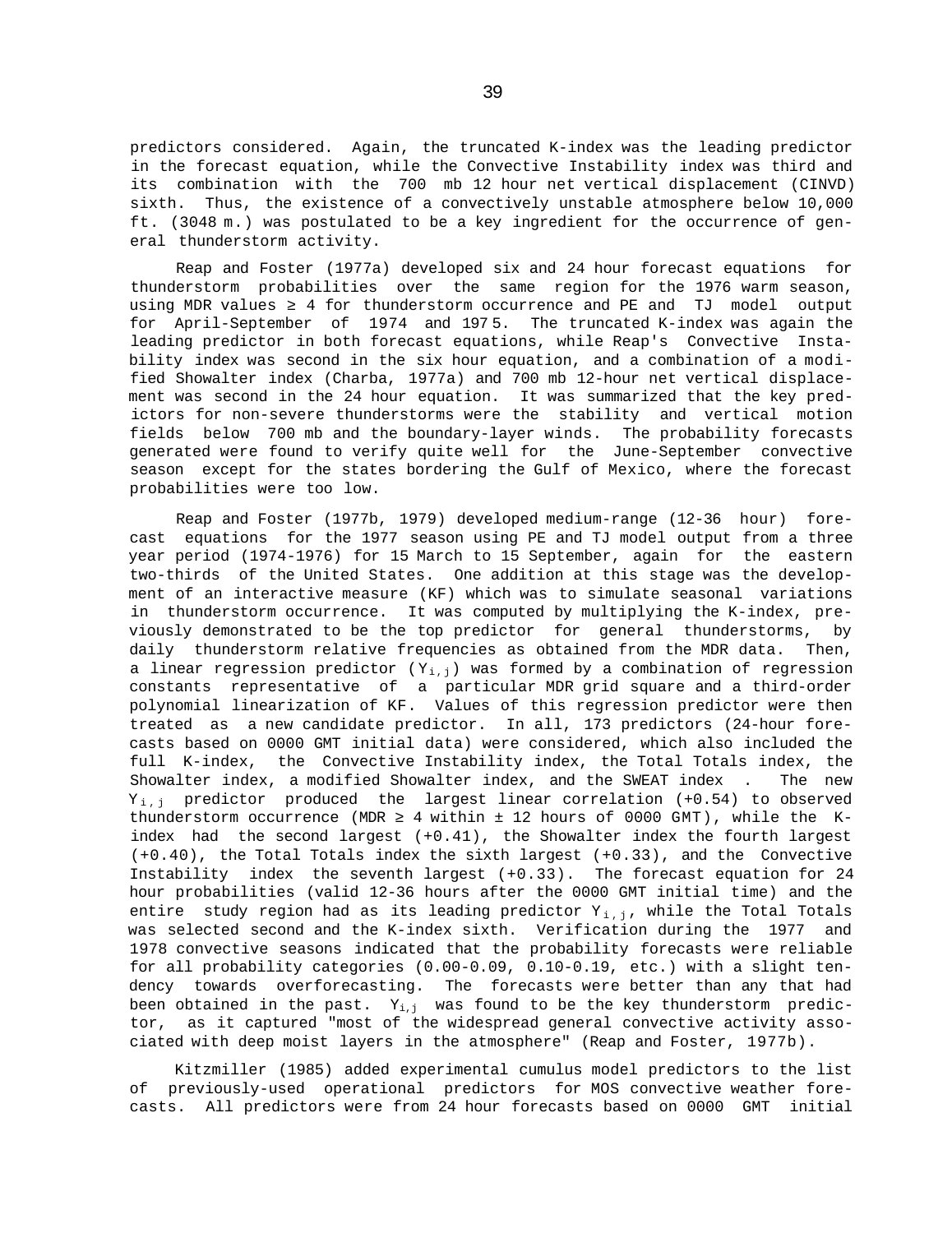data. Using MDR data and MOS (from the LFM and TJ models and the Boundary-Layer Model - BLM) for 15 March to 15 September 1980-1983, a linearized Kindex from LFM/TJ output gave a correlation of +0.49 with thunderstorm occurrence, while the previously-mentioned KF predictor from the LFM had a correlation of +0.46. Also, a BLM/LFM K-index, "smoothed by 9-point averaging", gave a correlation of +0.43, the Best Lifted index (see Section 4.1.f, p. 42) from BLM/LFM had a correlation of -0.44, and a BLM/LFM linearized Kindex smoothed by 9-point averaging gave a value of +0.48. The predictor equation included the linearized K-index from LFM/TJ as its second predictor (a cumulus cloud rainout parameter was first) and KF from the LFM was fourth. Verification using 1982 data showed that experimental forecasts generated by the new model overpredicted thunderstorm occurrence for probabilities below 50 percent and above 80 percent when compared to the current operational model.

Turning now to the shorter term (2-6 hour) forecasting group, Alaka et al. (1975) developed an objective scheme for producing forecasts of general thunderstorms at or near FAA airport terminals two to six hours in advance. MDR data, aviation surface observations, and 500 mb temperature forecasts for 80 days during the spring of 1974 from the eastern two-thirds of the United States were used in the analysis. MDR values  $\,$  4 again defined the occurrence of a general thunderstorm. The only stability predictor considered was the measure S, defined as the difference between the temperature of a parcel at 500 mb, lifted from the surface, and a forecast 500 mb temperature from the LFM. This index was chosen as the second predictor in a regression equation for the entire region, indicating the importance of stability considerations for short-term thunderstorm forecasting.

Alaka et al. (1977) and Charba (1977a) updated the results of the previous study by adding upper air LFM predictors, which included the K-index, Charba's modified K-index, the Total Totals index, Charba's modified Total Totals index, the Showalter index, and a modified Showalter index (surface parcel lifted to 500 mb). Using data from mid-March to mid-June (the spring season) during 1974-197 5, prediction equations for the entire region were developed for each of the forecast periods 1700-2100, 2000-0000, and 2300-0300 GMT. From over 40 predictors considered for the 1800 GMT forecast equation (forecast period 2000-0000 GMT), the modified K-index was the first chosen, while the modified Total Totals was third and the Showalter modification thirteenth, again emphasizing the importance of stability considerations for short-term thunderstorm forecasting. Analogous equations (not shown) were apparently developed for 1500 and 2100 GMT. Independent verification for the period 31 March-14 June 1976 showed that the forecasts were 22 percent better than climatology and were reliable up to the 85 percent probability range.

Charba (1981) found a combination of the modified K-index and surface moisture convergence to be the best predictor for two to six hour forecasts of thunderstorms over the Great Plains of the United States. This study was updated by Charba (1984), in which the thunderstorm predictand was defined as the occurrence/non-occurrence of MDR code 3 within a grid square for a somewhat modified region of the eastern two-thirds of the United States. Predictor variables were derived from objectively analyzed hourly surface observations, the LFM-II model, MDR data, and the climatic frequency of the predictand. Equations were developed for the spring (mid-March to mid-June), summer (mid-June to mid-September), and cool (mid-September to mid-March) seasons, for each of three sub-regions (Northeast, Gulf Coast, Great Plains), using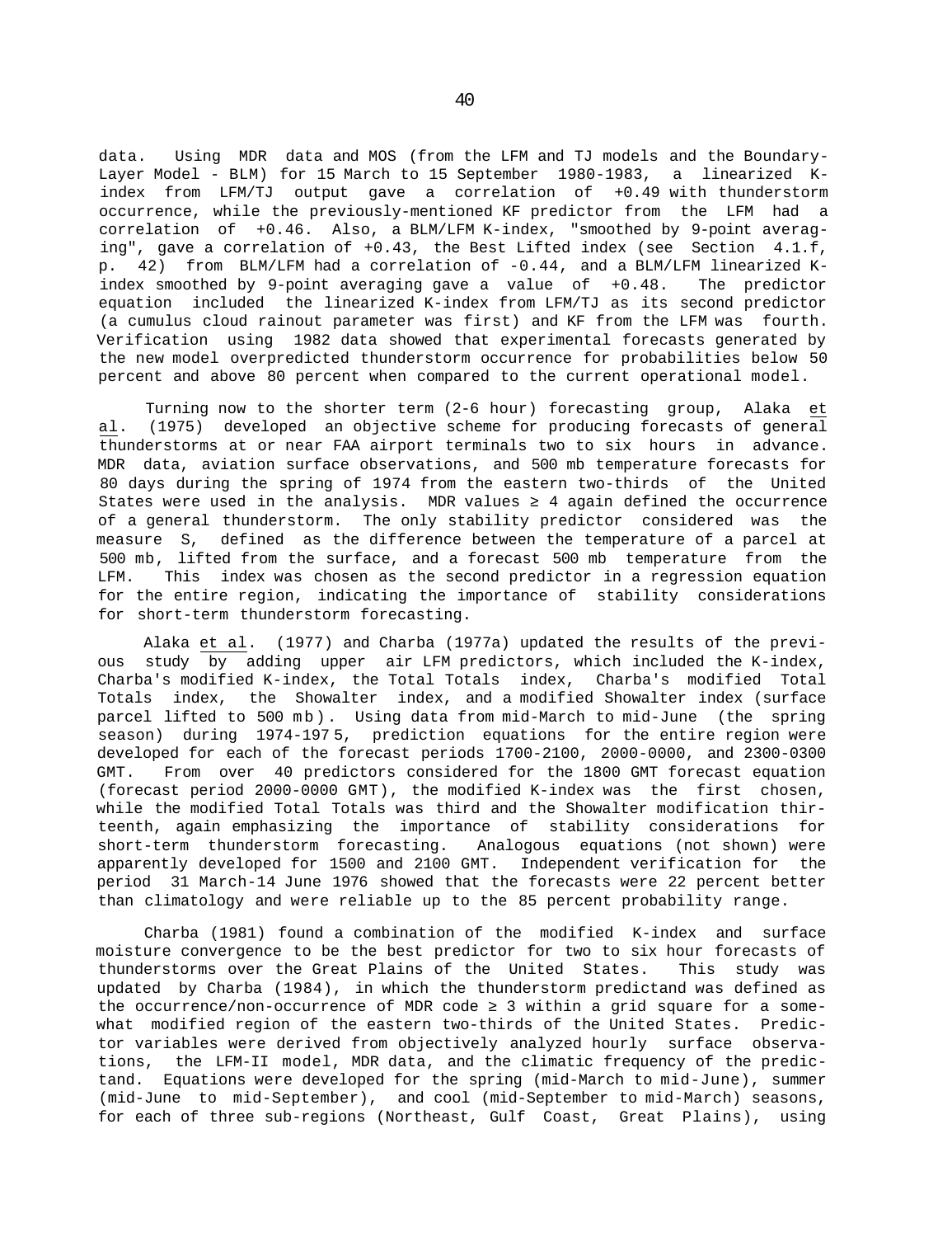spring and summer data from 1974-197 8 and cool season data for 197 5/1976- 1979/1980. Among the stability indices considered were the K-index, modified K-index, Total Totals index, modified Total Totals index, Shovalter index, modified Showalter index, Lifted index, and a modified Lifted index, along with various combinations of some of the indices with other derived (nonstability) parameters. The modified Lifted index wa6 formed by separately averaging observed surface temperature and moisture values with corresponding predicted boundary layer mean values of the two variables. The combination variables included the modified K-index with surface moisture convergence, the modified Lifted index with 850-700 mb mean equivalent potential temperature, the modulated predictand relative frequency with the 500 mb meridional wind component, and the modified Total Totals index with 700 mb vertical velocity. This modulated predictand relative frequency was formed by taking the product of the modified K-index (the single best predictor for thunderstorms) and the relative frequency of the predictand.

Results were given for a probability forecast equation valid for the period 2000-0000 GMT, the spring season, and the Great Plains region, and were said to be typical of the equations for the other forecast periods (1400-1800, 1700-2100, 2300-0300, and 0200-0600 GMT) and seasons. The combination of the modified K-index and surface moisture convergence was again the first predictor selected, while the combination of the modified Total Totals index and 700 mb LFM-I1 vertical velocity was third, the combination the modulated predictand relative frequency and the 500 mb meridional wind component was fifth, the combination of the modified Lifted index and 850-700 mb mean equivalent potential temperature was tenth, and the modified Showalter itself was fourteenth, again underscoring the importance of stability for general thunderstorm forecasting.

Reap (1986) developed six hour thunderstorm probability forecast equations for the western third of the United States, within which convective activity was characterized by the occurrence of cloud-to-ground lightning flashes from the Bureau of Land Management's lightning detection network. Lightning data from 15 June to 15 September 1983-1985 and predictors from the LFM and TJ models were used to develop equations for the periods 0-6, 6-12, 12-18, and 18-24 hours following 0000 GMT. Over 100 basic and derived model predictors were considered, including an interactive KF predictor, which here was a linearized combination of the K-index and the climatic frequency of lightning for each of the four six-hour periods. For the probability of two or more lightning strikes during the 18-24 hour projection period, the KF predictors from 18-24, 0-6, and 12-18 hours, respectively, were the first three chosen by the regression procedure. The 6-12 hour KF was the sixth predictor chosen. The equations for 0-6, 6-12, and 12-18 hour projections contained the same set of twelve predictors as the equation for 18-24 hours. Thus, the interactive predictor was the best indicator of lightning/thunderstorm occurrence in the western United States.

Finally, Carter (197 9) developed forecast equations for the probabilities of convective wind gust potential for 1979 for a 17 station network in the western United States. Data from May-September 1973-197 8 were used to develop equations for the 0000 GMT forecast cycle (with a forecast projection length of 24 hours) and the 1200 GMT forecast cycle (projection of 12 hours). The convective gust potential predictand was defined as the occurrence (within ± 4 hours of 0000 GMT) of a surface wind gust of at least 25 knots in conjunction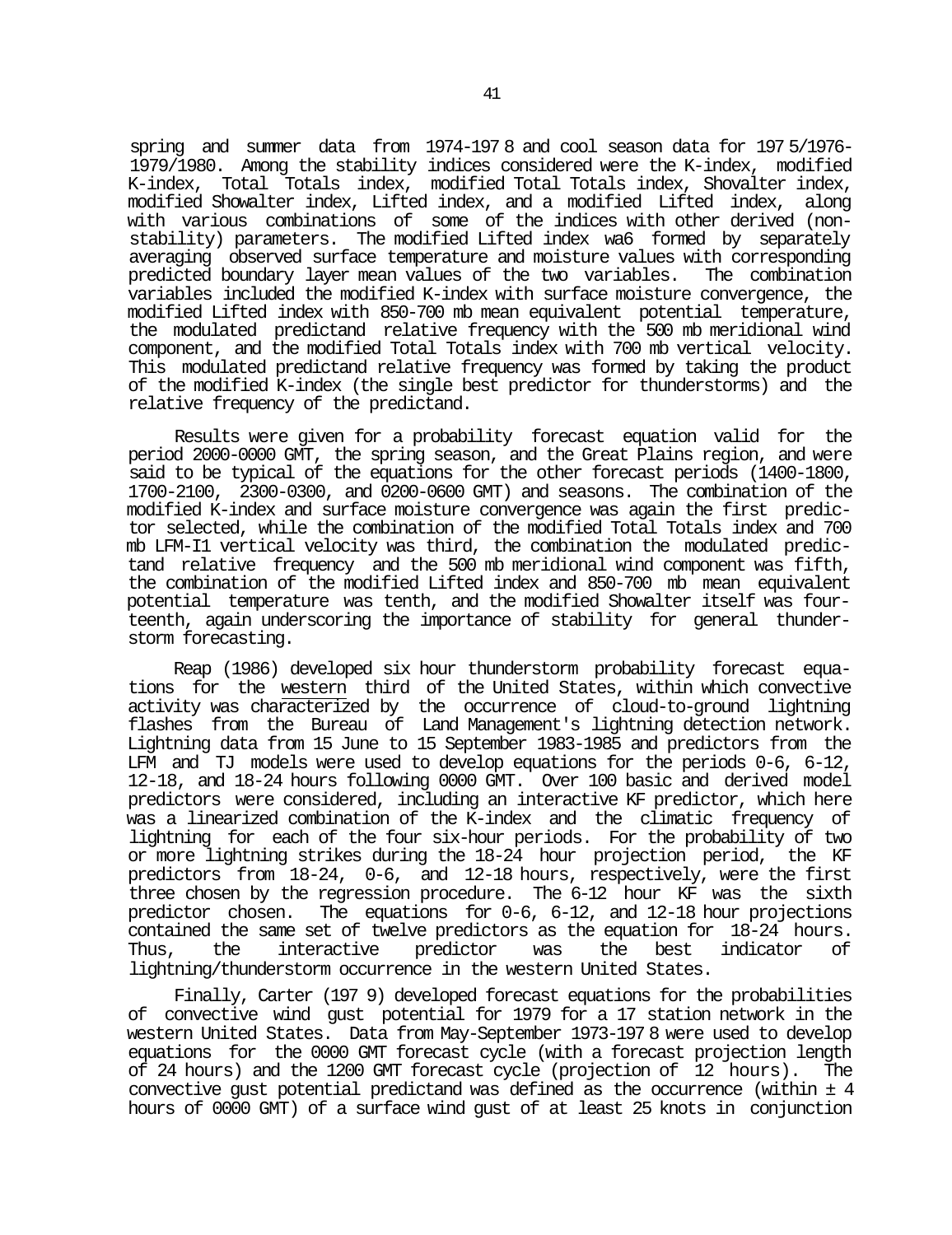with an indication of instability such as a thunderstorm, virga, or towering cumulus at or in the vicinity of a station. Among the variables considered were the K-index, Total Totals index, and an "Upper Level Stability index" (formed by raising a 500 mb parcel adiabatically to 400 mb and 300 mb, respectively, taking the difference between the environmental temperature and the parcel temperature at each of the two levels, and then summing the differences). These indices were derived from 0000 and 1200 GMT cycle LFM forecasts and from 1200 GMT soundings. Prediction equations were then developed for three distinct combinations of MOS-derived variables, sounding variables, and surface observation variables. As an example result, the 1200 GMT cycle MOS/sounding/surface observation equation for Salt Lake City was given. The LFM K-index was the first predictor selected, a binary Upper Level Stability index ( +9) was the third selected, a binary LFM K-index ( +35) was fourth, and a binary LFM Total Totals index ( +55) was sixth. Thus, stability indices were found to be important predictors of convective wind gust potential.

## **4.1.f Severe Local Storms**

Fawbush et al. (1951) identified important criteria for forecasting tornado development in the United States. The existence of potential instability within the synoptic environment was found to be a necessary condition for tornadoes. This instability was documented by the LFC and the positive area above it. The moist layer LFC pressure was found to be the most significant parameter for assessing the possibility of tornado development and the width of the positive area was indicative of the intensity of the development.

Fawbush and Miller (1954), in an analysis of the types of airmasses in which North American tornadoes form, used the "Stability" and "Dew Point" indices among 14 variables for characterizing the air masses. The tornado forming air masses (three types identified) were found to be convectively and conditionally unstable in the surface to 400 mb layer, although instability was less for the cool, moist, air mass type.

Galway (1956) developed his now famous Lifted index to help in the prediction of severe local storms. It was intended as an improvement on the Showalter index by being "predictive", via a modification of the lapse rate of the lowest 3000 ft. (914.4 m.) by use of the forecast afternoon maximum temperature, to account for daytime heating. Using soundings east of 100° west in the United States, the Lifted index was found to be a better indicator of latent instability than the Showalter index, and was concluded to be a useful forecast tool for the prediction of latent instability later in the day.

According to Dennis et al. (1967), Lyons (1964) found that low values of the Lifted index were related to hail occurrence in western South Dakota during cloud seeding studies. In another study, Musil and Dennis (196 8) used the Lifted index and other parameters in a regression equation which was able to predict hailstorms in western Nebraska.

Foster (1964) related air mass stability (in the form of a Showalter-type index in which the parcel is lifted from the surface) and vorticity acceleration to tornadoes in the central and southern Plains of the United States. Few tornadoes formed unless index values were <. -2 and/or positive vorticity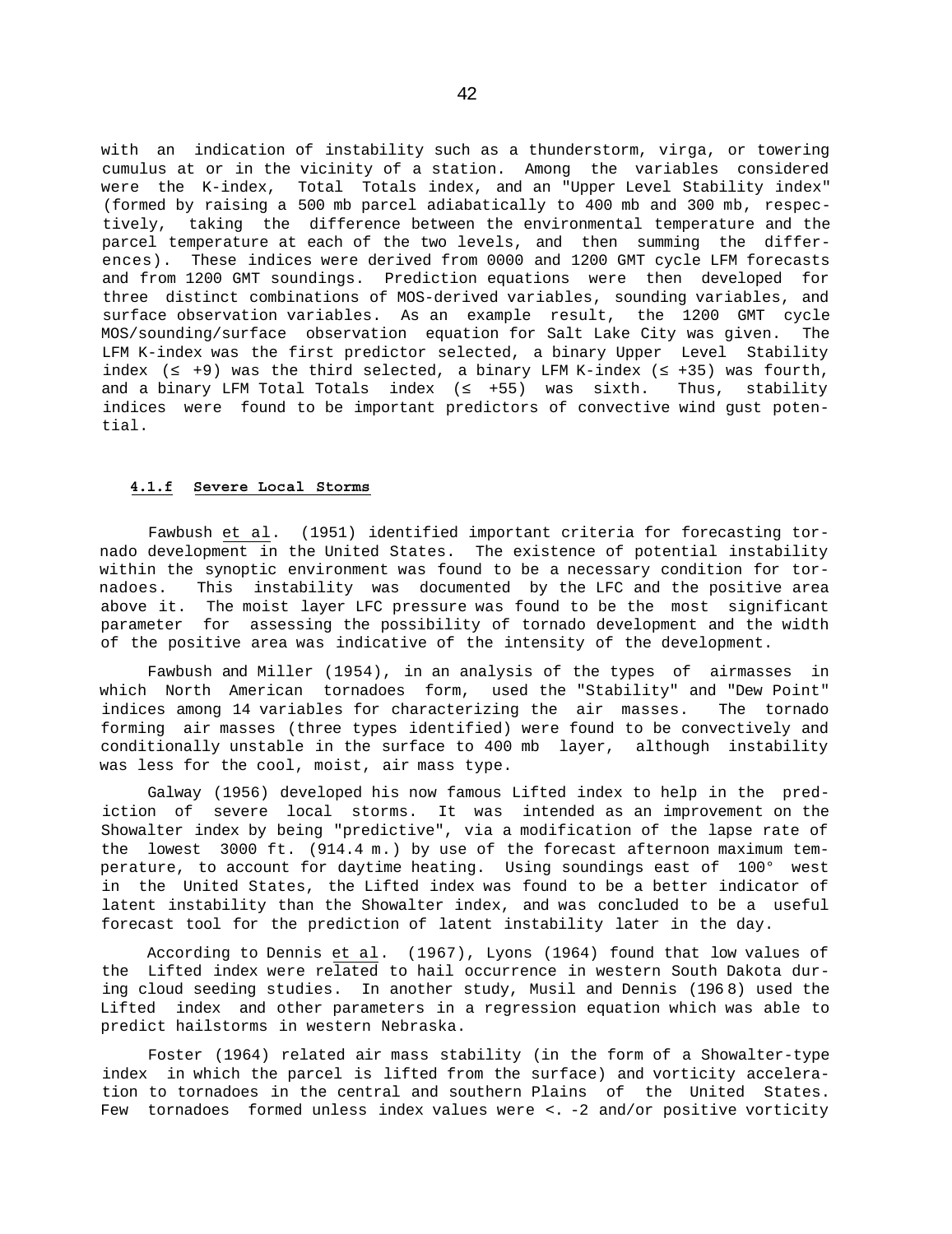acceleration (increasing cyclonic vorticity tendency) was  $+0.02 \text{ hr}^{-3}$ 

Fujita and Bradbury (1966) and Fujita et al. (1970), in a detailed analysis of the Palm Sunday tornadoes of 11 April 1965, developed the Best Lifted index as an improvement on the Lifted index for evaluating the stability environment during tornado outbreaks. This index was formed by finding the lowest Lifted index value that occurred within the lower part of a sounding; the procedure used 50 mb layer potential temperature and mixing ratio averages with bases beginning at the surface and moving upward. The motivation for the Best Lifted index came from beliefs that (a) the 850 mb level in the Showalter index often can be higher than the top of the moist layer and (b) the mean potential temperature of the lowest 3000 ft. in the Lifted index can be affected by daytime heating, so that both the Showalter and Lifted indices may misrepresent instability. It was shown that the Best Lifted index predicted instability regions in the afternoon that were associated with the subsequent tornado outbreak, and displayed an advective continuity in time that the Lifted index did not.

David (1967) developed an index for diagnosing and forecasting severe thunderstorm occurrence over the eastern two-thirds of the United States. It was devised as a combination of nine common upper air parameters, among which were the Showalter and Total Totals indices. This combination index had moderate success in delineating severe weather occurrence. Using January-April data, the Showalter index was found to be it6 second-most important component and the Total Totals its least important. For July data, the Total Totals was the third-most important component and the Showalter was fourth.

Miller (1967, 1972, 1975) developed the Totals indices and applied the Total Totals and Lifted indices in his severe storm composite forecasting scheme for the United States. In order to facilitate the use of the Totals indices as predictors, Miller categorized ranges of their values by the frequency and severity of past severe weather events.

Darkow (196 8) derived the Total Energy index from the static energy equation to predict severe storms and tornadoes in the United States, and then applied static energy concepts to storm outflow and pre-tornado environments in three subsequent studies (Darkow and Livingston, 197 5a, 197 5b; Livingston and Darkow, 1979). For the central third of the United States, Darkow (1968) found the index to be a good first indicator of areas of potential severe storm outbreak, and to be more meaningful for severe weather than the Showalter and Lifted indices because it "takes into account the possible contribution of potentially cold, mid-tropospheric air to the total energy release of the severe convective storm". Darkow and Livingston (197 5a) successfully used hourly values of surface static energy to identify areas of thunderstorm outflow. Using case studies from portions of the eastern half of the United States, Darkow and Livingston (197 5b) and Livingston and Darkow (1979) found a good relationship between high values of surface static energy (which identifies warm, moist low-level air which feeds severe storms) and subsequent tornado activity. Livingston and Darkow (197 9) also developed an empirical modification of the LCL and found it to help distinguish areas of subsequent tornado activity three hours before actual tornado development.

Endlich and Mancuso (196 8) objectively analyzed atmospheric conditions that preceded or accompanied three severe thunderstorm/tornado outbreaks in Oklahoma, Kansas, Missouri, and Iowa during April, June, and October 1966.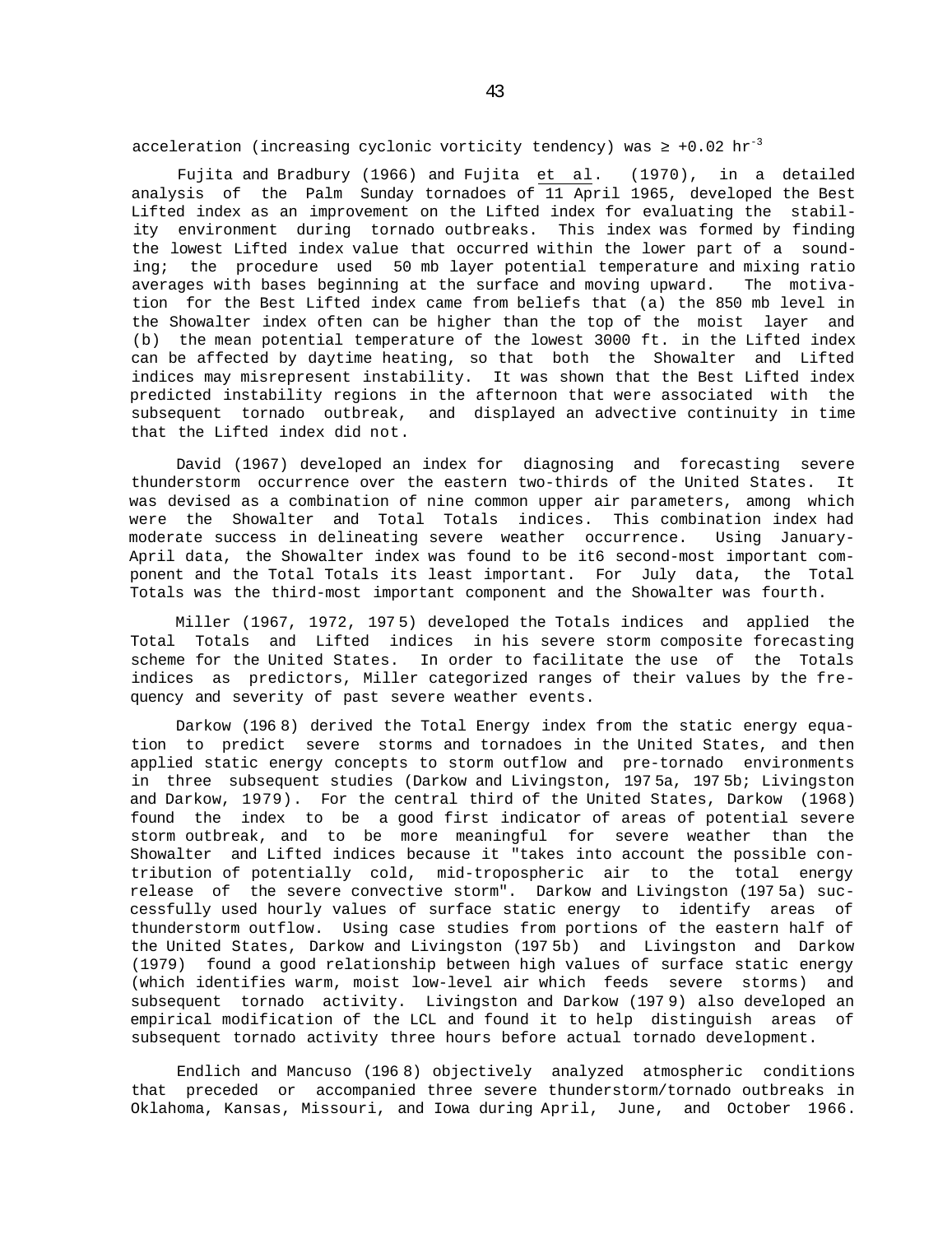Among the variables examined were 850-400 mb lapse rate and static stability as estimated by the Showalter index. Patterns of that index revealed that it was slightly more unstable than normal in severe storm areas, but that the relationship between instability and storm areas was "not particularly strong". In fact, the most unstable lapse rates and Showalter values were south of the storm areas. The authors determined that low level temperature and moisture fluxes were more related to severe storm activity than either the lapse rates or the stability index.

Renne and Sinclair (196 9) related stability and synoptic parameters to hail-producing thunderstorms in northeastern Colorado. It was found that ample low-level moisture, as asssessed by the CCL and surface moisture values, was important for hailstorm formation. A majority of hail occurrences were associated with lower than average CCLs, and non-occurrences were related to higher than average CCLs. The Lifted index was found to indicate more convective instability on days when larger hail fell. No hail fell when the index was greater than -2. A total energy parameter, estimated by the equivalent potential temperature, indicated more potential instability on hail days than on non-hail days.

David (1970) developed an objective aid for estimating the probability of severe thunderstorms in portions of the central United States during May and June. Four parameters (including a 12 hour PE model forecast Lifted index) were used to form two probability tables (Lifted index paired with 24 hour PE model forecast vertical motion, and 0600 CST observed surface wind direction paired with 0600 CST observed sea-level pressure). A combining of the probabilities of these two tables into a third one proved to be a useful aid for giving an early morning indication of the probability of severe thunderstorm occurrence later in the day.

David and Smith (1971) analyzed seven stability indices (Showalter, Potential Wet-Bulb, Total Totals, K, SWEAT, Lifted, and a "total energy index" similar to the net buoyant energy described in Section 3.2, pp. 15-16) as potential predictors of severe thunderstorms and tornadoes over the central and eastern United States. When each of the indices was individually related via linear regression to the occurrence of severe thunderstorms and tornadoes, the SWEAT index was found to give the largest reduction of variance (4.7 percent, translating to a correlation coefficient of 0.22), followed by the total energy, Showalter, Lifted, Potential Wet-Bulb, Total Totals, and K indices, respectively. Values of the top five indices were then converted into binary form and regression equations were developed for each index with the binary limits of each serving as an individual predictor term (similar to the MOS approach). For severe thunderstorms, the Showalter index provided the most reduction of variance (6.16 percent), followed by the Lifted, total energy, Potential Wet-Bulb, and SWEAT indices, respectively. For tornadoes, the SWEAT index gave the most reduction of variance (2.87 percent), followed by the Showalter and Lifted indices. For severe thunderstorms and tornadoes combined, both the Showalter and Lifted indices explained more of the variance than when each event was considered separately (e.g., 6.5 percent for the Showalter). Because of the "good results" the Showalter gave in this evaluation, it was deemed a "valuable stability parameter for any prediction equation".

Harley (1971) developed an index based on static energy and equivalent potential temperature to be used for convective storm diagnosis and prediction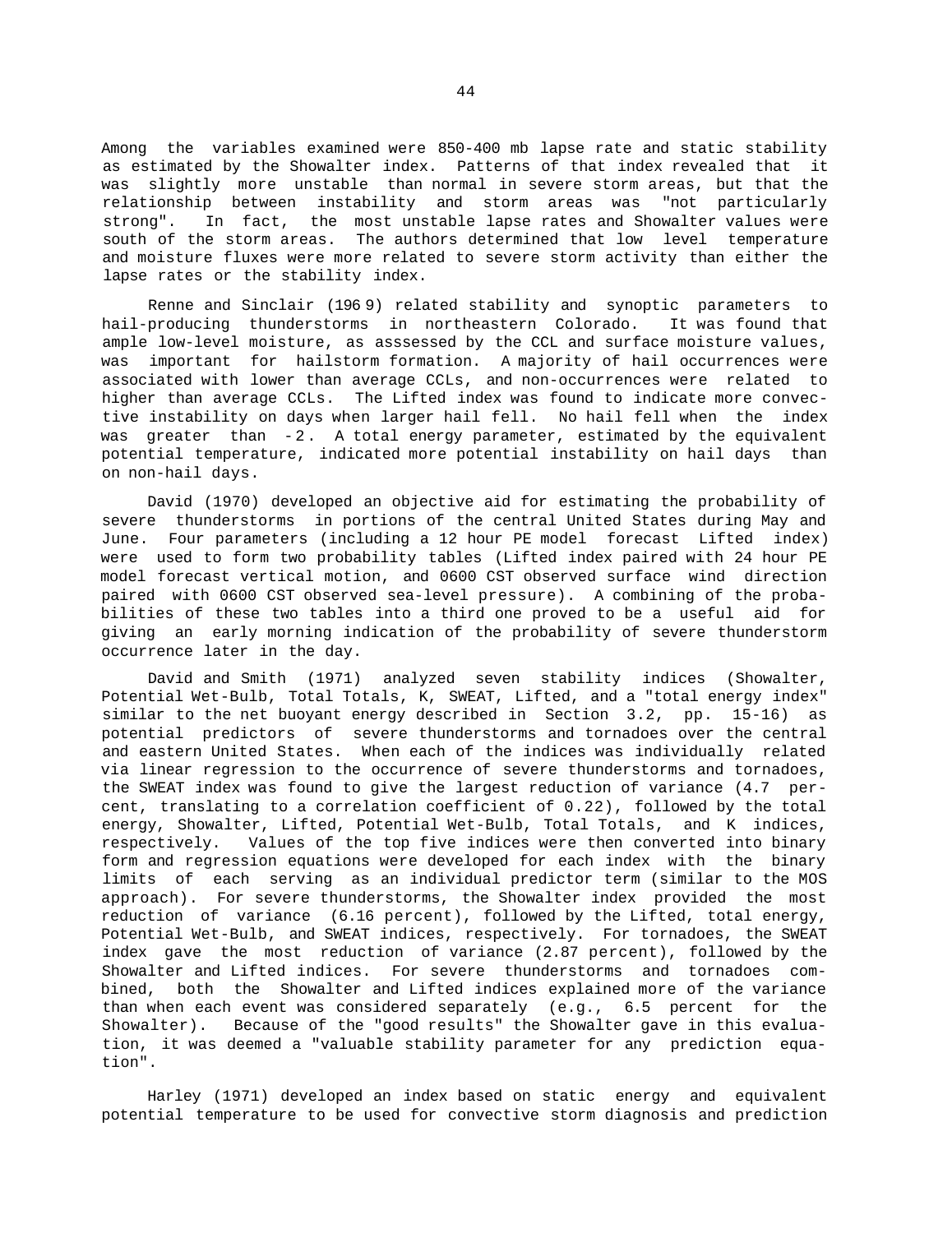over the northern United States and southern Canada during August. The index assessed both latent and potential instability. In concert with other parameters, it was able to identify storm threat areas that later verified.

Whitehead (1971) analyzed two case studies of May-June severe weather activity from the south central United States using two indices of convective activity (SWEAT and Lifted indices) and the vertical transport of moisture from the planetary boundary layer. In the first case study (1200 GMT 31 May-0000 GMT 1 June, 1969), the two stability indices were able to delineate unstable areas having the potential for severe convective activity, and agreed fairly well with observed convection except for the Texas-Oklahoma panhandle area (non-foreca6ted storms occurred) and a portion of northern Texas (instability indicated but storms did not occur). For the second case study (1200 GMT 14 June-0000 GMT 15 June 1970), the patterns of instability coincided better with convective activity at 1200 GMT than at 0000 GMT. A comparison of the indices revealed that "the major portion of all reported activity occurred in areas designated as favorable by each index", with nearly all of the convective activity occurring within areas where the Lifted index was less than +2 and/or the SWEAT index was greater than +200. The simultaneous consideration of the SWEAT index and the vertical moisture transport term (incorporating vertical motion as a "triggering mechanism") significantly refined the severe weather threat areas examined. An evaluation of the terms in the SWEAT index revealed that the Total Totals term was the most important and 850 mb moisture the next-most important.

Miller and David (1971) used regression analysis to select the best predictors for a probability equation to forecast severe thunderstorms and tornadoes over the eastern two-thirds of the United States. Using data from 1967- 1969, 41 predictors were evaluated, including binary Showalter and Total Totals indices. For all cases of severe weather, a Showalter index +2 was the first selected by the screening process, while a Showalter  $-2$  was second, a Total Totals  $+49$  was ninth, and a Showalter  $-4$  was eleventh. For tornadoes only, a Showalter +2 was the first predictor chosen and a Showalter -2 wa6 third. However, the overall reduction of variance, 7.98 percent for all severe storms and 2.33 percent for tornadoes, was "disappointing".

Miller et al. (1971, 1972) derived the second of the three SWEAT index versions. The terms in the index were chosen through examination of 328 tornado case studies and personal daily weather forecasting experience. Then, lower threshold values of 300 and 400 were identified for the occurrence of severe thunderstorms and tornadoes, respectively. A tornado outbreak case study from 21 February 1971 verified the utility of the SWEAT index for forecasting storm threat areas.

David (1973, 1974) devised an objective method (via screening regression) for estimating the probability of severe thunderstorms over the central onethird of the United States using predictors derived from surface observations and PE model output. Among the predictors analyzed was the Lifted index. Using data and model output from 1971 and 1972 for equation development, the Lifted index (in the form of various categorized binary limits) was found to be a key predictor of severe thunderstorms 12-24 hours and 24-36 hours in advance, with at least one particular Lifted index limit chosen among the top five predictors for every verification time and data initialization.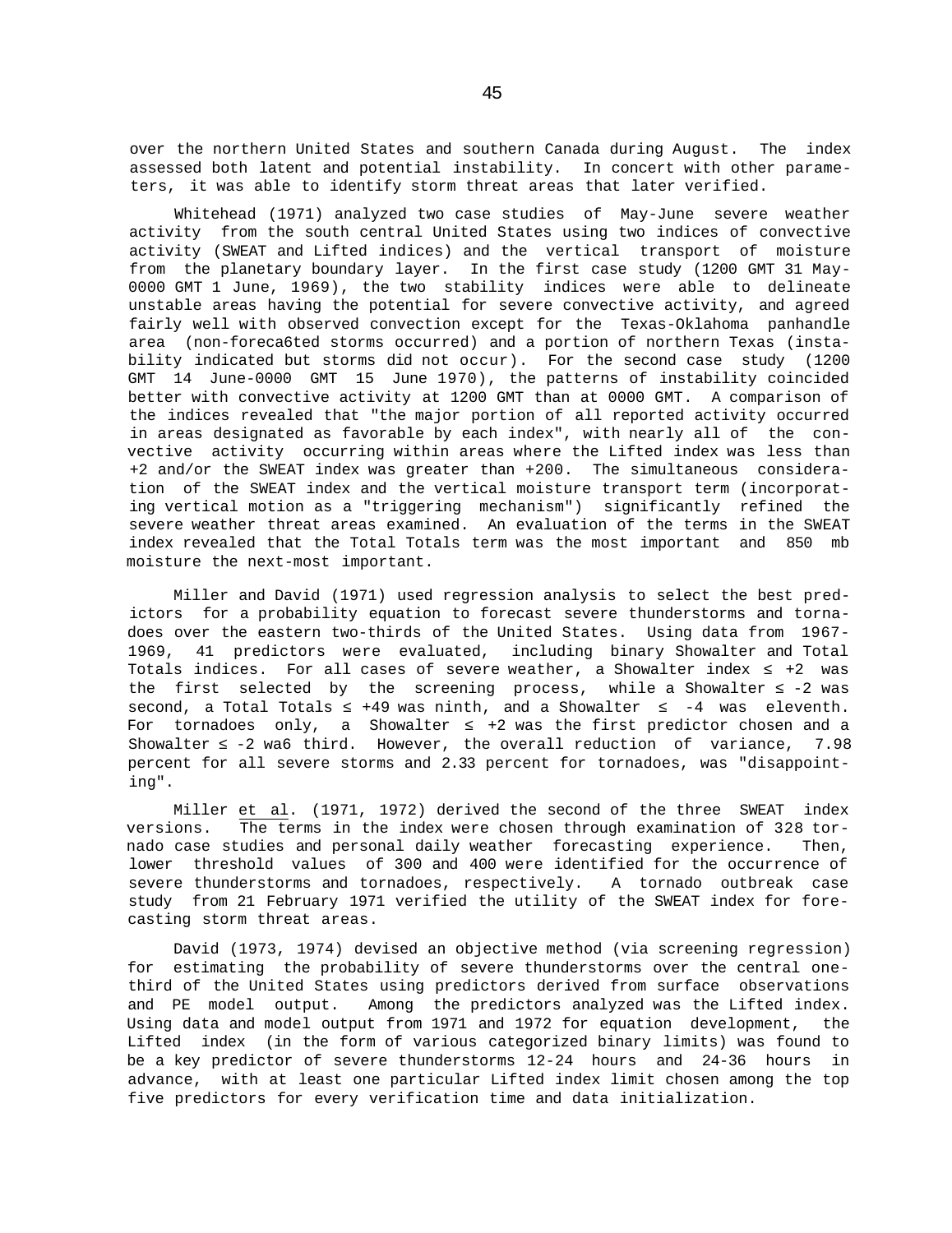Maddox (1973) developed the surface-observation-based "Surface Potential" index (SPOT) as a complement the upper-air-based SWEAT index. Using severe storm cases from the southern and central Plains, the Midwest, and Southeastern portions of the United States, the SPOT index was able to identify areas of severe thunderstorm activity one to four hours in advance. Miller and Maddox (197 5) then applied the SWEAT and SPOT indices to two severe storm outbreaks from the eastern half of the United States (10-12 January 1975 and 14 March 197 5). Both indices, particularly when considered together, were found to be "valuable forecaster aids".

Barber (197 5) compiled a climatology of meteorological parameters thought to be important for severe storm occurrence over the United States, for March-June 1971-1973. Included among the sounding variables analyzed were the Lifted, Showalter, Total Totals, and SWEAT indices, along with various measures of parcel energy and Barber's Convective Instability index. As an example of the mean stability distribution, results for the Lifted index were reported (other indices gave similar results). Minimum stability was found along the Gulf Coast with increasing stability to the north, while a secondary minimum was located over the western mountains. The Gulf coastal minima were found to be related to high mean mixing ratios, while those in the West were due to low-level heating. The greatest percentage of Lifted index values less than zero also occurred along the Gulf with decreasing percentages northward and westward, revealing that significant instability was more related to the availability of moisture than to heating. A comparison of cumulative frequency distributions of 0000 GMT Lifted index at Denver and Topeka showed that, although Denver had a lower mean Lifted index, the significantly higher percentage of negative index values at Topeka and the higher incidence of severe weather there underscored the importance of 6trong instability for severe storm formation. Monthly trends in instability, as determined by an "available updraft energy" parameter, agreed with springtime tornado frequencies, as a northward extension in the instability pattern in late spring corresponded to a northward shift in maximum tornado incidence.

Wilson and Scoggins (1975, 1976) analyzed the K, Lifted, and Total Totals indices, among many other atmospheric variables, at 54 locations in the eastern two-thirds of the United States during the Atmospheric Variability Experiment-II (AVE-II, 11-12 May 1974). They sought to establish the largescale atmospheric structure and variability within which radar-observed convection was embedded. Convective activity was found to exist "in areas where the low and middle troposphere is moist and the air is potentially and convectively unstable and has upward motion, in combination with positive moisture advection, at either the surface or within the boundary layer" (Wilson and Scoggins, 1976). The probability of convective activity was maximized when the Total Totals was in the range 40-50 and there was upward vertical motion (Wilson and Scoggins, 197 5). In the expanded study of Wilson and Scoggins (1976), with the K and Lifted indices also being considered, stability alone was found to be a less accurate indicator of convective activity. However, the K-index (particularly K  $+22$ ) was superior to either the Total Totals or Lifted indices, because of its inclusion of the 700 mb dewpoint depression moisture term (Wilson and Scoggins, 1976). Specifically, joint relative frequency distributions were constructed for each index for convection (MDR 2) and no convection. They revealed that the probability of convection for index values for which the relative frequency of convection exceeded no convection was 76.7 percent for K, 64.0 percent for the Lifted, and 61.4 percent for the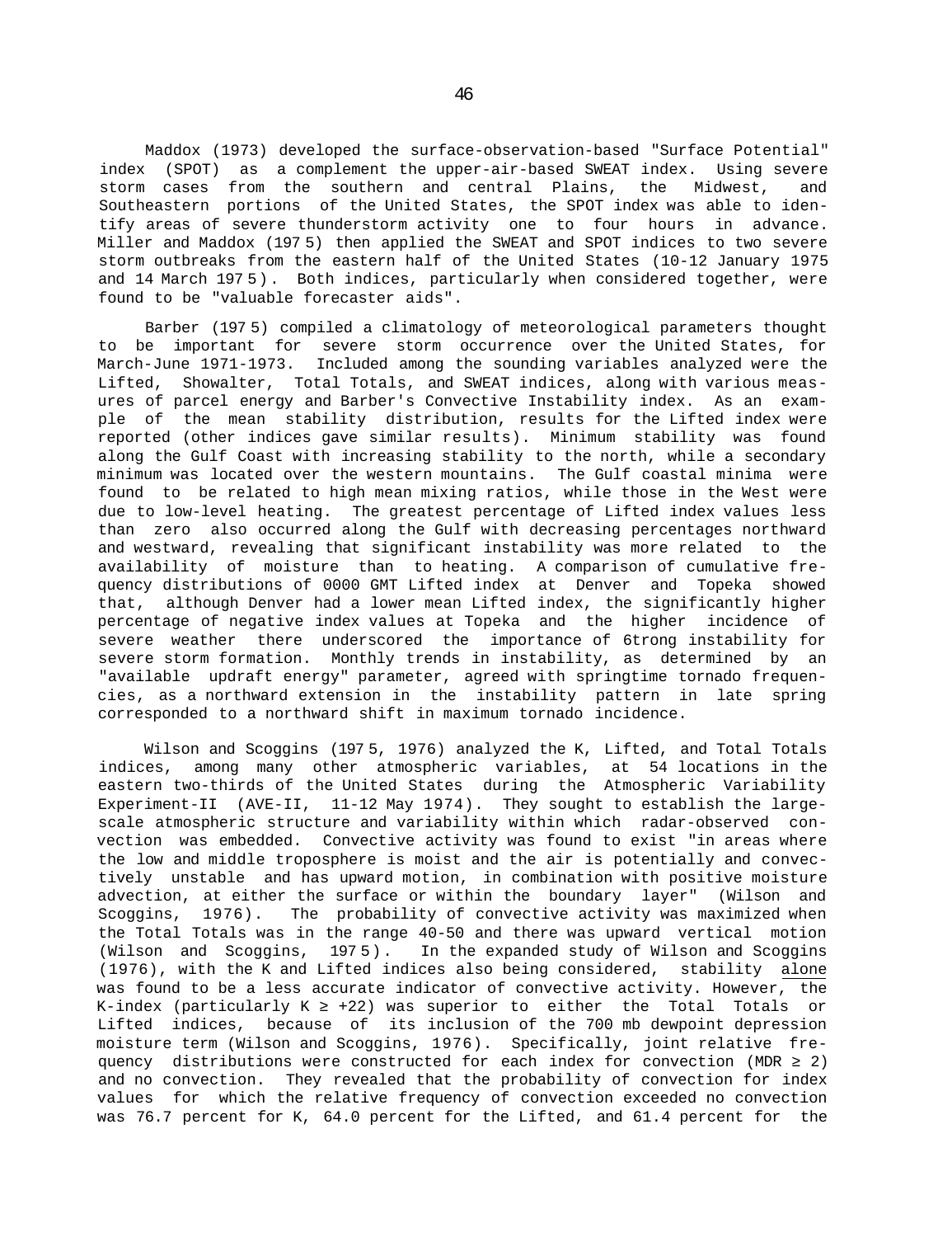Total Totals. In addition, a measure of convective instability (change of e with height) indicated that while convection occurred in areas with strong convective instability, this parameter was a necessary but not sufficient condition for the occurrence of convective activity. Charts with  $K$  +22, average boundary layer relative humidity 70 percent, and negative surface or boundary layer convergence superimposed successfully identified areas having MDR 4; that is, where thunderstorms occurred (Wilson and Scoggins, 1976).

Maddox (1976) evaluated tornado proximity stability and wind data from soundings over the central one-third of the United States during 1958-1972. The Total Totals index, among the parameters examined, had maximum values during April-June, the months of maximum tornado frequency.

David (1976) also analyzed the behavior of selected upper air parameters at the location and time that tornadoes affected the conterminous United States during 1968-1974. Among the static stability parameters considered were the Vertical, Cross, and Total Totals indices, along with the Showalter and SWEAT indices. Little month-to-month variability was noted for any of the indices except SWEAT, which peaked at an average of 395 in June, with a minimum of 116 in February. Spatially, for all months combined, the Total Totals index varied only between +45 and +50, with maxima over the Great Plains, while the Showalter index ranged from -1 to +1 over most of the country, with minima over the Plains. Seasonal averages of the Showalter index revealed it to be more unstable by 2 units in summer than in winter. It was found that when seasonal and/or regional averaging of the index was done, tornadoes occurred for index values which would be categorized in the "weak" class according to Miller's (1972) scheme.

Schroeder (1977) examined 15 years (1961-1975) of Hawaiian waterspout and tornado data in order to compare them with their south Florida counterparts. For one particular tornado proximity sounding and three others which narrowly missed fulfilling proximity requirements, the Showalter, Total Totals, and SWEAT indices were computed. Showalter values ranged from +3 to -3, while values of Total Totals varied from +43 to +52, and those of SWEAT between 319 and 3 83. The Lifted index was also computed for the sounding which produced the most unstable value for each of the other three indices (18 December 1971), and yielded an unstable -6. A climatology of SWEAT values at Hilo for September 1974-December 1976 showed that nearly 87 percent of the 1666 values computed occurred within the 101-200 range, while only 14 values above 300 were noted.

Mahrt (1977) related early afternoon environmental conditions preceding hail-producing thunderstorms in northeast Colorado to conditions associated with less severe classes of convection. He used soundings taken at Stirling, Colorado, during the 1972-1974 National Hail Research Experiment (NHRE). The parameters examined to represent environmental conditions included the mixed layer depth, the energy required to lift a mixed-layer average parcel to its LCL (i.e., to initiate convection), and the energy required to lift the parcel from its LCL to 300 mb (i.e., to further develop convection). Comparisons were made between the low-level environment preceding the occurrence of hailproducing thunderstorms and that preceding cumulus congestus, non-thunderstorm precipitating convection, and non-hail producing thunderstorms. For hailstorms, mixed layer depths were found to be thin and moist, while the required low-level energy term was larger than normal, and the required above-LCL energy term was significantly less than normal. Various analyses revealed the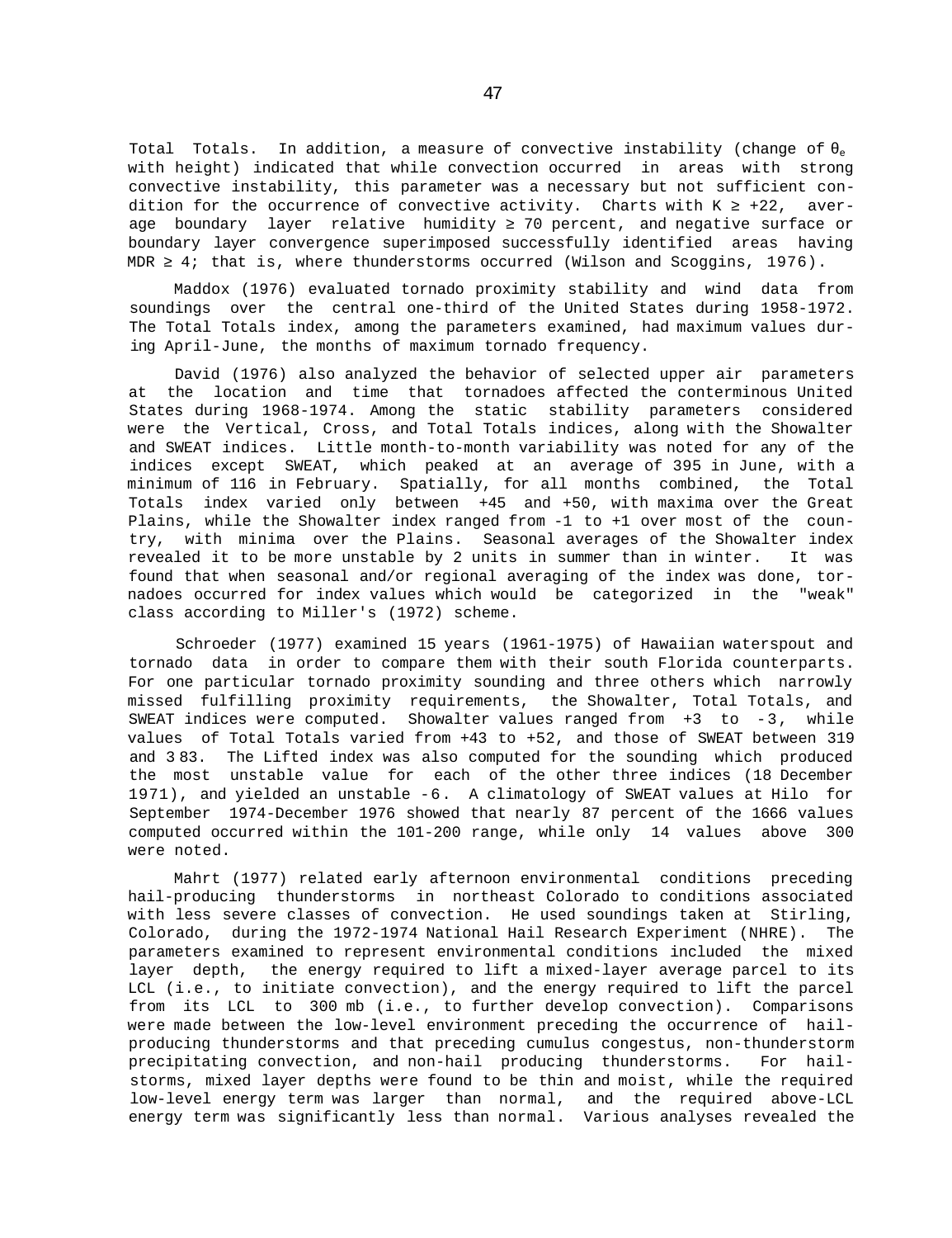importance of latent heating for cloud buoyancy and its sensitivity to summer moisture over the High Plains. Mixed-layer depth was found to be a good discriminator between the four above weather types, and the discriminations were more definitive when the parcel energies were partitioned into the belowand above-LCL components.

Fankhauser and Mohr (1977) also related several sounding parameters to hailstorms that occurred in northeast Colorado during the same experiment. Among the parameters examined were the LCL, negative and net parcel energies, and a stability index similar to the non-predictive Lifted index for a parcel with the mean properties of the lowest 50 mb. Hailstorm days were subdivided into three convective categories: (1) weak isolated or scattered storms; (2) moderate to strong multicellular complexes; and (3) large long-lived unicellular storms. LCL height, "a fairly reliable indicator of cloud base altitude" for High Plains hailstorms, was found to be inversely related to storm strength (but decreased only from 3 940 to 3 510 m. from categories 1 to 3) , while negative energy was somewhat greater for the stronger convective categories, and net energy was directly but weakly related to storm strength. Negative buoyancy was seen as a "modulator of storm intensity by inhibiting premature release of potential instability". The stability index was found to be more unstable for the two stronger convective categories.

McNulty (197 8) studied the association between upper tropospheric wind maxima and associated divergence fields, and severe weather occurrence in the United States. Various case studies were examined from 1976 and 1977, and fields of Galway's Lifted index were used to quantify low-level instability. Marginal instability (Lifted index values from 0 to +2) was found to be sufficient for producing severe weather if a strong divergence pattern existed in the upper troposphere. However, for several non-occurrence cases, sufficient moisture and instability existed but the necessary upper-level divergence pattern did not. Thus, it was concluded that the "superposition of upper divergence (wind maxima) over low-level moisture, instability and convergence refines the forecast of severe weather in time and space". Further, "marginal low-level instability and strong sources of divergence were found to be as effective in producing severe weather as very unstable low-level air and weak upper tropospheric features".

McNulty (197 9, 1981 - previously described in Section 4.1.d, p. 36, for general thunderstorm occurrence) developed forecast equations for severe/nonsevere thunderstorm occurrence. Both the K and Lifted indices were included in the forecast equations. The forecasts were found to be encouraging but not as good as those for general thunderstorm occurrence/non-occurrence.

Modahl (197 9) analyzed several synoptic-scale parameters in order to test their ability to discriminate between northeast Colorado days of "insignificant" convective activity (no cumulonimbus occurrence) and "significant" convective activity (cumulonimbus occurrence), and between hail and no-hail days. This again used data from the NHRE (see Mahrt, 1977, and Fankhauser and Mohr, 1977, above). Among the parameters studied was a modified K-index for higher elevation stations, which utilized the 700-300 mb temperature difference, and the 500 mb dewpoint depression. A displacement in peak frequencies toward higher index values was found as the strength of convective activity increased. The index was more clearly able to delineate between insignificant/significant convection than between hail/no-hail cases. In fact, this index was the best parameter for discriminating between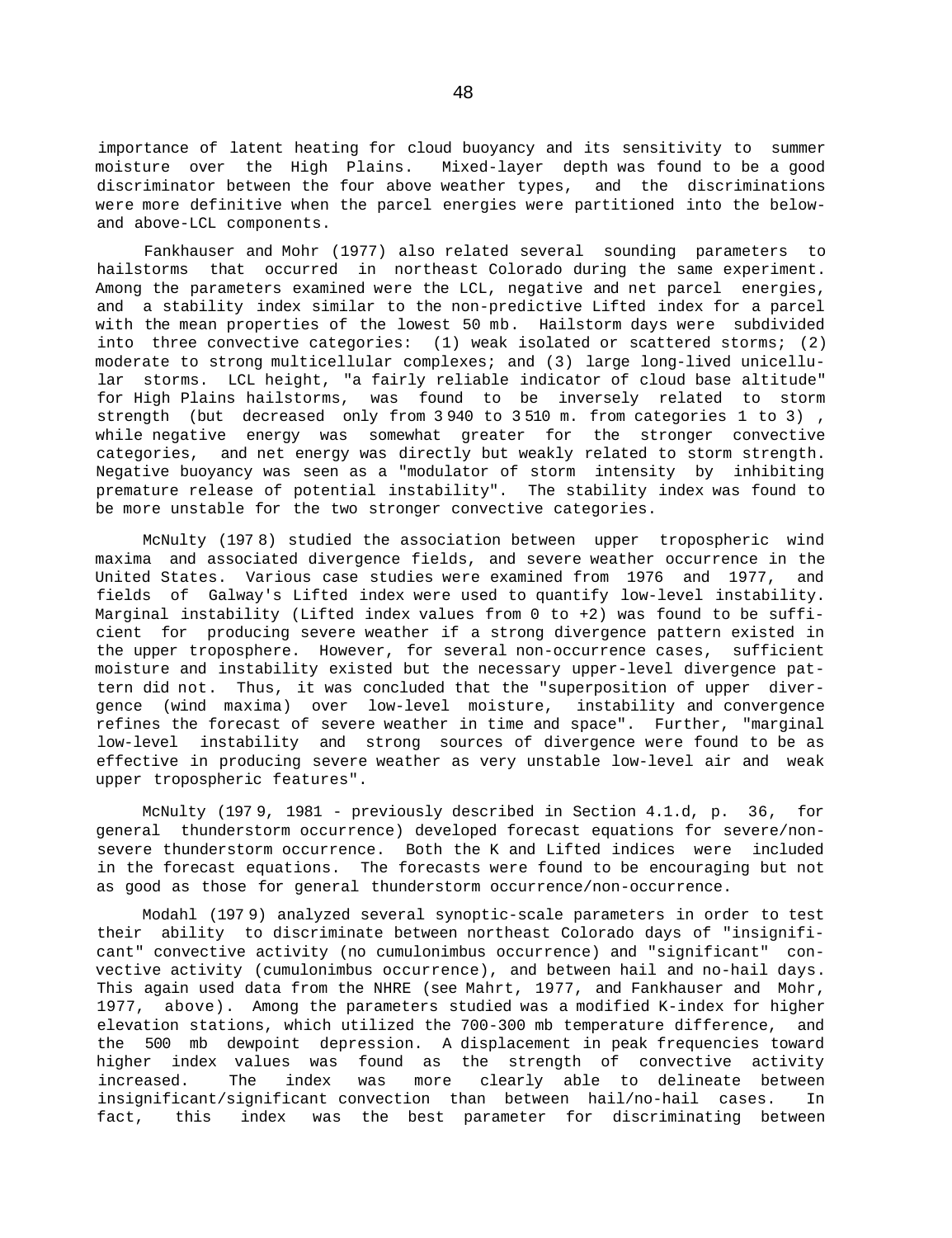insignificant/significant convection, due to its 850 mb dewpoint temperature and 500 mb dewpoint depression terms (it was suggested that the 700-300 mb temperature difference term could be dropped from the equation). For hail/no-hail discrimination, the above index was second to the surface mixing ratio. It was concluded that a combination of 850 mb dewpoint temperature and 500 mb dewpoint depression was the best discriminator between insignificant/significant moist convection.

Colby (1980) calculated a "cloud work function" to measure convective instability during the strong 8-9 June 1966 squall line in Oklahoma. This parameter is "an integral between cloud base and cloud top of the difference in virtual dry static energy of the cloud and the environment, modified for water loading", based on a one-dimensional model for an entraining cloud "with variable rainout". The cloud work function analysis showed that the vertical structure of the atmosphere was much more destabilized than any of the soundings had indicated in areas where cells initiated, demonstrating the parameter's usefulness for estimating convective instability.

D. Johnson (1982) conducted a comprehensive stability analysis of AVE-1V severe weather soundings (0000 GMT 24 April-1200 GMT 25 April, 1975). Fortytwo rawinsonde stations east of the Rocky Mountains were utilized to develop mean vertical profiles of temperature, dewpoint temperature, mixing ratio, zonal and meridional wind speed, and pressure level height, for each of four convective activity categories: (1) no precipitation, (2) all precipitation, (3) all thunderstorm activity, and (4) all severe thunderstorm activity. These categories corresponded to four classes of MDR data  $(0, > 0, > 3, > 7,$ respectively). Two sets of arithmetically-averaged profiles were then analyzed - one from soundings taken at the time of observed convective activity, and the other from soundings taken three hours prior to observed convective activity ("lag" profiles). Fourteen stability indices, chosen on the basis of ease of computation, were examined: SWEAT, Vertical Totals, Cross Totals, Total Totals, Reap's Convective Instability, Showalter, Rackliff, Jefferson (first variant), modified Jefferson (second variant), Boyden, Potential Wet-Bulb, K, and Total Energy indices, and the "Modified Martin" index. The 900 mb level was substituted for the surface in all indices requiring surface data.

For both of the above sets of profiles, all indices except the Vertical Totals and Boyden indicated more instability as convective intensity (category) increased (though the Vertical Totals index indicated increasing instability as intensity increased from categories 2 to 4). For the severe thunderstorm category, the pre-convection profiles gave the most unstable values for all indices except the Vertical Totals, Showalter, Boyden, and K. When index values in the severe thunderstorm category were compared to "approximate threshold index values for severe-type storms", the preconvection and convection profile values equalled or exceeded the approximate values for all indices except the Showalter and K. Thus, nearly all of the indices were able to indicate more instability for increasing convective intensity type, both for the soundings at the time of convection and those three hours prior to convection. Further testing at Abilene, Texas, confirmed the indices' ability to indicate instability, as the most unstable values were found in soundings taken just before the occurrence of severe weather (the Convective Instability index and the author's Johnson Lag index were the only exceptions to this). The author's index, however, was the only one able to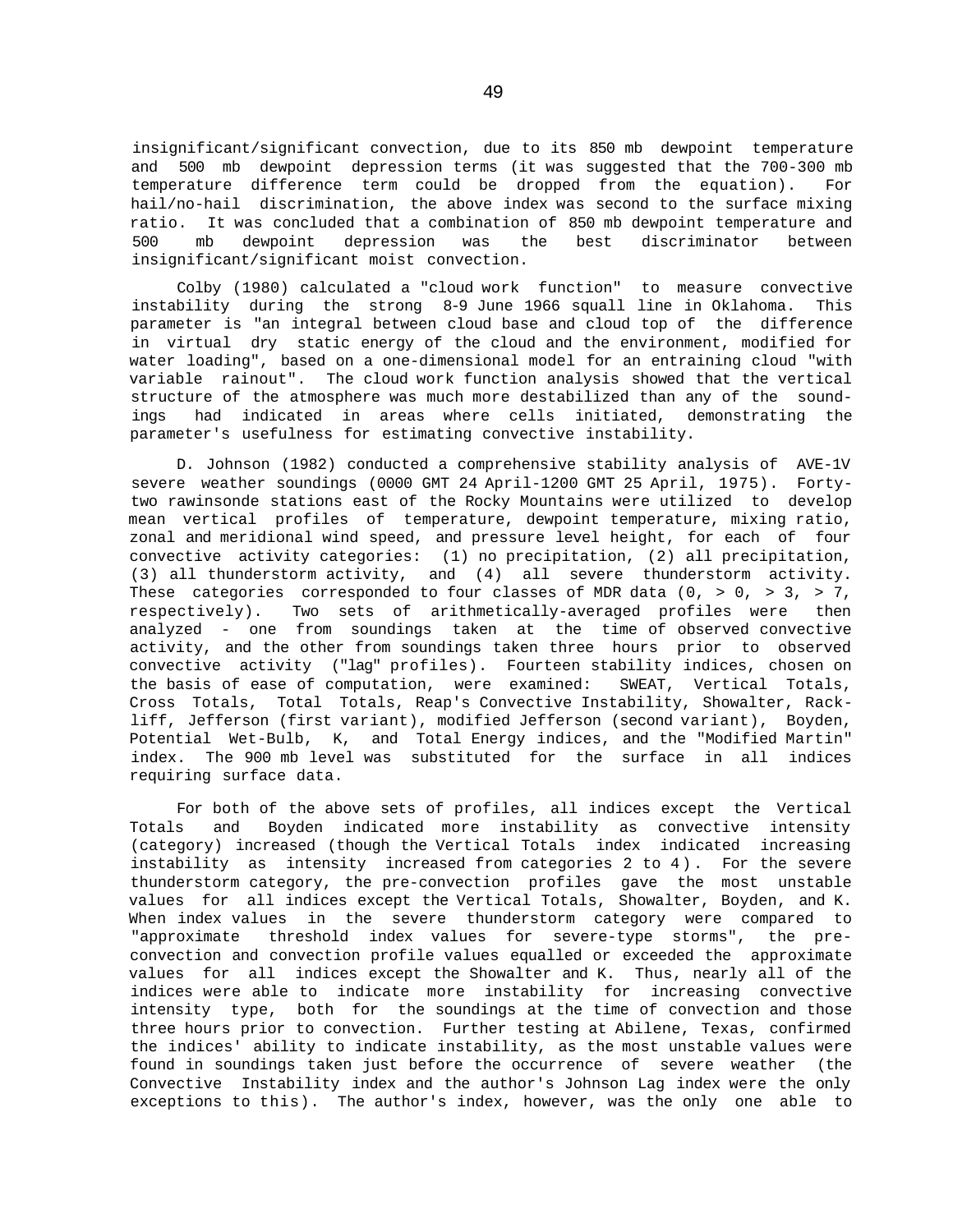forecast severe weather three to six hours in advance.

Maddox and Doswell (1982a), in an analysis of jet stream configurations, vorticity advection, and low-level thermal advection patterns associated with periods of intense convective activity, identified regions of conditional instability by locating values of the Total Totals index  $+50$ . They found that "when low-level warm advection occurs in regions of strong conditional instability, the resultant lifting may produce important convective events".

Maddox and Doswell (1982b) evaluated Miller's (1967) severe thunderstorm forecasting scheme by diagnosing factors important for severe weather formation during three specific storm events. The scheme's characterization of static stability (Total Totals index) was found to indicate only moderate, weak to moderate, and weak to strong instability from 1200 to 0000 GMT during each of the three outbreaks. The scheme, in general, was found to have shortcomings for "more benign and subtle large-scale environments" (as opposed to those which were strongly baroclinic). Again, a very important factor for storm genesis in these environments was the existence of pronounced low-level warm air advection to trigger the release of conditional instability.

As an application of a stability index for purely diagnostic purposes, Ferguson et al. (e.g., 1983, 1985) have used the Lifted index as one of several "key synoptic parameters" (mostly from Miller's (1972) scheme) with which to diagnose annual tornado occurrences in the United States.

Colby (1984) used AVE-SESAME II data on 19 April 1979 to diagnose thermodynamic conditions prior to the onset of deep convection in western Kansas. Using his "convective inhibition" parameter (CIN) to estimate negative buoyancy and "potential convective energy" to model positive buoyancy, the convective region was found to contain low CIN and substantial potential convective energy above the boundary layer. CIN was found to be a minimum (nearly zero) when the first radar echoes appeared.

Johns (1984) evaluated several meteorological variables in developing a synoptic climatology of northwest-flow severe weather outbreaks that affected the eastern two-thirds of the United States during May-August 1962-1977. The Showalter and Total Totals indices were computed for all 163 cases investigated, both for conditions at least two hours before the beginning of an outbreak, and at the temporal midpoint of each outbreak. Geographical and temporal interpolation of observed data were employed. For the period before outbreaks, the average Showalter and Total Totals values were 0 and +47, respectively, with large variability within the Showalter values. For 26 percent of these cases, Showalter values were greater than +2 (stable). At the temporal midpoint of the outbreaks, the average Showalter and Total Totals values were -4.8 and +54, both indicating increased instability is present during severe weather outbreaks. Over 98 percent of these Showalter values were negative and 77 percent were -3 or less, the latter indicative of extreme instability. In an examination of cases where stable pre-storm Showalter values changed to unstable ones during the outbreak, it was found that either the moist layer deepened to the 850 mb level or nearby moisture was advected into the outbreak area. No distinctive geographic pattern of Showalter values emerged for the pre-storm period, but most instability was particularly evident over the Great Plains during the outbreaks.

Smith et al. (1985) developed a method for displaying satellite-derived sounding and cloud information on a composite image. One of the products of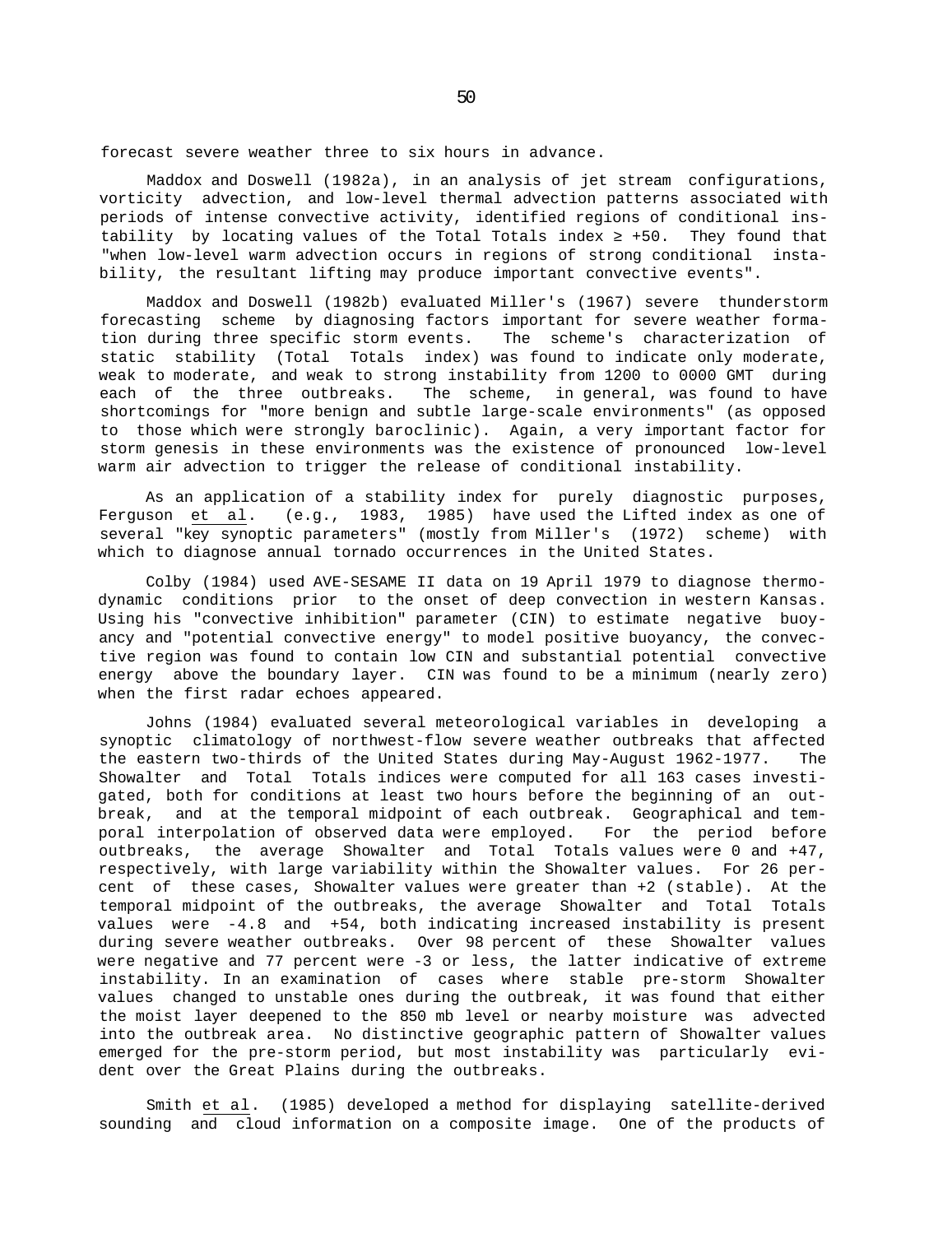this technique found useful for monitoring severe storm development was the Total Totals index. From imagery products and severe weather reports of two case studies of severe weather over portions of the eastern half of the United States (10 April and 14 May 1984), good correspondence was found between Total Totals values in excess of +60 and afternoon and early evening severe weather reports.

Bluestein and Jain (1985) used CIN and CAPE to help identify four different types of severe mesoscale convective line development (broken-line, back-building, broken-areal, and embedded-areal) in Oklahoma during an 11 year period (April-June 1971-1981). CIN was found to be "statistically identical" (could not reject the hypothesis that the values were the same with high (95 percent) confidence) for the four storm types and for isolated supercells, while CAPE was less (at the 95 percent level) for embedded-areal lines than for broken-line storms and isolated supercells. CAPE values were also statistically identical for back-building and broken-areal storms were statistically identical; they were, in general, one to two orders of magnitude larger than the corresponding CIN values. Composite soundings by storm type revealed that each was conditionally unstable nearly everywhere in the troposphere.

In an analysis of the Kansas City severe weather event of 4 June 1979, Gaza and Bosart (1985) a used 100 mb surface layer average parcel Lifted index and an observed surface parcel Lifted index to diagnose instability, and also evaluated the Total Totals index within Miller's (1972) forecasting scheme. It was found that the most intense cells began to form shortly after a southeastward pushing trough encountered an area of moist, unstable air (as identified by the Lifted index) that had earlier moved in from the southwest. During summer months, moist, unstable air in the southern United States is advected by the low-level southwesterly flow in advance of approaching frontal systems, setting up the possibility for intense convection. The Total Totals index was only classified as weak to moderate in Miller's scheme from 1200 to 0000 GMT on this storm day.

Moore and Elkins (1985) used the Lifted index (100 mb surface layer average parcel) to classify the degree of instability present within the synoptic environment of the 6-7 May 197 5 Omaha tornado outbreak. The existence of a narrow band of instability (negative Lifted indices) at 1200 GMT, several hours in advance of the storm outbreak, was found to be one of the key ingredients for storm formation. The minimum Lifted index observed at Omaha was -4 . The instability area was formed by warm, dry, mid-level air capping moist, low-level air.

Colquhoun and Shepherd (1985) related tornado intensity to the environment of its parent severe thunderstorm using several parameters, among them the Lifted index. Using the Fujita scale to classify tornadoes, tornado intensity was found to be independent of the Lifted index, as values of the index fluctuated  $(-5.4, -4.4, -4.7, -5.9, -5.5,$  and  $-2.7)$  while tornado intensity increased (F values of 0, 1, 2, 3, 4, and 5, respectively).

Hillger et al. (1985) used satellite-retrieved soundings to compute Lifted, Total Totals, and K indices, along with water vapor parameters, for the 28 March 1984 tornado outbreak in the Carolinas. It was found that "the primary indicator of the best region of severe weather potential is the lifted index computed from the soundings".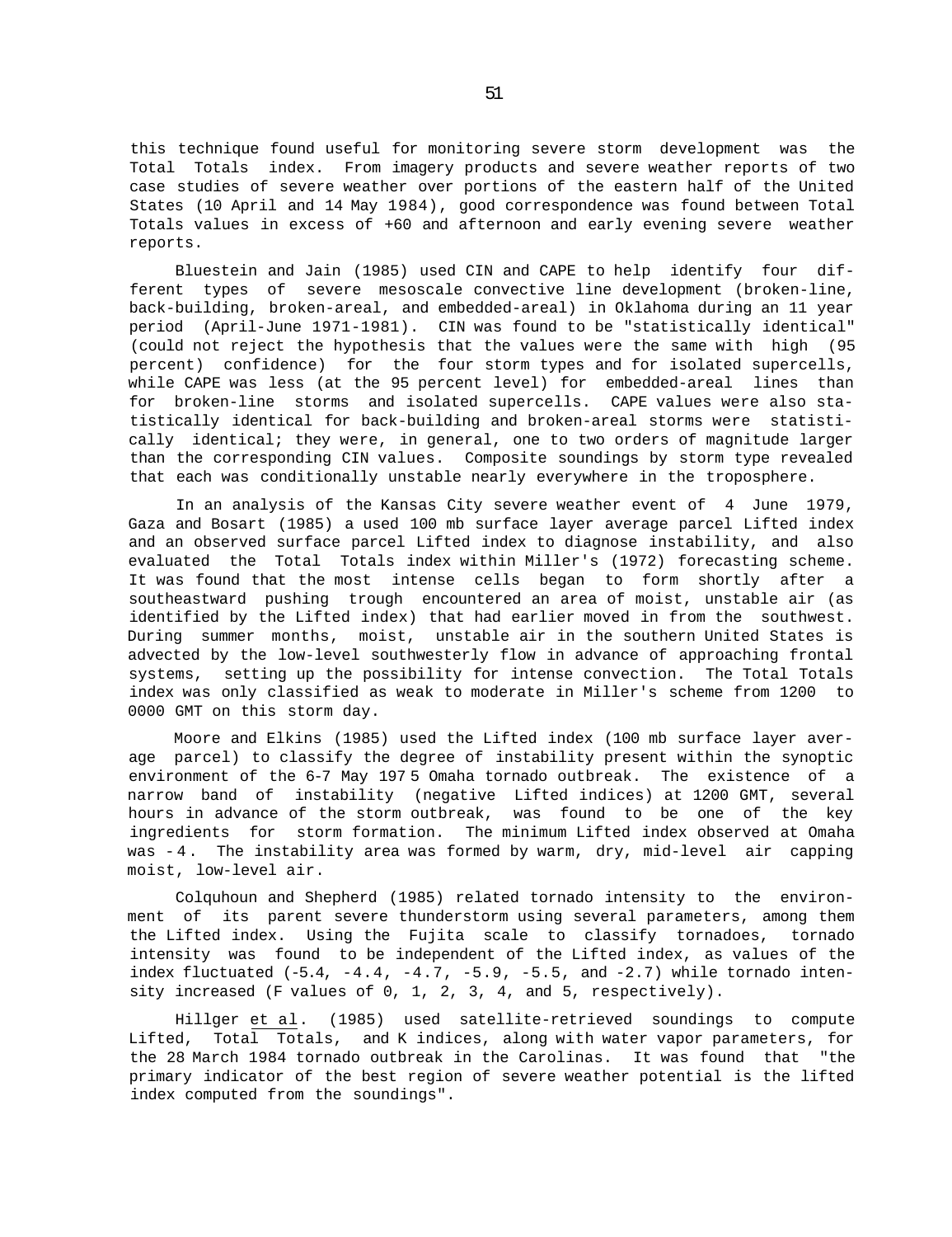Zubrick and Riese (1985) included the K, Total Totals, and Lifted indices among 30 parameters in an "expert system" (WILLARD) to aid in the forecasting of severe thunderstorms in the central United States. Within the expert system, an index was classified as weak, moderate, or strong according to its current value. A verification of the the model's logic against that of the National Severe Storms Forecast Center's Convective Outlook (NSSFC AC) procedure, using three case studies, showed that "most of the major factors identified by NSSFC as having the most bearing on producing severe thunderstorms were also identified by WILLARD", although more comparisons needed to be made.

Thompson and Lin (1985) evaluated pre-storm stability conditions during AVE-SESAME V (20-21 May 1979) in Oklahoma using the Total Totals, SWEAT, and Showalter indices. The indices were evaluated from special soundings taken at 1200 and 1800 GMT. To evaluate the indices, fields of each were subjectively related to radar summary maps verifying at 1935 and 213 5 GMT. Since low-level moisture often did not extend up to the 850 mb level during the early prestorm period examined, it was hypothesized that the three indices "may not accurately depict the potential instability in the thunderstorm environments", since each samples moisture only at 850 mb and/or above. Moisture at 900 mb was accordingly suggested to be better suited for depicting this instability. In addition, no index was found to be more reliable than any other as a predictor for the convective activity examined, but all of them were capable of identifying general areas where subsequent activity occurred.

In an analysis of nine severe weather producing MCCs in Iowa during 1982-1983, Barlow (1985) computed Lifted indices to assess instability conditions. A composite analysis for six of the events showed that Lifted indices valid at 0000 GMT (3-6 hours before development) were very unstable over the threat area and to the immediate southwest. Values as low as -9 were observed. This instability subsequently fed into the southwest flank of the MCC via surface and 850 mb flow during nighttime hours.

Hirt (1985) attempted to identify synoptic conditions associated with severe weather outbreaks in North Dakota (1976-1983). Among the conditions examined was stability in the form of the Showalter, Lifted, and K indices. For a typical outbreak case (1200 GMT, 15 July 1982 data), the stability indices were "found not to be good predictors. Values of the Showalter, Lifted index and K index were found to be widely variable with little correlation to the amount and extent of severe activity."

Lussky (1985) used surface, sounding, and satellite observations to diagnose conditions associated with a severe weather producing MCC in Montana. The Showalter, Lifted, K, Vertical Totals, Cross Totals, Total Totals, and SWEAT indices were computed from Great Falls and Glasgow soundings taken at 1200 GMT, 21 June 1984. None of the indices at that time indicated a great amount of instability, although a Lifted index of near zero suggested the potential for convective activity later in the day. By 2200 GMT, just before most of the severe weather occurred, derived Lifted indices (based on the current surface temperature and 1200 GMT soundings) had dropped to -7 over southeastern Montana. The author stated "it seems likely that the enhanced moisture convergence, the decrease in convective instability and perhaps the low-level increase in cyclonic vorticity associated with the subsynoptic low center played a significant role in the development of severe weather in this MCC".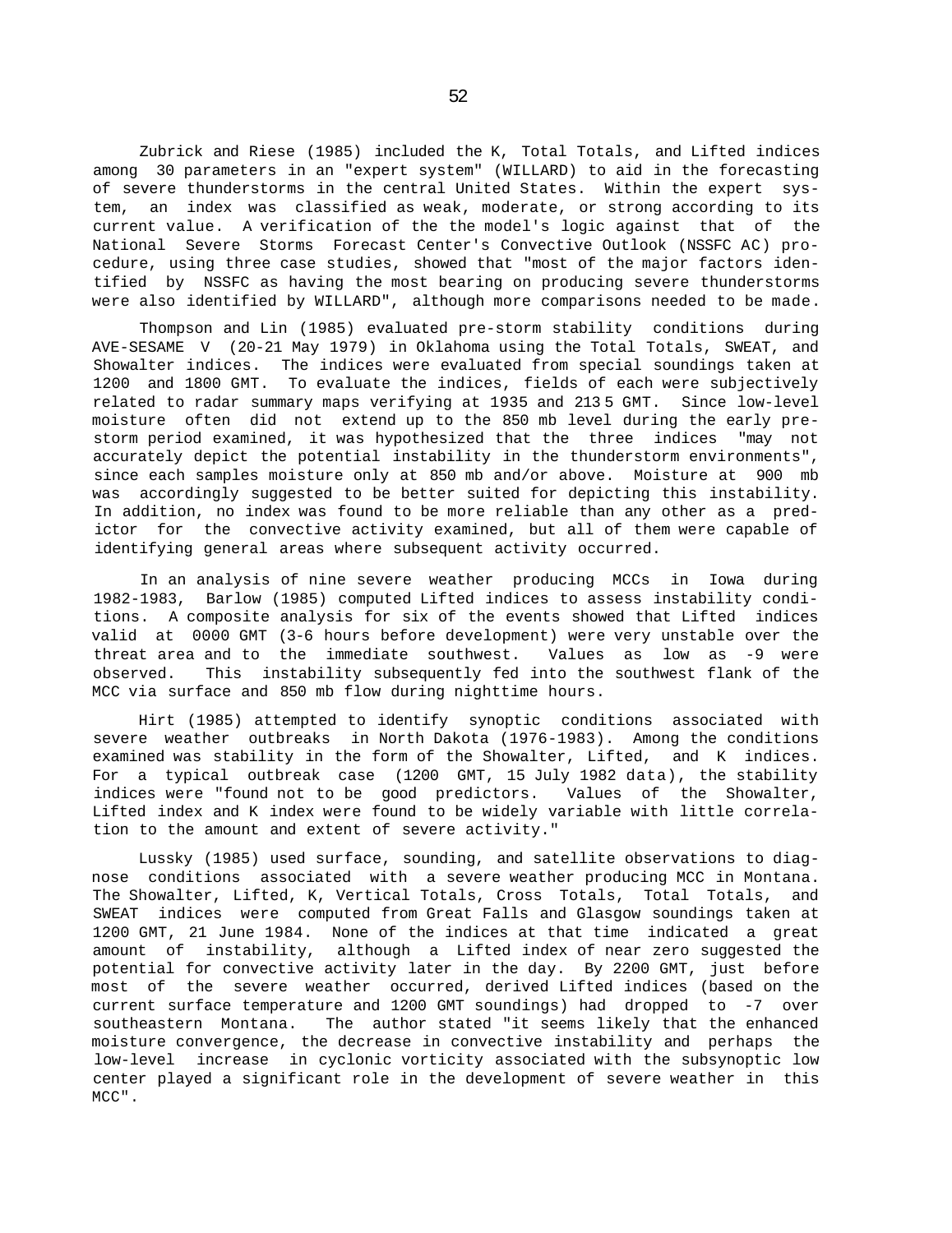Rust and MacGorman (1985) used the Lifted index to diagnose instability conditions in Texas and Oklahoma for storms with unusual cloud-to-ground lightning on 13 May 1983. The morning sounding at Oklahoma City revealed a Lifted index of only -1, but to the west at Amarillo the index was an unstable -6. By 1800 CST, the Lifted index at Oklahoma City dropped to -8, indicating extreme instability had spread eastward. Storms began in the panhandle of Texas around noon and continued throughout the day across Oklahoma.

Maddox and Grice (1986) again used the Lifted index to diagnose the instability environment during the 24 May 1981 Austin, Texas, flash flood, that was produced by a slow-moving, multicelled thunderstorm. The large-scale setting over Texas at 0000 GMT indicated that features conducive to upward motion were present, and that the low-level air was warm, moist, and potentially unstable. During the afternoon the air mass destabilized, as Lifted indices using a 100 mb surface layer average initial parcel for Austin were observed to be -8 at 500 mb and -12 at 300 mb.

In his historical survey of severe thunderstorm forecasting, Schaefer (1986) reviewed the evolution of some stability indices, describing in detail the Showalter and Lifted indices. As quick, simple, yet thermodynamicallysound parameters for assessing the atmosphere's state of instability, these indices were found to be useful for making first-guess decisions on thunderstorm potential over large areas. However, it was emphasized that "no individual stability index gives a perfect evaluation of the severe thunderstorm potential", and that detailed sounding analysis still needs to be done in areas where the potential for convective activity exists.

Sanders (1986) reintroduced and described a "surface lifted index", whereby a surface parcel is lifted adiabatically to a given level and its new temperature, the "surface lifted temperature", is then subtracted from the ambient temperature at that level. He analyzed the characteristics of this index and the surface lifted temperature during periods of deep, and sometimes severe, convection. Negative values of the index at 500 mb were well related to deep convection over the central one-third of the United States on 11 May 1985, when no positive values of the index at 850 mb or 700 mb were observed. In other words, severe convection occurred when the parcel buoyancy at 500 mb was large and no negative buoyancy existed at 850 or 700 mb.

Johns and Hirt (1987), in an analysis of widespread convectively induced windstorms ("Derechos"), utilized Galway's Lifted index in a checklist for forecasting their development. Examination of 70 cases during May-August 1980-1983 revealed "extreme convective instability of the air mass along the derecho tracks". Average values of the Showalter and Lifted indices were -5.9 and -9, respectively. The Lifted index was found to be -6 or less for 84 percent of the cases. Lifted indices more stable than -6 were only associated with strong 500 mb short-wave trough events during May and August. Ninetythree percent of weak 500 mb trough events were associated with values of the index of -8 or less. The high instability found within derechos was found to be partly due to a combined condition of strong diurnal heating and abundant low-level moisture east of the High Plains during the warm season. The increased instability of these events, as compared to northwest-flow events (Johns, 1984), was thought to be due to the warmer and/or moister lower layers in their associated environment. On the checklist, a Lifted index of -8 or less was one of the requirements for derecho development, and values had to extend downwind for a distance of some 250 nautical miles from the observed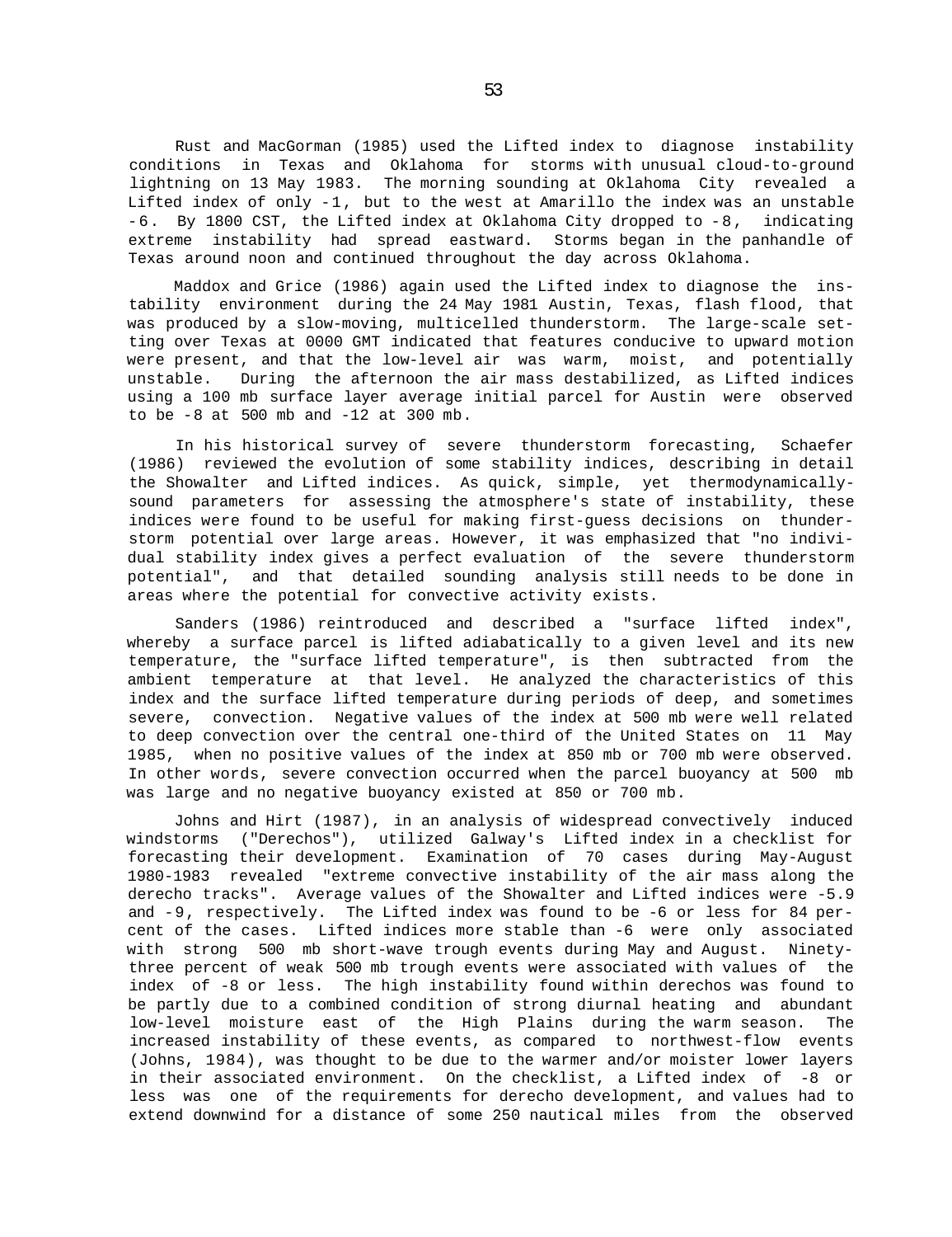convective system.

Colquhoun (1987, see Section 4.1.d, p. 37) developed a decision tree method for forecasting severe thunderstorms and tornadoes. It included consideration of the state of convective instability as indicated by either the lapse rate of  $\epsilon$  or the Lifted index, whether a parcel would lifted to its LFC, and the vertical extent of the dry adiabatic lapse rate below cloud base.

## **4.1.g MOS Severe Local Storm Forecast Modeling**

Stability indices also have played an important role in MOS severe weather probability forecasting. Again, like the effort for general thunderstorm forecasting (Section 4.1.e), this work has been stratified into two groups - that for somewhat longer-range (e.g., 12-36 hours) forecasting (e.g., Reap and Alaka, 1969; Bonner et al., 1971; Derouin and Reap, 1973; Reap, 1974; Reap and Foster, 197 5, 1977a, 1977b, 1977c, 197 9; Reap, 1984; Kitzmiller, 1985), and that for shorter-range (e.g., 2-6 hours) forecasting (e.g., Charba and Livingston, 1973; Charba, 197 5, 1977b, 1977c, 197 9, 1984). Another distinction between these two groups is that the former ha6 been for the conditional prediction of severe weather given the occurrence of general thunderstorms, while the latter has been for the non-conditional prediction of severe weather.

Within the longer-range forecasting group, Reap and Alaka (1969) developed an objective quasi-lagrangian index for predicting convective weather outbreaks 24 hours in advance. To this end, 43 severe storm indicators were evaluated for 98 cases during 17 April-31 August 196 8. Seven parameters were found to be superior, among which was an early form of Reap's Convective Instability index, along with the arithmetic product of this index with a measure of the net vertical displacement of parcels reaching 500 mb during the last six hours of a forecast period, the latter being from the TJ model. In a subjective rating of the seven parameters versus observed severe weather, the product of the index and vertical displacement was the best indicator, followed by the index itself.

Bonner et al. (1971), described in depth in Section 4.1.e (p. 38), also evaluated PE and TJ model predictors against the non-conditional occurrence of intense line echoes (TRW+ or TRW++) over the eastern two-thirds of the United States. Linear correlation coefficient magnitudes for this predictand were much lower than those for the general convection echo/no echo stratification, with values for the Total Totals, Showalter, SWEAT, Lifted, K, and Convective Instability indices of approximately 0.23, 0.23, 0.19, 0.17, 0.15, and 0.14, respectively. In addition, the correlation for the 850-500 mb temperature difference was 0.17. Among the 23 derived MOS predictors and the 3 9 basic data field MOS predictors analyzed, the Total Totals index was found to be the best correlated, while the Showalter index was second, the SWEAT index third, the Lifted index fifth, and the K-index ninth, indicating the importance of instability for severe storm occurrence. In the screening regression forecast equation developed, the Total Totals index was also selected as the leading predictor.

Derouin and Reap (1973) and Reap (1974), both described in Section 4.1.e (p. 3 8), developed probability equations for the conditional occurrence of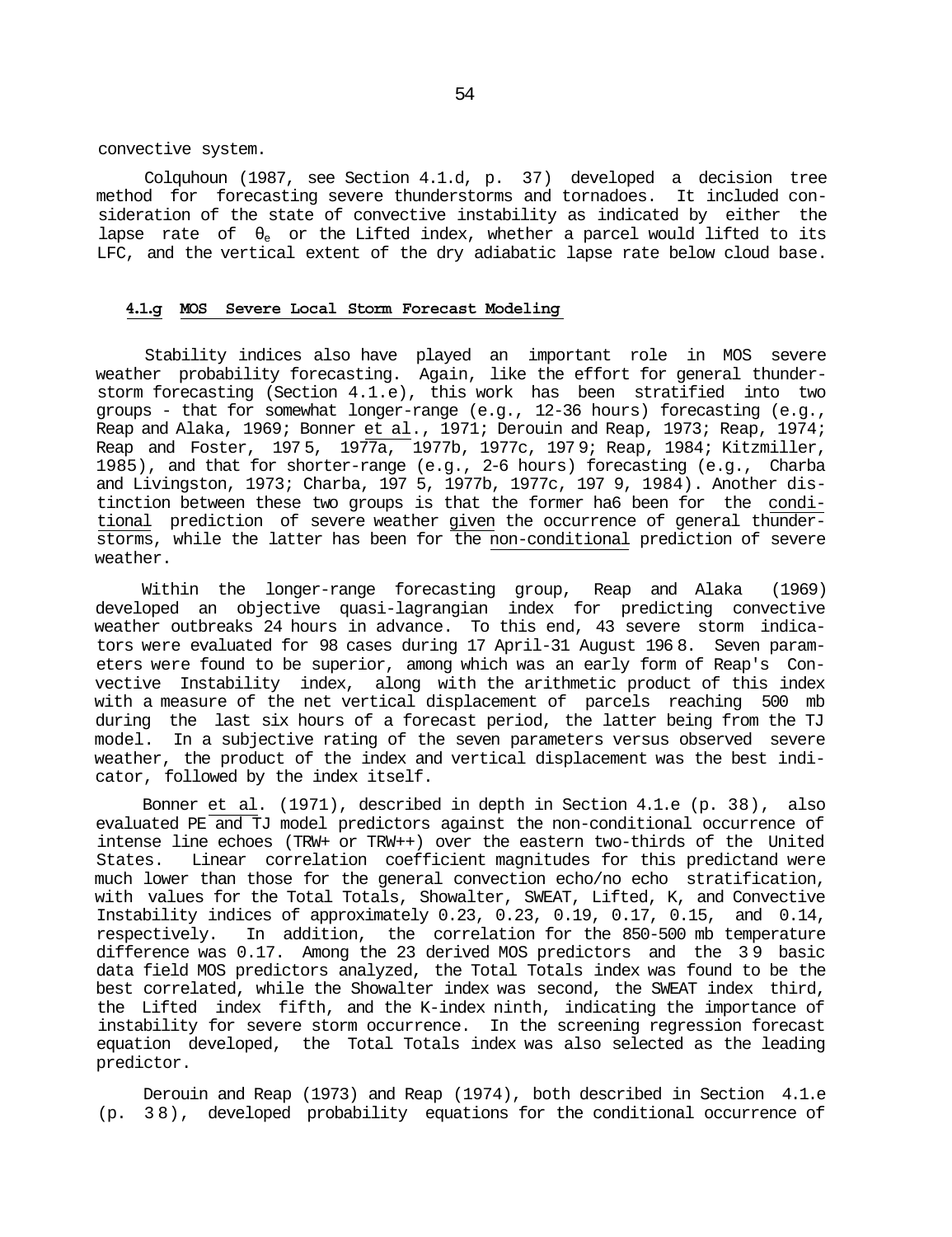severe thunderstorms/intense line echoes (TRW+ or stronger), given the occurrence of a general thunderstorm/observed echo. These were derived separately for the spring (April-June) and summer (July-September) seasons for each of two separate regions (East-Midwest and Gulf Coast states), using PE and TJ model predictors. In a regression equation developed for the East-Midwest region for spring, the product of convective instability and 700 mb net vertical displacement (CINVD) was the second predictor selected. The Total Totals index was not selected, in contrast to the non-conditional severe thunderstorm probability equation developed in Bonner et al. (1971). For the Gulf Coast during spring, the only stability predictor selected was the 850- 500 mb temperature difference, which was first.

Reap and Foster (197 5. see Section 4.1.e, p. 3 8) developed new severe local storm conditional probability equations for the same spring and summer periods, but for the eastern two-thirds of the United States. These equations predicted the conditional probability of tornadoes, surface hail three quarters of an inch in diameter or larger, or wind gusts at least 50 knots (from surface reports), given the occurrence of a general thunderstorm (MDR 4). Predictors from the PE and TJ models were utilized. For spring, the 850-500 mb temperature difference was the second predictor chosen, while the Convective Instability index was eighth. For summer, the 850-500 mb temperature difference was third and the Total Totals index was fifth. In comparison to the results for general thunderstorms, predictors reflecting atmospheric dynamics had increased importance for severe weather, especially during spring, while stability indices generally assumed less importance.

Reap and Foster (1977a, see Section 4.1.e, p. 39) developed 6 and 24 hour conditional probability forecast equations for 1976 for spring (April-June) and summer (July-September) in the eastern two-thirds of the United States using PE and TJ model predictors. For a six hour spring conditional probability equation for severe local storms (tornadoes, 1.9 cm or larger hail, or wind gusts greater than 93 km/hr and/or wind damage), an 850-500 mb temperature difference < +29° was the second predictor selected and a modified Showalter index  $\lt$  +1 was fourth. For a 24 hour spring equation, an 850-500 mb temperature difference < +29° was the second predictor selected, a modified Showalter < +1 was fourth, a modified Showalter < -2 was ninth, and a 850-500 mb temperature difference < +30 was twelfth. For summer, the six hour probability equation included the Total Totals index < +48 as its third predictor, while the 24 hour equation contained the Total Totals < +46 as its fourth predictor, the Convective Instability index < -6 as its sixth predictor, and the Total Totals < +44 as its twelfth predictor. In general, the summer equation predictors placed more emphasis on thermodynamics than did those in the spring equation when predictors representing large-scale flow and dynamics were found to be more important.

Reap and Foster (1977b, see Section 4.1.e, p. 39) developed 12-36 hour conditional probability forecast equations for (i) severe local storms and (ii) separately for major or family tornado outbreaks for 15 March-15 June 1977 over the eastern two-thirds of the United States (surface reports again used for predictands). Using predictors from the PE and TJ models, a linearized Total Totals index was the second predictor selected in the severe local storms equation, the CINVD was fourth, and the 850-500 mb temperature rate was eighth. Maximal conditional probabilities were found to generally exist in regions where there was large-scale lifting of convectively unstable layers,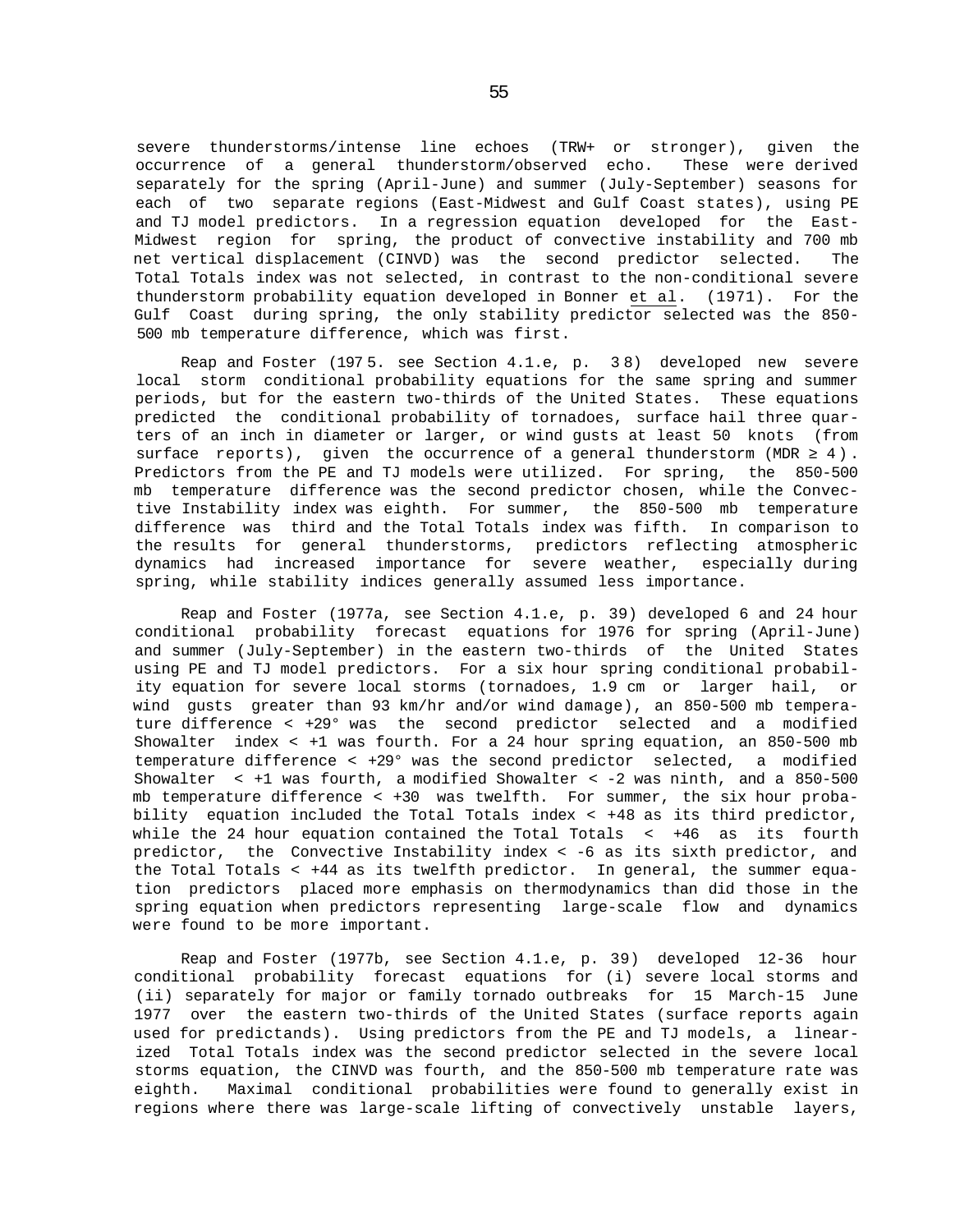the lower troposphere had unstable lapse rates, positive temperature advection and strong zonal winds, and the surface pressure wa6 low. For major tornado outbreaks, the leading predictor term was CINVD, while the SWEAT index also was found to be an important predictor term.

Reap and Foster (1977c) developed separate forecast equations (individual terms not specified) for the conditional probability of major tornado outbreaks, damaging winds, and large hail (from surface reports), given the occurrence of a thunderstorm (MDR data), as a supplement to those in Reap and Foster (1977b). Data and output from the PE and TJ models, from 15 March-15 June 1974-1976 for the eastern two-thirds of the United States, were used to develop the equations. Predictand data were stratified by density of occurrence categories (i.e., the number of reports within a 25 grid-block area). A linear correlation analysis indicated that for tornado densities 6 and wind densities *≥* 9, the single best predictor was CINVD (correlations of approximately 0.25 and 0.21 at a density of 9, respectively). It was the only predictor that displayed a consistent increase in correlation with increasing storm density for all three storm types. Both the SWEAT and Total Totals indices showed a decreasing correlation trend as tornado and damaging wind densities increased, but the SWEAT was the best predictor for tornado densities 5, with a correlation of approximately 0.27 at a density of 3. For large hail, the Total Totals index was the best predictor for densities  $\frac{4}{3}$ (correlation of about 0.27 at a density of 4) , but again showed decreasing correlation as density increased. In general, the best single predictor for severe local storm outbreaks with densities of 9 or more was the CINVD. The above-mentioned results for tornado density were also reported in Reap (1984).

Reap and Foster (197 9, see Section 4.1.e, p. 3 9) also developed equations for the eastern two-thirds of the United States for severe local storm conditional probabilities in spring (15 March-15 June) and summer (16 June-15 September), and for major tornado outbreak conditional probabilities (individual terms specified) for spring. The data and PE and TJ model output used here (15 March-15 September 1974-1976) was expanded over that used in Reap and Foster (1977c) by its inclusion of the summer season. In the spring severe local storm conditional probability equation, the Total Totals index was the second leading predictor, while the CINVD was the fourth predictor, and the 850-500 mb temperature difference was eighth. In the summer equation, the Total Totals was the fourth predictor chosen. Equations for the conditional probabilities of major tornado outbreaks (also reported in Reap, 1984) were developed for the same areal densities of tornado occurrence as Reap and Foster (1977c). For tornado densities 3, a linearized SWEAT index was the best predictor, a linearized CINVD was selected fourth, and the Total Totals index was sixth, while for densities 25, the linearized SWEAT index was first, the linearized CINVD was second, and the SWEAT index was sixth. For densities  $\overline{z}$ , linearized CINVD was first, linearized SWEAT was third, and SWEAT was fourth, and for densities 9, linearized CINVD was first and CINVD was fifth. The equation for densities  $\overline{z}$  was used in an operational mode.

Kitzmiller (1985, see Section 4.1.e, p. 3 9) also evaluated predictors with respect to the conditional probability of severe thunderstorm occurrence. Linear correlations between predictors and severe thunderstorm occurrence for 15 March-15 June 1980-1983 were much lower than for general thunderstorm occurrence, with values of only +0.18 for the LFM/TJ model output Total Totals index, +0.17 for the TJ model CINVD, and -0.0 8 for the BLM/LFM model Best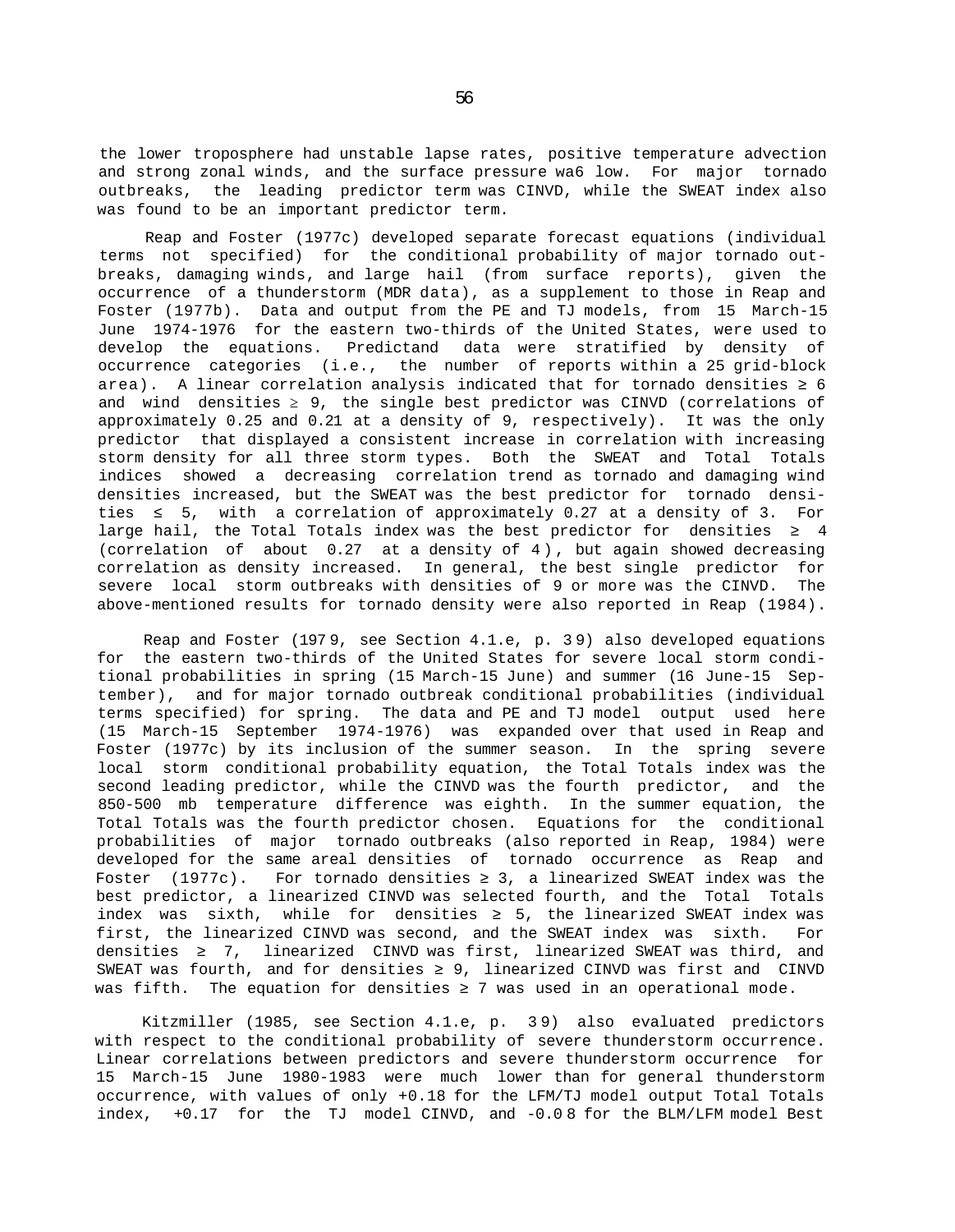Lifted index. For 16 June-15 September 1980-1982 and 16 June-16 August 1983, the correlation for the LFM/TJ Total Totals was only +0.16. In the conditional probability equation for 15 March-15 June, the LFM/TJ Total Totals was the fourth predictor chosen, while the TJ CINVD was fifth and the LFM 500-850 mb temperature difference was sixth. For 16 June-15 September, the LFM/TJ Total Totals was the fifth and last predictor chosen.

Within the shorter-range (i.e., 2-6 hours in advance) forecasting group, Charba and Livingston (1973) analyzed the S stability indicator (see Alaka et al., 1975, in Section 4.1.e, p. 40) among 26 potential predictors for forecasting the probability of occurrence of severe local 6torms for the eastern two-thirds of the United States. Using surface reports from 41 storm days during 20 April-14 July 1972 for the predictand - which was the number of occurrences of severe weather in a grid square during a specified time period, consisting of any one of the following: tornado, funnel cloud, hail greater than 3/4 of an inch in diameter, or wind gust greater than 50 knots - along with corresponding three-hour surface reports and LFM model output for predictors (including S) , linear correlation coefficients and screening regression equations were computed for a 15 by 15 degree square covering a portion of the central United States from Texas-Louisiana northward to Nebraska-Iowa-Illinois. For predictor time 1500 GMT and predictand period 1500-1900 GMT, S had a correlation magnitude of only about 0.04 with the predictand and was not selected by the regression process. For 1800 GMT/2000-0000 GMT, the correlation magnitude rose slightly to about 0.09 and S was the fifth predictor selected. For 2100 GMT/2300-0300 GMT, the correlation magnitude was up to approximately 0.13 and S was again the fifth predictor selected. For 0000 GMT/0000-0400 GMT, the correlation magnitude dropped slightly to 0.12, but S was still the fifth predictor selected. Finally for 0300 GMT/0300-0700 GMT, the correlation magnitude was only 0.0 8 and S was not selected for the prediction equation. Thus, this stability index was only slightly related to severe weather during the late afternoon/early evening period.

Charba (1975) updated the work of Charba and Livingston (1973) for 1975 operational use. Seven spring (15 March-15 June) equations were developed for various combinations of data year (1974 or 1975), predictor/predictand times (1500-2100 GMT range for predictors and 1700-2100 to 2300-0300 GMT range for the predictand), and grid region (eastern two-thirds, central, and southern portions of the United States). A typical order of predictor selection (again, 26 were evaluated) for the seven regression equations indicated that the S stability index was the second-best predictor for two to six hour forecasting of severe local storms.

Charba (1977b) developed new two to six hour severe local storm probability forecast equations for the 1976 season by considering a much-expanded list of candidate predictors (44), particularly within the stability category. The stability indices considered were the K-index, modified K-index, Total Totals index, modified Total Totals index, Showalter index, and a modified Showalter index (parcel lifted from the surface instead of 850 mb). All were based on surface observations and/or LFM model forecasts. Here, the predictand took the value one if one or more tornadoes, hail  $3/4$  inch in diameter, or surface wind gusts > 50 knots occurred in a square box approximately 85-90 nautical miles on a side during a four hour period, and assumed the value zero otherwise. An array of these boxes was positioned over the majority of the eastern two-thirds of the United States, divided into two subregions: a Gulf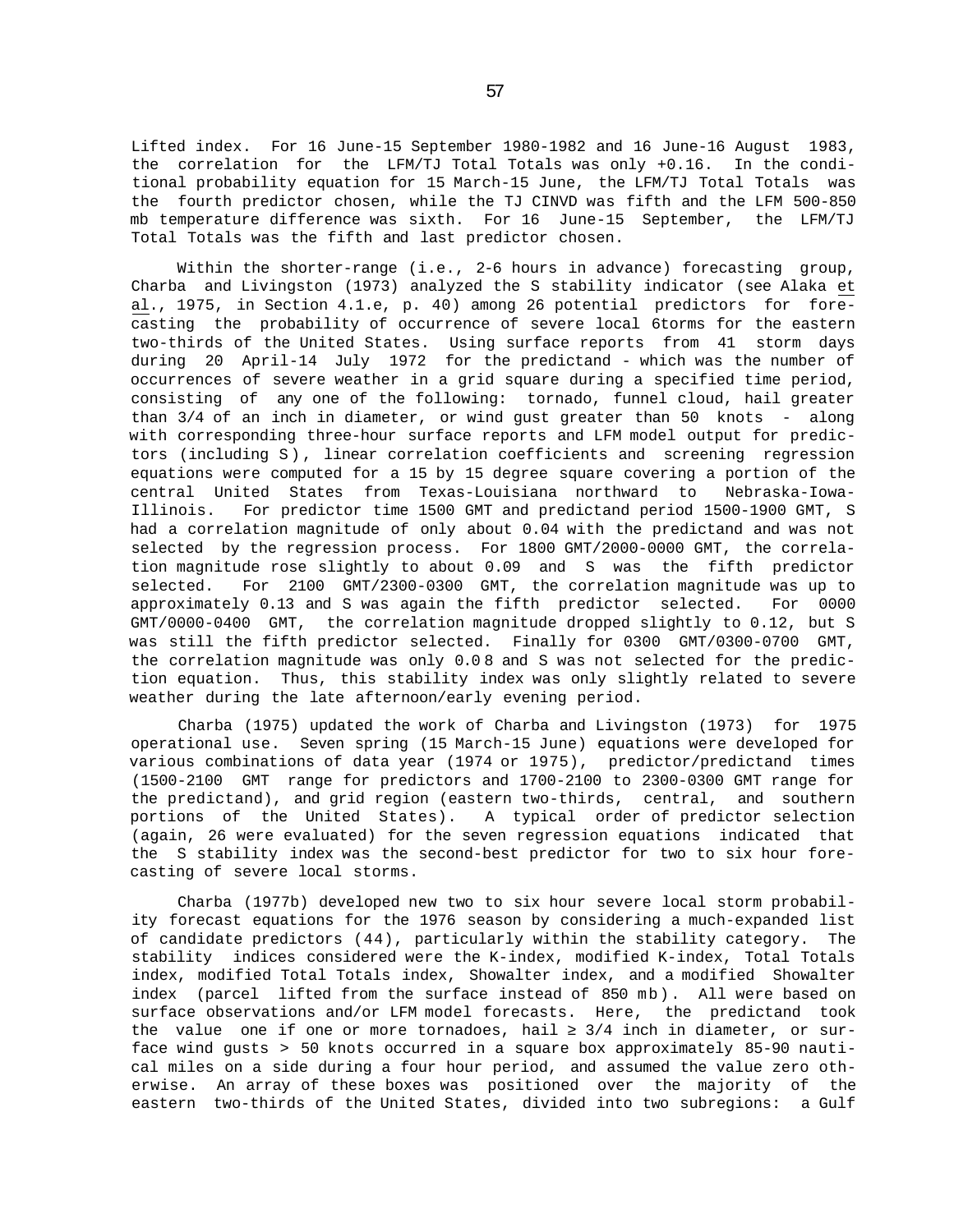region from Texas to South Carolina and a non-Gulf region extending northward from the Gulf region to the Dakotas in the northern Plains and to New York in the East. Data from 15 March to 15 June 1974-197 5 were used to develop primary and backup forecast equations valid for the 1700-2100, 2000-0000, and 2300-0300 GMT periods. Results for the 2000-0000 GMT forecast period (forecast made at 1 800 GMT) were reported since they were found to be typical of all those derived, and indicated that the modified Total Totals index was the best predictor in each region. Also, for the non-Gulf region, the Showalter index was the fifth predictor chosen, a binary form of the modified Showalter index was eighth, and the modified Showalter eleventh. For the Gulf region, a binary modified Showalter index was seventh, a binary Showalter index was eleventh, and the modified K-index was fifteenth. The cumulative reduction of variance (explained variance fraction) for the non-Gulf equation was much larger than that for the Gulf region (21.2 percent to 13.0 percent, respectively), though 12 of the 15 parameters selected were common to both equations. This verified a documented operational forecasting problem that severe local storm forecasting was more difficult along the Gulf coastal states than in those states to the north and west, probably due to the fact that largescale dynamics play a lesser role in storm development near the Gulf.

Charba (1977c) further improved the forecast equations by introducing several more candidate predictors, among which were the Lifted index, a modified Lifted index and a synoptic-modulation of the predictand relative frequency (predictand same as in Charba, 1977b, see above). The modification of the Lifted index involved averaging the observed surface temperature and moisture values with corresponding LFM boundary-layer mean values of the two quantities. The modulation of the predictand relative frequency was developed by taking the product of the modified Total Totals index, found to be the single best predictor of severe local storms, and the predictand relative frequency. Using surface observations and LFM model output from 16 March-15 June 1974- 1976 from the Gulf and non-Gulf regions, linear correlation coefficients and screening regressions were computed. For the 2000-0000 GMT forecast period, the following correlations were found with severe weather occurrence (Gulf/Non-Gulf): 0.27/0.36, modified Total Totals index; -0.23/-0.33, modified Lifted index; 0.24/0.28, Total Totals index; 0.15/0.17, modulated predictand relative frequency. In the forecast equations, the modified Total Totals index was the first predictor selected for both the Gulf and non-Gulf regions, the modified Lifted index was not selected for the Gulf but was fifth for the non-Gulf, the Total Totals was not selected for either region, and the modulated predictand relative frequency was selected fourth and seventh, respectively. Again, these stability indices were found to be more effective predictors in the non-Gulf region than in the Gulf region, based both on correlations to severe weather and in the selection positions in the forecast equations.

Charba (197 9) presented an expansion of the above work for the 1977 forecast season. Among the list of 37 predictors, again derived from surface observations and LFM model output, were the six indices used in Charba (1977b, see above) and the two indices from Charba (1977c, see above), plus the modulated predictand relative frequency. Prediction equations were developed for the 1700-2100, 2000-0000, 2300-0300, and 0200-0600 GMT forecast periods, for both the Gulf and non-Gulf regions using data from mid-March to mid-June 1974-1976. Results were similar to those of the previous studies, as a correlation analysis for the 2000-0000 GMT period revealed that the modified Total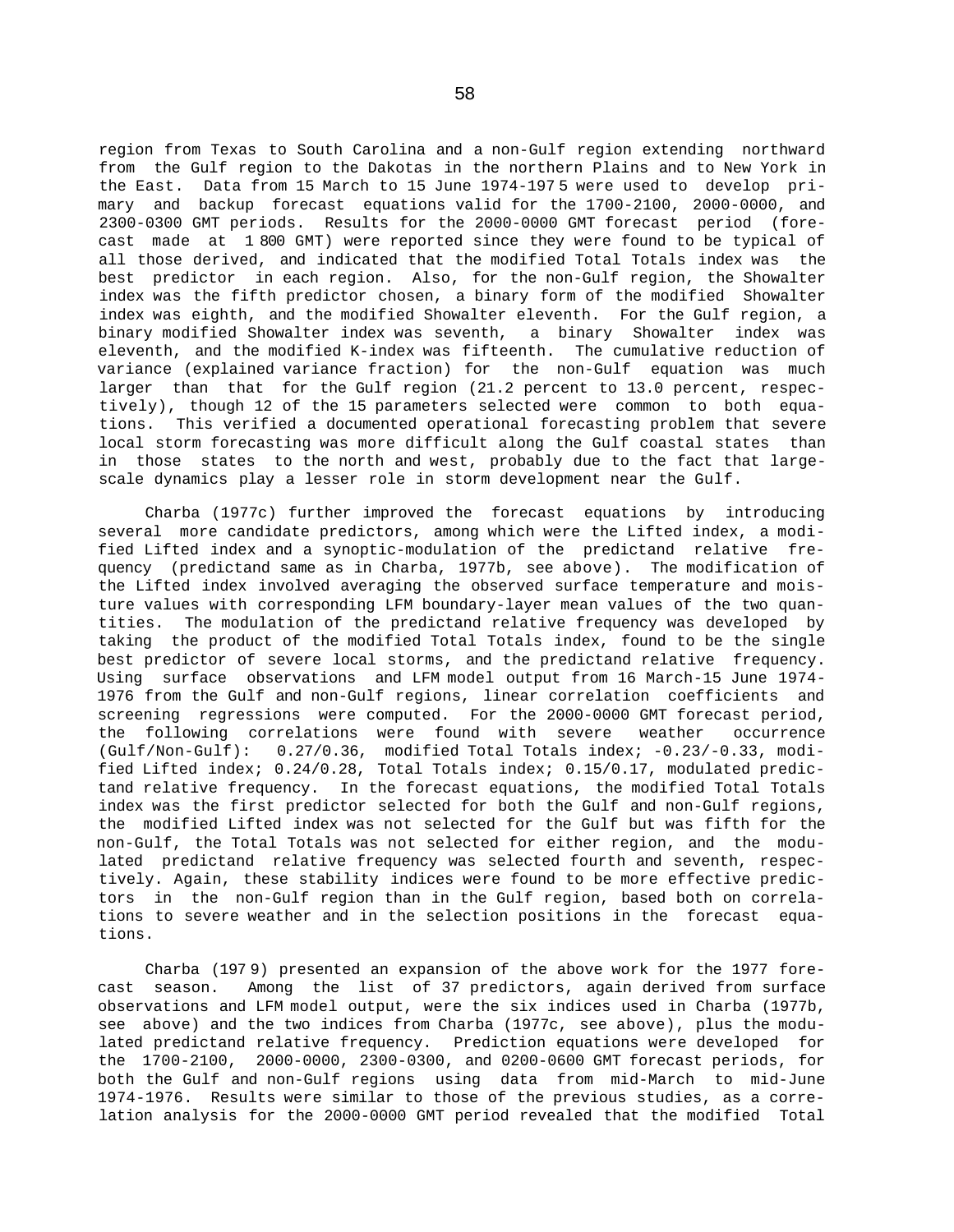Totals index was the best individual predictor of severe local storms, while the modified Lifted index was second, the modified Showalter index was third, and the modulated predictand relative frequency was seventh. The prediction equations for the 2000-0000 forecast period again indicated that the modified Total Totals index was the first predictor selected in both the Gulf and non-Gulf regions. Also, in the Gulf region, the modulated predictand relative frequency was the fourth predictor selected. In the non-Gulf region, the modified Lifted index was the fifth predictor selected, the modulated predictand relative frequency was seventh, and the modified Showalter index was ninth. The cumulative reduction of variance for the non-Gulf equation again exceeded that of the Gulf equation, 17.5 percent to 12.4 percent. The modified stability indices were shown to be particularly useful severe storm predictors, especially for the non-Gulf region.

Charba (1984, see Section 4.1.e, p. 40) redeveloped the two to six hour severe local storm probability equations for the 1984 spring season (mid-March to mid-June), and also developed equations for the summer (mid-June to mid-September) and cool (mid-September to mid-March) seasons, using data from 1974-1978 for spring and summer and 1975/1976-1979/1980 for the cool season. Three geographic regions were analyzed: the Gulf region, the Northeast, and the Great Plains (the latter two being a split of the old non-Gulf region). Among the 36 predictors considered (from surface observations and LFM-II model output) were the eight indices used in Charba (197 9, see above) and the modulated predictand relative frequency. In addition, several potential predictors were formed by functionally-relating pairs of the existing variables. These included the modified Total Totals combined with surface moisture convergence, the modified Total Totals with 500 mb vorticity advection, the modified Lifted index with 500 mb wind speed, and the Showalter index with a modified boundary layer moisture convergence. All variables were linearized with respect to the predictand relative frequency. Results for the 2000-0000 GMT forecast equation for the Great Plains spring indicated that the functional combination of the modified Total Totals index and surface moisture convergence was the best predictor, while the combination of the modified Lifted index and 500 mb wind speed was second, the modulated predictand relative frequency was fifth, the modified Showalter index eighth, the modified Total Totals index ninth, the combination of the modified Total Totals and 500 mb vorticity advection tenth, and the modified K-index eleventh.

Stability indices, as shown in this section and the previous one (4.1.f), have been extremely important predictors of severe weather in the United States.

#### **4.1.h Other Meteorological Phenomena**

Hovanec and Horn (1975) developed a modification of the Showalter index (see Section 3.1, p. 7) and an 800-300 mb temperature difference index for high elevation stations to analyze fields of static stability for 102 cases of Colorado cyclogenesis during April-May 1964-1971 and October-November 1964- 1970. From seasonal means of daily values, the 800-300 mb temperature difference was found to be more unstable on the lee side of the southern Rocky Mountains (eastern New Mexico and western Texas) than over the rest of the country, during both spring and fall, with values somewhat larger during spring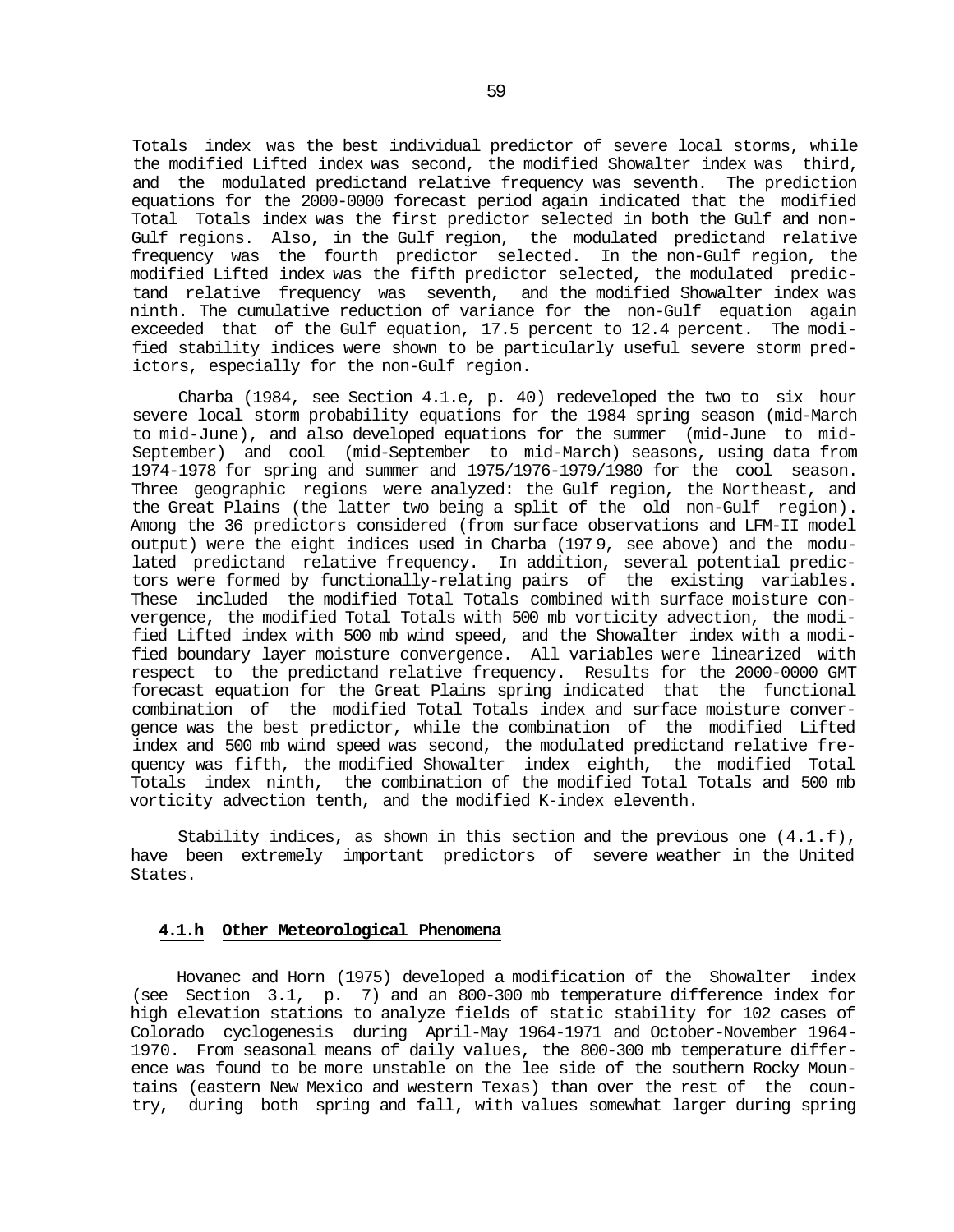(maxima of +54) than fall (maxima of +50). During spring, weaker stability also extended northwestward into Utah, while during fall it extended northward into eastern Colorado. Fields of the modified Showalter index for both seasons showed that the region of minimum stability extended east into central Texas (indicative of the effects of Gulf moisture), and that the weaker stability regions were in general displaced slightly eastward as compared to the 800-300 temperature difference. Spring values were less stable than those during fall, with minima of +7 and +11, respectively. For cases of developing cyclogenesis only, the distributions of the two indices were more organized and showed an eastward shift of instability into the Great Plains and a northward shift into the Colorado cyclogenesis region. The least stable index values for cyclogenesis were about the same as the seasonal means except for the modified Showalter during fall, which showed less stability during cyclogenesis (minima dropped from +11 to +8). It was therefore suggested that during spring the weaker stability due to surface heating and adiabatic vertical stretching wa6 sufficient for cyclogenesis, but during fall when heating was less prominent, moist air was the key ingredient. When static stability, as indicated by each of the two above indices, was considered jointly with 300 mb wind fields, it was found that weak stability on the lee side of the southern Rockies was an important ingredient for both developing and non-developing cyclogenesis, but that a strong 300 mb wind maximum was the crucial factor for the developing cases.

Marshment and Horn (1986) further analyzed 39 developing cyclone cases for the April-May season. The Showalter and Lifted indices were used to diagnose "moist" static stability at 1200 GMT on the day preceding, day of, and day after Colorado cyclogenesis. The Showalter index on the day preceding cyclogenesis showed weakest stability from northeastern Mexico northeastward into Oklahoma. By the day of cyclogenesis, this area had become more organized and extended farther northward and eastward, and was located beneath and to the right of the exit region of the 300 mb wind maxima. By the day after cyclogenesis, the weakest stability was still located in southern Texas, but the general area of weak stability was more diffuse and expanded northward and much farther eastward, still ahead of and to the right of the wind maxima. Thus, the existence of an initial area of instability and the subsequent destabilization of the atmosphere in the exit region and right front quadrant of the composite 300 mb jet streak were found to be an important contributors to cyclogenesis. Fields of the Lifted index were found to be similar, except that the minima were located over the Texas Gulf Coast instead of south central Texas.

Stability indices also have been used as potential predictors in MOS forecasting schemes for surface wind (e.g., Carter, 197 5; Schwartz and Carter, 1985), cloud amount (e.g., Carter, 1976; Carter and Glahn, 1976), and temperature (e.g., Hammons et al., 1976a, b; Carter et al., 1979; Dallavalle et al. , 1980; Dallavalle and Dagostaro, 1982; Dallavalle and Jensenius, 1984; Dallavalle et al., 1985).

For surface wind forecasting, Carter (197 5) evaluated the 850-1000 mb temperature difference (from PE model output) as a potential predictor. Separate equations for zonal and meridional wind components and wind speed were developed for each of 233 stations in the United States for 12-48 hour predictions and the warm (April-September) and cool (October-March) seasons. The wind component and speed equations for a given station and prediction were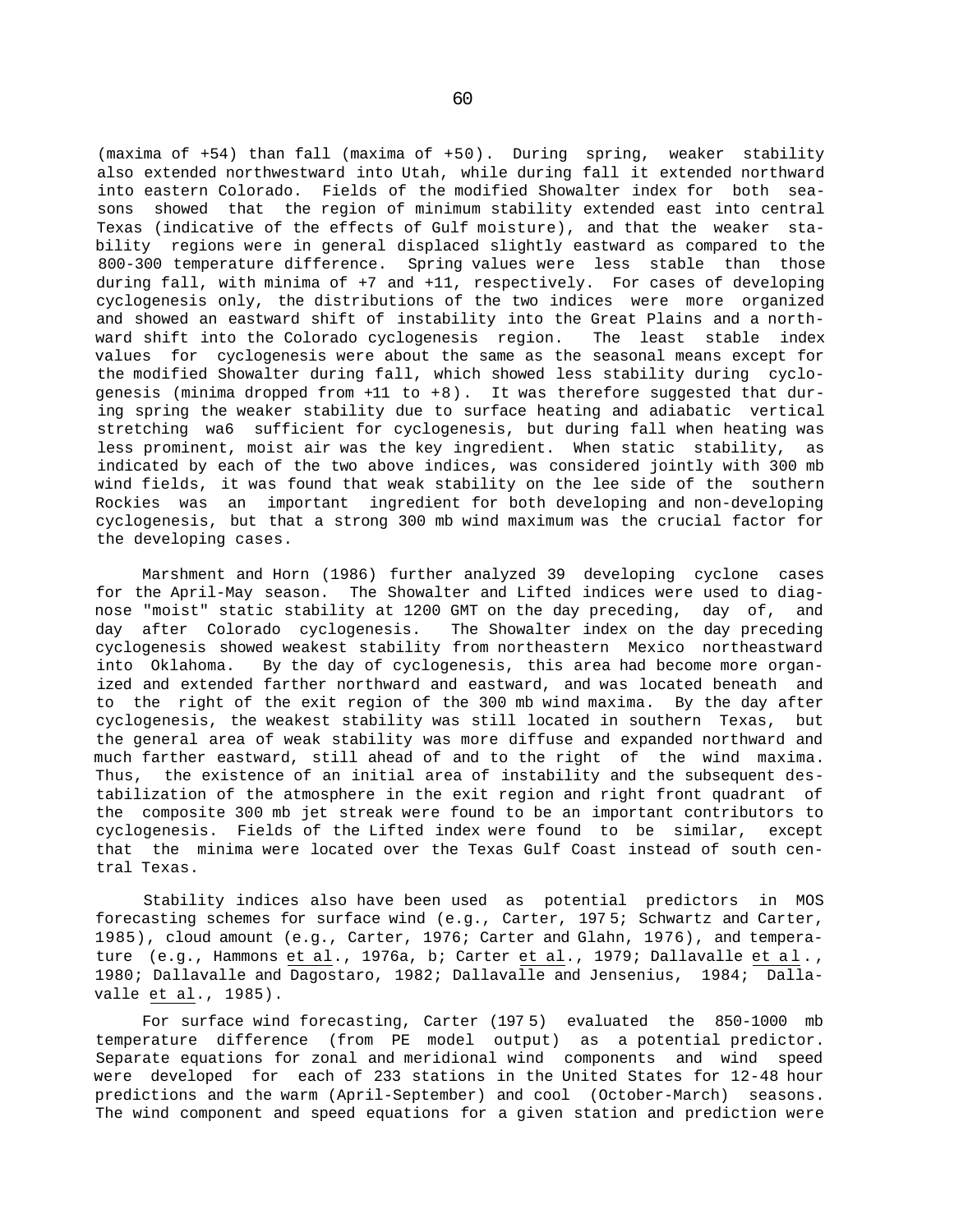required to have the same ten predictors. Sample results presented included a 12 hour Kansas City forecast equation for 0000 GMT that used 481 days of data during the warm seasons of 1970-1972. This equation had the 850-1000 temperature difference as its tenth predictor. A composite listing of predictors based on their frequency of selection for 0000 GMT (both seasons, all predictions, and all stations) also had this temperature difference parameter as the tenth predictor.

Schwartz and Carter (1985) updated this work by rederiving forecast equations for 267 stations using LFM output from 1977-1982. A stability measure similar to the one used in Carter (197 5) was again evaluated as a candidate predictor. A sample cool season equation at Kansas City, valid 12 hours after 0000 GMT, was described. The stability measure did not appear in the list of the 12 predictors chosen, but it was stated that nearly every candidate predictor was selected for one station or another.

For cloud amount forecasting, Carter (1976) and Carter and Glahn (1976) developed objective equations for 233 stations for the probability of occurrence of each of four categories: clear, scattered, broken, and overcast. Among the candidate predictors considered were "various measures of stability", which included the Total Totals index and temperature differences between selected atmospheric levels. From data spanning October 1969 to March 1974, warm and cool season equations were developed for predictions of 12 to 48 hours, with the requirement that the set of four equations for a given station have the same ten predictors. As an example, in the cool season 18 hour forecast equations for 0000 GMT for Oklahoma City (Carter, 1976), stability was an important predictor category, as the TJ model Total Totals index was the third predictor selected and a binary form of that index ( +47) was the eighth selected. In warm season 12 hour forecast equations for 0000 GMT for the same station (Carter and Glahn, 1976), the LFM 850-1000 mb temperature difference was the second predictor selected, the LFM 700-850 mb difference was the fifth selected, and a binary index of LFM 850-1000 mb temperature difference (threshold of -10 C) was seventh.

For temperature forecasting, Hammons et al. (1976a, b) developed equations to predict maximum and minimum surface temperatures at each of 228 stations 24 to 60 hours in advance of both 0000 and 1200 GMT. Equations were developed for the spring (March-May), summer (June-August), fall (September-November), and winter (December-February) seasons, using data from 1969-1975 for fall and winter and 1970-1974 for spring and summer. Among the predictors evaluated were the K-index from the TJ model and the 700-1000 mb and 500-850 mb temperature differences from the PE Model. Lists of the predictors selected most often in the first three terms of the 0000 GMT equations for each of the seasons and forecast projections did not include any of the above mentioned stability parameters.

Carter et al. (1979) improved surface temperature guidance by developing new 0000 and 1200 GMT maximum/minimum forecast equations valid for 24, 36, 48, and 60 hours in advance, and three-hour temperature forecast equations valid for 6-27, 27-3 9, and 39-51 hours in advance. Single station and regional equations were developed (single station equations were found to be better). LFM-based 700-1000 mb and 500-850 mb temperature difference predictors were the only stability measures evaluated, and neither appeared in a set of maximum and three-hour temperature equations presented for 0000 GMT at Omaha, Nebraska.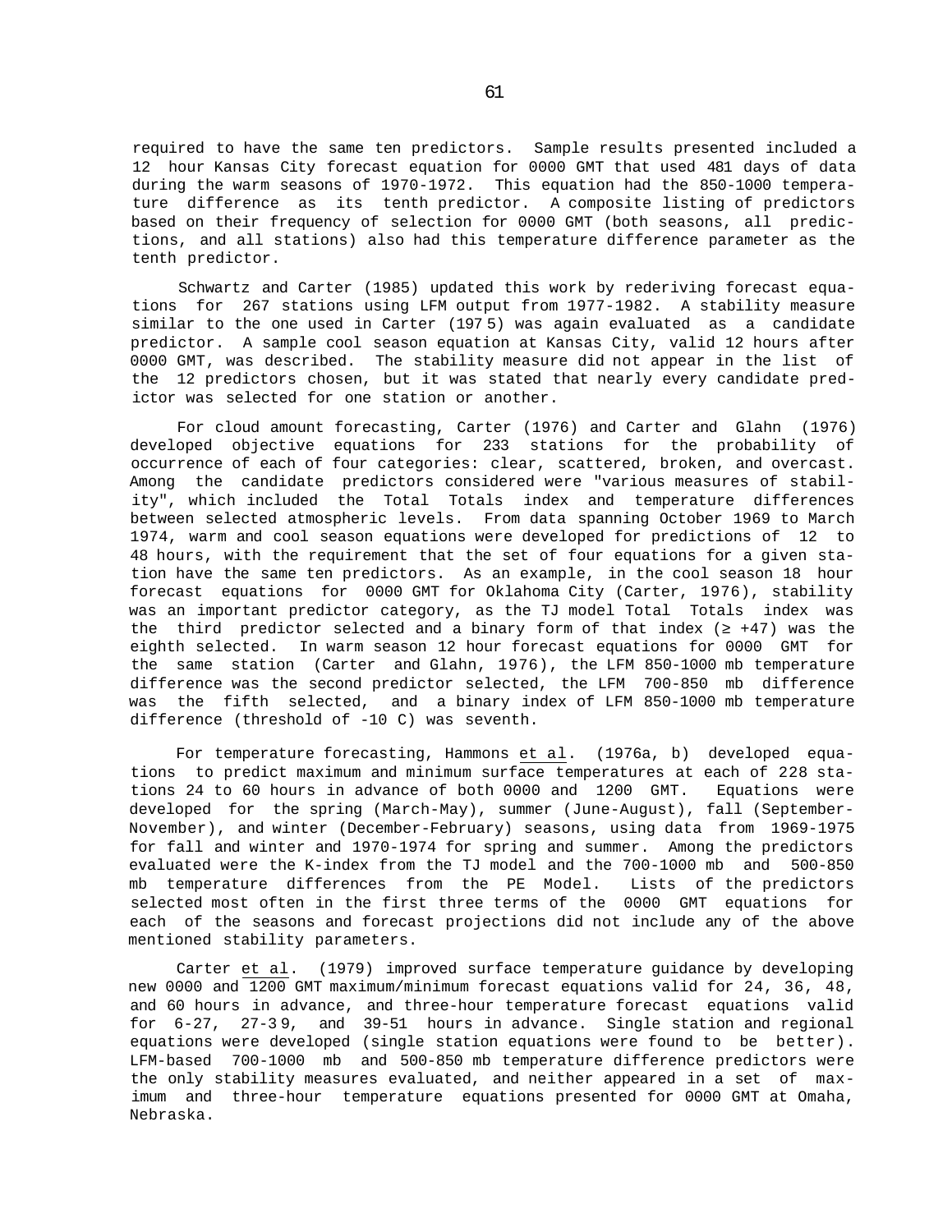Dallavalle et al. (1980) analyzed errors in the maximum/minimum and three-hour MOS temperature guidance based on the LFM model. The K-index was the only stability parameter still being considered as a candidate predictor in the temperature forecasting procedure.

Dallavalle and Dagostaro (1982) developed forecast equations for predicting temperatures 12 to 80 hours in advance at various levels in the lower and middle troposphere over 10 stations in the northwestern United States and southwestern Canada. Data from October 1972-March 197 8 were used for equation development. The LFM model K-index did not appear in a sample equation for 24-hour predictions of temperature from 0000 GMT at various atmospheric levels above Spokane, Washington.

Dallavalle and Jensenius (1984) attempted to improve forecast consistency by requiring that the set of predictors for a particular location be the same in the maximum/minimum and three-hourly forecast equations, but with each having different regression coefficients. The K-index from LFM model output did not appear in 0000 GMT equations for maximum or 24-hour forecast temperatures at Albany, New York.

Finally, Dallavalle et al. (1985) developed equations to predict daytime high temperatures and nighttime low temperatures, in contrast to the previous maximum/minimum forecasting procedures that were valid only for the midnightto-midnight day. Once, again the LFM model K-index was a candidate predictor, but was not found to be important for temperature forecasting.

## **4.1.i Static Stability Climatologies**

Three studies were conducted where the main focus was on the development of a static stability climatology for all or portions of the United States (Gates, 1961; Holzworth, 1964; and H. Johnson, 1982).

Gates (1961) reviewed nine measures of static stability commonly used in numerical modeling, which were derived from fundamental thermodynamic considerations. Six of these measures, in which partial derivatives are taken with respect to pressure (instead of height), were described in Section 3.3 (p. 17). Using average January and July soundings for 1946-55 for 45 stations across the United States, area mean vertical distributions of the parameters were documented in tabular form for 100 mb tropospheric layers, the 7 50-250 mb layer, and selected stratospheric layers. Geographical distributions of one of the measures  $(-T^*/$   $\partial$  / $\partial$ p) were presented for selected atmospheric layers. For July, lower tropospheric stability (900-800 mb) was extremely cellular across the country. In the middle troposphere (700-400 mb), a large area of instability wa6 found to exist over the Rocky mountains, while in the upper troposphere (300-100 mb), a poleward gradient of stability occurred. Within the 7 50-250 mb layer, instability over the Rocky mountains was strong but little gradient was observed over the eastern half of the country.

Holzworth (1964), utilizing an extended version of Gates' (1961) data set and 30 year (1921-50) averages of maximum surface temperature, computed monthly mean maximum mixing depths (MMDs). The MMD, representing the "mean maximum depth of vigorous vertical mixing due to convection", assuming dryadiabatic ascent, is obtained on a thermodynamic chart by extending a dryadiabat upward from the maximum surface temperature until its intersection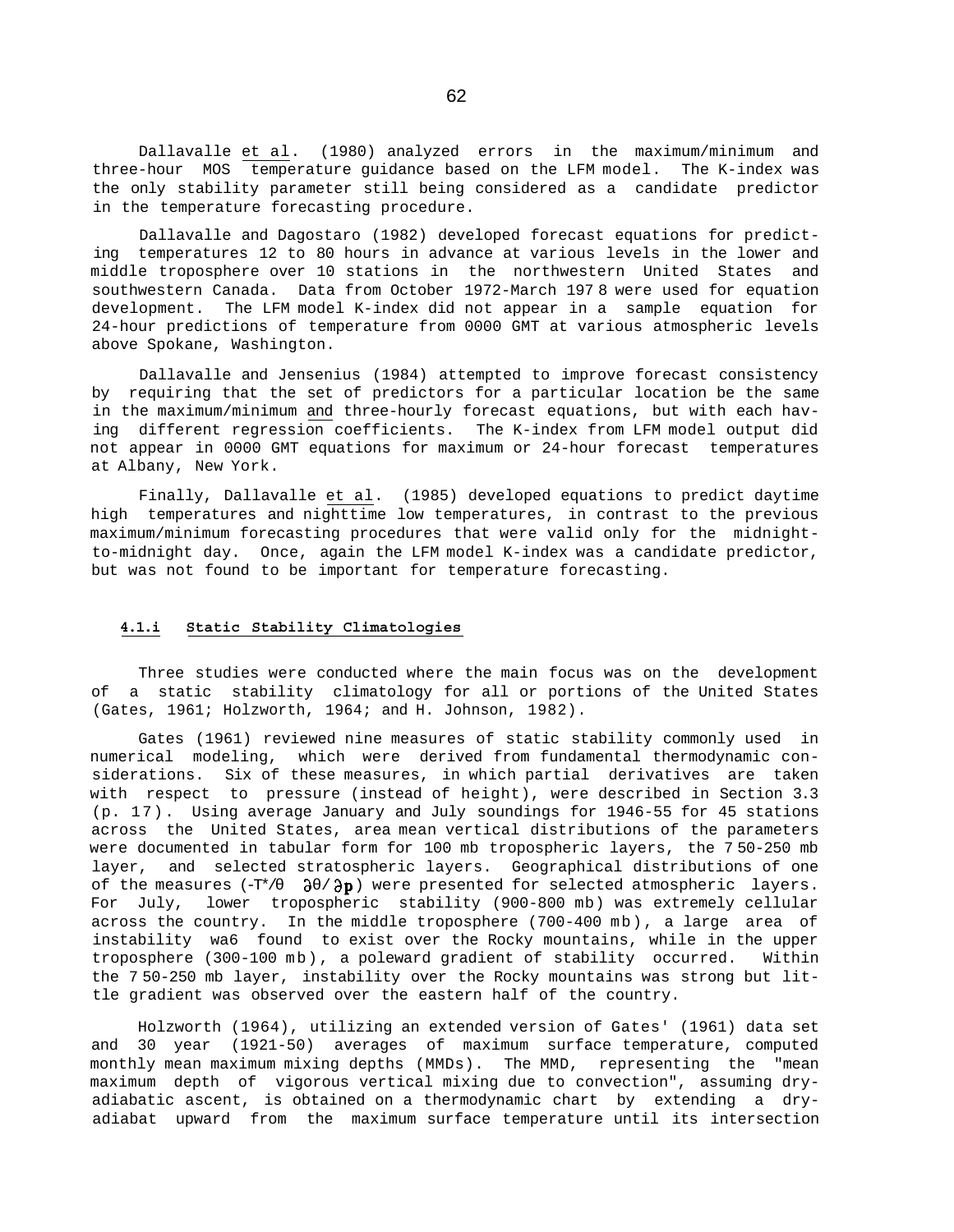with the most recently observed temperature profile. Results for the the four month May-August period indicated that shallow HMDs existed along the Gulf Coast during all months, with another large area of low MMDs extending from the Oklahoma/Arkansas vicinity up through the central Midwest and Great Lakes regions during May and June. A similar area extended from Kansas/Missouri to the Great Lakes during July and August. Comparisons between July MMDs and moi6ture-incorporating LCLs showed that LCLs were higher than MMDs over all of the central third of the United States except along the Gulf Coast, possibly reflecting the higher moisture content of low-level air there.

H. Johnson (1982) constructed a five-year climatology of a large number of stability variables (e.g., Lifted, SWEAT, Total Totals and K indices, Convective Temperature, and the height of the CCL) for the planning of an operational weather modification project on cumulus development over the panhandle,<br>southwestern, and western regions of Oklahoma. Individual soundings were southwestern, and western regions of Oklahoma. analyzed from 0000 and 1200 GMT at Oklahoma City (Oklahoma) and Amarillo (Texas) for April-September 1976-80 and four sub-seasonal breakdowns (1 April-15 May; 16 May-30 June; 1 July-15 August; 16 August-30 September). Spring-summer air masses over the Oklahoma-Texas area were found to be convectively unstable on a majority of days, and scattered showers or thundershowers were likely to develop somewhere within the region on those days. Convective temperatures were usually low enough to be easily attainable by normal daytime heating (the daily difference between the convective and minimum temperatures was often less than +20 C), and low, warm CCL-derived cloud bases were wellassociated with high low-level moisture content. For the above sub-seasons, the Lifted index indicated particularly unstable conditions after mid-May, when the air is typically convectively unstable in the Southwest. The SWEAT index was extremely unstable during the second period, which included the late spring season often characterized by organized severe weather events, while the K-index was especially unstable during the latter two periods when scattered air mass showers are likely. Cloud bases were consistently low and warm during the last three periods.

### **4.2 British Isles/Western Europe**

As SSITP development/application was taking place in the United States (described above), a limited amount of similar work was occurring in other locations around the world. Much of this effort concentrated on trying to better predict summertime showers and thunderstorms in Great Britain and western Europe. This work, and that for other locales (Sections 4.3-4.6, pp. 68-70), is now described below.

Hewson (1937) related the degree of potential instability within the warm sectors of 150 western European depressions to the maximum amount of rainfall that the depressions later produced, using cases from 1927-1936. Potential instability was estimated as the fall in 6 in the range of heights within which it was observed to steadily decrease, using a sounding somewhere within the warm sector. The corresponding 12 hour maximum precipitation amount within the warm sector during the 24 hours following the sounding was also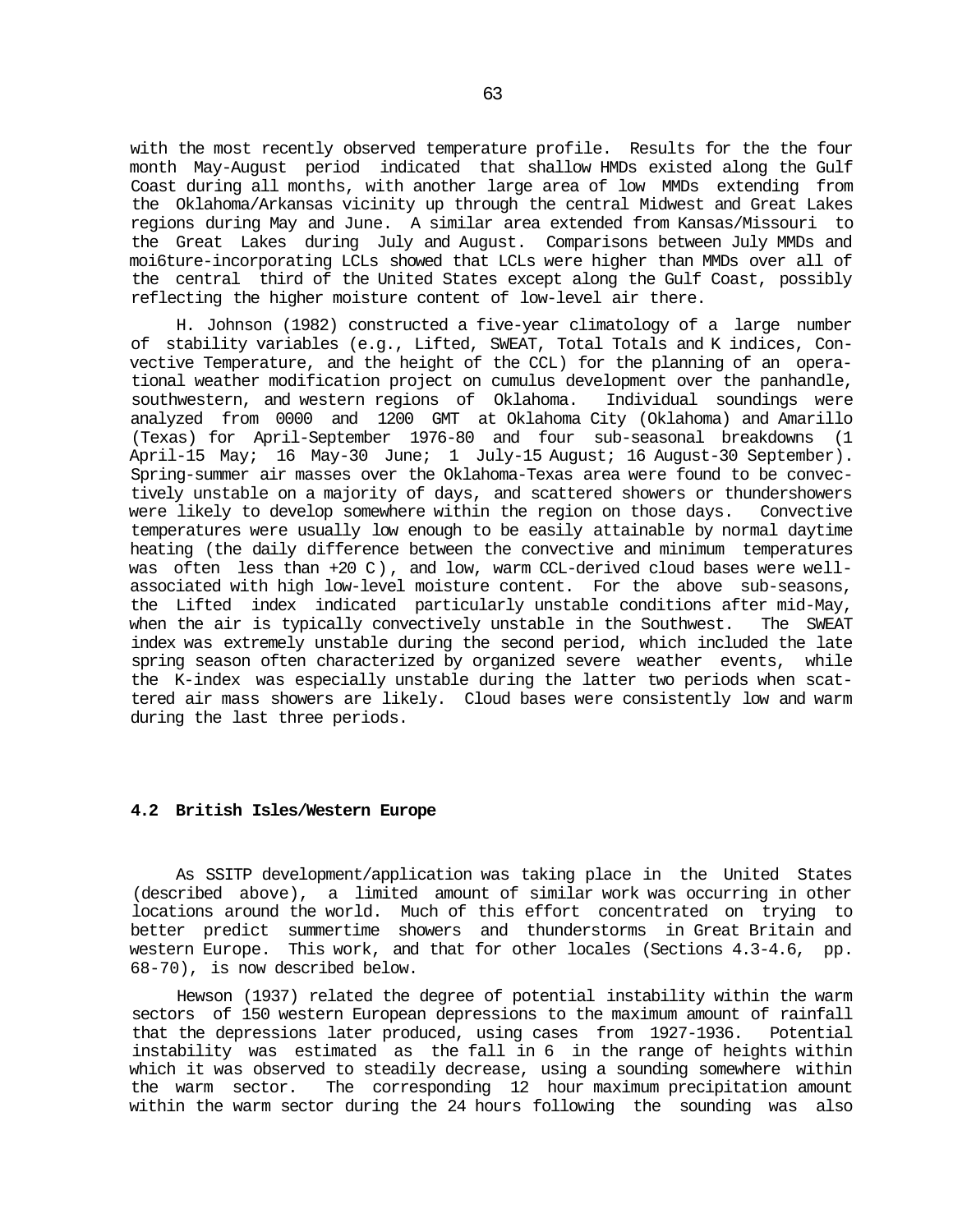determined. The correlation coefficient between the decrease in  $_w$  and the subsequent 12 hour maximum rainfall amount was +0.7 8. When two outliers (decrease in  $\psi$  was small but the maximum rainfall was large) were omitted, the correlation increased to +0.82. Thus, for forecasting purposes, if a warm sector sounding was available, the strength of this relationship allowed a rough estimate of the amount of precipitation that a depression would later produce.

Rackliff (1962, see Section 3.1, p. 8) developed an index to identify conditions favorable for the development of air mass thunderstorms over the British Isles and extreme western Europe. Rawinsonde data from 13 stations in the region were used to analyze fields of the index, and 29 meteorological stations within a 75 mile radius of Crawley, Sussex, along with press and radio reports, were used to assess shower and thundershower activity, all for May-August 1959. Convective activity directly related to frontal activity was excluded. Using Crawley 2300 GMT soundings and associated convective activity information (89 days), a positive relationship was found between increasing values of the index and both the frequency and severity of convective activity, as categorized by no showers, very slight and isolated showers, slight-moderate showers, showers accompanied by thunderstorms, and heavy thunderstorms. No showers were observed for index values below +25, while showers or thunderstorms occurred for all cases when the index was +32 or higher. For the largest observed value of the index, +3 5, a heavy thunderstorm occurred. On the five days with heavy thunderstorms, the index values ranged from +31 to +3 5, which suggested the value +30 as a threshold. Indeed, the days when the index was +30 were evenly divided between no showers and some type of shower activity, so that value was chosen as the threshold for forecasting the possible development of significant showers and thunderstorms.

Jefferson (1963a, b, 1966; see Section 3.1, p. 9) empirically modified Rackliff's index for forecasting thunderstorms over the British Isles, western Europe, and the Mediterranean. A first modification (Jefferson, 1963a) created an index that was independent of temperature (a problem in Rackliff's index), and yielded the same threshold value for thunderstorms over a wide temperature range. Neutral stability was defined as +30 when © was +18°C, a value typical of summer thunderstorms over the British Isles. A second modification (Jefferson, 1963b) was made because the first modification overforecasted thunderstorms over the Mediterranean, an area characterized by dry air in the 900-500 mb layer. This modification consisted of including a weighted measure of the 700 mb dewpoint depression. Tests of the new index suggested that a threshold value of about +2 8 or +29 was appropriate. A third modification (Jefferson, 1966) replaced the 900 mb wet-bulb potential temperature with that at 850 mb to facilitate faster computation.

Boyden (1963) developed an instability index for forecasting heavy rain and thunderstorms in the North Atlantic/European region (particularly southeastern England). The index consisted of the difference between the 1000-700 mb thickness and the 700 mb temperature, from which 200 was then subtracted to yield values around 100. Using rawindsonde data from May-September 1960-1962 for Crawley (Sussex) and surface weather reports at nine stations in the surrounding region, relationships were obtained between values of the index and various levels of convective activity for both non-frontal and frontal situations. For both types of situations, there was a sharp increase in thunderstorm activity when the index reached +94, a maximum at a value of +95,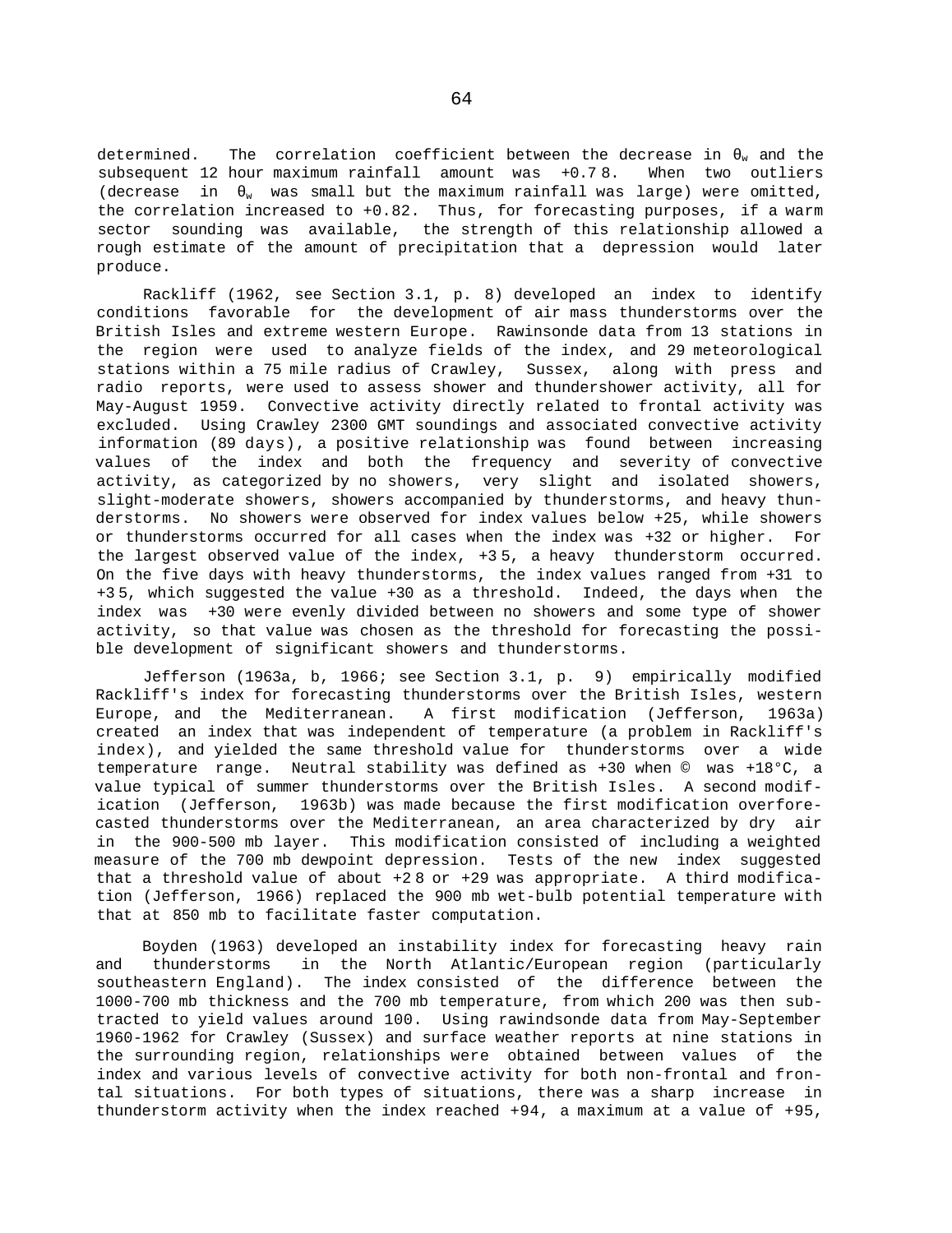and a sharp decrease when values increased to +98 and above. It was determined that the value +94 corresponded to mean neutral stability. Probabilities were given for both non-frontal and frontal situations, based on values of +94 and above and +93 and below, for the various levels of convective activity. For non-frontal days, the probability of a day with a thunderstorm in the area was just 10 percent for index values  $+93$  but was 49 percent for values  $+94$ . The probabilities for a day with heavy showers were 6 percent and 39 percent, respectively. For frontal days, the probabilities of a day with a thunderstorm were 12 percent and 52 percent, respectively, and these probabilities for a day with heavy rain or heavy showers were 30 percent and 60 percent, respectively. Probabilities for the occurrence of these phenomena at a particular station were proportionately much lower. Thus, probabilities were more clearly defined for the frontal cases.

Lowndes (196 5, 1966a, b) analyzed shower activity that occurred over southeast England (Lowndes, 196 5), southwest England and south Wales (Lowndes, 1966a), and northwest England (Lowndes, 1966b) within airmasses approaching the British Isles from the northwest. Shower activity was classified according to the following: "A", widespread showers with more than 25 percent being moderate to heavy; "B", widespread showers with 25 percent or less moderate or heavy; "C", few showers; "D", no showers. The term "widespread" referred to eight or more showers occurring within a network during a specified daily period, and "few" meant less than eight. For southeast England, the weather data were from an eight station network for the period 0900-2100 GMT during May-September 1952-1964. For southwest England and south Wales, they were from an eight station network for 0900-2100 GMT during May-September 1954- 1963, and for northwest England, from a six station network for 0900-2100 GMT during May-September 1953-1960 and 1962-1963. Among the variables examined were the Boyden and Rackliff indices and Jefferson's first two indices.

For southeast England (Lowndes, 1965), 7 9 percent of the values of the Boyden index of 94 or greater were associated with the widespread shower categories A and B, representing 87 percent of all cases in these categories. For Boyden values of 93 or less, 85 percent were associated with the few and no shower activity categories C and D, representing 77 percent of all cases in these categories. A skill score (number of correct forecasts minus number correct by chance, divided by total number of forecasts minus number correct by chance) of 0.64 was obtained when forecasting widespread showers or few/no showers using the above Boyden values. When the Boyden index was related to rainfall amount, 85 percent of values 94 or higher were associated with an area average rainfall of 0.1 mm or greater, representing 88 percent of all cases of these rainfall amounts, and 85 percent of values less than or equal to 93 were associated with amounts less than 0.1 mm (82 percent of all these cases). For forecasting these two rainfall amount categories, a skill score of 0.70 was found. Somewhat less definitive results were found when rainfall was categorized by amounts above and below 0.5 mm, as the skill score dropped to 0.56. When the index was related to hail or thunder days, 73 percent of values 94 or higher were associated with thunder (96 percent of all thunder cases) and 35 percent were associated with hail (100 percent of those cases). When the index was 93 or less, 96 percent of cases were associated with no thunder (74 percent of all no thunder cases) and 100 percent with no hail (55 percent of those cases). The thunder/no thunder skill score was 0.67 and the hail/no hail score was 0.32. Only skill scores were reported for the other three indices. For widespread showers/few-no showers, the skill scores for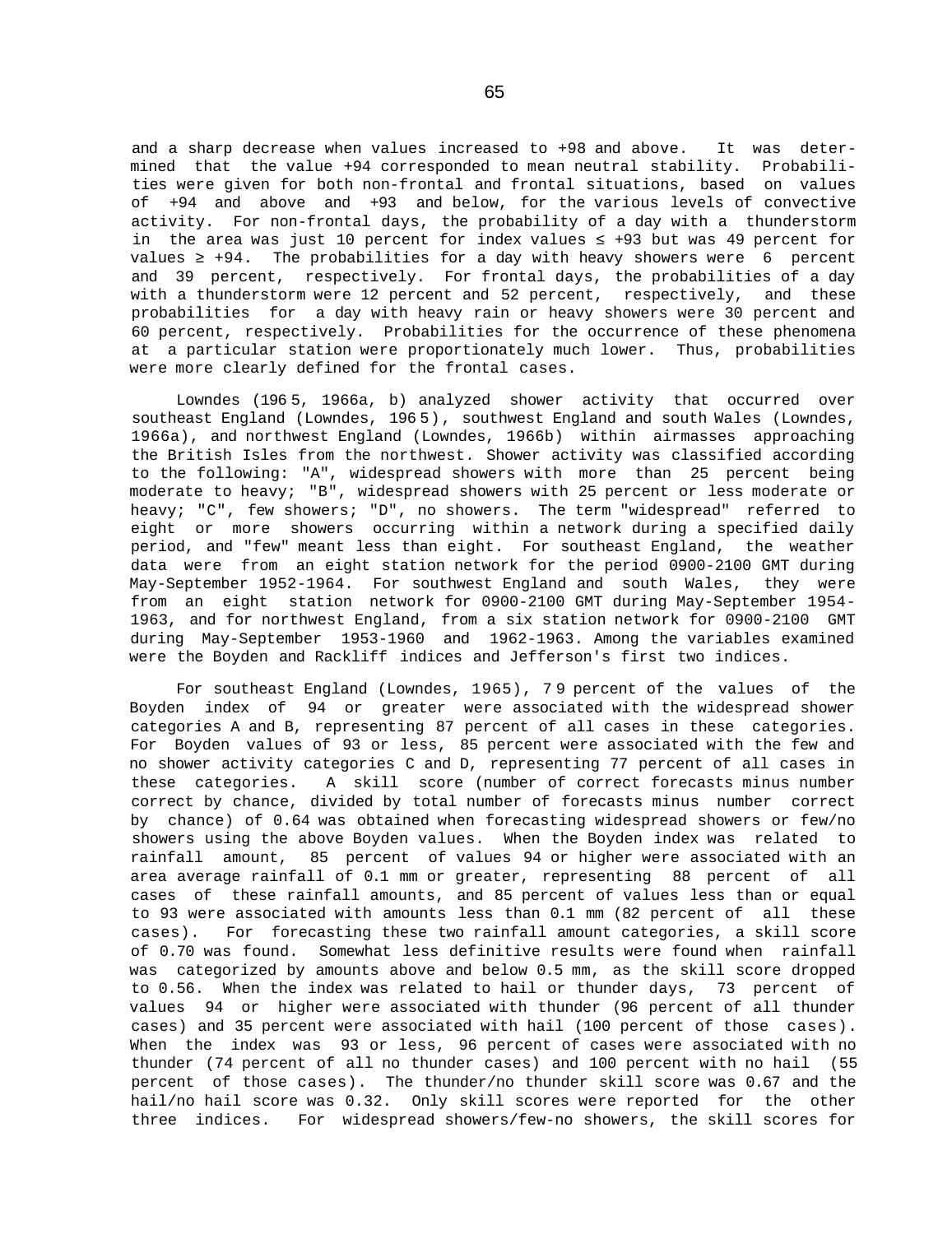the Rackliff, first Jefferson variant, and second Jefferson variant were 0.6 9, 0.63, and 0.6 5 (using thresholds suggested by the various authors). For rainfall amounts 0.1 mm and above/less than 0.1 mm, the scores were 0.73, 0.71, 0.69, while for amounts 0.5 mm and above/less than 0.5 mm, they were 0.64, 0.59, and 0.64. For thunder/no thunder, the scores were 0.62, 0.59, and 0.61, and for hail/no hail they were 0.45, 0.45, and 0.47. Overall, the Rackliff index scored highest for the shower activity, and the 0.1 mm and 0.5 mm rainfall amount categories (the latter shared with the second Jefferson index), while the Boyden index scored highest for thunder and the second Jefferson index scored highest for hail.

For southwest England and south Wales (Lowndes, 1966a), the skill scores were systematically lower - on the order of 0.2-0.4 for all indices and categories. The two Jefferson variants scored highest for the shower and 0.1 mm amount classsifications, while the Boyden index scored highest for the three heavier activity categories, including thunder, which it scored highest for in southeast England. Finally, for northwest England (Lowndes, 1966b), skill scores were somewhat lower than those for southeast England but generally higher than those for southwest England and Wales, as the second Jefferson variant scored highest for all categories except hail, when the Rackliff had the highest score.

Saunders (1966, 1967) evaluated various thunderstorm forecasting techniques for the summers (April-September) of 196 5 (Saunders, 1966) and 1966 (Saunders, 1967) at locations in the eastern portion of England. Among the stability indices tested were the Showalter index, Lifted index, Rackliff index, Jefferson's second index, Boyden index, and three other indices, including Hanssen's method (see Section 4.3, p. 67). Testing was done for four types of forecasts: overall thunderstorm occurrence/non-occurrence; thunderstorm occurrence/non-occurrence on frontal or trough days; thunderstorm occurrence on frontal or trough days; and thunderstorm non-occurrence on frontal or trough days. Analyses were also made on just those days when thunderstorms occurred, separately for convective days and frontal/trough days. All comparisons were made via percentage of correct forecasts.

For the summer of 1965 and the overall accuracy of forecasts that thunderstorms would or would not occur, although general forecasting "practice" by local forecasters scored higher (79 percent correct) than any stability indices, the Rackliff index scored second-highest (76 percent), and so on, down to the Lifted and Showalter indices, which scored worst (65 percent). For the overall accuracy of forecasts that thunderstorms would or would not occur on frontal/trough days, the Boyden index was best (83 percent), followed by the Hanssen method, general practice, and the Jefferson index (74 percent). The Showalter index again was last at 55 percent. For the accuracy of forecasts that thunderstorms would occur on frontal/trough days, Boyden's index was again first (81 percent) and the Rackliff index was second (70 percent), while the Showalter was last (44 percent). For the accuracy of forecasts that thunderstorms would not occur on frontal/trough days, the Hanssen method was first (87 percent) and Boyden was second (85 percent), while the Showalter was again last (62 percent). Another analysis treated only those days on which thunderstorm actually occurred. On convective days, general practice had the best percentage of correct forecasts (76 percent) and the Boyden index was second (71 percent), while the Showalter and Jefferson indices were next-tolast (54 percent; the "Simila" index was last). On frontal/trough days, the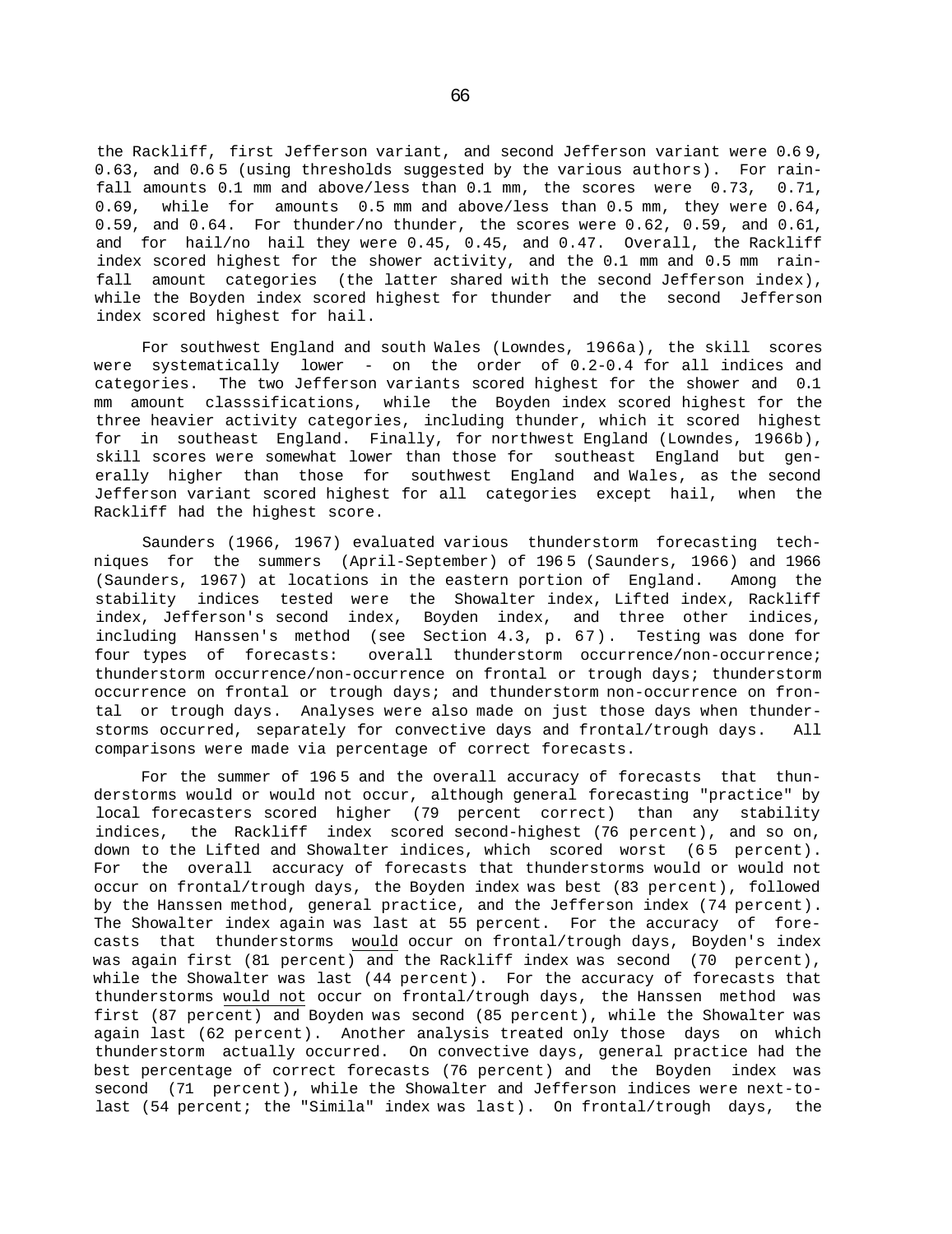Hanssen method was first (87 percent), the Boyden and Jefferson indices were second (76 percent), and the Showalter and "Miller/Starrett" indices were last (41 percent). Results suggested that the Rackliff index was best for detecting overall thunderstorm occurrence/non-occurrence, while the Boyden index was best when days were partitioned into those characterized by frontal/trough activity and those dominated by convection.

For thunderstorms in 1966, only the Boyden, Rackliff, and third Jefferson indices were further tested. The Boyden index was found most useful for forecasting in eastern England during summer, with a best threshold of 94/95. For polar maritime air masses, the Rackliff index was suggested as being better. The third Jefferson variant proved to be better than the second one. Forecasts, in general, were al60 better at inland locations than coastal ones.

Bradbury (1977, see Section 3.2, p. 12) used charts of 850 mb  $_{w}$  and the Potential Wet-Bulb index (PWB1) to define areas where significant rains and thunderstorms were likely to occur over the North Atlantic, British Isles, Europe, and Mediterranean regions. Up to 800 soundings taken during the years 1973-1976 were used to compute the PWB1, which was then related to corresponding precipitation and thunderstorm conditions, excluding drizzle. High values of 850 mb 0 (particularly +16°C) were found to be associated with the development of suimmer thunderstorms. Plots of PWBI versus 830 mb <sub>w</sub> for days with thunderstorms revealed that the critical PWBI value for thunderstorm occurrence varied as 0 varied. Specifically, PWBI values above which thunderstorms were rarely observed (5 percent or less of the storms) ranged from +6 when 850 mb 0 was zero (during cool months) to -1 when this temperature was +20 C (during warm months). When only non-thunder precipitation cases were examined, the PWBI value above which 5 percent or less of the storms occurred rose from +10 when 850 mb 0 was zero to +1 when this temperature was +18ºC. It was felt that the PWBI was a useful guide for assessing thunderstorm potential when used in conjunction with routine weather charts.

Pickup (1982) compared the PWBI (i.e., Pickup's index) with "established techniques" such as the Boyden, Jefferson, and Rackliff indices as to their ability to forecast summer thunderstorms over the British Isles. A preliminary study for Wales and northwest England for April-September 1968-1970 revealed that the PWBI *≥* +3 was more successful (via several skill scores) at forecasting thunderstorm occurrence than the Jefferson index  $+28$  or the Boyden index +94 and +95. For April-September 1980, the PWBI again scored highest, followed by the Boyden index  $+94$ , the Jefferson index  $+28$ ,  $+26$ , and  $+27$ , the Boyden index J> +95, and the Rackliff index  $+29$  and  $+30$ . For cases limited to cyclonic flow, excluding the PWBI, the Boyden index +94 scored highest, followed by the Jefferson index +28 and +26, the Boyden index  $+95$ , the Jefferson index  $+27$ , and finally the Rackliff index  $+29$ and  $+30$ . These skill scores were somewhat higher than those when no distinction in flow was made. Thus, the Boyden and Jefferson indices, in addition to the PWBI, were found to be more suited to thunderstorm forecasting than the Rackliff index.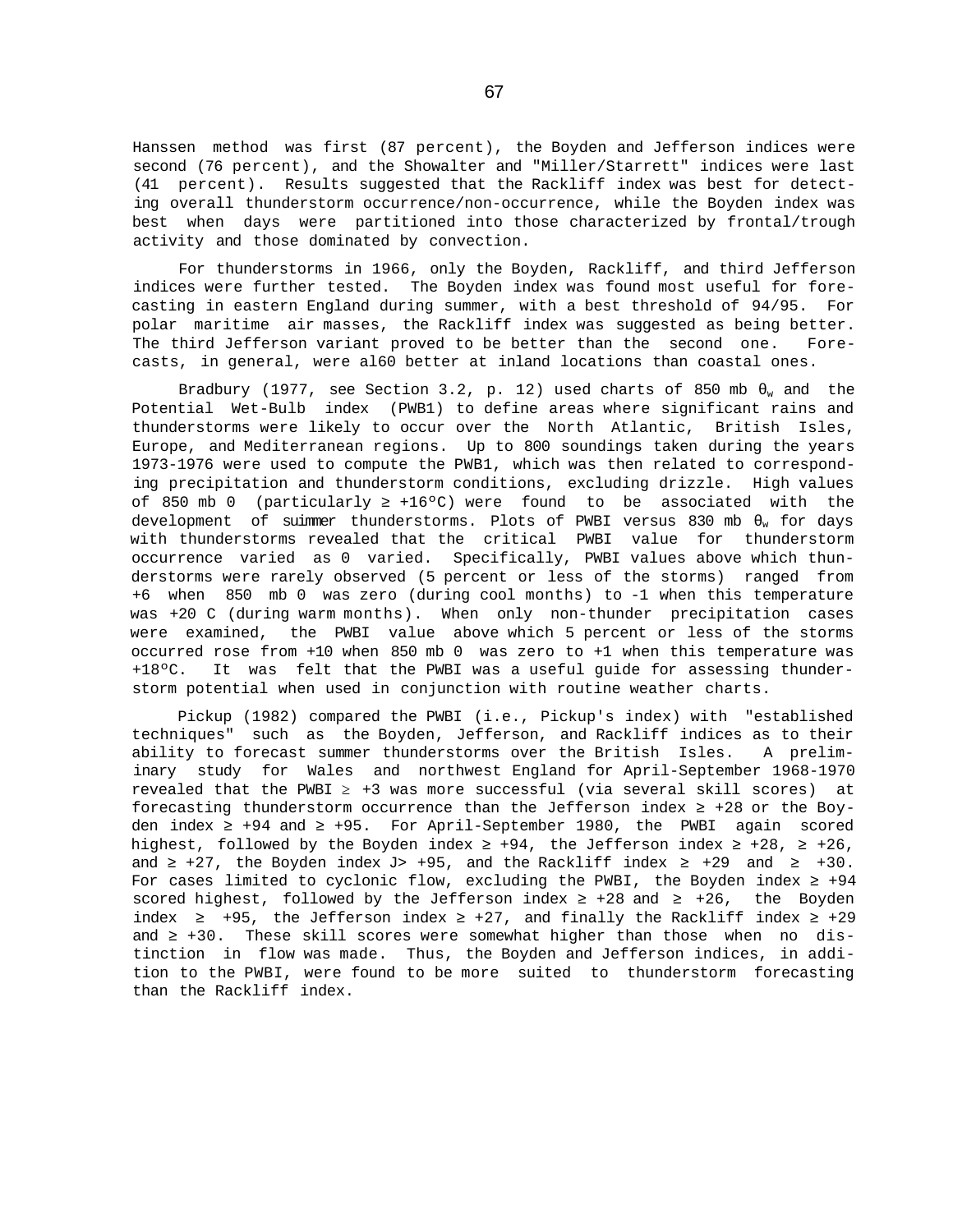#### **4.3 The Netherlands**

Hanssen (196 5) developed an objective method for forecasting thunderstorms in the Netherlands. It consisted of a combination of midnight (0000 GMT) atmospheric pressure at DeBilt, the characteristic latitude ("lowest(highest) latitude that is reached by the 500 mb isohypse passing DeBilt going upstream"), a thickness difference (1000-700 mb minus 700-500 mb), and a combined saturation deficit (sum of 850 and 700 mb saturation deficits). The Showalter index, evaluated from midnight soundings at DeBilt during the summers of 1949-1959, also was assessed with respect to the probability of thunderstorms over the Netherlands. When the objective method was assessed with respect to thunderstorm occurrence, a "predictive ability" score (Kuipers, 1954) was  $0.59$ . When the Showalter index was  $+5$ , the probability of thunderstorm occurrence exceeded the climatological probability of 0.27. However, its predictive ability score was only 0.36. When the objective method was assessed with respect to thunderstorm occurrence, the predictive ability score was 0.59, much higher than that of the Showalter index. When independent data (summers of 1960-1962) were used to test the objective method, its predictive ability score dropped to 0.48, but was 2.5 times larger than the score for persistence, 0.18. The Hanssen objective method was concluded to have a good relation to thunderstorm occurrence.

Feteris (196 5) conducted a statistical study of thunderstorm occurrence in the Netherlands using data from the years 1960-1962, and related the storms to several atmospheric parameters, including an instability index and the height of the CCL (results not shown). The instability index was formed by raising a 1000 mb level parcel, having the surface wet-bulb potential temperature, along a moist adiabat to the 500 mb level, and then subtracting the environmental temperature there from the parcel's resulting temperature. For the index, updraft penetration into the shearing layer was favored when the index was > 0. Also, it was positively correlated  $(+0.65)$  to the surface  $\sqrt{ }$ , meaning that values of the index were a function of  $\mathbb{R}$ . Thunderstorms with lightning were found to be more frequent when index values and/or *6* were high. It was suggested that a high index value was necessary to initiate thunderstorms in a warm and moist atmosphere.

### **4.4 West Africa**

Adedokun (1981, 1982) related potential instability, in the form of two indices (see Section 3.1, p. 9), to rainfall over West Africa. His first index (ADED1) was thought to be similar to the Showalter index. In the initial study (Adedokun, 1981), over 200 individual soundings from three stations during a wet Sahel year (1958) were used to compute monthly mean values of the indices to assess instability within an intertropical dicontinuity (ITD) environment and to forecast monthly occurrence/non-occurrence of precipitation. In the second study (Adedokun, 1982), 1960-1970 monthly mean soundings at eight stations were used to produce mean single station and area-averaged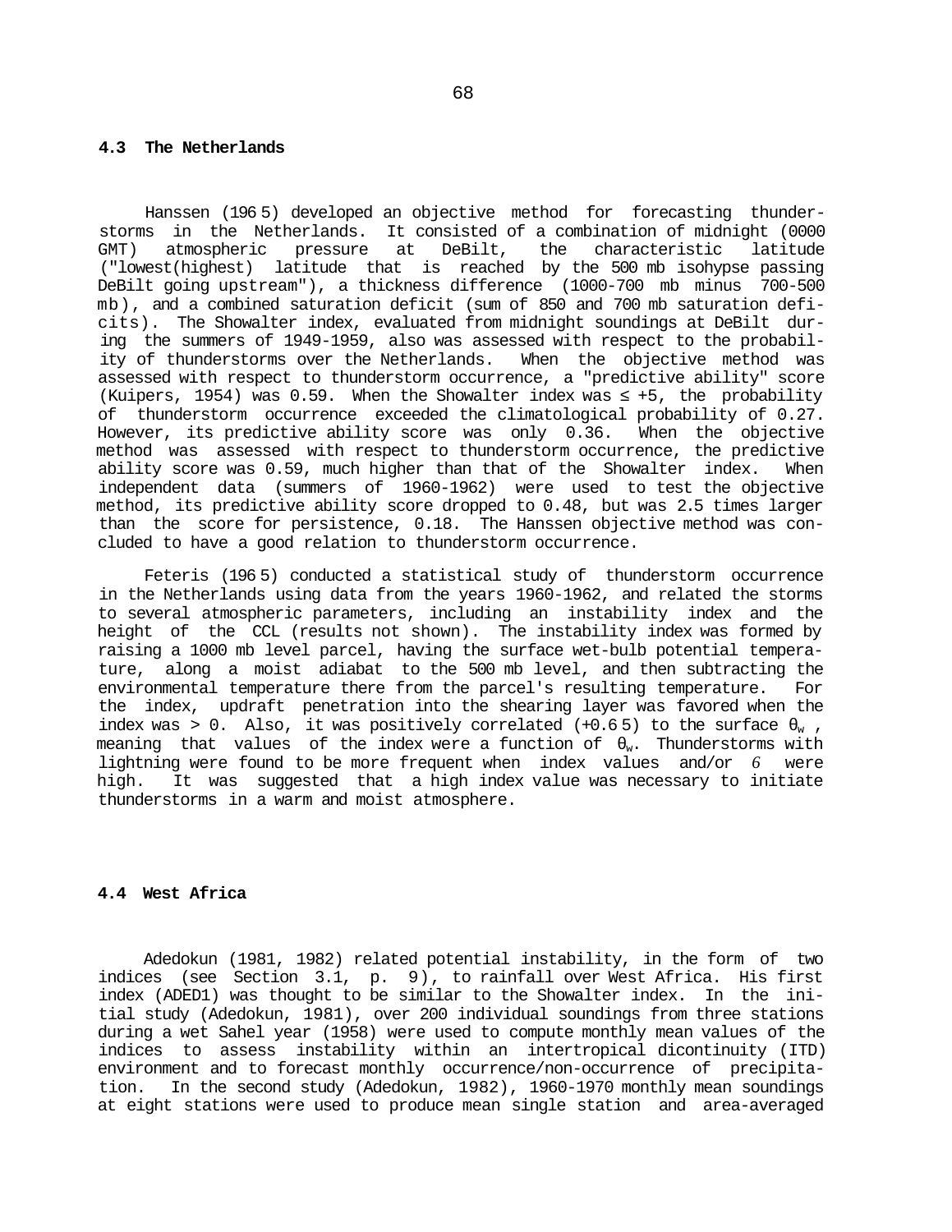stability index values which, along with some single station case study values, were then used to compute index values in an attempt to forecast West African precipitation.

In Adedokun (1981), the ADED1 index indicated stability north of the 1TD, while for south of the ITD, where most of the precipitation occurred, it indicated instability. A rough correlation of 0.53 was found between the index and observed precipitation south of the ITD. For forecasting purposes, values of ADED1 and ADED2 -1 were taken to be indicative of rainfall occurrence, while values < -1 were taken to indicate non-occurrence. For ADED1. the percentage of correct forecasts for the three stations was found to be 7 8 percent. When ADED1 and ADED2 were compared at just one station (Niamey), the percentages were 7 5 percent and 83 percent. respectively, so that ADED2 was a slightly better predictor of precipitation occurrence/non-occurrence. In an analysis where values of each index  $+1$  were termed "unstable", values between -1 and +1 "neutral", and values -1 "stable", ADED2 indicated instability for all cases of rainfall occurrence, while ADED1 indicated neutral conditions or stability. For cases of non-occurrence, ADED2 indicated stability for 72 percent of the cases while ADED1 indicated stability for all cases. Thus, ADED2 was a better indicator of instability/rainfall occurrence while ADED1 was more related to stability/non-occurrence.

In Adedokun (1982), the ADED1, ADED2, and Showalter indices were analyzed. The thresholds for each (including Showalter) were defined as  $-1$ for precipitation occurrence and < -1 for non-occurrence, but the traditional Showalter thresholds were also analyzed. The traditional Showalter index was found to better predict precipitation occurrence than the Showalter with the new thresholds, with the percentages of correct forecasts being 100 percent(58 percent), 7 5 percent(58 percent), and 67 percent(25 percent) for the southern, northern, and entire zones of West Africa, respectively. Likewise, ADED2 was found to perform better than ADED1, as the corresponding percentages were 100 percent(100 percent), 67 percent(58 percent), and 58 percent(50 percent), respectively. Thus, ADED1 and ADED2 were better precipitation indicators than the Showalter index with the new thresholds, but neither was as good as the traditional use of the Showalter index. It was concluded that ADED2 had a proven association to precipitation conditions and that the traditional Showalter index was preferable to the one with the new thresholds.

# **4.5 Australia**

Hyson et al. (1964) analyzed the Showalter and Lifted indices in relation to thunderstorms at Darwin, Australia. Using data from November 1962 to January 1963, it was found that the atmosphere was always conditionally unstable so that the two indices added little information for forecasting purposes. The mean Showalter index on thunderstorm days was +0.33 and on nonthunderstorm days was +0.13, and the mean Lifted indices were -1.57 and -1.58, respectively. Thus, neither index was able to differentiate between the two environments.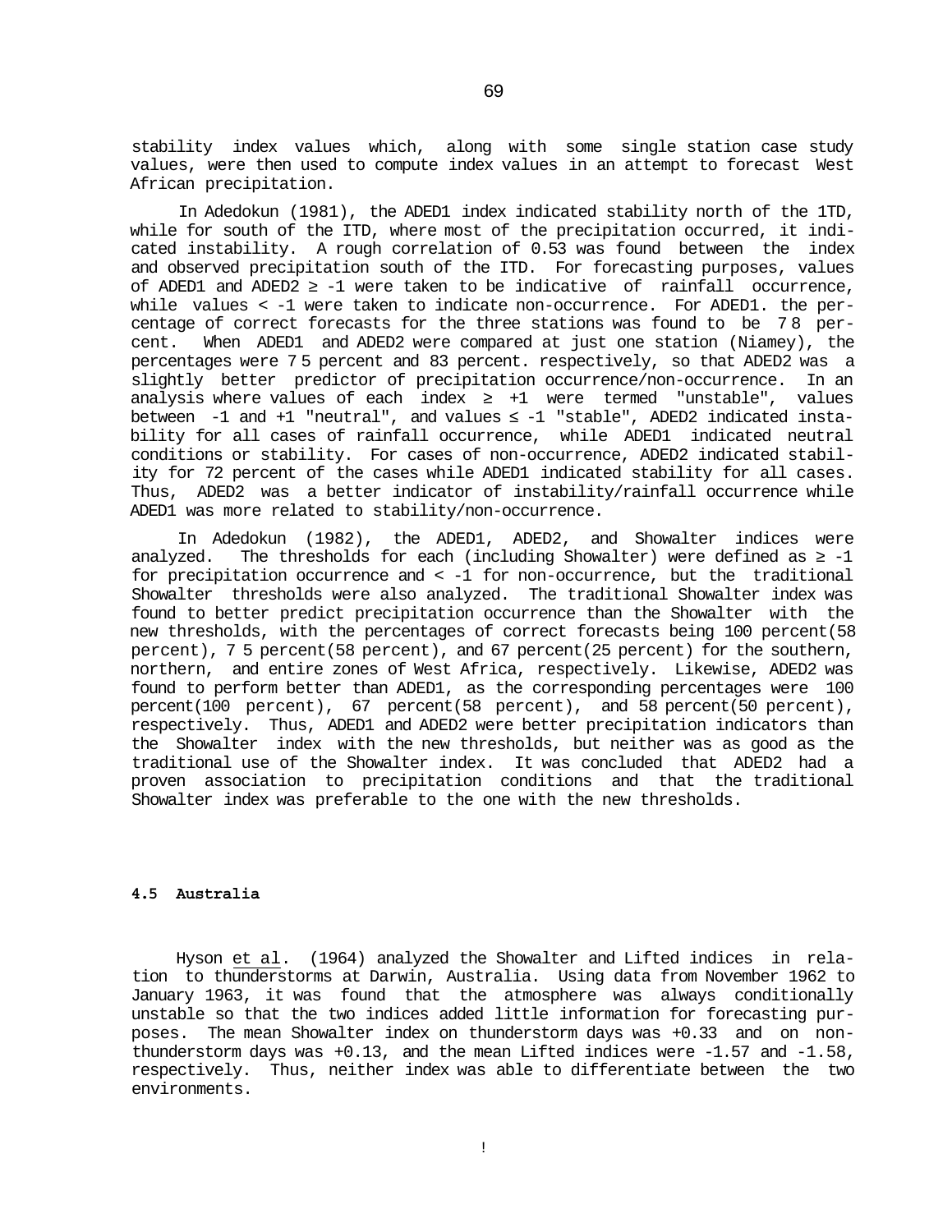# **4.6 India**

Subramanian and Jain (1966) examined the Showalter and Lifted indices with respect to summertime (March-June) thunderstorm forecasting for New Dehli, India. Four years of data (1963-1966), composed of the 0000 GMT rawinsonde soundings at New Dehli and subsequent 24 hour thunderstorm occurrence information (as determined by radar) at the station and separately for 50 and 100 mile radii of New Dehli, were used in the study. Visual observation of cumulonimbus at the station was counted as an "occurrence", if supported by radar. The radar criteron to specify an echo as a thunderstorm cell was that the top of the cell had to extend to at least 20,000 ft. (6096 m.) or to the level of the 20°C isotherm, whichever was higher. Percentages of thunderstorm days at New Dehli, within 50 miles of the station, and within 100 miles of the station, were separately plotted as functions of the two indices. These plots revealed that the frequency of thunderstorm days at the station and for both radii increased as the Showalter index decreased, and a similar result was found for the Lifted index. Thus, both were considered to be related to thunderstorm frequency. The 100 mile grouping produced the larger storm frequency percentages, as would be expected. Lower values of the Lifted index better delineated thunderstorm occurrence/non-occurrence than did lower values of the Showalter index, and, in general, the Lifted index was a "better predictor" than the Showalter in the areas of 50 and 100 mile radii around New Dehli, but had a "lower degree of confidence" at the station itself.

Kumar (1972) developed an objective aid for forecasting premonsoon thunderstorm/duststorm activity over the New Dehli region. The objective method consisted of a graphical correlation of the five parameters which were most strongly related to subsequent convective activity. Among the predictors examined were the Showalter index, CCL, and the difference in height between the CCL and freezing level. Data from March-June 1964-196 8 were used in the study. A rather strong relationship was found between decreasing values of the Showalter index and the frequency of occurrence of<br>thunderstorms/duststorms, particularly for index-values  $+1$ . A similar relathunderstorms/duststorms, particularly for index values tionship was found between increasing CCL pressure and storm frequency, especially for pressure values of and exceeding 751 mb. The relationship between the CCL/freezing level difference and storm frequency of occurrence was also good, as thunderstorm frequency increased as this difference grew larger. The Showalter index and CCL both were among the top five predictors of storm occurrence/non-occurrence. A graph of CCL pressure versus Showalter index with plotted cases of thunderstorm occurrence/non-occurrence showed that storm non-occurrence was more prevalent for low CCL pressure/high Showalter values and storm occurrence was more prevalent for high CCL pressure/low Showalter values.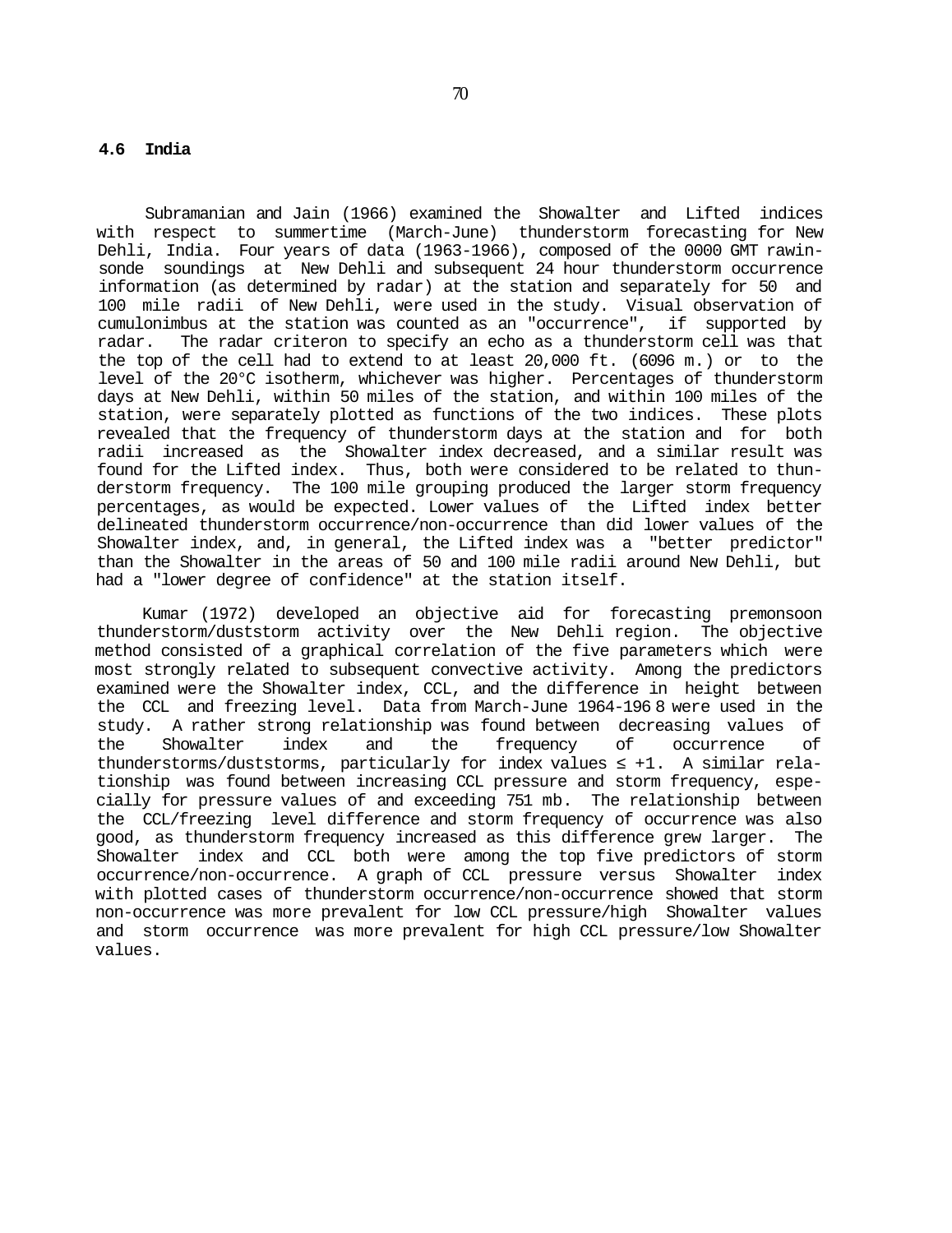### **5. SUMMARY**

As has been shown, static stability indices and thermodynamic parameters (SSlTPs) have been applied to a variety of atmospheric phenomena, at a multitude of locations, for many different time periods. Throughout this past work, some SSITPs have shown a proficiency for indicating or predicting certain phenomena. Using the review in Section 4, an attempt has been made to determine the frequency with which these SSITPs and their variants showed at least some useful association with/predictive ability for certain phenomena. A summary appears below. It should be noted that the indices found to be the "most informative" often were those most frequently applied, generally for a. priori, traditional use reasons.

In the cases of rainfall amounts and rainfall occurrence/non-occurrence, for some portion of North America and for some part of the March-September "warm season" period, the K-index has far and away been found to be the "best" predictor, followed by the Showalter index and its variants, the Total Totals index, and, to a lesser extent, the CCL height or pressure and measures of parcel buoyant energy. One of the key distinguishing characteristics of the K-index is its sampling of the 700 mb dewpoint depression, which affords a rough estimate of the depth of the moist layer. Moisture penetration up to this level, and perhaps beyond, is apparently an important factor for the development of precipitation during the above period.

For North American non-severe thunderstorms, including "air mass" thunderstorms and radar-observed, non-severe convection, the K-index and its variants have again been found to be the best indicators/predictors, followed by the Total Totals index and its variants, the Showalter index and its variants, the Lifted index, and Reap's Convective Instability index. During the Model Output Statistics (MOS) general thunderstorm forecast equation development, work for which a relative large number of atmospheric variables were tested as to their predictive ability, the K-index was found to be the best individual predictor of general thunderstorms 12-36 hours in advance (e.g., Reap and Foster, 1979). For shorter range (2-6 hour) forecasting, the modified K-index was found to be "the best single predictor" for thunderstorms (e.g., Charba, 1984).

For North American severe thunderstorms, including those producing hail, the Lifted index most frequently has been found to be a strong indicator/predictor (and the most often evaluated). However, the Total Totals index and its variants also have been very reliable severe storm predictors, as have been the SWEAT index, Reap's Convective Instability index (usually in combination with 700 mb net vertical displacement), and to a somewhat lesser extent the Showalter index and its variants. These indices, with the exception of the Showalter index, were specifically designed for severe weather prediction. Other measures such as the K-index have shown less applicability to severe weather, and have been less used/evaluated. For 2-6 hour severe local storm prediction, the modified Total Totals index was found to be "the best single predictor" (e.g., Charba, 197 9).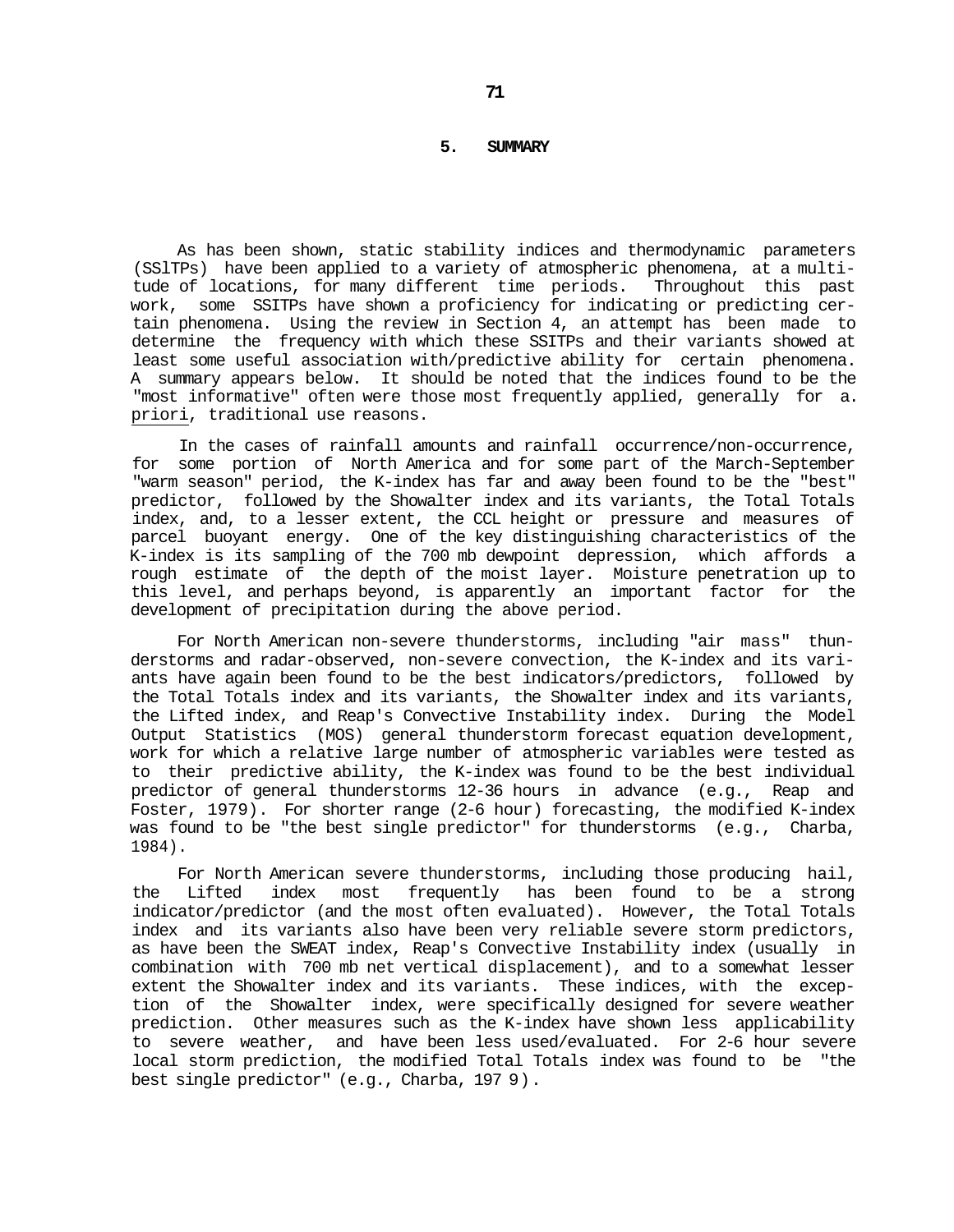For North American tornadoes, the Total Totals index and its variants, the Lifted index, and the SWEAT index all have been found to be strong indicators/predictors. Again, these indices were intended for severe weather prediction and subsequently were among those most frequently evaluated. In addition, Reap's Convective Instability index, in combination with 700 mb net vertical displacement, was found to be the best MOS predictor of major tornado outbreaks (e.g., Reap and Foster, 1977c; Reap, 1984).

Considering the development/application of SSITPs for other portions of the world, most were for the forecasting of summertime showers and thunderstorms affecting the British Isles and western Europe. For that region, the Jefferson, Boyden, Potential Wet-Bulb, and Rackliff indices have all been found to be related to summertime showers and thunderstorms. In general, the Jefferson and Rackliff indices appeared to be better suited for lighter convection (e.g., showers, lighter rain), while the Boyden and Potential Wet-Bulb indices were more related to heavier convection (heavier showers, thunderstorms, hail). These results parallel those found for the United States, since the Jefferson index, which is derived from the Rackliff index, is quite similar in definition to the K-index, a good indicator of non-severe convection in the United States, while the Potential Wet-Bulb index has been used effectively in the United States as a severe storm predictor.

Often, the Showalter index was evaluated outside of North America, with varying degrees of success. In England, Australia, and The Netherlands, it was found to be poorly related/less strongly related than other indices to thunderstorm activity, while in West Africa and India, the index was found to be well related to showers and/or thunderstorm activity.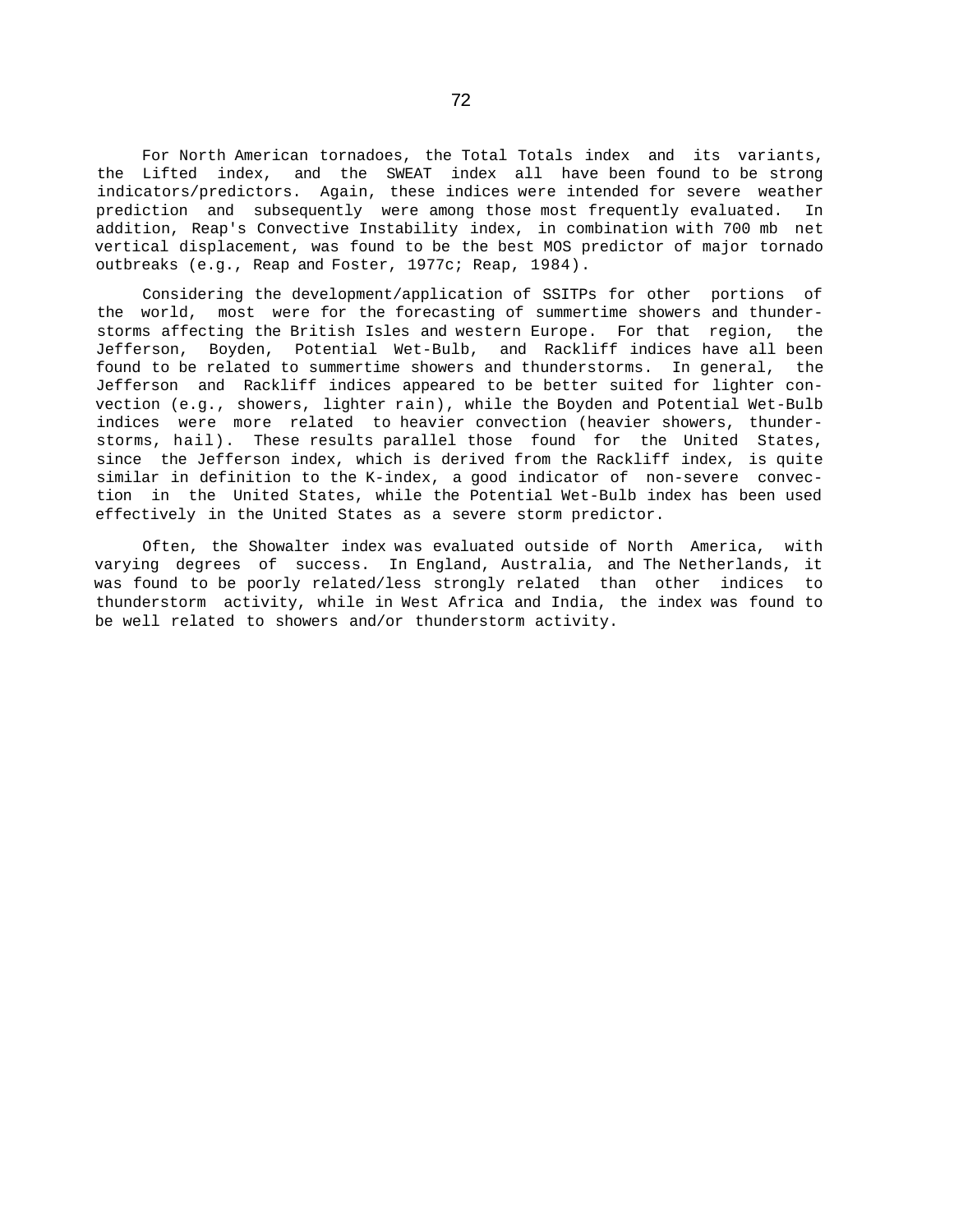#### **REFERENCES**

- Achtemeier, G. L., P. H. Hildebrand, F. T. Schickedanz, B. Ackerman, S. A. Changnon, Jr., and R. G. Semonin, 1978: Illinois Precipitation Enhancement Program (Phase I) and design and evaluation techniques for High Plains Cooperative Program. Illinois State Water Survey, Final Report, Contract 14-06-D-7197, 313 pp. [Illinois State Water Survey, 2204 Griffith Dr., Champaign, IL 61820]
- Achtemeier, G. L., and P. T. Schickedanz, 1979: On the temporal decay of the relationships between environmental covariates and convective rainfall for the Kansas High Plains. J. Appl. Meteor., 18, 167 9-16 83.
- Ackerman, B., ed., 1982: Low level convergence and the prediction of convective precipitation. Illinois State Water Survey Contract Report 316, 12 8 pp.
- Ackerman, B., G. L. Achtemeier, H. Appleman, S. A. Changnon, Jr., F. A. Huff, G. M. Morgan, P. T. Schickedanz, and R. G. Semonin, 1976: Design of the High Plains Experiment with specific focus on Phase 2, Single-cloud experimentation. Illinois State Water Survey, Final Report, Contract 14-06-D-7197, 231 pp.
- Ackerman, B., S. A. Changnon, Jr., G. Dzurisin, D. L. Gatz, R. C. Grosh, S. D. Hilberg, F. A. Huff, J. W. Mansell, H. T. Ochs III, M. E. Peden, P. T. Schickedanz, R. G. Semonin, and J. L. Vogel, 197 8: Summary of METROMEX, Volume 2: Causes of precipitation anomalies. Illinois State Water Survey Bulletin 63, 395 pp.
- Adedokun, J. A., 1981: Potential instability and precipitation occurrence within an inter-tropical discontinuity environment. Arch. Met. Geoph. Biokl., Ser. A, 30, 69-86.
- Adedokun, J. A., 1982: On an instability index relevant to precipitation forecasting in West Africa. Arch. Met. Geoph. Biokl., Ser. A, 31\_, 221- 230.
- Alaka, M. A., J. P. Charba, and R. C. Elvander, 1975: Short range thunderstorm forecasting for aviation. Techniques Development Laboratory Report No. FAA-RD-75-220, Silver Spring, MD, 24 pp.
- Alaka, M. A., J. P. Charba, and R. C. Elvander, 1977: Thunderstorm prediction for use in air traffic control (0-6 hours time range). Techniques Development Laboratory Report No. FAA-RD-77-40, Silver Spring, MD, 32 pp.
- Ardis, C. V., Jr., 1961: An objective method for forecasting thunderstorms at Truax Field, Madison, Wisconsin. Bull. Amer. Meteor. Soc., 42. 166-174.
- Arritt, R. W., and W. M. Frank, 1985: Experiments in probability of precipitation amount forecasting using model output statistics. Mon. Wea. Rev., 113, 1837-1851.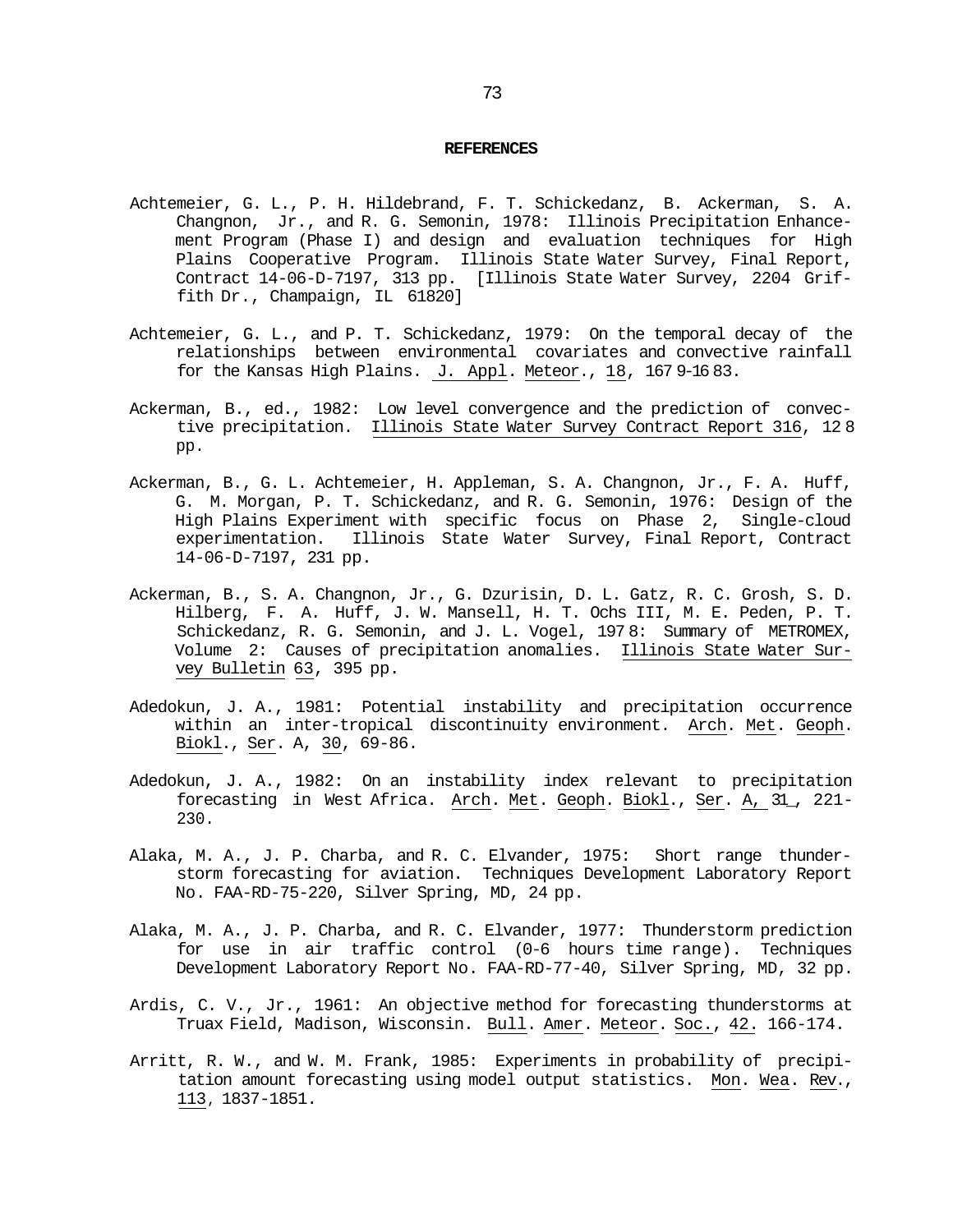- Barber, D. A., 1975: A contribution to the climatology of static stability and vertical wind shear. Preprints. Ninth Conf. Severe Local Storms, Norman, Amer. Meteor. Soc , 13-17.
- Barlow, W., 1985: Analysis of Iowa MCC events of 1982-1983. Preprints, 14th Conf. Severe Local Storms. Indianapolis, Amer. Meteor. Soc, 318-321.
- Barnston, A. G., and P. T. Schickedanz, 1984: The effect of irrigation on warm season precipitation in the southern Great Plains. J. Climate Appl. Meteor., 23, 865-888.
- Beebe, R. G., and F. C. Bates, 1955: A mechanism for assisting in the release of convective instability. Mon. Wea. Rev., 83, 1-10.
- Bermowitz, R. J., 1975: An application of model output statistics to forecasting quantitative precipitation. Mon. Wea. Rev., 103. 149-153.
- Bermowitz, R. J., and E. A. Zurndorfer, 197 9: Automated guidance for predicting quantitative precipitation. Mon. Wea. Rev., 107, 122-128.
- Bidner, A., 1970: The Air Force Global Weather Central severe weather threat (SWEAT) index - A preliminary report. Air Weather Service Aerospace Science Review. AWS RP 105-2, No. 70-3, 2-5.
- Bluestein, H. B., and M. H. Jain, 1985: Formation of mesoscale lines of precipitation: Severe squall lines in Oklahoma during the spring. J. Atmos. Sci., 42, 1711-1732.
- Bluestein, H. B., G. T. Marx, and M. H. Jain, 1987: Formation of mesoscale lines of precipitation: Non-severe squall lines in Oklahoma during the spring. Mon. Wea. Rev., 115, 2719-2727.
- Bonner, W. D., R. M. Reap, and J. E. Kemper, 1971: Preliminary results on severe storm prediction by screening regression using forecast predictors. Preprints. Seventh Conf. Severe Local Storms. Kansas City, Amer. Meteor. Soc , 36-41.
- Booth, D. M., 1970: A study of stability indexes and vertical motion in relation to convective clouds over Texas. M.S. Thesis, Department of Meteorology, Texas A&M University, College Station, 70 pp.
- Boyden, C. J., 1963: A simple instability index for use as a synoptic parameter. Meteorol. Mag., 92, 198-210.
- Bradbury, T. A. M., 1977: The use of wet-bulb potential temperature charts. Meteorol. Mag., 106, 233-251.
- Bryan, K. E., 1967: The relationship of K-values to the probability of showers in the mid-South. ESSA Tech. Memo. WBTM SR-37, 9 pp.
- Burpee, R. W., and L. N. Lahiff, 1984: Area-average rainfall variations on sea-breeze days in south Florida. Mon. Wea. Rev., 112, 520-534.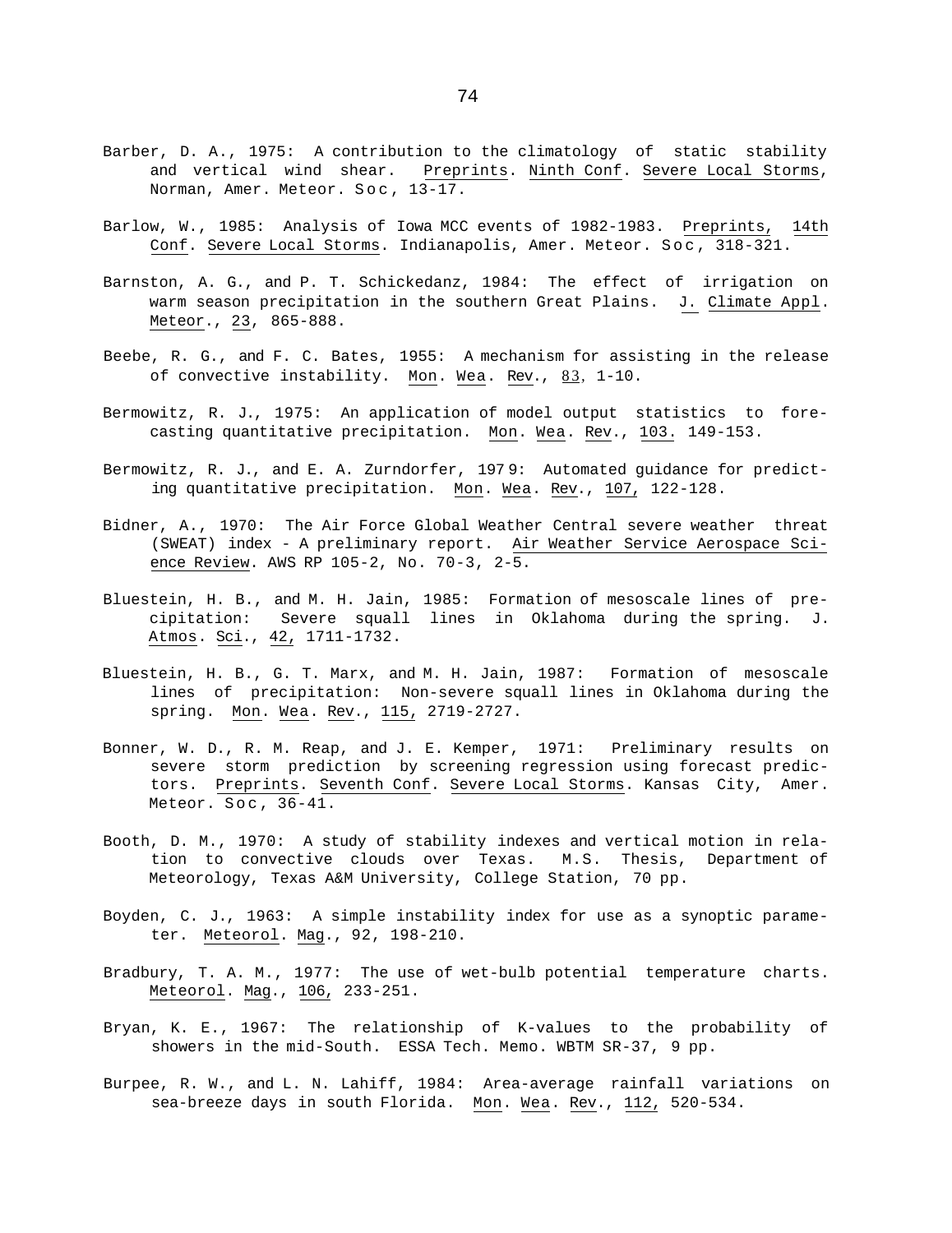- Carleton, A. M., 1986: Synoptic-dynamic character of 'bursts' and 'breaks' in the south-west U.S. summer precipitation singularity. J. Climatol., 6, 605-623.
- Carson, R. B., 1954: Some objective quantitative criteria for summer showers at Miami, Florida. Mon. Wea. Rev., 82, 9-28.
- Carter, G. M., 197 5: Automated prediction of surface wind from numerical model output. Mon. Wea. Rev., 103, 866-873.
- Carter, G. M., 1976: Automated prediction of cloud amount from numerical model output. Preprints. Sixth Conf. Weather Forecasting and Analysis. Albany, Amer. Meteor. Soc., 62-66.
- Carter, G. M., 1979: Automated forecasts of convective gust potential. NOAA NWS TPB-264, 12pp.
- Carter, G. M., and H. R. Glahn, 1976: Objective prediction of cloud amount based on model output statistics. Mon. Wea. Rev., 104. 1565-1572.
- Carter, G. M., J. P. Dallavalle, A. L. Forst, and W. H. Klein, 1979: Improved automated surface temperature guidance. Mon. Wea. Rev., 107, 1263-1274.
- Charba, J. P., 1975: Operational scheme for short range forecasts of severe local weather. Preprints. Ninth Conf. Severe Local Storms, Norman, Amer. Meteor. Soc , 51-57.
- Charba, J. P., 1977a: Operational system for predicting thunderstorms two to six hours in advance. NOAA Tech. Memo. NWS TDL-64, 24 pp.
- Charba, J. P., 1977b: Operational system for predicting severe local storms two to six hours in advance. NOAA Tech. Memo. NWS TDL-6 5, 36 pp.
- Charba, J. P., 1977c: Features of a two to six hour forecasting system of severe local storms as revealed by individual predictor-predictand relationships. Preprints. Tenth Conf. Severe Local Storms, Omaha, Amer. Meteor. Soc , 344-351.
- Charba, J. P., 197 9: Two to six hour severe local storm probabilities: An operational forecasting system. Mon. Wea. Rev., 107. 268-282.
- Charba, J. P., 1981: Two-to-six hour probabilities of thunderstorms and severe local storms. NOAA NWS TPB-295, 13 pp.
- Charba, J. P., 1984: Two-to-six hour probabilities of thunderstorms and severe local storms. NOAA NWS TPB-342, 14 pp.
- Charba, J. P., and M. Livingston, 1973: Preliminary results on short-range forecasting of severe storms from surface predictors. Preprints. Eighth Conf. Severe Local Storms. Denver, Amer. Meteor. Soc , 226-231.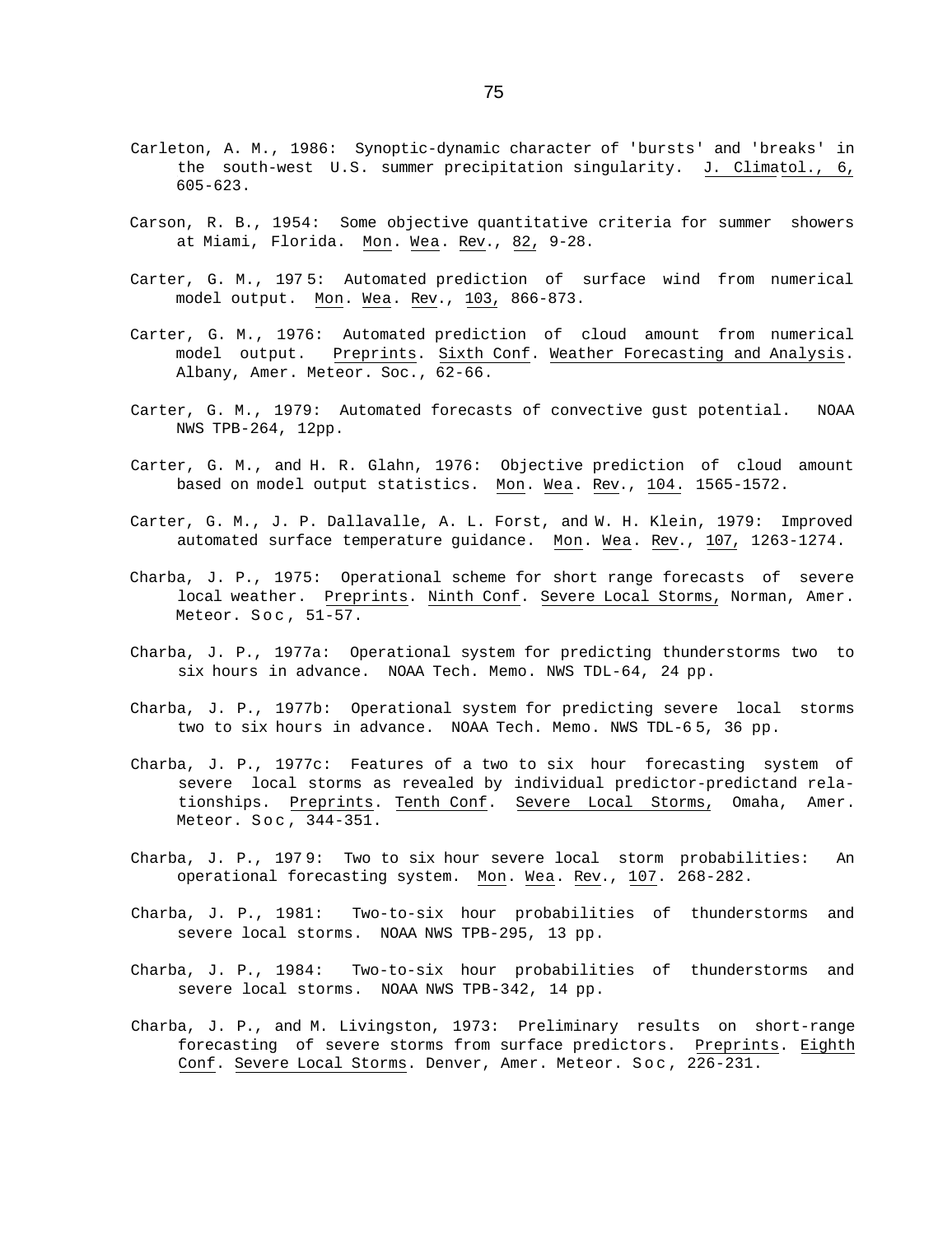- Cimino, N. P., and L. M. Moore, 197 5: An objective aid to forecasting summertime showers over the lower Rio Grande Valley of south Texas. NOAA Tech. Memo. NWS SR-7 9, 14 pp.
- Colby, F. P., Jr., 1980: The role of convective instability in an Oklahoma squall line. J. Atmos. Sci., 37, 2113-2119.
- Colby, F. P., Jr., 1984: Convective inhibition as a predictor of convection during AVE-SESAME II. Mon. Wea. Rev., 112, 2239-2252.
- Colquhoun, J. R., 1987: A decision tree method of forecasting thunderstorms, severe thunderstorms and tornadoes. Wea. Forecasting, 2, 337-345.
- Colquhoun, J. R., and D. J. Shepherd, 1985: The relationship between tornado intensity and the environment of its parent severe thunderstorm. Preprints, 14th Conf. Severe Local Storms. Indianapolis, Amer. Meteor. Soc ,  $1-4$ .
- Cox, M. K., 1951a: A preliminary investigation of thunderstorm occurrence in eastern Virginia. Bull. Amer. Meteor. Soc., 42, 106-108.
- Cox, M. K., 1961b: A semi-objective technique for forecasting thunderstorms in eastern Virginia. Bull. Amer. Meteor. Soc., 42. 770-772.
- Curtis, R. C., and H. A. Panofsky, 1958: The relation between large-scale vertical motion and weather in summer. Bull. Amer. Meteor. Soc., 39, 521-531.
- Dallavalle, J. P., J. S. Jensenius, Jr., and W. H. Klein, 1980: Improved surface temperature guidance from the limited-area fine mesh model. Preprints, Eighth Conf. Weather Forecasting and Analysis, Denver, Amer. Meteor. Soc , 1-8.
- Dallavalle, J. P., and V. J. Dagostaro, 1982: Objectively predicting temperature in the low and middle troposphere. Preprints, Ninth Conf. Weather Forecasting and Analysis. Seattle, Amer. Meteor. Soc , 344-350.
- Dallavalle, J. P., and J. S. Jensenius, Jr., 1984: Automated maximum/minimum temperature, 3-hourly surface temperature, and 3-hourly surface dew-point guidance. NOAA NWS TPB-344, 13 pp.
- Dallavalle, J. P., M. C. Erickson, and J. S. Jensenius, 1985: Automated daytime maximum, nighttime minimum, 3-hourly surface temperature, and 3 hourly surface dew-point guidance. NOAA NWS TPB-3 56, 14 pp.
- Darkow, G. L., 1968: The total energy environment of severe storms. J. Appl. Meteor., 7, 199-205.
- Darkow, G. L., and R. L. Livingston, 197 5a: Hourly surface static energy analysis as a delineator of thunderstorm outflow areas. Mon. Wea. Rev., 103, 817-822.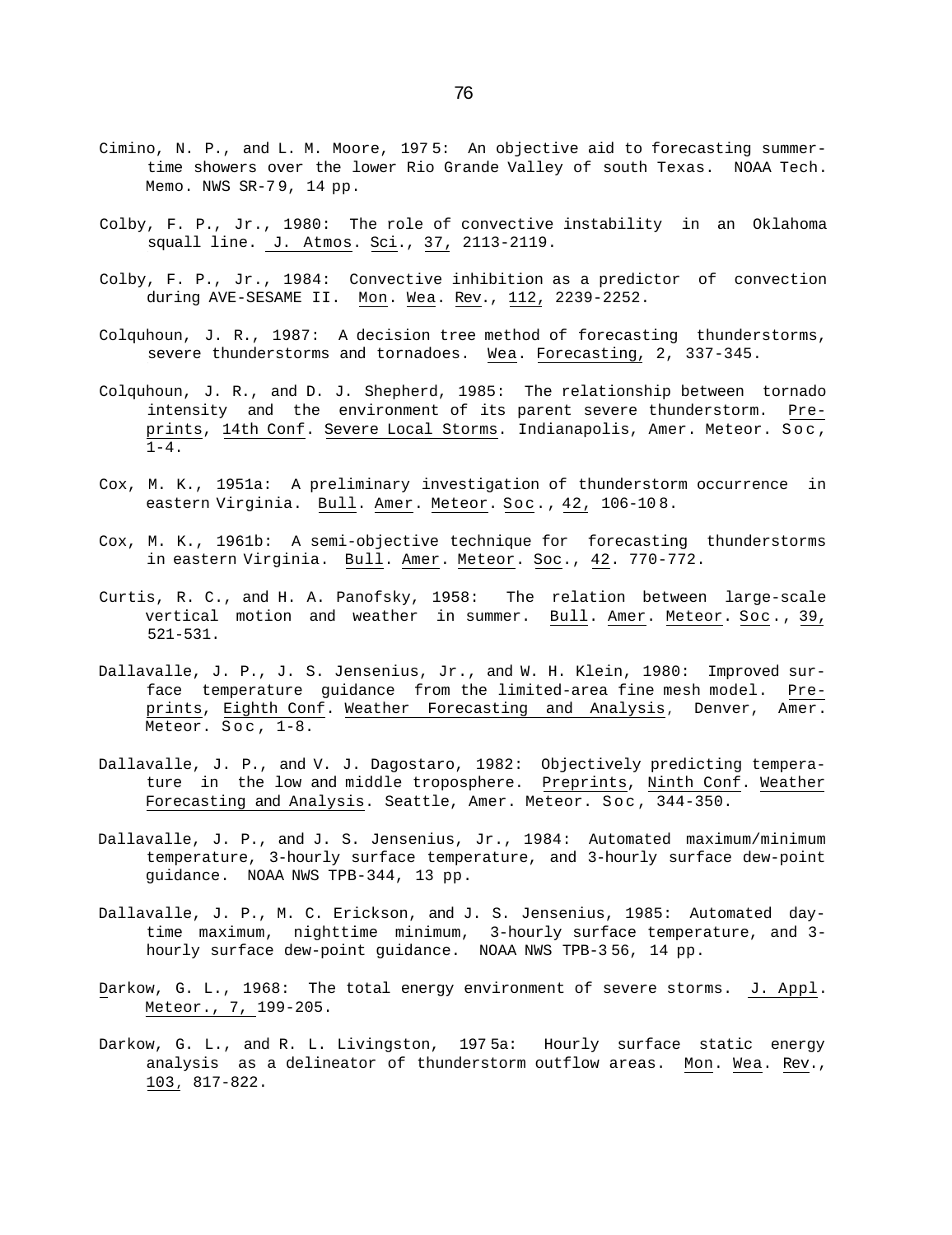- Darkow, G. L., and R. L. Livingston, 197 5b: The evolution of the surface static energy fields on 3 April 1974. Preprints, Ninth Conf. Severe Local Storms. Norman, Amer. Meteor. Soc, 264-269.
- David, C. L., 1967: A severe thunderstorm index utilizing upper air parameters. Preprints. Fifth Conf. Severe Local Storms, St. Louis, Amer. Meteor. Soc , 109-118.
- David, C. L., 1970: An objective method for estimating the probability of severe thunderstorms. ESSA Tech. Memo. WBTM CR-32, 5 pp.
- David, C. L., 1973: An objective method for estimating the probability of severe thunderstorms using predictors from the NMC (PE) numerical prediction model and from observed surface data. Preprints. Eighth Conf. Severe Local Storms. Denver, Amer. Meteor. Soc , 223-225.
- David, C. L., 1974: Objective probabilities of severe thunderstorms using predictors from FOUS and observed surface data. NOAA Tech Memo. NWS CR-54, 9 pp.
- David, C. L., 1976: A study of upper air parameters at the time of tornadoes. Mon. Wea. Rev., 104, 546-551.
- David, C. L., and J. S. Smith, 1971: An evaluation of seven stability indices as predictors of severe thunderstorms and tornadoes. Preprints. Seventh Conf. Severe Local Storms. Kansas City, Amer. Meteor. Soc, 105-109.
- Dennis, A. S., M. R. Schock, A. Koscielski, and P. M. Mielke, 1967: Evaluation of cloud seeding experiments in South Dakota during 1965 and 1966. Institute of Atmospheric Sciences Report No. 67-1, South Dakota School of Mines and Technology, Rapid City, 71 pp.
- Derouin, R., and R. M. Reap, 1973: Thunderstorm and severe weather probabilities based on model output statistics — No. 1. NOAA NWS TPB-89, 10 pp.
- Dickey, W. W., 1956a: The use of strictly defined terms in summertime forecasts. Mon. Wea. Rev., 84, 179-188.
- Dickey, W. W., 1956b: Forecasting summertime shower activity at Grand Junction, Colorado. Bull. Amer. Meteor. Soc. 37. 418-425.
- Djuric, D., 1987: Arches of clouds as precursors of thunderstorms. Mon. Wea. Rev., 115, 2849-2855.
- Ellrod, G., and G. Field, 1984: The characteristics and prediction of Gulf Stream thunderstorms. Preprints. Tenth Conf. Weather Forecasting and Analysis. Clearwater Beach, Amer. Meteor. Soc , 15-21.
- Endlich, R. M., and R. L. Mancuso, 1968: Objective analysis of environmental conditions associated with severe thunderstorms and tornadoes. Mon. Wea. Rev., 96, 342-3 50.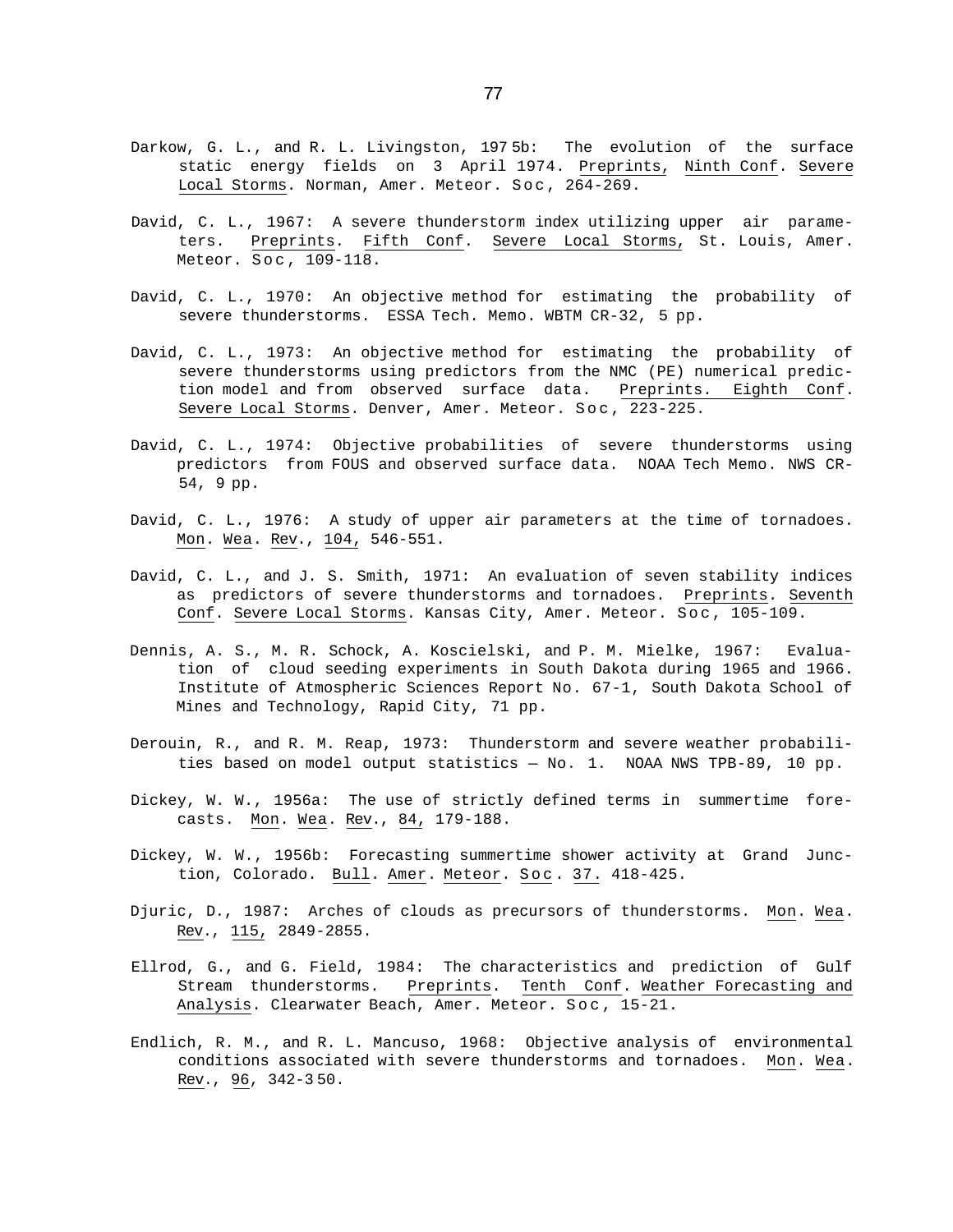- Estoque, M. A., and J. J. Fernandez-Partagas, 1974: Precipitation dependence on synoptic-scale conditions and cloud seeding. Geofisica Internacional, 14, 181-206.
- Fankhauser, J. C, and C. G. Mohr, 1977: Some correlations between various sounding parameters and hailstorm characteristics in northeast Colorado. Preprints, Tenth Conf. Severe Local Storms. Omaha, Amer. Meteor. Soc , 218-225.
- Fawbush, E. J., R. C. Miller, and L. G. Starrett, 1951: An emprirical method of forecasting tornado development. Bull. Amer. Meteor. Soc., 32, 1-9.
- Fawbush, £. J., and R. C. Miller, 1954: The types of airmasses in which North American tornadoes form. Bull. Amer. Meteor. Soc., 35, 154-165.
- Ferguson, E. V., J. T. Schaefer, S. J. Weiss, L. F. Wilson, and F. P. Ostby, 1983: Tornado 1982: A near-record year. Mon. Wea. Rev., 111. 1665-1678.
- Ferguson, E. W., F. P. Ostby, P. W. Leftwich, Jr., W. E. Carle, S. F. Corfidi, R. G. Cundy, and W. D. Hirt, 1985: The tornado season of 1983. Mon. Wea. Rev., 113, 395-404.
- Feteris, P. J., 196 5: Statistical studies on thunderstorm situations in the Netherlands. J. Appl. Meteor., 4, 178-185.
- Flueck, J. A., W. L. Woodley, A. G. Barnston, and T. J. Brown, 1986: A further assessment of treatment effects in the Florida Area Cumulus Experiment through guided linear modeling. J. Climate Appl. Meteor., 25, 546-564.
- Foster, D. S., 1964: Relationship among tornadoes, vorticity acceleration and air mass stability. Mon. Wea. Rev., 92, 339-343.
- Fritsch, J. M., and R. A. Maddox, 1981: Convectively driven mesoscale weather systems aloft. Part 1: Observations. J. Appl. Meteor., 20, 9-19.
- Fritsch, J. M., R. J. Kane, and C. R. Chelius, 1986: The contribution of mesoscale convective weather systems to the warm-season precipitation in the United States. J. Climate Appl. Meteor., 25, 1333-1345.
- Fujita, T. T., and D. L. Bradbury, 1966: Stability and differential advection associated with tornado development. SMRP Report No. 53, University of Chicago, 17 pp.
- Fujita, T. T., D. L. Bradbury, and C. F. Van Thullenar, 1970: Palm Sunday tornadoes of April 11, 1965. Mon. Wea. Rev., 98, 29-69.
- Galway, J. G., 1956: The lifted index as a predictor of latent instability. Bull. Amer. Meteor. Soc., 37, 528-529.
- Gates, W. L., 1961: Static stability measures in the atmosphere. J. Meteor., 18, 526-533.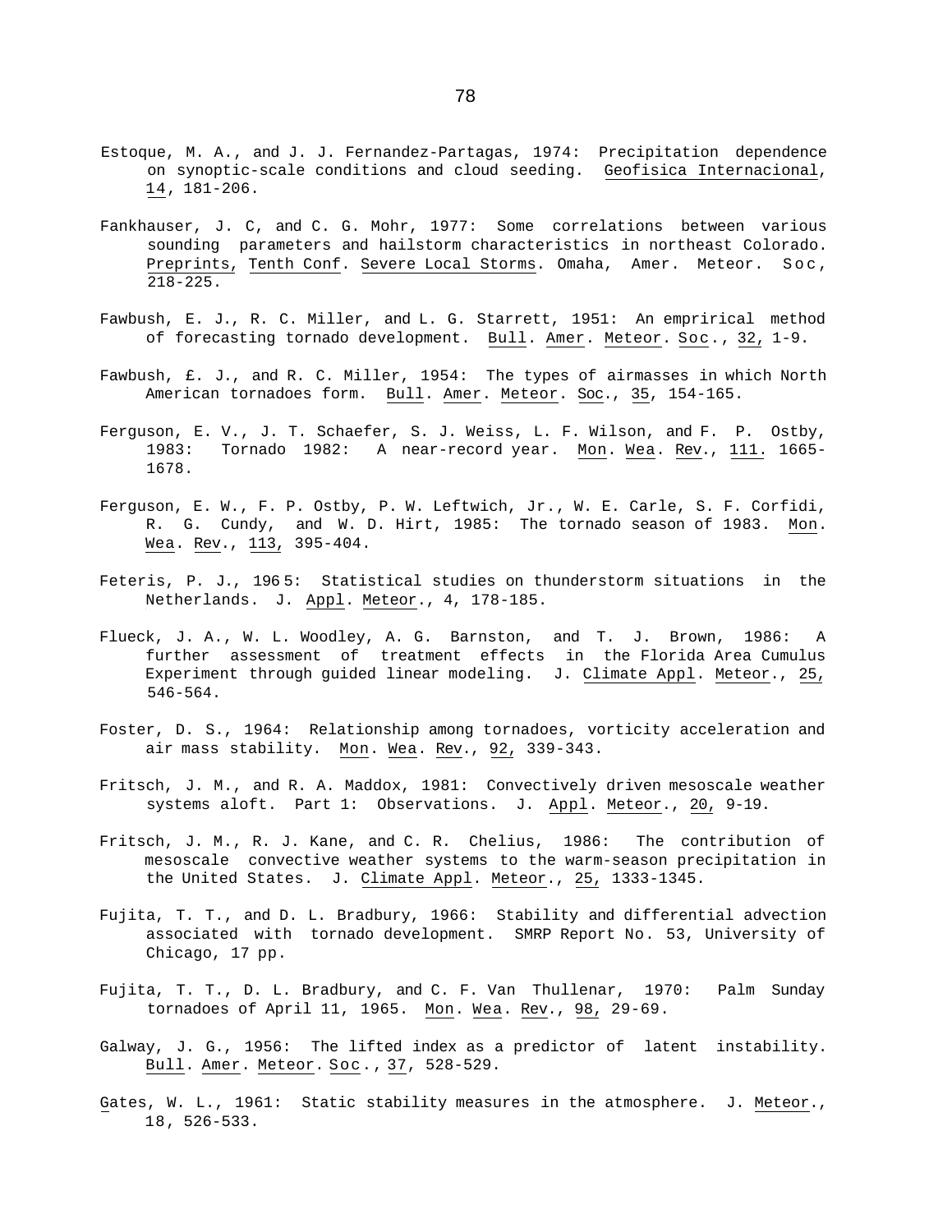- Gaza, R. S., and L. F. Bosart, 1985: The Kansas City severe weather event of 4 June 197 9. Mon. Wea. Rev., 113, 1300-1320.
- George, J. J., 1960: Weather Forecasting for Aeronautics. New York, Academic Press, 407-415.
- Glahn, H. R., and D. A. Lowry, 1972: The use of model output statistics (MOS) in objective weather forecasting. J. Appl. Meteor., 11, 1203-1211.
- Glahn, H. R., and J. R. Bocchieri, 1976: Testing the limited area fine mesh model for probability of precipitation forecasting. Mon. Wea. Rev., 104, 127-132.
- Hambridge, R. E., 1967: 'K' chart application to thunderstorm forecasts over the western United States. ESSA Tech. Memo. WRTM-23, 9 pp.
- Hammons, G. A., Jr., J. P. Dallavalle, and W. H. Klein, 1976a: MOS temperature forecast equations based on three-month seasons. Preprints. Sixth Conf. Weather Forecasting and Analysis. Albany, Amer. Meteor. Soc , 50- 55.
- Hammons, G. A., Jr., J. P. Dallavalle, and W. H. Klein, 1976b: Automated temperature guidance based on three-month seasons. Mon. Wea. Rev., 104, 1557-1564.
- Hanssen, A. W., 196 5: An objective method for forecasting thunderstorms in the Netherlands. J. Appl. Meteor., 4, 172-177.
- Harley, W. S., 1971: Convective storm diagnosis and prediction using two layer combined indices of potential and latent instability in combination with other special and standard significators. Preprints, Seventh Conf. Severe Local Storms. Kansas City, Amer. Meteor. Soc , 23-30.
- Heideman, K. F., and J. M. Fritsch, 1984: A quantitative evaluation of the warm-season QPF problem. Preprints. Tenth Conf. Weather Forecasting and Analysis. Clearwater Beach, Amer. Meteor. Soc , 57-64.
- Hewson, E. W., 1937: The application of wet-bulb potential temperature to air mass analysis. III. Rainfall in depressions. Quart. J. Roy. Meteor. Soc., 63., 323-337.
- Hillger, D. W., J. F. W. Purdom, and T. H. Vonder Haar, 1985: An analysis of various mesoscale air masses for 28 March 1984 using NOAA-7 TOVS. Preprints, 14th Conf. Severe Local Storms, Indianapolis, Amer. Meteor. Soc , 36-39.
- Hirt, W. D., 1985: Forecasting severe weather in North Dakota. Preprints. 14th Conf. Severe Local Storms, Indianapolis, Amer. Meteor. Soc , 328- 331.
- Hoilis, J., and K. E. Bryan, 1965: The relationship of K-values to areal coverage of showers in the mid-South. ESSA Tech. Memo. SRTM-2, 3 pp.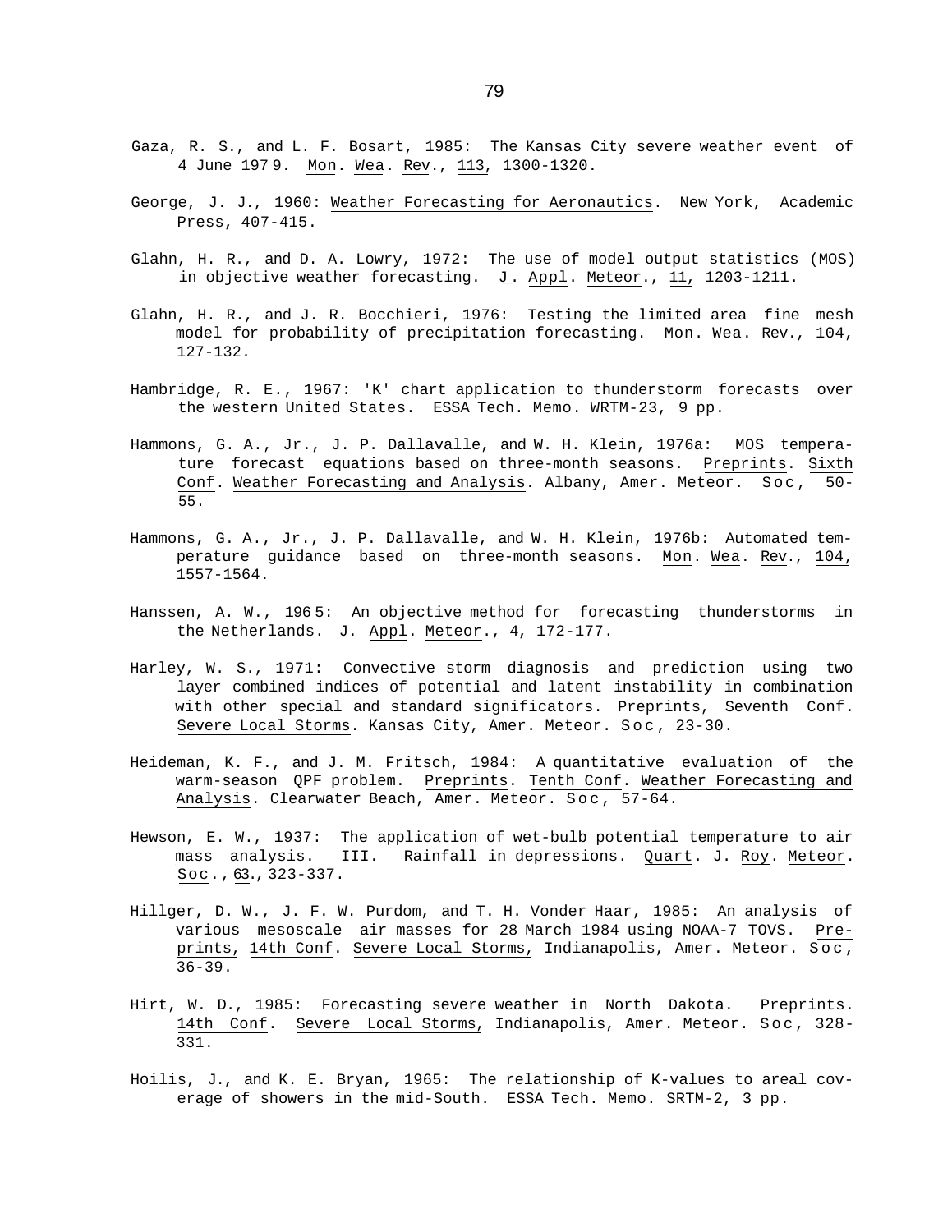- Holzworth, G. C, 1964: Estimates of mean maximum mixing depths in the contiguous United States. Mon. Wea. Rev., 92, 235-242.
- Hovanec, R. D., and L. H. Horn, 197 5: Static stability and the 300 mb isotach field in the Colorado cyclogenesis area. Mon. Wea. Rev., 103, 628-638.
- Huschke, R. E., ed., 1959: Glossary of Meteorology. Boston, American Meteorological Society, 63 8 pp.
- Hyson, P., R. M. Leigh, and R. L. Southern, 1964: Observational and forecasting aspects of the convection cycle at Darwin. Proc. Symposium on Tropical Meteorology. Rotorua, New Zealand Meteorological Service, 306-315.
- Jefferson, G. J., 1963a: A modified instability index. Meteorol. Mag., 92, 92-96.
- Jefferson, G. J., 1963b: A further development of the instability index. Meteorol. Mag., 92, 313-316.
- Jefferson, G. J., 1966: Letter to the editor. Meteorol. Mag., 95, 381-382.
- Johns, R. H., 1984: A synoptic climatology of northwest-flow severe weather outbreaks. Part II: Meteorological parameters and synoptic patterns. Mon. Wea. Rev., 112, 449-464.
- Johns, R. H., and W. D. Hirt, 1987: Derechos: Widespread convectively induced windstorms. Wea. Forecasting, 2, 32-49.
- Johnson, D. L., 1982: A stability analysis of AVE-IV severe weather soundings. NASA TP-2045, 13 8 pp. [NTIS, Springfield, VA 22161]
- Johnson, H. L., 1982: A climatology of convective instability and cloud model output. Operational Weather Modification Volume 7, Oklahoma Climatological Survey, University of Oklahoma, Norman, 125 pp.
- Kane, R. J., Jr., C. R. Chelius, and J. M. Fritsch, 1987: Precipitation characteristics of mesoscale convective weather systems. J. Climate Appl. Meteor., 26. 1345-1357.
- Kitzmiller, D. H., 1985: The application of cumulus models to MOS forecasts of convective weather. NOAA Tech. Memo. NWS TDL-76, 50 pp.
- Klazura, G. E., and R. G. Pritchard, 1980: Predictor variables of the maximum radar echo activity on convective days. J. Appl. Meteor., 19, 334-337.
- Klein, W. H., and H. R. Glahn, 1974: Forecasting local weather by means of model output statistics. Bull. Amer. Meteor. Soc., 55, 1217-1227.
- Kuipers, W. J. A., 1954: Over de noodzakelijkheid van weersvoorspellingen, die ingesteld zijn op de verbruiker. Royal Netherlands Meteor. Inst., DeBilt, Coll. Verslag, 9 pp.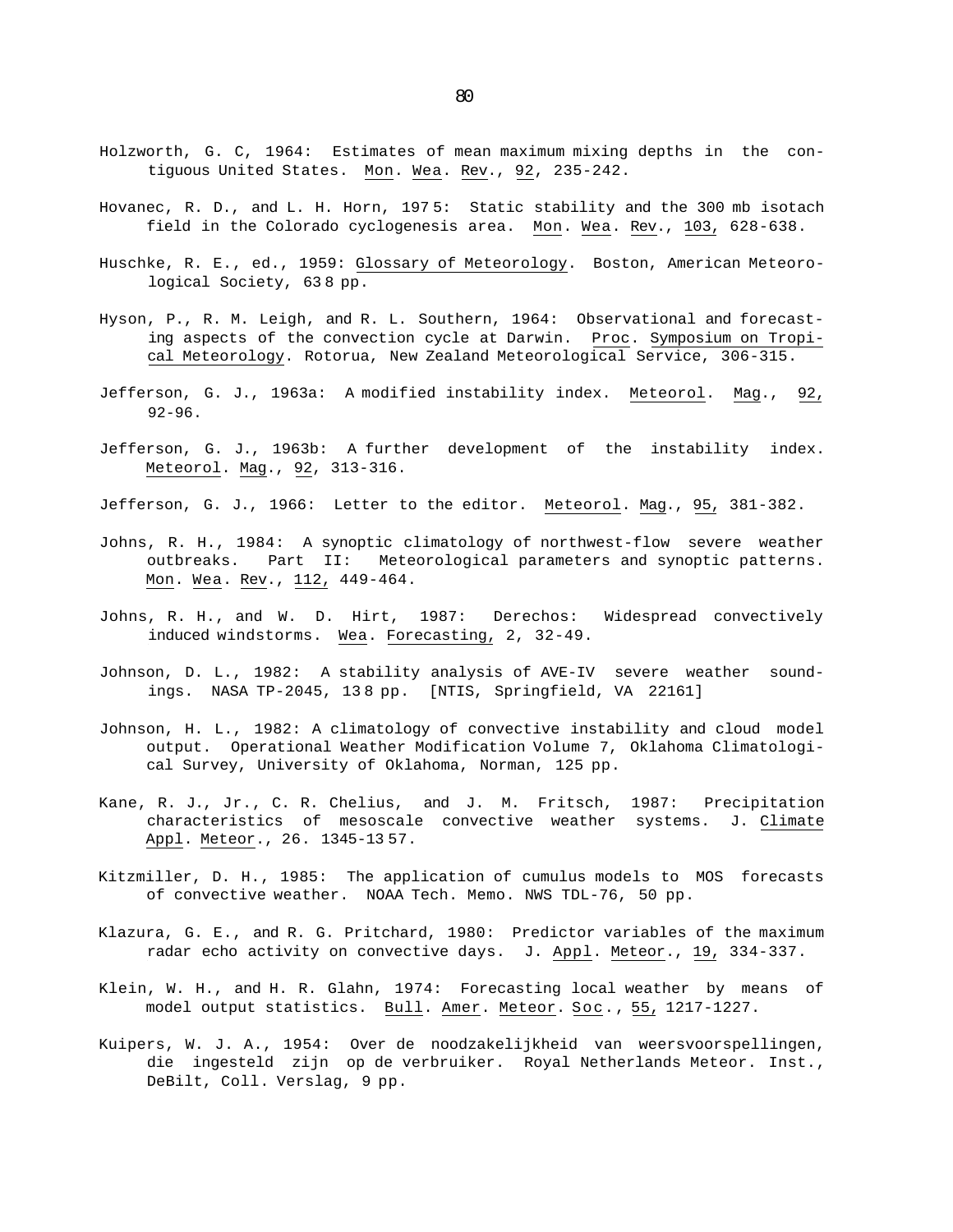- Kumar, S., 1972: An objective method of forecasting premonsoon thunderstorm/dust storm activity over Delhi and neighbourhood. Indian J. Meteor. Geophys., 23, 45-50.
- Lamb, P. J., and R. A. Peppier, 1985: Tropospheric static stability and central North American summer rainfall during 197 9. Proc. Ninth Annual Climate Diagnostics Workshop. U. S. Department of Commerce, Washington, D.C., 274-283.
- Lamb, P. J., and D. H. Portis, 1986: On the estimation of vertical motion for the diagnosis of summer rainfall fluctuations in the central United States. Proc. First WMO Workshop on the Diagnosis and Prediction of Monthly and Seasonal Atmospheric Variations over the Globe. World Meteorological Organization, Long-Range Forecasting Research Report Series No. 6, Volume I, WMO/TD No. 87, Geneva, 445-452.
- Lee, R. F. Y., 1973: A refinement of the use of K-values in forecasting thunderstorms in Washington and Oregon. NOAA Tech. Memo. NWS WR-87, 21 pp.
- Livingston, R. L., and G. L. Darkow, 1979: Subsynoptic variability in the pretornado environment. Preprints. 11th Conf. Severe Local Storms. Kansas City, Amer. Meteor. Soc , 114-121.
- Lowndes, C. A. S., 196 5: The forecasting of shower activity in airstreams from the north-west quarter over south-east England in summertime. Meteorol. Mag., 94. 264-280.
- Lowndes, C. A. S., 1966a: The forecasting of shower activity in airstreams from the north-west quarter over south-west England and south Wales in summertime. Meteorol. Mag., 95, 1-13.
- Lowndes, C. A. S., 1966b: The forecasting of shower activity in airstreams from the north-west quarter over north-west England in summertime. Meteorol. Mag., 95, 80-91.
- Lowry, D. A. 1977: A synoptic climatological model to specify the probability of precipitation. Ph.D. Thesis, Department of Geography, University of Maryland, College Park, 169 pp. [University Microfilms, Ann Arbor, MI 48106]
- Lowry, D. A., and H. R. Glahn, 1976: An operational model for forecasting probability of precipitation - PEATMOS PoP. Mon. Wea. Rev., 104, 221- 232.
- Lussky, G. R., 1985: Surface and satellite observations associated with a severe Montana MCC. Preprints, 14th Conf. Severe Local Storms, Indianapolis, Amer. Meteor. Soc , 3 50-3 54.
- Lyons, R. D., 1964: A randomized cloud seeding experiment in western South Dakota. Institute of Atmospheric Sciences Progress Report I, 1964 season, South Dakota School of Mines and Technology, Rapid City, 46 pp.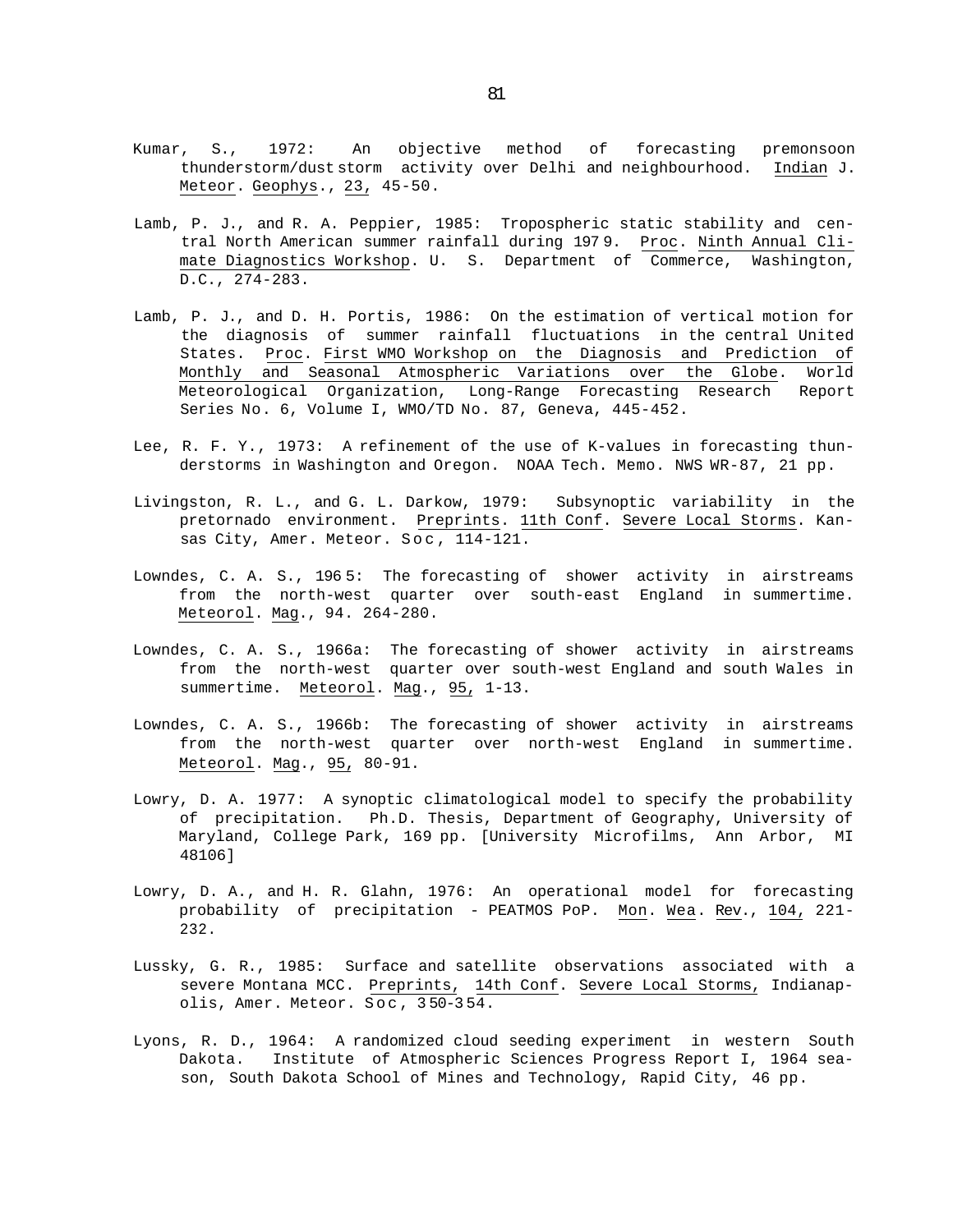- McNulty, R. P., 1978: On upper tropospheric kinematics and severe weather occurrence. Mon. Wea. Rev., 106, 662-672.
- McNulty, R. P., 197 9: A statistical thunderstorm prediction technique. Preprints. 11th Conf. Severe Local Storms. Kansas City, Amer. Meteor. Soc ,  $\overline{587-592}$ .
- McNulty, R. P., 1981: A statistical approach to short-term thunderstorm outlooks. J. Appl. Meteor., 20, 765-771.
- Maddox, R. A., 1973: A severe thunderstorm surface potential index (SPOT). Preprints. Eighth Conf. Severe Local Storms. Denver, Amer. Meteor. Soc , 252-256.
- Maddox, R. A., 1976: An evaluation of tornado proximity wind and stability data. Mon. Wea. Rev., 104, 133-142.
- Maddox, R. A., 1980: Mesoscale convective complexes. Bull. Amer. Meteor. Soc., 61, 1374-1387.
- Maddox, R. A., 1983: Large-scale meteorological conditions associated with midlatitude, mesoscale convective complexes. Mon. Wea. Rev., 111, 1475-1493.
- Maddox, R. A., and C. A. Doswell III, 1982a: An examination of jet stream configurations, 500 mb vorticity advection and low-level thermal advection patterns during extended periods of intense convection. Mon. Wea. Rev., 110, 184-197.
- Maddox, R. A., and C. A. Doswell III, 1982b: Forecasting severe thunderstorms: A brief evaluation of accepted techniques. Preprints, 12th Conf. Severe Local Storms. San Antonio, Amer. Meteor. Soc , 92-95.
- Maddox, R. A., and J. M. Fritsch, 1984: A new understanding of thunderstorms: The Mesoscale Convective Complex. Weatherwise. 37. 128-13 5.
- Maddox, R. A., and G. K. Grice, 1986: The Austin, Texas flash flood: An examination from two perspectives - forecasting and research. Wea. Forecasting, 1, 66-76.
- Madigan, E. F., 1959: An objective technique for forecasting summertime air mass thunderstorms at Fort Riley, Kansas. USAF, Detachment 15, 25th Weather Squadron (AWS-MATS), Marshall U. S. Army Field, Fort Riley, Kansas, 13 pp.
- Mahrt, L., 1977: Influence of low-level environment on severity of highplains moist convection. Mon. Wea. Rev., 105, 1315-1329.
- Marshment, R. A., and L. H. Horn, 1986: Spring season Colorado cyclones. Part II: Composites of atmospheric moisture and moist static stability. J. Climate Appl. Meteor., 25, 744-752.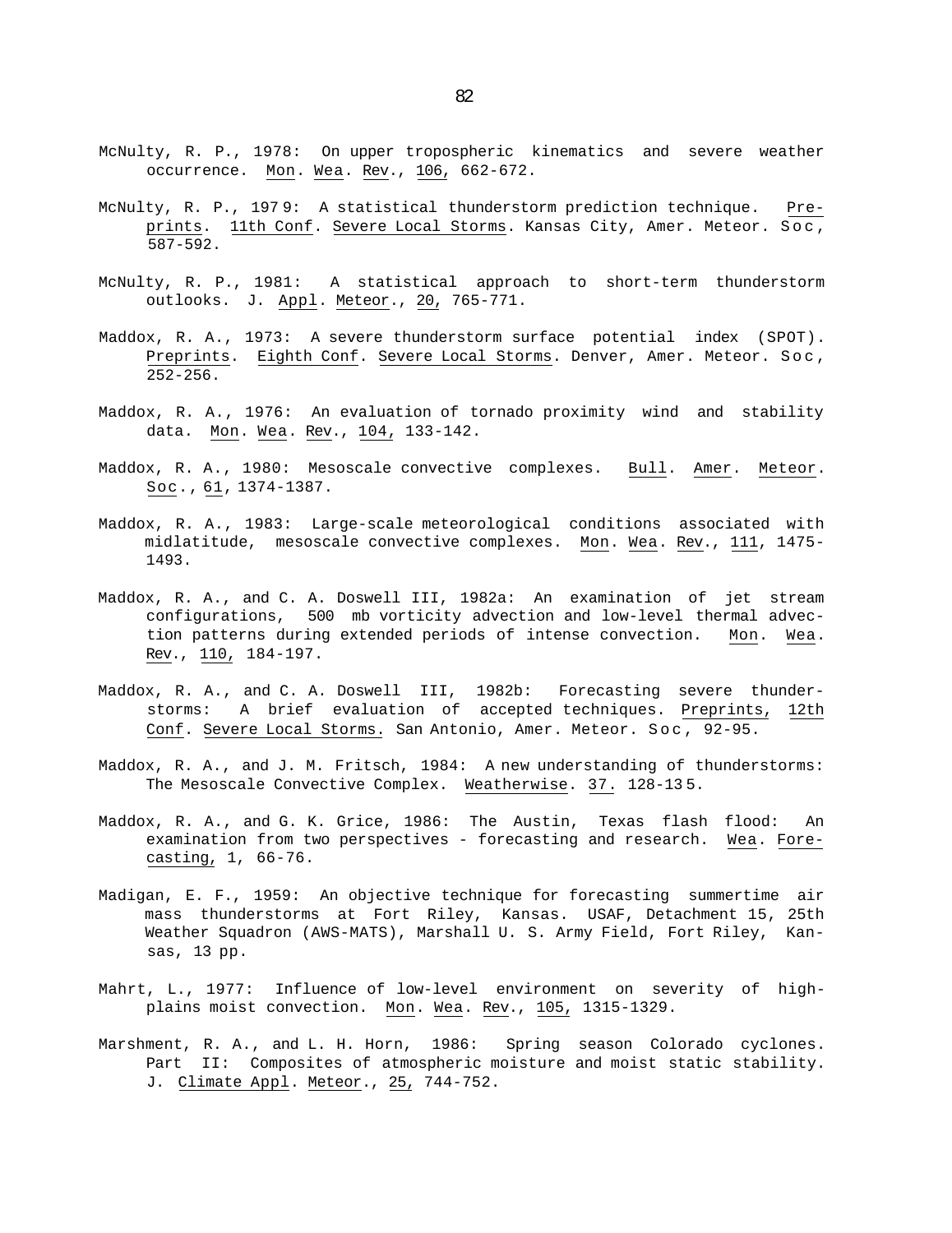- Means, L. L., 1952: On thunderstorm forecasting in the central United States. Mon. Wea. Rev., 80, 165-189.
- Miller, R. C, 1967: Notes on analysis and severe storm forecasting procedures of the Military Weather Warning Center. Tech. Report 200, AWS, USAF. [Headquarters, AWS, Scott AFB, 1L 62225]
- Miller, R. C., 1972: Notes on analysis and severe storm forecasting procedures of the Air Force Global Weather Central. Tech. Report 200 (Revised), AWS, USAF. [Headquarters, AWS, Scott AFB, IL 62225]
- Miller, R. C., 197 5: Notes on analysis and severe storm forecasting procedures of the Air Force Global Weather Central. Tech. Report 200 (Revised to include CHANGE 1), AWS, USAF. [Headquarters, AWS, Scott AFB, IL 62225]
- Miller, R. C, A. Bidner, and R. A. Maddox, 1971: The use of computer products in severe weather forecasting (the SWEAT index). Preprints. Seventh Conf. Severe Local Storms. Kansas City, Amer. Meteor. Soc, 1-6.
- Miller, R. C, A. Bidner, and R. A. Maddox, 1972: The use of computer products in severe weather forecasting (the SWEAT index). Air Weather Service Aerospace Sciences Review. AWS RP 105-2, No. 72-1, 2-9.
- Miller, R. C, and R. A. Maddox, 1975: Use of the SWEAT and SPOT indices in operational severe storm forecasting. Preprints. Ninth Conf. Severe Local Storms. Norman, Amer. Meteor. Soc,  $1-6$ .
- Miller, S. R., and C. L. David, 1971: A statistically generated aid for forecasting severe thunderstorms and tornadoes. Preprints. Seventh Conf. Severe Local Storms. Kansas City, Amer. Meteor. Soc , 42-44.
- Modahl, A. C, 197 9: Synoptic parameters as discriminators between hailfall and less significant convective activity in northeast Colorado. J. Appl. Meteor., 18, 671-681.
- Moncrieff, M. W., and M. J. Miller, 1976: The dynamics and simulation of tropical cumulonimbus and squall lines. Quart. J. Roy. Meteor. Soc., 102. 373-3 94.
- Moore, J. T., and H. A. Elkins, 1985: A synoptic analysis of the 6-7 May 197 5 Omaha tornado outbreak. Nat. Wea. Dig., 10, 39-56.
- Musil, D. J., and A. S. Dennis, 1968: Convective storms of 1966 and 1967 in western Nebraska. Institute of Atmospheric Sciences Report No. 6 8-7, South Dakota School of Mines and Technology, Rapid City, 27 pp.
- Neumann, C. J., 1971: The thunderstorm forecasting system at the Kennedy Space Center. J. Appl. Meteor., 10, 921-936.
- Palmen, E., and C. W. Newton, 196 9: Atmospheric Circulation Systems: Their Structure and Physical Interpretation. New York, Academic Press, 603 pp.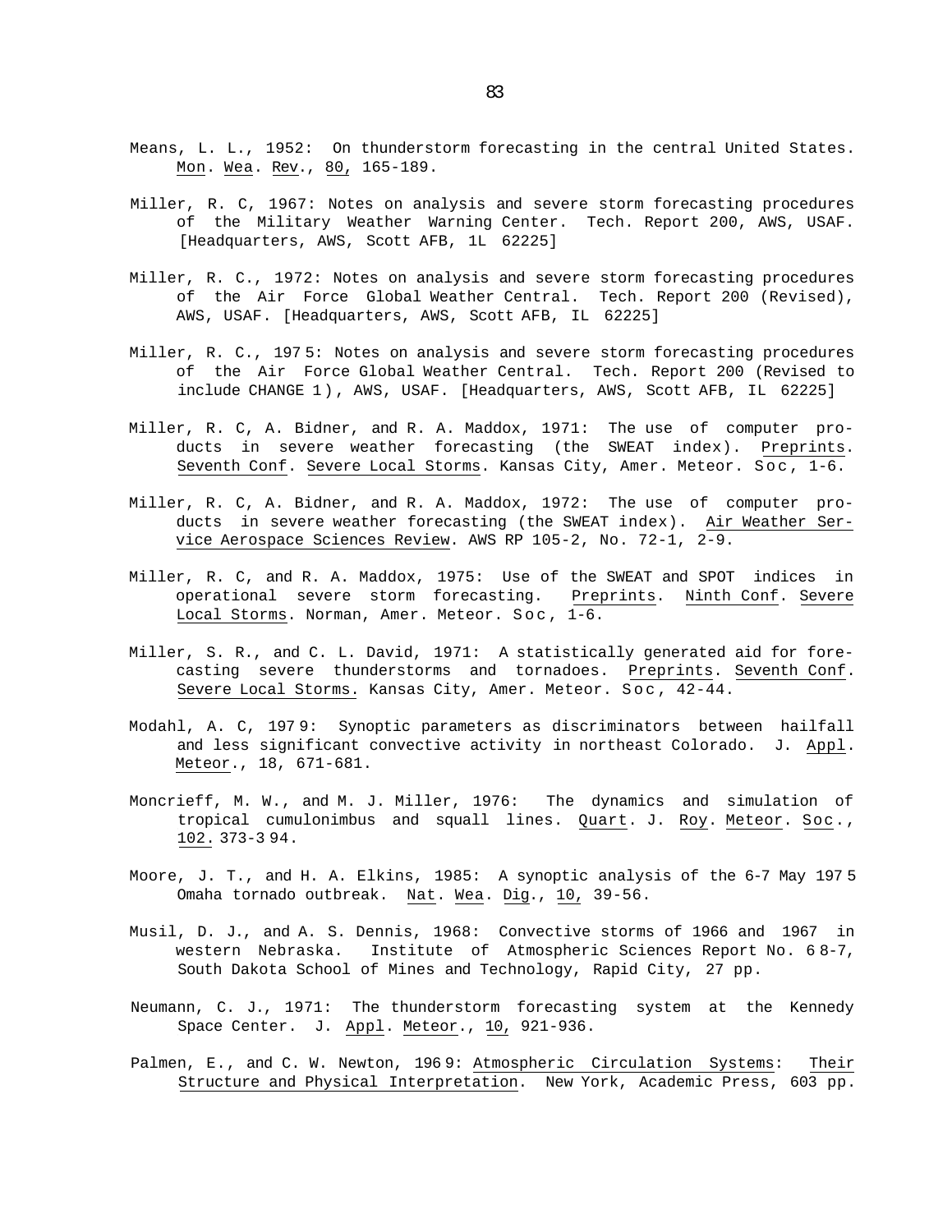- Peppier, R. A., and P. J. Lamb, 1988: On tropospheric static stability and central North American summer rainfall. Mon. Wea. Rev., 116, in press.
- Pickup, M. N., 1982: A consideration of the effect of 500 mb cyclonicity on the success of some thunderstorm forecasting techniques. Meteorol. Mag., 111, 87-97.
- Portis, D. H., and P. J. Lamb, 1988: Estimation of large-scale vertical motion over the central United States for summer. Mon. Wea. Rev., 116, 622-63 5.
- Prosser, N. E., and D. S. Foster, 1966: Upper air sounding analysis by use of an electronic computer. J. Appl. Meteor., 5*,* 296-300.
- Quiring, R. F., 1977a: The relative frequency of cumulonimbus clouds at the Nevada test site as a function of K-value. NOAA Tech. Memo. NWS WR-117, 6 pp.
- Quiring, R. F., 1977b: Climatological prediction of cumulonimbus clouds in the vicinity of the Yucca Flat weather station. NOAA Tech. Memo. NWS WR-121, 20 pp.
- Rackliff, P. G., 1962: Application of an instability index to regional forecasting. Meteorol. Mag., 91, 113-120.
- Randerson, D., 1977a: Determining the relative frequency of occurrence of local cumulonimbus activity through discriminant analysis. Mon. Wea. Rev., 105, 709-712.
- Randerson, D., 1977b: Spatial variability of warm season echo activity as a function of two stability indices computed from the Yucca Flat, Nevada rawinsonde. Mon. Wea. Rev., 105, 1590-1593.
- Reap, R. M., 1974: Thunderstorm and severe weather probabilities based on model output statistics. Preprints. Fifth Conf. Weather Forecasting and Analysis, St. Louis, Amer. Meteor. Soc , 266-269.
- Reap, R. M., 1984: Evaluation of M0S probability forecasts for major tornado outbreaks. Preprints. Tenth Conf. Weather Forecasting and Analysis. Clearwater Beach, Amer. Meteor. Soc , 521-524.
- Reap, R. M $_{\prime\prime}$ , 1986: New 6-h thunderstorm probability forecasts for the West. NOAA NWS TPB-362, 6 pp.
- Reap, R. M., and M. A. Alaka, 1969: An objective quasi-lagrangian index for predicting convective weather outbreaks. Preprints. Sixth Conf. Severe Local Storms, Chicago, Amer. Meteor. Soc , 119-124.
- Reap, R. M., and D. S. Foster, 197 5: New operational thunderstorm and severe storm probability forecasts based on model output statistics (MOS). Preprints, Ninth Conf. Severe Local Storms, Norman, Amer. Meteor. Soc., 58- 63.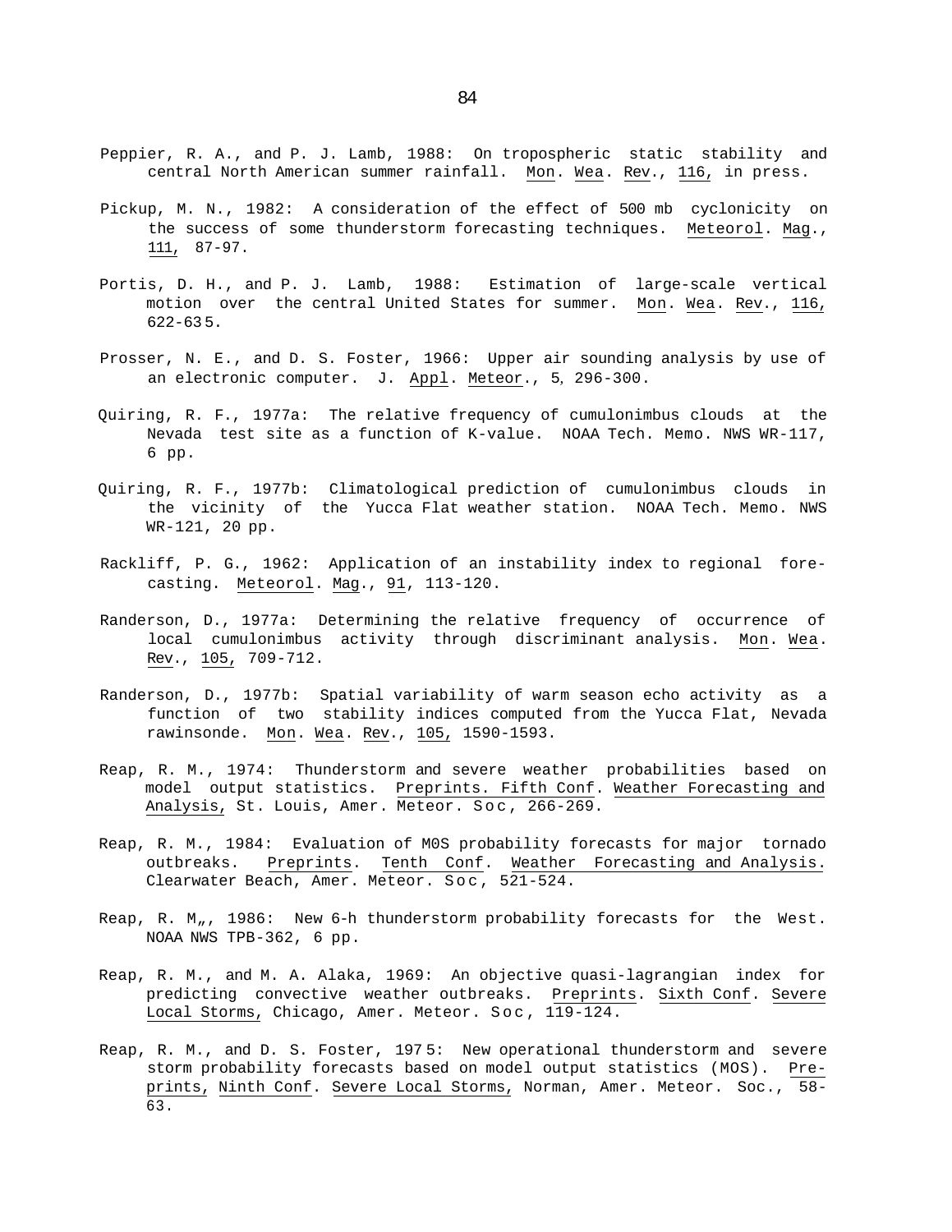- Reap, R. M., and D. S. Foster, 1977a: Automated prediction of thunderstorms and severe local storms. NOAA Tech. Memo. NWS TDL-62, 20 pp.
- Reap, R. M., and D. S. Foster, 1977b: Operational thunderstorm and severe local storm probability forecasts based on model output statistics. Preprints. Tenth Conf. Severe Local Storms. Omaha, Amer. Meteor. Soc , 376- 3 81.
- Reap, R. M., and D. S. Foster, 1977c: Operational probability forecasts for major outbreaks of severe local storms. Preprints, Fifth Conf. Probability and Statistics. Las Vegas, Amer. Meteor. Soc , 41-46.
- Reap, R. M., and D. S. Foster, 197 9: Automated 12-36 hour probability forecasts of thunderstorms and severe local storms. J. Appl. Meteor., 18, 1304-1315.
- Renne, D. S., and P. C. Sinclair, 1969: Stability and synoptic features of high plains hailstorm formation. Preprints. Sixth Conf. Severe Local Storms, Chicago, Amer. Meteor. Soc , 125-130.
- Richman, M. B., and P. J. Lamb, 1985: Climatic pattern analysis of three- and seven-day summer rainfall in the central United States: Some methodological considerations and a regionalization. J. Climate Appl. Meteor., 24. 1325-1343.
- Richman, M. B., and P. J. Lamb, 1987: Pattern analysis of growing season precipitation in southern Canada. Atmosphere-Ocean. 25. 137-158.
- Rodgers, D. M., D. L. Bartels, R. D. Menard, and J. H. Arns, 1984: Experiments in forecasting mesoscale convective weather systems. Preprints. Tenth Conf. Weather Forecasting and Analysis. Clearwater Beach, Amer. Meteor. Soc , 486-491.
- Rust, W. D., D. R. MacGorman, and S. J. Goodman, 1985: Unusual positive cloud-to-ground lightning in Oklahoma storms on 13 May 1983. Preprints. 14th Conf. Severe Local Storms. Indianapolis, Amer. Meteor. Soc, 372-375.
- Sadowski, A. F., and R. E. Rieck, 1977: Stability indices. NOAA NWS TPB-207, 8 pp.
- Sanders, F., 1986: Temperatures of air parcels lifted from the surface: Background, application and nomograms. Wea. Forecasting, 1, 190-205.
- Sanders, F., and A. J. Garrett, 197 5: Application of a convective plume model to prediction of thunderstorms. Mon. Wea. Rev., 103, 874-877.
- Saucier, W. J., 1955: Principles of Meteorological Analysis. University of Chicago Press, 43 8 pp.
- Saunders, W. E., 1966: Tests of thunderstorm forecasting techniques. Meteorol. Mag., 95, 204-210.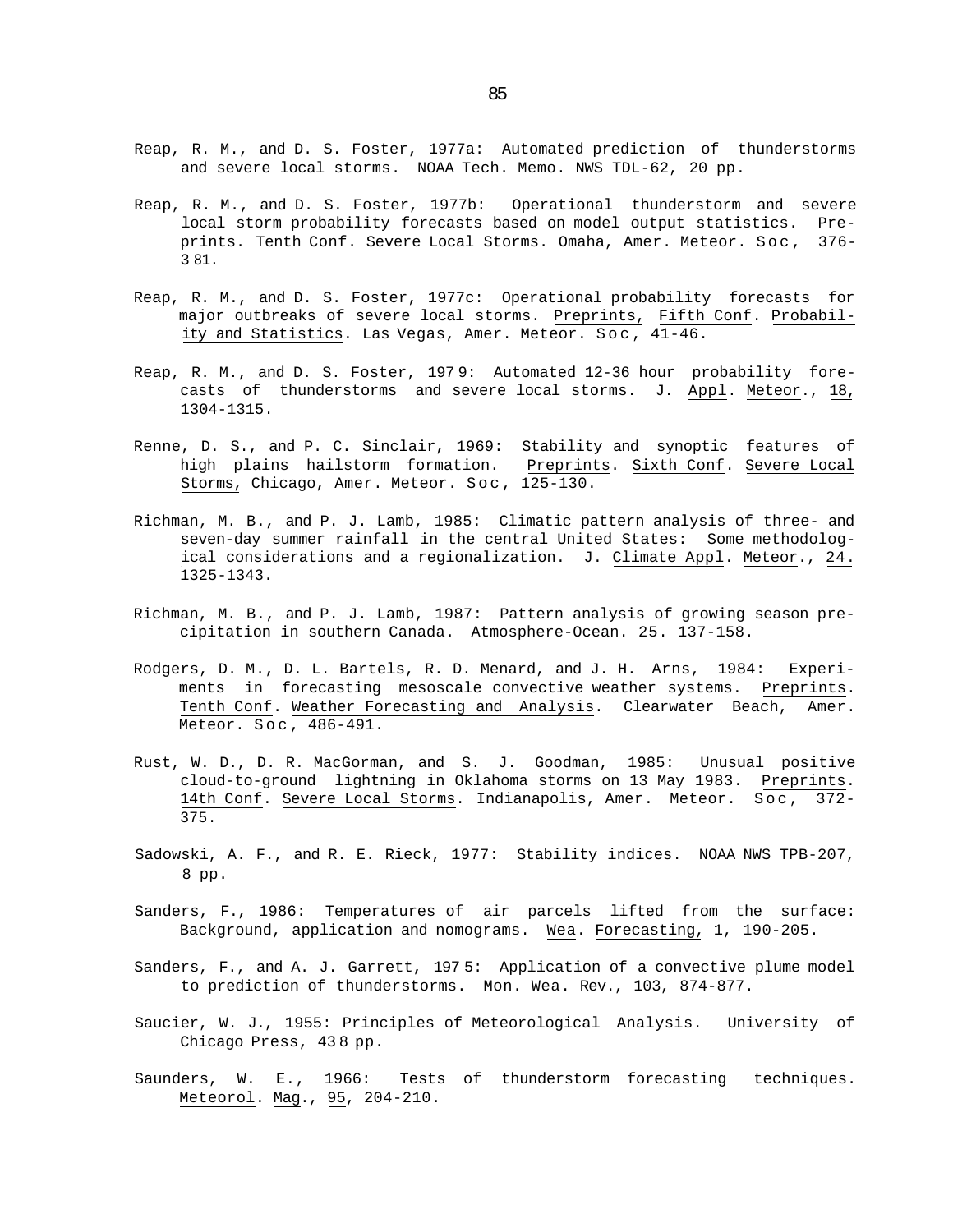- Saunders, W. E., 1967: Further tests of thunderstorm forecasting techniques. Meteorol. Mae., 96, 85-89.
- Schaefer, J. T., 1986: Severe thunderstorm forecasting: A historical perspective. Wea. Forecasting. 1, 164-189.
- Schroeder, T. A., 1977: Hawaiian waterspouts and tornadoes. Mon. Wea. Rev., 105. 1163-1170.
- Schwartz, B. £., and G. M. Carter, 1985: The use of model output statistics for predicting surface wind. NOAA NWS TFB-347, 11 pp.
- Schwartz, B. E., D. M. Rodgers, and J. T. Hawes, 1987: The use and interpretation of numerical weather prediction model output in identifying synoptic-scale environments associated with development of mesoscale convective systems. Wea. Forecasting, 2, 50-6 9.
- Scoggins, J. R., and J. E. Wood, 1971: Factors in the formation and prediction of convective clouds and thunderstorms. Preprints. Seventh Conf. Severe Local Storms. Kansas City, Amer. Meteor. Soc , 110-117.
- Showalter, A. K., 1953: A stability index for thunderstorm forecasting. Bull. Amer. Meteor. Soc . 34. 250-252.
- Sly, W. K., 1966: A convective index as an indicator of cumulonimbus development. J. Appl. Meteor., 5, 839-846.
- Smith, W. L., G. S. Wade, and H. M. Woolf, 1985: Combined atmospheric sounding/cloud imagery - a new forecasting tool. Bull. Amer. Meteor. Soc., 66, 138-141.
- Stackpole, J. D., 1967: Numerical analysis of atmospheric soundings. J. Appl. Meteor., 6, 464-467.
- Stone, H. M., 1984: The energy index for stability. Preprints, Tenth Conf. Weather Forecasting and Analysis, Clearwater Beach, Amer. Meteor. Soc , 550-554.
- Stull, R. B., and E. W. Eloranta, 1985: A case study of the accuracy of routine, fair-weather cloud-base reports. Nat. Wea. Dig., 10, 19-24.
- Subramanian, D. V., and P. S. Jain, 1966: Stability index and area forecasting of thunderstorms. Preprints. 12th Conf. Radar Meteorology. Norman, Amer. Meteor. Soc , 156-159.
- Sullivan, W. G., and J. 0. Severson, 1966: A study of summer showers over the Colorado mountains. ESSA Tech. Memo. WBTM CR-2, 23 pp.
- Thompson, C. A., and Y. J. Lin, 1985: Pre-storm stability conditions of the meso- scale thunderstorm environment during AVE-SESAME V (20-21 May 1979). Preprints, 14th Conf. Severe Local Storms. Indianapolis, Amer. Meteor. Soc , 131-134.